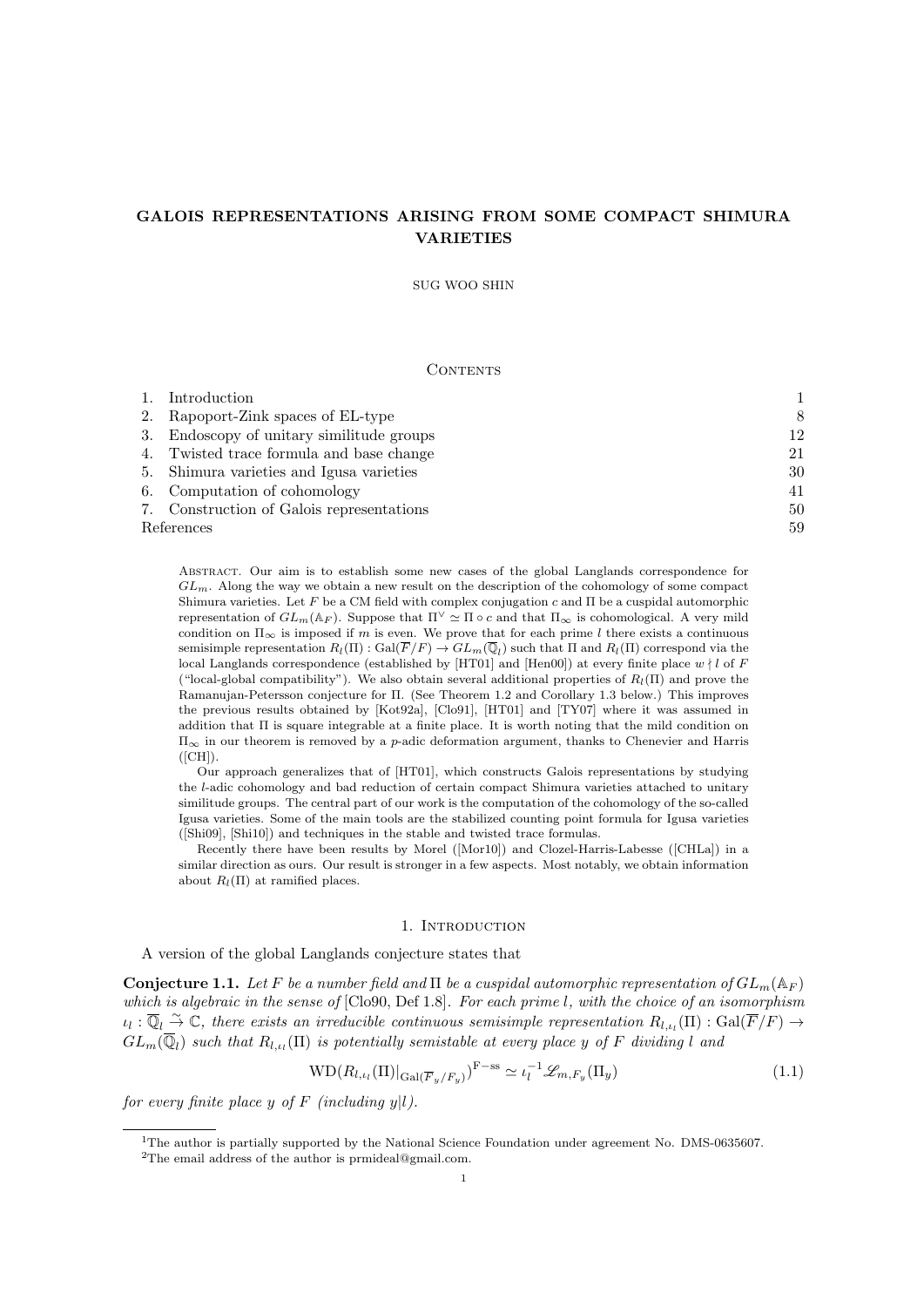Here  $WD(\cdot)$  denotes the associated Weil-Deligne representation for local Galois representations and (·) <sup>F</sup>−ss means the Frobenius semisimplification. (See [TY07, §1] for instance, to review these notions.) The notation  $\mathscr{L}_{m,F_y}(\Pi_y)$  means the local Langlands image of  $\Pi_y$  where the geometric normalization is used (§2.3). Since  $\Pi$  is unramified at all but finitely many places, the conjecture implies that  $R_{l,\iota_l}(\Pi)$ has the same property. The representation  $R_{l,\iota_l}(\Pi)$  is unique up to isomorphism by Cebotarev density theorem, if it exists. For simplicity of notation, we write  $R_l(\Pi)$  for  $R_{l,\iota_l}(\Pi)$  later on.

If  $m = 1$ , Conjecture 1.1 is completely known by class field theory. If  $m = 2$  and F is totally real, a lot is known about the conjecture. (See [BR93], [Tay89], [Sai06] and the references therein.) We will be mostly concerned with the case  $m \geq 3$ . In general the conjecture is still out of reach, but there are favorable circumstances where more tools are available in attacking the conjecture. Let  $F$  be a CM field. Use c to denote the complex conjugation. Suppose that  $\Pi^{\vee} \simeq \Pi \circ c$  and that  $\Pi$  is regular algebraic ([Clo90, Def 3.12]). The latter is equivalent to the condition that  $\Pi_{\infty}$  is cohomological for an irreducible algebraic representation of  $GL_m$ . These assumptions on  $\Pi$  essentially ensure that Π "descends" to a representation of a unitary group and that the descended representation can be "seen" in the l-adic cohomology of a relevant PEL Shimura variety of unitary type. In particular many techniques in arithmetic geometry become available. There are some solid results in this setting. If we further assume that

## $\bullet$   $\Pi$  is square integrable at some finite place.

then Conjecture 1.1 is known by a series of works [Kot92a], [Clo91], [HT01] and [TY07] for every  $y \nmid l$ . More precisely, the assertions of Theorem 1.2 below, without any condition on  $\Pi_{\infty}$  when m is even, are known under the additional assumption on Π as above. (Although the assertion (vi) is not explicitly recorded, it follows easily from the contents of [TY07].)

It has been conceived for some time that the additional condition on Π might be superfluous. However, it has also been realized by many people that it would require techniques in the trace formula and a better understanding of endoscopy to remove the superfluous assumption on Π. One of the most conspicuous obstacles was the fundamental lemma, which had only been known in some special cases. Thanks to the recent work of Laumon-Ngô ([LN08]), Waldspurger ([Wal97], [Wal06]) and Ngô ([Ngo]) the fundamental lemma (and the transfer conjecture of Langlands and Shelstad) are now fully established. This opened up a possibility for our work.

Our paper is aimed at proving Conjecture 1.1 at  $y \nmid l$ , without assuming that  $\Pi$  is square integrable at a finite place, but with a very mild assumption on  $\Pi_{\infty}$  when m is even. (See the third assumption on  $\Pi$  of Theorem 1.2.) This last assumption has been removed by a p-adic deformation argument by Chenevier and Harris ([CH, Thm 3.2.5]), so it should not be regarded as a serious condition. (However, the equality (i) of the theorem is preserved only up to semisimplification in the  $p$ -adic deformation argument.) No such assumption on  $\Pi_{\infty}$  is necessary when m is odd.

The main theorem is the following. (See Remark 7.6 for the case where  $F$  is a totally real field.) Note that we also prove the assertions (v) and (vi) below, which are predicted by Conjecture 1.1 at y|l, as well as a few additional properties of  $R_l(\Pi)$ . Unfortunately we do not prove that  $R_l(\Pi)$  is irreducible. (If Π is square integrable at a finite place, the irreducibility is known by [TY07, Cor 1.3].)

**Theorem 1.2.** (Theorem 7.5, Theorem 7.11, Corollary 7.13) Let  $m \in \mathbb{Z}_{\geq 2}$ . Let F be any CM field. Let  $\Pi$  be a cuspidal automorphic representation of  $GL_m(\mathbb{A}_F)$  such that

- $\Pi^{\vee} \simeq \Pi \circ c$  and
- $\Pi_{\infty}$  has the same infinitesimal character as some irreducible algebraic representation  $\Xi^{\vee}$  of the restriction of scalars  $R_{F/\mathbb{Q}}GL_m$ .
- $\Xi$  is slightly regular, if m is even.

Then for each prime l and an isomorphism  $u_l : \overline{\mathbb{Q}}_l \overset{\sim}{\to} \mathbb{C}$ , there exists a continuous semisimple representation  $R_l(\Pi) = R_{l, \iota_l}(\Pi) : \text{Gal}(\overline{F}/F) \to GL_m(\overline{\mathbb{Q}}_l)$  such that

(i) for any place y of  $F$  not dividing l, there is an isomorphism of Weil-Deligne representations

$$
WD(R_l(\Pi)|_{Gal(\overline{F}_y/F_y)})^{F-ss} \simeq \iota_l^{-1}\mathscr{L}_{m,F_y}(\Pi_y).
$$

(ii) Suppose y | l. For any  $\sigma \in W_{F_y}$ , each eigenvalue  $\alpha$  of  $R_l(\Pi)(\sigma)$  satisfies  $|\alpha|^2 \in |k(y)|^{\mathbb{Z}}$  under any embedding  $\overline{\mathbb{Q}} \hookrightarrow \mathbb{C}$ .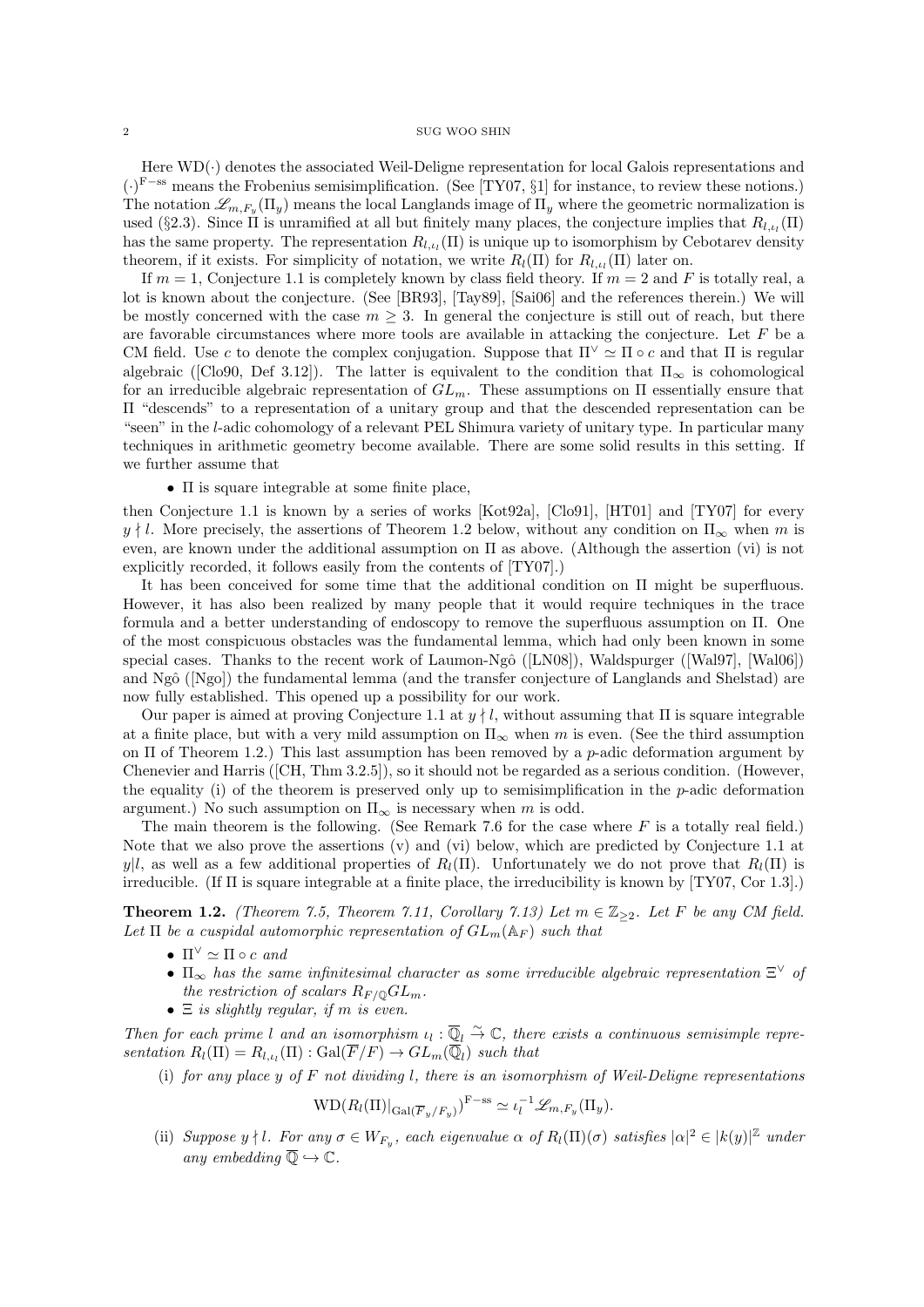- (iii) Let y be a prime of F not dividing l where  $\Pi_u$  is unramified. Then  $R_l(\Pi)$  is unramified at y, and for all eigenvalues  $\alpha$  of  $R_l(\Pi)(\text{Frob}_v)$  and for all embeddings  $\overline{\mathbb{Q}} \hookrightarrow \mathbb{C}$  we have  $|\alpha|^2 = |k(y)|^{m-1}.$
- (iv) For every y|l,  $R_l(\Pi)$  is potentially semistable at y with distinct Hodge-Tate weights, which can be described explicitly.
- (v) If  $\Pi_y$  is unramified at y|l, then  $R_l(\Pi)$  is crystalline at y.
- (vi) If  $\Pi_u$  has a nonzero Iwahori fixed vector at y|l, then  $R_l(\Pi)$  is semistable at y.

In fact, our method allows to prove a stronger assertion that there exists a compatible system of λ-adic representations associated to Π. That is to say, for each Π as above, there is a number field L such that the representations  $R_{l,\iota_l}(\Pi)$  for varying l and  $\iota_l$  are realized on  $L_\lambda$ -vector spaces for varying finite places  $\lambda$  of L. This can be done by realizing  $\xi$  on an L-vector space (where L is large enough to contain the field of definition of  $\Pi$ , cf. [Clo90, 3.1]) and  $\mathscr{L}_{\xi}$  as a smooth  $L_{\lambda}$ -sheaf rather than a  $\overline{\mathbb{Q}}_l$ -sheaf (cf. [Kot92a, p.655]), where  $\xi$  and  $\mathscr{L}_{\xi}$  are as in §5.2.

It is standard that the theorem implies the Ramanujan-Petersson conjecture for Π as above, but it is worth remarking on the order of proof. First we prove Theorem 1.2 with a weaker version of the first assertion, namely that (i) holds only up to semisimplification. This is enough for deducing the corollary below. Then the temperedness of Π, among others, is used to strengthen the statement of (i).

## **Corollary 1.3.** (Corollary 7.9) Let m, F,  $\Pi$  be as in the previous theorem. Then  $\Pi_w$  is tempered at every finite place w of F.

We sketch the strategy of proof of Theorem 1.2. In fact we content ourselves with explaining the proof of only the first assertion as it is more or less standard to prove the other parts. Our strategy relies on the theory of Shimura varieties, whose cohomology is expected to realize the global Langlands correspondence in an appropriate sense. Since there are no Shimura varieties for  $GL_n$  if  $n > 2$ , the next best thing is to use the Shimura variety for a unitary similitude group G. Suppose that the CM field  $F$  contains an imaginary quadratic field  $E$ . We find a  $\mathbb{Q}$ -group  $G$  such that

- $G$  is quasi-split at all finite places,
- $G(\mathbb{R})$  is isomorphic to  $U(1, n-1) \times U(0, n)^{[F:\mathbb{Q}]/2-1}$  up to multiplier factor, and
- $G(\mathbb{A}_E) \simeq GL_1(\mathbb{A}_E) \times GL_n(\mathbb{A}_F)$ .

Note that the first assumption is not satisfied by the groups considered in [Kot92a], [Clo91] and [HT01]. When n is odd, such a group G always exists. When n is even, G exists if and only if  $n \equiv 2 \pmod{4}$  and  $[F: \mathbb{Q}]/2$  is odd. In our work it is enough to consider the case when n is odd. Indeed, in order to construct m-dimensional Galois representations, we use  $n = m$  if m is odd and  $n = m + 1$  if m is even. In case m is odd (resp. even),  $R_l(\Pi)$  will be realized in the stable (resp. endoscopic) part of the cohomology of Shimura varieties attached to G as above. These correspond to (Case ST) and (Case END) below. Before elaborating on this point, let us give more details about the setup.

Consider a projective system of Shimura varieties, denoted by Sh, whose associated group is G. If  $F \neq E$  then Sh is a projective system of smooth projective varieties over F, which arise as the moduli spaces of abelian schemes with additional structure. The projectivity of Sh and the fact that  $G/Z(G)$ is anisotropic over  $\mathbb Q$  are related to each other and essential in our argument. Let  $\xi$  be an irreducible algebraic representation of G over  $\overline{\mathbb{Q}}_l$ , which gives rise to a lisse l-adic sheaf  $\mathscr{L}_\xi$  on Sh. The étale cohomology space  $H^k(\mathrm{Sh},\mathscr{L}_\xi) := H^k(\mathrm{Sh}\times_F \overline{F},\mathscr{L}_\xi)$  is a smooth representation of  $G(\mathbb{A}^\infty)\times \mathrm{Gal}(\overline{F}/F)$ . We have a decomposition

$$
H^k(\mathrm{Sh},\mathscr{L}_\xi)=\bigoplus_{\pi^\infty}\pi^\infty\otimes R_{\xi,l}^k(\pi^\infty)
$$

as  $\pi^{\infty}$  runs over the set of irreducible admissible representations of  $G(\mathbb{A}^{\infty})$ . Write  $H(\mathrm{Sh}, \mathscr{L}_{\xi}) := \sum_{k} (-1)^{k} H^{k}(\mathrm{Sh}, \mathscr{L}_{\xi})$ .  $_{k}(-1)^{k}H^{k}(\mathrm{Sh},\mathscr{L}_{\xi}).$ 

Fix a prime p split in E as well as a place w of F above p. The Shimura variety Sh has an integral model over  $\mathcal{O}_{F_w}$  and its special fiber  $\overline{Sh}$  has the Newton polygon stratification into  $\overline{Sh}^{(b)}$  where b is a parameter for an isogeny class of p-divisible groups with additional structure. We can define a smooth variety Ig<sub>b</sub> over  $\overline{\mathbb{F}}_p$  (which is also a projective system of varieties) from  $\overline{Sh}^{(b)}$ . Also defined is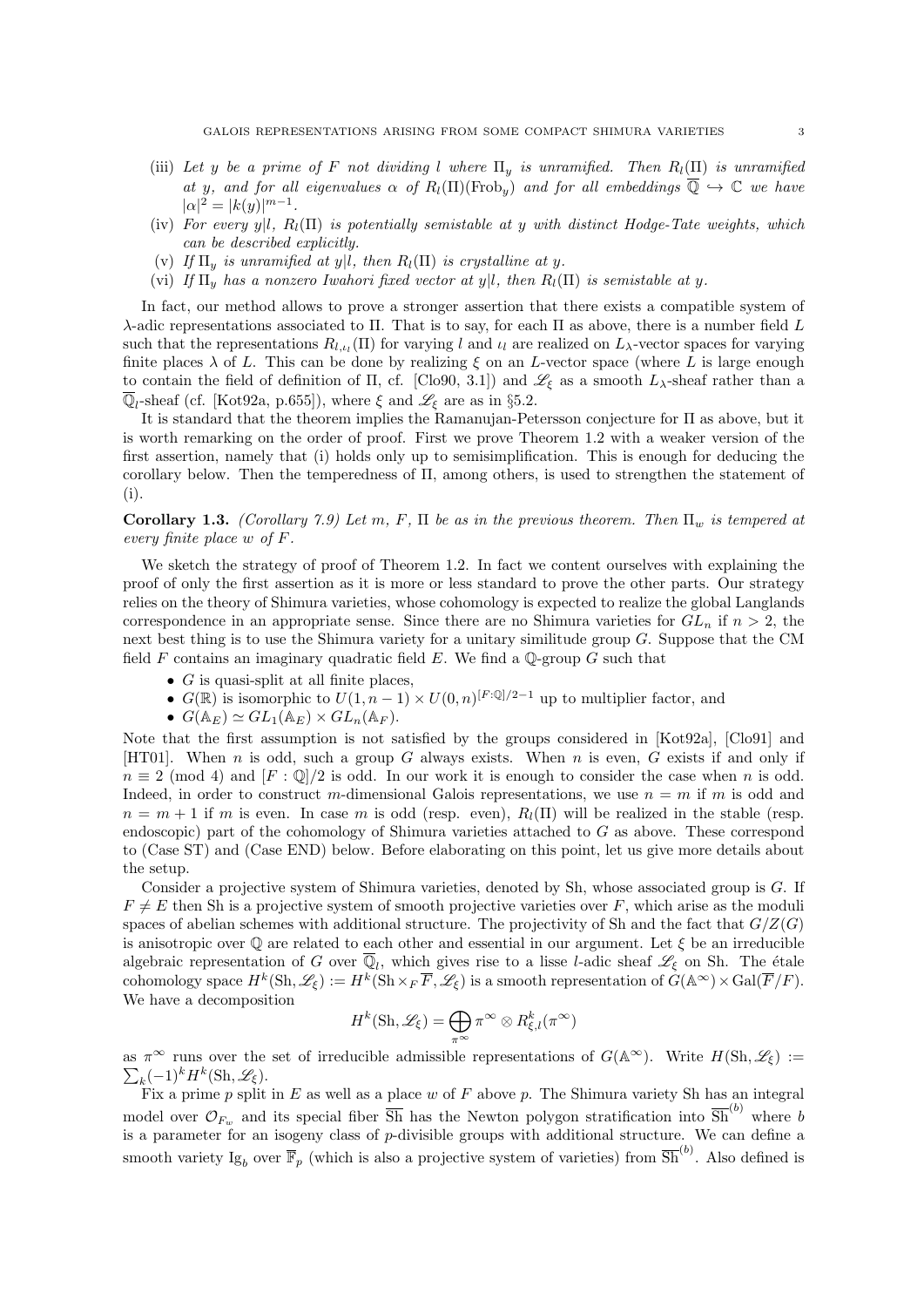a  $\mathbb{Q}_p$ -group  $J_b$  which is an inner form of a Levi subgroup of  $G_{\mathbb{Q}_p}$ . The cohomology space  $H(\mathrm{Ig}_b, \mathscr{L}_\xi)$ is naturally a virtual representation of  $G(\mathbb{A}^{\infty,p}) \times J_b(\mathbb{Q}_p)$ . On the other hand, there is a functor  $\mathrm{Mant}_{b,\mu} : \mathrm{Groth}(J_b(\mathbb{Q}_p)) \to \mathrm{Groth}(G(\mathbb{Q}_p) \times W_{F_w}),$  which is defined in terms of the cohomology of a certain moduli space of  $p$ -divisible groups. Mantovan's formula ([Man05, Thm 22], [Man, Thm 1]) is the following identity in  $\operatorname{Groth}(G(\mathbb{A}^{\infty}) \times W_{F_w})$ , which generalizes [HT01, Thm IV.2.8].

$$
H(\mathrm{Sh}, \mathcal{L}_{\xi}) = \sum_{b} \mathrm{Mant}_{b,\mu}(H_c(\mathrm{Ig}_b, \mathcal{L}_{\xi})).
$$
 (1.2)

An important point is that  $\text{Mant}_{b,\mu}$  is purely local in nature and well-understood thanks to Harris and Taylor. (See §2.4).

Consider a regular algebraic automorphic representation  $\Pi = \psi \otimes \Pi^1$  of  $G(\mathbb{A}_E) \simeq GL_1(\mathbb{A}_E) \times$  $GL_n(\mathbb{A}_F)$  where  $\Pi_{\infty}$  is determined by  $\xi$ . We deal with two possibilities for  $\Pi^1$  as follows (§6.1).

- (Case ST)  $\Pi^1$  is cuspidal, or
- (Case END)  $\Pi^1 = \text{n-ind}(\Pi_1 \otimes \Pi_2)$  where  $\Pi_i$  is a cuspidal automorphic representation of  $GL_{n_i}(\mathbb{A}_F)$  and  $n_1 > n_2 > 0$ .  $(n_1 + n_2 = n)$

For simplicity of exposition, we assume that the local base change from the representations of  $G(\mathbb{A}^{\infty})$ to those of  $G(\mathbb{A}_{E}^{\infty})$  is well-defined at every finite place. (In practice we work under simplifying assumptions to make sense of base change unconditionally, as in §4.1. To our knowledge, this idea is due to Harris and Labesse (e.g. [Lab]).) We would like to define the " $\Pi^{\infty,p}$ -part" of  $H_c(\mathrm{Ig}_b, \mathscr{L}_{\xi})$ . Write

$$
H_c(\mathrm{Ig}_b,\mathscr{L}_\xi)=\sum_{\pi^{\infty,p}\otimes\rho_p}n(\pi^{\infty,p}\otimes\rho_p)\cdot[\pi^{\infty,p}\otimes\rho_p]
$$

where  $n(\pi^{\infty,p} \otimes \rho_p) \in \mathbb{Z}$  and the sum runs over irreducible admissible representations of  $G(\mathbb{A}^{\infty,p}) \times$  $J_b(\mathbb{Q}_p)$ . Then define

$$
H_c(\mathrm{Ig}_b,\mathscr{L}_\xi)\{\Pi^{\infty,p}\}:=\sum_{\pi^{\infty,p}\otimes\rho_p \atop BC(\pi^{\infty,p})\simeq\Pi^{\infty,p}}n(\pi^{\infty,p}\otimes\rho_p)\cdot[\rho_p].
$$

Also define  $\widetilde{R}_l(\Pi) := \sum_{\pi \infty} R_{\xi,l}(\pi^{\infty})$  where  $\pi^{\infty}$  are representations such that  $BC(\pi^{\infty,p}) \simeq \Pi^{\infty,p}$ .

We are ready to state our results on the cohomology of Igusa varieties and Shimura varieties. First,  $H_c(\mathrm{Ig}_b, \mathscr{L}_{\xi})\{\Pi^{\infty,p}\}\$ is explicitly described in terms of  $\Pi_p$ . (For a precise statement, see Theorem 6.1.) In fact, in (Case END), the description depends on not only  $\Pi_p$  but also  $\Pi_{1,p}$  and  $\Pi_{2,p}$ . This result, together with (1.2) and our knowledge of Mant<sub>b,µ</sub>, leads to a description of  $R_l(\Pi)$  in Groth( $W_{F_w}$ ). (In fact, as a by-product, we know not only  $\tilde{R}_l(\Pi)$  but also the contribution to  $\tilde{R}_l(\Pi)$  from each Newton polygon stratum.) Up to some explicit nonzero multiplicity and character twist, it turns out that (Theorem 6.4)

- (Case ST)  $\widetilde{R}_l(\Pi)|_{W_{F_w}}$  is the local Langlands image of  $\Pi^1$ .
- (Case END)  $R_l(\Pi)|_{W_{F_w}}$  is the local Langlands image of  $\Pi_1$  or  $\Pi_2$ .

In particular dim  $\widetilde{R}_l(\Pi) = n$  in (Case ST) whereas dim  $\widetilde{R}_l(\Pi) = n_1$  or  $n_2$  in (Case END), up to multiplicity. Moreover, it can be shown that  $\widetilde{R}_l(\Pi)$  is a true representation concentrated in  $H^{n-1}(\text{Sh}, \mathscr{L}_{\xi})$ . So far we indicated how the local-global compatibility is established at w on the condition that  $p = w|_{\mathbb{Q}}$ splits in  $E$ . This can be extended to all places not dividing  $l$ . (See the proof of Proposition 7.4.)

With the above result on the cohomology of Shimura varieties, it is not too difficult to deduce Theorem 1.2. Harris proposed a strategy generalizing [BR93] (which may be regarded as the case with  $m = 2$  and  $n = 3$ ) and its outline is as follows. As the notation  $\Pi$  is already being used, let  $\Pi^0$  denote the cuspidal automorphic representation of  $GL_m(\mathbb{A}_F)$  in the theorem. If m is odd, use  $n = m$  and  $\Pi^1 = \Pi^0$ . Then  $R_l(\Pi)$  is essentially the desired Galois representation. If m is even, use  $n = m + 1$  and  $\Pi_1 = \Pi^0$ . In this case, it is possible to choose  $\Pi_2$  so that  $R_l(\Pi)$  is essentially the desired representation, namely it corresponds to  $\Pi_1$  rather than  $\Pi_2$ . To prove this, we carry out explicit computation of signs in real endoscopy. The slight regularity assumption of Theorem 1.2 ensures that a good choice of  $\Pi_2$  exists. Actually our construction of Galois representations a priori relies on additional assumptions on F and  $\Pi$ , for technical reasons including the issue of local base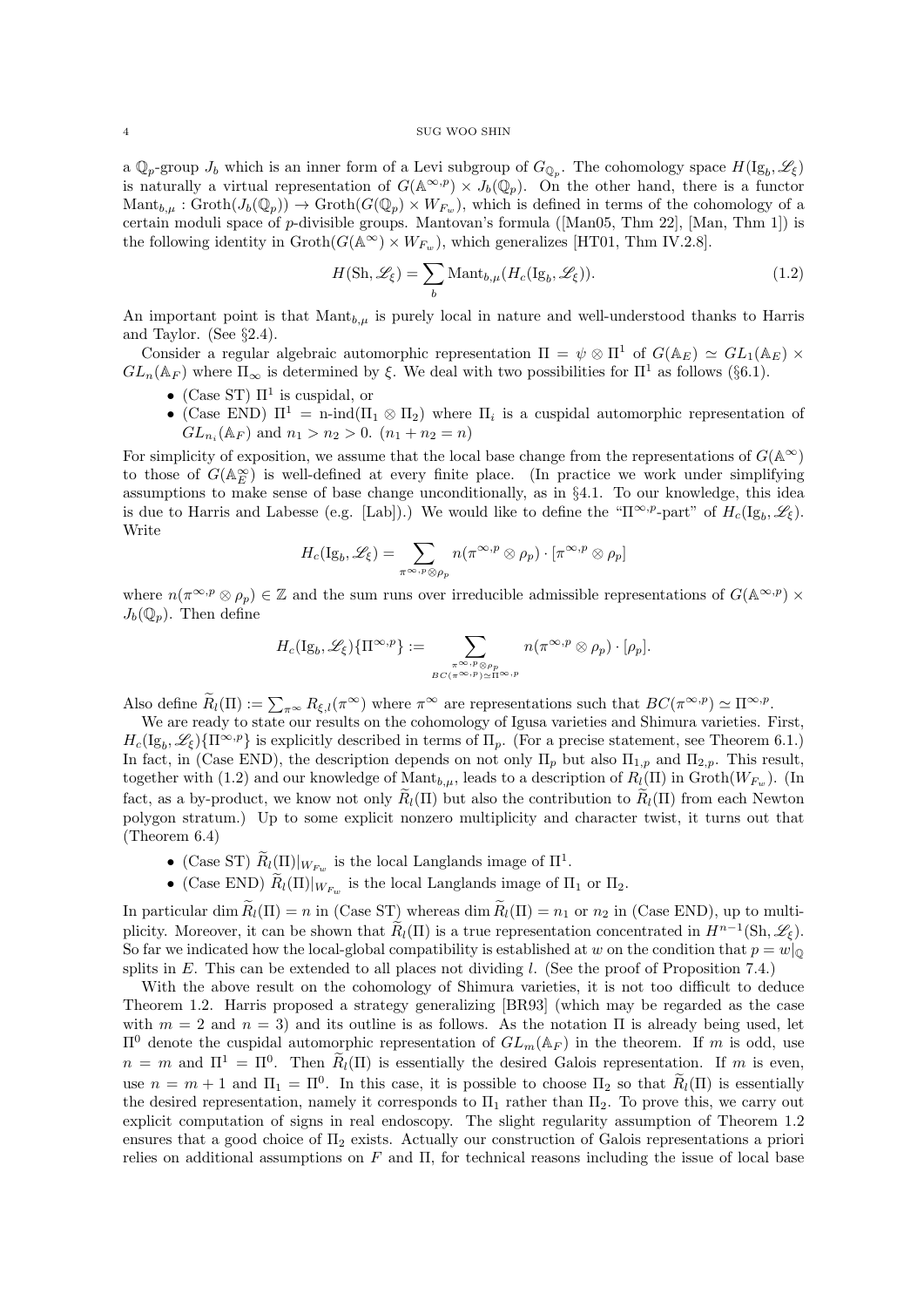change. To remove these assumptions we apply a "patching" argument as in [BR89] and [HT01]. (See the proof of Theorem 7.5.)

We have explained how a result on  $H_c(\mathrm{Ig}_b, \mathscr{L}_{\xi})\{\Pi^{\infty, p}\}\$  implies a result on  $\widetilde{R}_l(\Pi)$ , thus enabling us to prove Theorem 1.2. The remaining problem is the computation of  $H_c(\mathrm{Ig}_b, \mathscr{L}_\xi)\{\Pi^{\infty,p}\},\$  which is at the core of our work. The starting point is the following stable trace formula ([Shi09]), which stabilizes the counting point formula for Igusa varieties ([Shi10]).

$$
\operatorname{tr}\left(\phi^{\infty,p} \cdot \phi_p'|_{\mathcal{U}} H_c(\mathrm{Ig}_b,\mathscr{L}_\xi)\right) = |\ker^1(\mathbb{Q}, G)| \sum_{G_{\vec{n}}} \iota(G, G_{\vec{n}}) ST_e^{G_{\vec{n}}}(\phi_{\mathrm{Ig}}^{\vec{n}})
$$
(1.3)

The notations should be explained. The function  $\phi^{\infty,p} \cdot \phi'_p \in C_c^{\infty}(G(\mathbb{A}^{\infty,p}) \times J_b(\mathbb{Q}_p))$  is any acceptable function in the sense of [Shi09, Def 6.2]. The sum is taken over elliptic endoscopic groups  $G_{\vec{n}}$  for G (§3.2). The test functions  $\phi_{\text{Ig}}^{\vec{n}}$  away from  $p, \infty$  are the Langlands-Shelstad transfer of  $\phi^{\infty, p}$ . See §5.3 for  $\phi_{\text{Ig},p}^{\vec{n}}$  and  $\phi_{\text{Ig},\infty}^{\vec{n}}$ . We remark that an analogous formula for Shimura varieties was obtained earlier by Kottwitz ([Kot92b], [Kot90]) and plays a central role in the computation of Frobenius action on the cohomology of Shimura varieties at the primes of good reduction. Kottwitz' formula is a key input in [Kot92a], [Mor10], [CHLa], to name a few. However, his formula is not needed in [HT01] and our work, where the trace formula for Igusa varieties is importantly used.

We can proceed from  $(1.3)$  using similar techniques as in work of Clozel, Harris and Labesse ([Lab], [CHLb]) on the base change and endoscopic transfer for unitary groups. The point is that each summand in (1.3) is (up to constant) equal to the geometric side of the twisted trace formula for  $G\times_{\mathbb{Q}} E$  with respect to the Galois action of the nontrivial element  $\theta \in \text{Gal}(E/\mathbb{Q})$ . This in turn equals the spectral side of the trace formula, expanded in terms of  $\theta$ -stable automorphic representations of  $G_{\vec{n}}(\mathbb{A}_E)$ . By a result of Jacquet-Shalika, we can separate a string of Hecke eigenvalues, or the  $\Pi^{\infty,p}$ -part from the spectral expansion. It turns out that this process singles out a unique term in the spectral expansion in (Case ST) and two terms in (Case END). Using various character identities, an explicit description of  $H_c(\mathrm{Ig}_b, \mathscr{L}_{\xi})\{\Pi^{\infty,p}\}\$ is finally obtained. In doing so, the most interesting and perhaps mysterious character identities are those at  $p$  (Lemma 5.10). These arise naturally from the stabilization process for  $(1.3)$  at p and reflect the structure of Newton stratification of Sh.

So far we sketched the proof of Theorem 1.2. We end by mentioning latest work of others in a similar direction. Recently Morel announced a result ([Mor10, Cor 8.4.9, 8.4.10]) similar to Theorem 1.2 and its corollary, as an application of her study of non-compact unitary Shimura varieties. (In contrast, our work offers no information about the geometry or cohomology of those Shimura varieties.) When m is odd, she constructed  $R_l(\Pi)$  up to multiplicity and proved (i) of Theorem 1.2 at the places y where  $\Pi_y$  is unramified, as well as (iii). Now suppose that m is even. If  $m \equiv 2 \mod 4$  and  $[F^+ : \mathbb{Q}]$  is odd, she obtains the same result as in the case of odd m. Otherwise, she can still construct  $\wedge^2 R_l(\Pi)$  up to multiplicity and prove an analogue of (i) and (iii) at unramified places. (Actually Morel states the main results only in the case  $F^+ = \mathbb{Q}$ , but it seems that her results extend to the cases mentioned above without much difficulty.) Perhaps the most important input in Morel's work is the counting point formula (and its stabilization) for the special fibers of noncompact Shimura varieties (cf. [Mor05], [Mor08]), which generalizes [Kot92b] and [Kot90] to the noncompact setting. On the other hand, Clozel, Harris and Labesse ([CHLa]) have succeeded to construct even dimensional Galois representations attached to  $\Pi$  as in our work under a similar restriction on  $\Pi_{\infty}$ . Their method shares some common features with ours in that they use the same compact Shimura varieties and the endoscopic transfer from  $U(m) \times U(1)$  to  $U(m + 1)$  as well as the twisted trace formula. The essential difference is that they employ (the stabilization of) Kottwitz' counting point formula ([Kot92b], [Kot90]) and obtain information only at *unramified* (good) places. In contrast, our method makes use of the counting point formula for Igusa varieties and can deal with bad places. Actually we can even describe the compact support cohomology of each Newton stratum (at a possibly bad place) in the endoscopic setting, in a suitable sense.

It is worth noting that there has been a precise conjecture about the cohomology of PEL Shimura varieties of type (A) or (C) for many years. (See the formula on page 201 of [Kot90]. Compare with [LR92, Thm B, p.293] in the case of  $U(3)$ .) If fully established, the conjecture would imply our result on  $\tilde{R}_l$  as well as our main theorem. So the issue has been not to speculate what should be true in general but to justify what is already expected about the cohomology of Shimura varieties, in as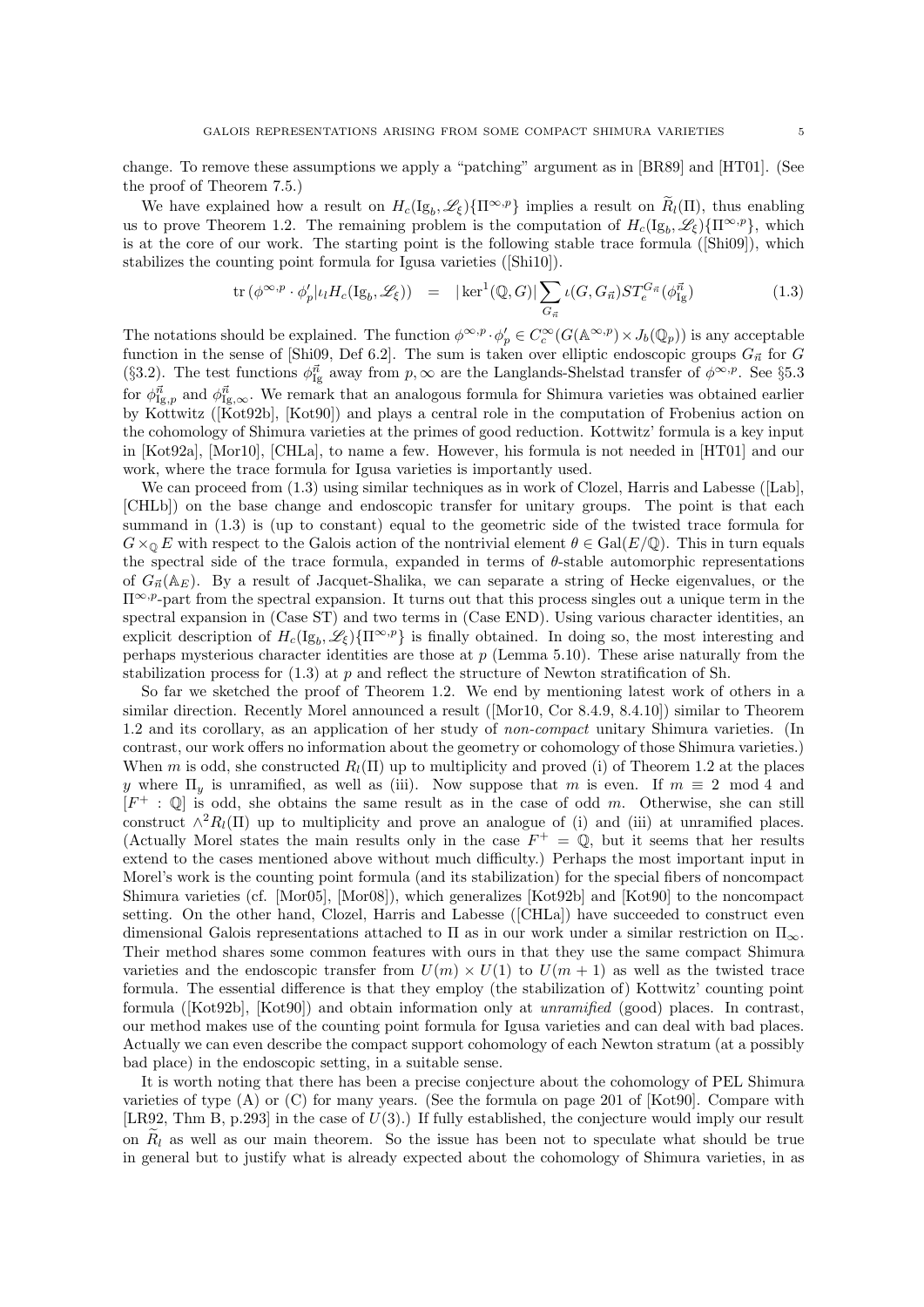many cases as possible. To our knowledge, our work is the first to unconditionally describe the Galois representations in the endoscopic part of the cohomology at bad places, even in the case of  $U(3)$ .

We briefly outline the structure of the article. We review background materials in  $\S2-\S6$ . In section 2 we define the functor  $\text{Mant}_{b,\mu}$  and recall the results of [HT01] on  $\text{Mant}_{b,\mu}$ . Sections 3 and 4 are devoted to the discussion of endoscopy, local base change and the twisted trace formula for unitary similitude groups. It is worth remarking that the functions at infinity reviewed in §3.5 and §4.3 play an important role in the study of the cohomology of Shimura varieties and Igusa varieties. In (Case END), the sign calculation of §3.6 is crucial. On the other hand, the functions at infinity allow us to simplify the geometric and the spectral sides of the twisted trace formula  $(\S 4.5)$ . In section 5 we recall the definition of Shimura varieties and Igusa varieties, Mantovan's formula and the stable trace formula for Igusa varieties (Propositions 5.2 and 5.3) as well as some other facts. It is important to allow the prime  $p$  (where the local structure is to be analyzed) to be ramified in  $F$ . As some of our references ([Man05], [Shi09] and [Shi10]) assume that  $p$  is unramified in  $F$ , we explain how the results there can be extended to our setting. We also need a stable trace formula for G, which will be used to control automorphic multiplicity (Corollary 6.5.(iv).) This is essentially used in obtaining later corollaries. The subsections 5.5 and 5.6 are devoted to an explicit version of "endoscopy for Igusa varieties" at p. Although the local endoscopy of G at p is banal, our discussion clarifies how the global endoscopy for G interacts with the  $J_b(\mathbb{Q}_p)$ -representations in  $H_c(\mathrm{Ig}_b, \mathscr{L}_\xi)$ , which encode certain information about bad reduction. The main body of argument is given in §6 and §7. We mainly consider (Case ST) and (Case END), which are introduced in the beginning of §6.1. (See Remark 6.11 for a comment on other cases.) The stable trace formula and the twisted trace formula are combined in the proof of Theorem 6.1, which is a key result of our paper. It is pleasant to see that Theorem 6.4 is derived from Theorem 6.1. Although this may not be very surprising in (Case ST), the computation is more curious in (Case END). In §6.2, we deduce several consequences from Theorem 6.1, Mantovan's formula and the known facts about the functor  $\text{Mant}_{b,\mu}$ . In the proof of Corollaries 6.5, 6.7, 6.8 and 6.10 we borrow important ideas from Harris and Taylor. The last two corollaries yield the desired Galois representation by removing an unwanted multiplicity (and multiplying an obvious character), under the technical assumptions made in §5 and §6. In §7.1 and §7.2, we prove the main results on  $R_l(\Pi)$ . In the case of even dimensional Galois representations, it is crucial to make a good choice of an auxiliary Hecke character (Lemma 7.3). This relies on our computation of §3.6. Another important idea is to remove all extra technical assumptions by using patching argument for many quadratic extensions, which is due to [BR89] and [HT01]. In Corollary 7.9 we prove relevant cases of the Ramanujan-Petersson conjecture. Finally in section 7.3, we imitate the argument of [TY07] to prove a stronger result on the local-global compatibility and the last assertion of Theorem 1.2.

## Acknowledgments

I am very grateful and indebted to Richard Taylor and Michael Harris for generously sharing their knowledge on the automorphic representations of unitary (similitude) groups and the construction of Galois representations. Taylor also explained to me important points in adapting [TY07] to my setting and pointed out several errors in the latest version of the article. Harris envisaged a program for obtaining Theorem 1.2 and more as part of the "Paris book project", which greatly influenced and inspired our work. I also appreciate his numerous comments on an early version of this paper. I thank Laurent Clozel, Michael Harris and Jean-Pierre Labesse for kindly providing their preprints and answering questions related to the trace formula. I thank Kai-Wen Lan for explaining the proof that our integral models of unitary Shimura varieties are proper by using the theory of degeneration data. I thank Elena Mantovan for the discussion on generalizing her work ( $\text{[Man05]}$ ) to the case where p is ramified in certain circumstances. I thank Sophie Morel for helpful discussions and communicating with us her results on Galois representations as well as her "simple" trace formula ([Mor10, Prop 8.2.3]). I thank Teruyoshi Yoshida for helpful conversations which led to correct and simplify the argument for Theorems 6.1 and 6.4 in an earlier draft. I thank David Vogan for answering a question on the non-vanishing of the Lie algebra cohomology of certain unitary representations. David Geraghty kindly sent me a list of comments on the latest manuscript. It is my great pleasure to acknowledge that most of the work was done during my pleasant stay at the Institute for Advanced Study as a member. I express my gratitude to its staffs for their support. Finally I thank the referee for numerous corrections, suggestions and valuable remarks.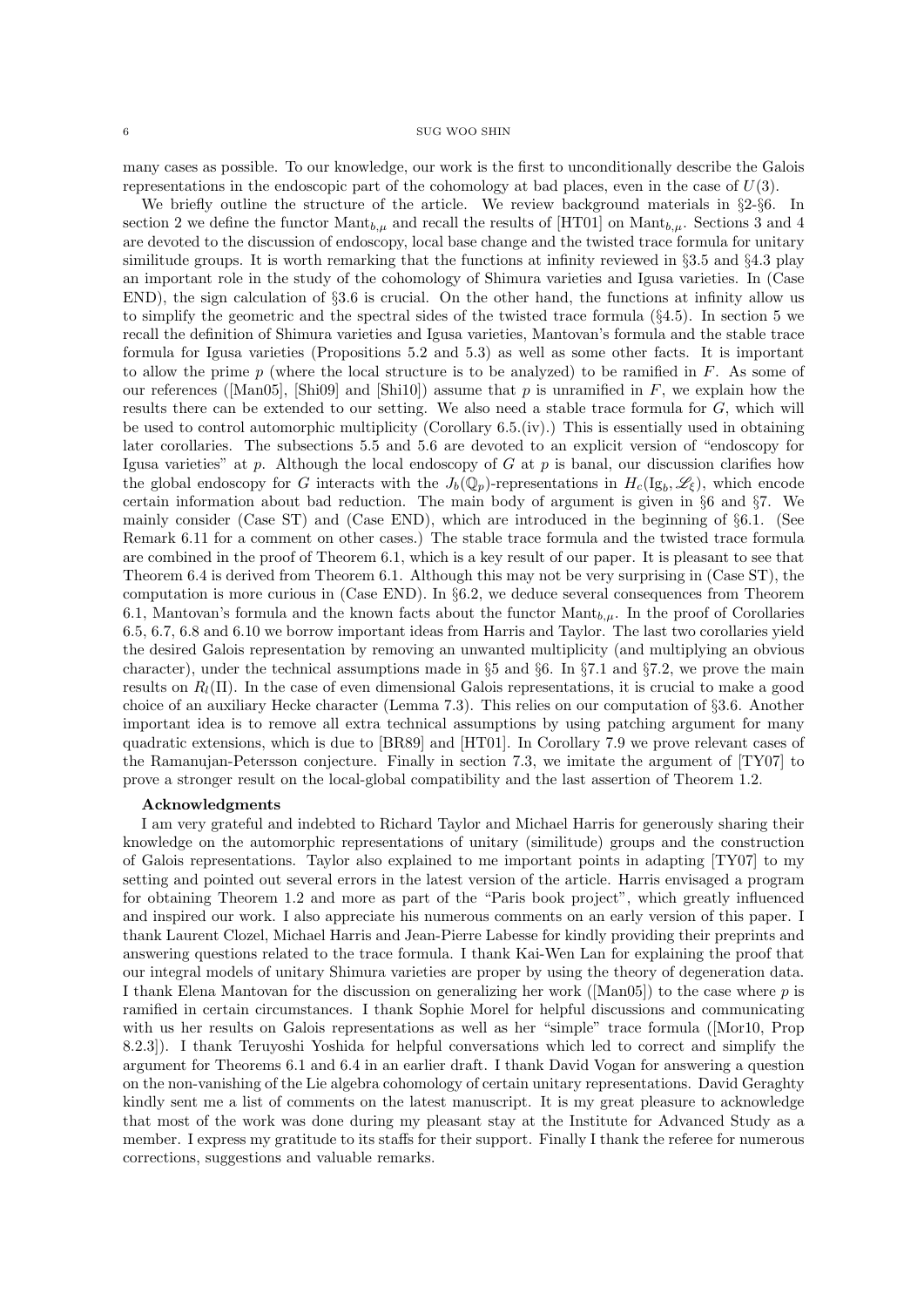1.1. **Notation and Convention.** Suppose that  $F$  is a number field or a local field. By this we mean that F is a finite extension of  $\mathbb{Q}$  or  $\mathbb{Q}_v$  for some place v of  $\mathbb{Q}$ . (We allow  $v = \infty$ .) The Weil group  $W_F$ of F is defined in [Tat79]. Let G be a connected reductive group over F. Denote by  $\widehat{G}$  the dual group of G, which is a complex Lie group. Define the L-group  ${}^L G := \hat{G} \rtimes W_F$  of G via a semi-product. (See [Bor79] for precise definition.) If F is a finite extension of K, then  $R_{F/K}G$  denotes the Weil restriction of scalars (whose set of K-points is the same as  $G(F)$ ). Let  $H^1(F, G) := H^1(\text{Gal}(\overline{F}/F), G(\overline{F}))$ . When F is a number field, write  $\ker^1(F, G)$  for the kernel of  $H^1(F, G) \to \prod_v H^1(F_v, G)$  where v runs over all places of F. Similarly define  $\ker^1(F, H)$  for any complex Lie group H equipped with the action of  $Gal(\overline{F}/F)$  factoring through a finite quotient.

Let F be a number field and y be a place of F. Write  $k(y)$  for the residue field of  $F_y$ . Let  $I_{F_y}$  denote the inertia group of  $W_{F_y}$ . Denote by Frob<sub>y</sub> the geometric Frobenius element of  $W_{F_y}/I_{F_y}$ , namely the element inducing  $x \mapsto x^{-|k(y)|}$  in  $Gal(\overline{k(y)}/k(y))$ .

When L is a finite extension of a number field F, we denote by  $\text{Ram}_{L/F}$  (resp.  $\text{Unr}_{L/F}$ ,  $\text{Spl}_{L/F}$ ) the set of finite places of  $F$  which are ramified (resp. unramified, completely split) in  $L$ . When  $\Pi \in \text{Irr}(G(\mathbb{A}))$ , let  $\text{Ram}_{\mathbb{Q}}(\Pi)$  denote the set of primes p of  $\mathbb Q$  such that there exists a place v dividing p where  $\Pi_v$  is ramified.

Suppose that F is a local non-archimedean field. Denote by  $D_{F,\lambda}$  the central division algebra over F with Hasse invariant  $\lambda \in \mathbb{Q}/\mathbb{Z}$ . Let  $\mathrm{Art}_F : F^\times \overset{\sim}{\to} W_F^{\mathrm{ab}}$  be the local Artin map normalized so that a uniformizer of  $F^\times$  maps to a lift of a geometric Frobenius element. Let  $|\cdot|_F : F^\times \to \mathbb{R}_{>0}^\times$  denote the character which is trivial on  $\mathcal{O}_F^{\times}$  and maps the inverse of any uniformizer to the cardinality of the residue field. Set  $|\cdot|_{W_F} := |\cdot|_F \circ \text{Art}_F^{-1}$ . There is a unique way to choose  $|\cdot|_F^{1/2} : F^\times \to \mathbb{R}_{>0}^\times$ . When  $\iota_l : \overline{\mathbb{Q}}_l \overset{\sim}{\to} \mathbb{C}$  is fixed, we often write  $|\cdot|_F^{1/2}$  for  $\iota_l^{-1}|\cdot|_F^{1/2}$  by abuse of notation.

Keep assuming that F is a local non-archimedean field. We denote by  $\text{Irr}(G(F))$  (resp.  $\text{Irr}_l(G(F)))$ the set of all isomorphism classes irreducible admissible representations of  $G(F)$  on vector spaces over C (resp.  $\overline{\mathbb{Q}}_l$ ). When  $\pi$  is an irreducible unitary representation of  $G(F)$  (modulo split component in the center),  $\pi$  may also be viewed as an irreducible admissible representation by taking smooth vectors, so we may say  $\pi \in \text{Irr}(G(F))$ . The subset  $\text{Irr}^2(G(F))$  of  $\text{Irr}(G(F))$  is the one consisting of (essentially) square-integrable representations. Let  $C_c^{\infty}(G(F))$  denote the space of smooth and compactly supported  $\mathbb C$ -valued functions on  $G(F)$ . Let P be an F-rational parabolic subgroup of G with a Levi subgroup M. For each  $\pi_M \in \text{Irr}(M(F))$  and  $\pi \in \text{Irr}(G(F))$ , we can define the normalized Jacquet module  $J_P^G(\pi)$  and the normalized parabolic induction n-ind $_P^G(\pi_M)$  so that  $J_P^G(\pi)$ (resp. n-ind $_P^G(\pi_M)$ ) is an admissible representation of  $M(F)$  (resp.  $G(F)$ ). The induced representation n-ind $_P^G(\pi_M)$  will often be written as n-ind $_M^G(\pi_M)$  when working inside of Groth $(G(F))$ or computing traces, since different choices of P give the same result. Define a function  $D_{G/M}$ on  $M(F)$  by  $D_{G/M}(m) = \det(1 - \mathrm{ad}(m))|_{\mathrm{Lie}(G)/\mathrm{Lie}(M)}$  and a character  $\delta_P : M(F) \to \mathbb{R}_{>0}^{\times}$  by  $\delta_P(m) = |\det(\text{ad}(m))|_{\text{Lie}(P)/\text{Lie}(M)}|_F$ . In case  $G = GL_n$  and  $M = \prod_i GL_{n_i} \ (\sum_i n_i = n)$ , consider  $\pi_i \in \text{Irr}(GL_{n_i}(F))$ . Denote by  $\boxplus_i \pi_i$  the Langlands subquotient of n-ind $_P^G(\otimes_i \pi_i)$  (cf. [BW00, Ch IV], [Sil78]), which is independent of the choice of P. For any  $s \in \mathbb{Z}_{>0}$  and a supercuspidal  $\pi \in \text{Irr}(GL_n(F))$ , let  $\text{Sp}_s(\pi) \in \text{Irr}^2(GL_{sn}(F))$  denotes the generalized Steinberg representation ([HT01, p.32]). Let  $e(G) \in \{\pm 1\}$  denote the Kottwitz sign defined in [Kot83]. When  $F = \mathbb{Q}_v$ , we often write  $e_v(G)$  for  $e(G)$ . The definitions in this paragraph make sense for  $F = \mathbb{R}$  (except  $\text{Sp}_s(\pi)$ ) using the usual absolute value  $|\cdot|$  on  $\mathbb R$  and the infinitesimal equivalence between representations of  $G(\mathbb{R}).$ 

Assume that  $G$  is an unramified group over a non-archimedean field  $F$ . Choose a hyperspecial group  $K \subset G(F)$ . Define a Haar measure on  $G(F)$  so that K has volume 1. Define  $\mathscr{H}^{\rm ur}(G(F))$  to be the C-subspace of  $C_c^{\infty}(G(F))$  consisting of bi-K-invariant functions. The convolution equips  $\mathscr{H}^{\mathrm{ur}}(G(F))$ with C-algebra structure with char<sub>K</sub> being the multiplicative identity. Let  $\text{Irr}^{\text{ur}}(G(F))$  denote the subset of Irr( $G(F)$ ) consisting of unramified representations of  $G(F)$ . For each  $\pi \in \text{Irr}^{\text{ur}}(G(F))$ , define  $\chi_{\pi}: \mathscr{H}^{\rm ur}(G(F)) \to \mathbb{C}$  by  $f \mapsto \text{tr }\pi(f)$ . The association  $\pi \mapsto \chi_{\pi}$  gives a natural bijection from  $Irr<sup>ur</sup>(G(F))$  onto the set of C-algebra morphisms  $\mathscr{H}<sup>ur</sup>(G(F)) \to \mathbb{C}$ . (To see the inverse exists, use [Bor79, 7.1, 9.5].)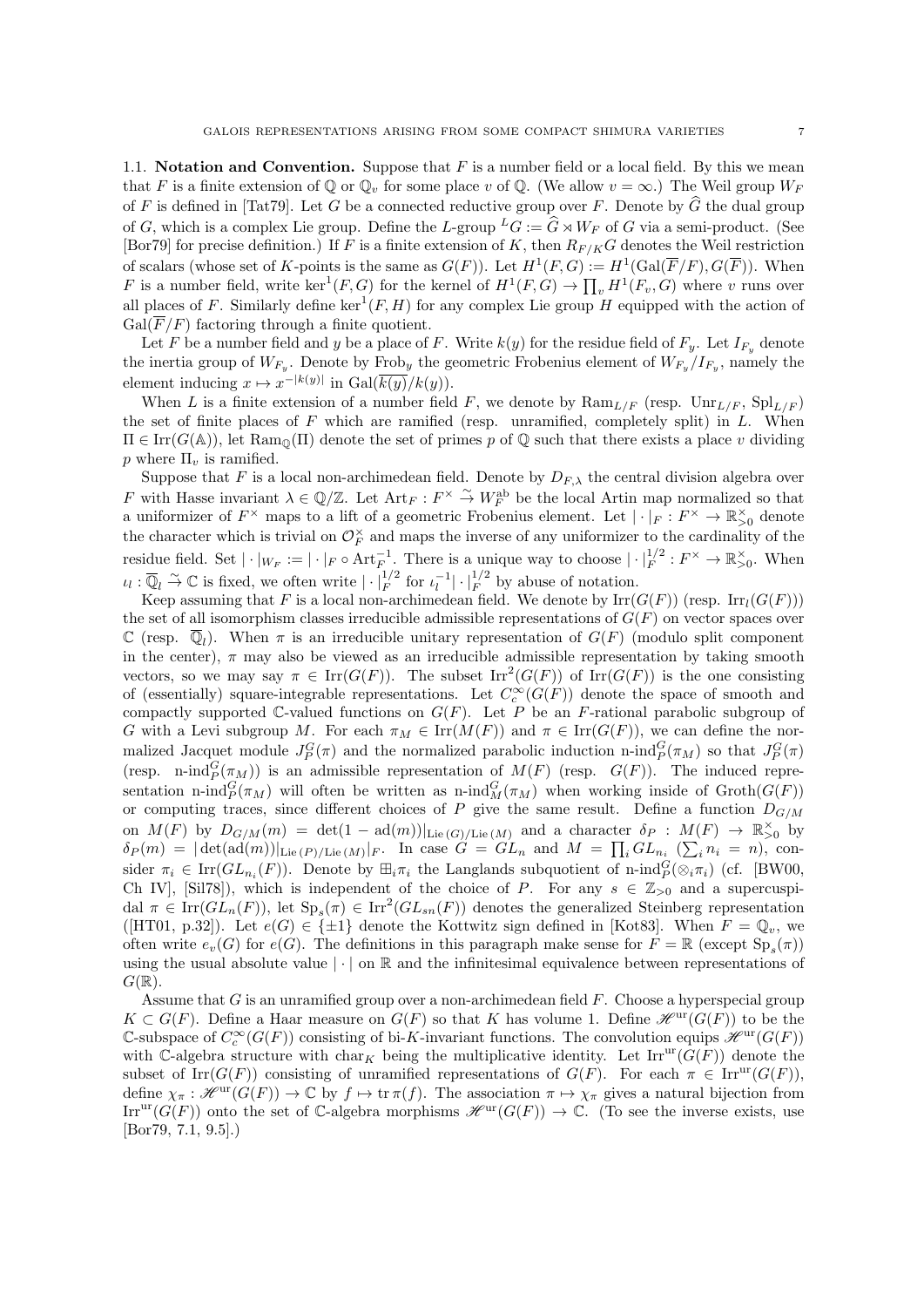For a number field F and a finite set S consisting of places of F, we denote by  $\mathbb{A}_F^S$  the restricted product of  $F_v$  for  $v \notin S$ . In case  $F = \mathbb{Q}$ , write  $\mathbb{A}^S$  for  $\mathbb{A}^S_{\mathbb{Q}}$  and  $\mathbb{A}_S$  for  $\prod_{v \in S} \mathbb{Q}_v$ . Define  $\text{Irr}(G(\mathbb{A}^S_F))$ ,  $C_c^{\infty}(G(\mathbb{A}_F^S))$  and  $\mathscr{H}^{\text{ur}}(G(\mathbb{A}_F^S))$  via restricted product, where the last one makes sense under the assumption that  $G_{F_v}$  is unramified for all  $v \notin S$ . The normalized induction is defined in this adelic context. Let  $\text{Art}_F : \mathbb{A}_F^{\times}/F^{\times} \stackrel{\sim}{\to} W_F^{\text{ab}}$  denote the global Artin map, which is compatible with the local Artin map defined above.

Let G be a connected reductive group over  $\mathbb Q$ . Write  $A_G$  for the maximal  $\mathbb Q$ -split torus in the center of G and define  $A_{G,\infty} := A_G(\mathbb{R})^0$ . Let  $K_{\infty}$  be a maximal compact subgroup of  $G(\mathbb{R})$ . Let  $\xi$ be an irreducible finite dimensional representation of  $G(\mathbb{C})$ . Then the restriction of  $\xi$  to  $A_{G,\infty}$  gives a character  $\chi_{\xi}: A_{G,\infty} \to \mathbb{C}^{\times}$ . Define  $C_c^{\infty}(G(\mathbb{R}),\chi_{\xi})$  to be the space of smooth C-valued bi- $K_{\infty}$ -finite functions f on  $G(\mathbb{R})$  which are compactly supported modulo  $A_{G,\infty}$  and such that  $f(ag) = \chi_{\xi}(a)f(g)$ for all  $a \in A_{G,\infty}$  and  $g \in G(\mathbb{R})$ .

We frequently confuse an isomorphism class or an equivalence class with its member. For instance, when we write  $\pi \in \text{Irr}_l(G(\mathbb{Q}_p))$ , it means that  $\pi$  is an irreducible admissible representation of  $G(\mathbb{Q}_p)$ on a  $\overline{\mathbb{Q}}_l$ -vector space.

Finally let us agree that  $(z/\overline{z})^{N/2}$   $(N \in \mathbb{Z})$  denotes  $e^{iN\theta}$  for  $z = re^{i\theta} \in \mathbb{C}^\times$  with  $r \in \mathbb{R}_{>0}$  and  $\theta \in \mathbb{R}/2\pi i\mathbb{Z}$ .

## 2. Rapoport-Zink spaces of EL-type

Let p and l be prime numbers such that  $p \neq l$ . The aim of §2 is to recollect the description of the cohomology of certain Rapoport-Zink spaces, which will be incorporated into various versions of "Mant" functors defined below. We describe these functors in terms of the local Langlands correspondence and study their properties in the cases which are relevant to the Shimura varieties of §5. We will freely adopt notations from §3.1 such as  $I_n$ ,  $P_{n-h,h}$ ,  $GL_{n-h,h}$ , and so on.

2.1.  $B(G)$  and isocrystals. Let G be a connected reductive group over  $\mathbb{Q}_p$ . Let  $L := \text{Frac}_W(\overline{\mathbb{F}}_p)$ . Denote by  $\sigma$  the Frobenius on L which induces the p-th power map on the residue field. Define  $B(G)$  to be the set of equivalence classes in  $G(L)$  where  $x, y \in G(L)$  are equivalent if there exists  $g \in G(L)$  such that  $x = g^{-1}yg^{\sigma}$ . The set  $B(G)$  classifies the isomorphism classes of isocrystals (over  $\overline{\mathbb{F}}_p$ ) with G-structure in the sense of Rapoport and Richartz ([RR96, 3.3, 3.4.(i)]). For a  $\overline{\mathbb{Q}}_p$ -morphism  $\mu: \mathbb{G}_m \to G$ , Kottwitz defined a finite subset  $B(G, \mu)$  of  $B(G)$ . The set  $B(G, \mu)$  often provides parameters for the Newton polygon stratification in the context of Shimura varieties ([Har01, §4], [Man05], cf. [Shi09, §5]).

Let T be a maximal torus of G defined over  $\mathbb{Q}_p$ . Let  $\Omega = \Omega(G, T)$  be the Weyl group over  $\overline{\mathbb{Q}}_p$ . Put  $N(G) := ((X_*(T) \otimes_{\mathbb{Z}} \mathbb{Q})/\Omega)^{\operatorname{Gal}(\overline{\mathbb{Q}}_p/\mathbb{Q}_p)}$ . There is a Newton map ([Kot85, §4], [RR96, 1.7-1.9])

$$
\bar{\nu}_G : B(G) \to N(G)
$$

which is useful in describing the set  $B(G)$ .

Suppose that G is a finite product of connected reductive  $\mathbb{Q}_p$ -groups  $G_i$ . Write  $\mu = \prod_i \mu_i$  for  $\mu_i: \mathbb{G}_m \to G_i$ . Then we have a natural identification

$$
B(G, \mu) = \prod_i B(G_i, \mu_i).
$$

2.2. Mant<sub>b,µ</sub> functor. Let  $n \in \mathbb{Z}_{\geq 0}$  and  $\Phi_p(F) := \text{Hom}_{\mathbb{Q}_p}(F, \overline{\mathbb{Q}}_p)$ . Consider a quadruple  $(F, V, \mu, b)$  where

- (i) F is a finite extension of  $\mathbb{Q}_p$ . (We do not assume that F is unramified over  $\mathbb{Q}_p$ .)
- (ii)  $V = F^n$  is an F-vector space. Let  $G := \text{Res}_{F/\mathbb{Q}_p} GL_F(V)$ .
- (iii)  $\mu: \mathbb{G}_m \to G$  is a homomorphism over  $\overline{\mathbb{Q}}_p$  (up to  $G(\overline{\mathbb{Q}}_p)$ -conjugacy) which induces a weight decomposition  $V \otimes_F \overline{F} = V_0 \oplus V_1$ , defined over a finite extension of  $\mathbb{Q}_p$ , where  $\mu(z)$  acts on  $V_i$  by  $z^i$  for  $i = 0, 1$ .
- (iv)  $b \in B(G, -\mu)$ .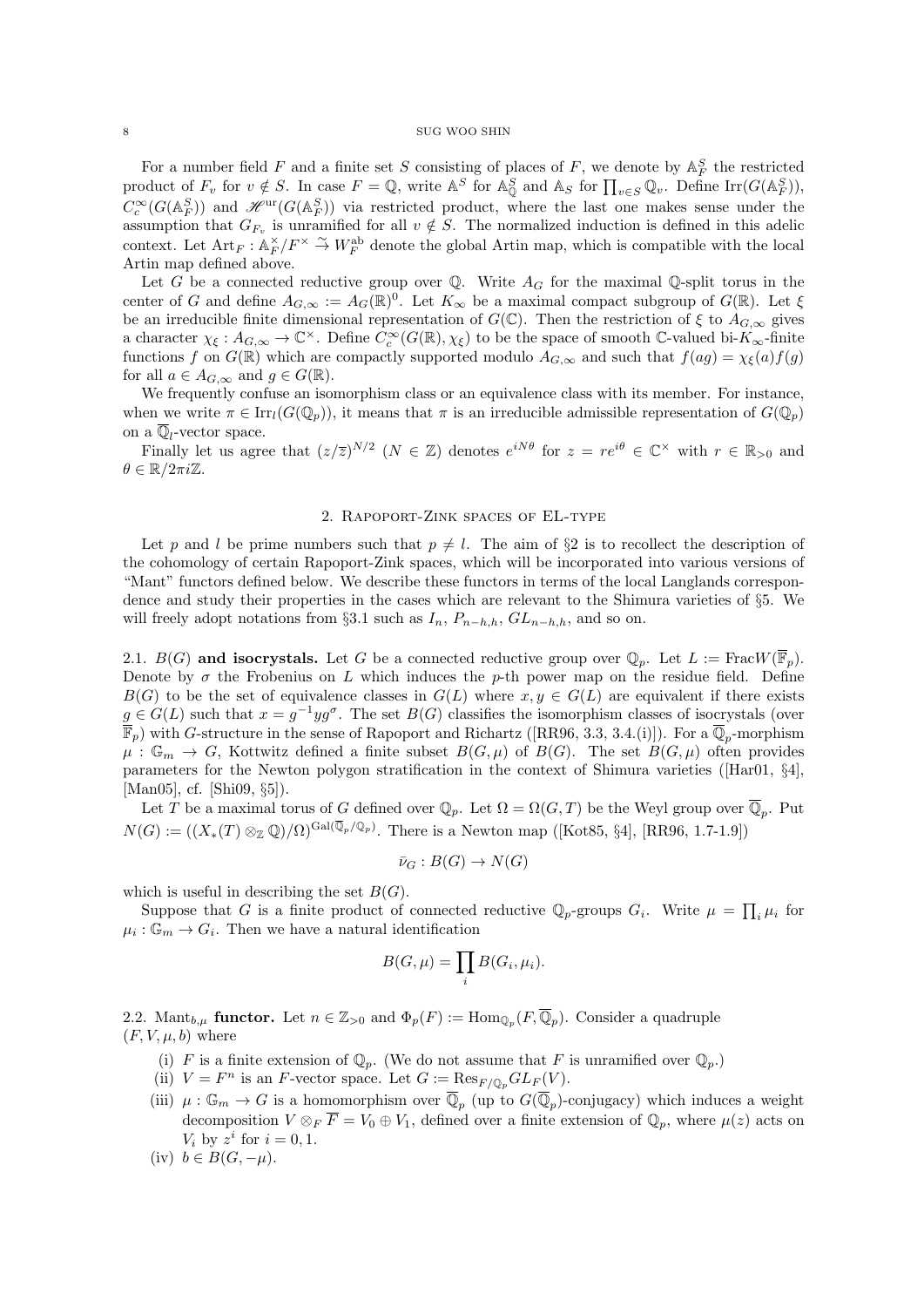Giving  $\mu$  is equivalent to giving a pair of nonnegative integers  $(p_{\sigma}, q_{\sigma})$  for each  $\sigma \in \Phi_p(F)$  such that  $p_{\sigma} + q_{\sigma} = n$ . Given such data, the corresponding  $\mu$  is represented by the homomorphism  $\overline{\mathbb{Q}}_p^{\times} \to \prod_{\sigma \in \Phi_p(F)} GL_n(\overline{\mathbb{Q}}_p)$  given by

$$
z \mapsto \prod_{\sigma} \text{diag}(\underbrace{z, \ldots, z}_{p_{\sigma}}, \underbrace{1, \ldots, 1}_{q_{\sigma}}).
$$

Roughly speaking,  $B(G, -\mu)$  classifies isocrystals with F-action up to isomorphism (or Barsotti-Tate groups with  $\mathcal{O}_F$ -action up to isogeny, via covariant Dieudonné theory) whose Hodge polygons are determined by  $\mu$ . Note that  $N(G)$  may be identified with the set of unordered *n*-tuple of rational numbers. In fact  $\bar{\nu}_G$  is injective, thus each  $b \in B(G)$  is uniquely characterized by its image under the Newton map

$$
\bar{\nu}_G(b) = (\underbrace{\lambda_1, \ldots, \lambda_1}_{m_1}, \underbrace{\lambda_2, \ldots, \lambda_2}_{m_2}, \ldots, \underbrace{\lambda_r, \ldots, \lambda_r}_{m_r})
$$

where  $r \in \mathbb{Z}_{>0}$  and  $\lambda_i \in \mathbb{Q}$  and  $m_i \in \mathbb{Z}_{>0}$  for  $1 \leq i \leq r$ . We may and will assume  $\lambda_1 < \cdots < \lambda_r$ . See [Shi09, Ex 4.3] for the explicit condition on r,  $\{\lambda_i\}$  and  $\{m_i\}$  in order that  $b \in B(G, -\mu)$ .

The reflex field E is by definition the fixed field in  $\overline{\mathbb{Q}}_p$  of the stabilizer in  $Gal(\overline{\mathbb{Q}}_p/\mathbb{Q}_p)$  of the pairs  $\{(p_{\sigma}, q_{\sigma})\}_{\sigma \in \Phi_p(F)}$ . We will be only concerned with the case  $\sum_{\sigma} p_{\sigma} \leq 1$ . If  $p_{\sigma} = 0$  for all  $\sigma$  then  $E = \mathbb{Q}_p$ . If  $p_{\sigma} = 1$  for a unique  $\sigma$  then E is identified with  $\sigma(F) \subset \overline{\mathbb{Q}}_p$ .

The datum  $(F, V, \mu, b)$  gives rise to a formal scheme  $\mathcal{M}_{b,\mu}$  over  $\text{Spf } \mathcal{O}_{\widehat{F}^{\text{ur}}}$  representing a moduli problem for Barsotti-Tate groups with  $\mathcal{O}_F$ -action. In fact  $\mathcal{M}_{b,\mu}$  is non-canonically isomorphic to Zcopies of the Lubin-Tate deformation space for formal  $\mathcal{O}_F$ -modules of dimension 1 and height n, where the latter is studied in [Car90], [HG94] and [HT01, Ch 2], for instance. (See [RZ96, 3.78-3.79] for details. In the description of  $\mathcal{M}_{b,\mu}$  in Proposition 3.79, replace Spf  $W(\overline{\mathbb{F}}_p)$  with Spf  $\mathcal{O}_{\widehat{F}ur}$ . Although Rapoport and Zink discuss the same moduli space as in our case, there is a difference in the choice of b. See (1.47) there. The source of the difference is that Barsotti-Tate groups of  $\mathcal{O}_F$ -slope  $\lambda$  correspond to isocrystals of slope  $-\lambda$  in our convention but to isocrystals of slope  $1 - \lambda$  in that book.)

There is a standard construction to obtain a tower of rigid analytic spaces  $\mathcal{M}_{b,\mu,U}^{\text{rig}}$  over  $\widehat{F}^{\text{ur}}$  for open compact subgroups U of  $GL_n(\mathcal{O}_F)$  ([RZ96, Ch 5]), where  $\mathcal{M}_{b,\mu,GL_n(\mathcal{O}_F)}^{rig}$  coincides with the rigid analytic space attached to  $\mathcal{M}_{b,\mu}$ . (Here  $GL_n(\mathcal{O}_F)$  is regarded as the stabilizer of the standard lattice  $\mathcal{O}_F^n$  inside V.) We consider the étale cohomology of Rapoport-Zink spaces in the sense of Berkovich ([Ber93]), for which we use the following abbreviated notation:

$$
H_c^j(\mathcal{M}_{b,\mu,U}^{\mathrm{rig}}):=H_c^j(\mathcal{M}_{b,\mu,U}^{\mathrm{rig}}\times_{\widehat{E^{\mathrm{ur}}}}\widehat{\overline{\mathcal{L}^{\mathrm{ur}}}},\overline{\mathbb{Q}}_l).
$$

This  $\overline{\mathbb{Q}}_l$ -vector space has the structure of a smooth representation of  $J_b(\mathbb{Q}_p) \times W_E$ . The last action commutes with the action of  $G(\mathbb{Q}_p)$  on the tower of  $\mathcal{M}_{b,\mu,U}^{\text{rig}}$  via Hecke correspondences. Details about these actions can be found in [RR96, Ch 5], [Far04, Ch 4] and [Man04].

Define<sup>1</sup> the functor  $\mathrm{Mant}_{b,\mu}: \mathrm{Groth}(J_b(\mathbb{Q}_p)) \to \mathrm{Groth}(G(\mathbb{Q}_p) \times W_E)$  by

$$
\text{Mant}_{b,\mu}(\rho) := \sum_{i,j \ge 0} (-1)^{i+j} \lim_{U} \text{Ext}^i_{J_b(\mathbb{Q}_p)\text{-smooth}}(H_c^j(\mathcal{M}_{b,\mu,U}^{\text{rig}}), \rho))(-D). \tag{2.1}
$$

in the notation of [Man05] and [Man]. (Our  $J_b(\mathbb{Q}_p)$  is denoted by  $T_b$  in [Man05]. Our Mant<sub>b, $\mu$ </sub> is  $\mathcal{E}_b$ in [Man].) Here D is the dimension of  $\mathcal{M}_{b,\mu,U}^{\text{rig}}$  and  $(-D)$  is the Tate twist. The Ext-groups are taken in the category of smooth representations of  $J_b(\mathbb{Q}_p)$  and the limit is over open compact subgroups U as above. Since the Ext-groups in  $(2.1)$  vanish beyond a certain degree and yield finite length representations for each U ([Far04, §4.4]), Mant $_{b,\mu}$  is well-defined.

<sup>1</sup>Although we named this functor after Mantovan's work clarifying its relationship with the cohomology of Shimura varieties, it should be noted that (variants of) Mant $_{b,\mu}$  were considered previously by several authors, as in [Rap95], [Har01], [Far04].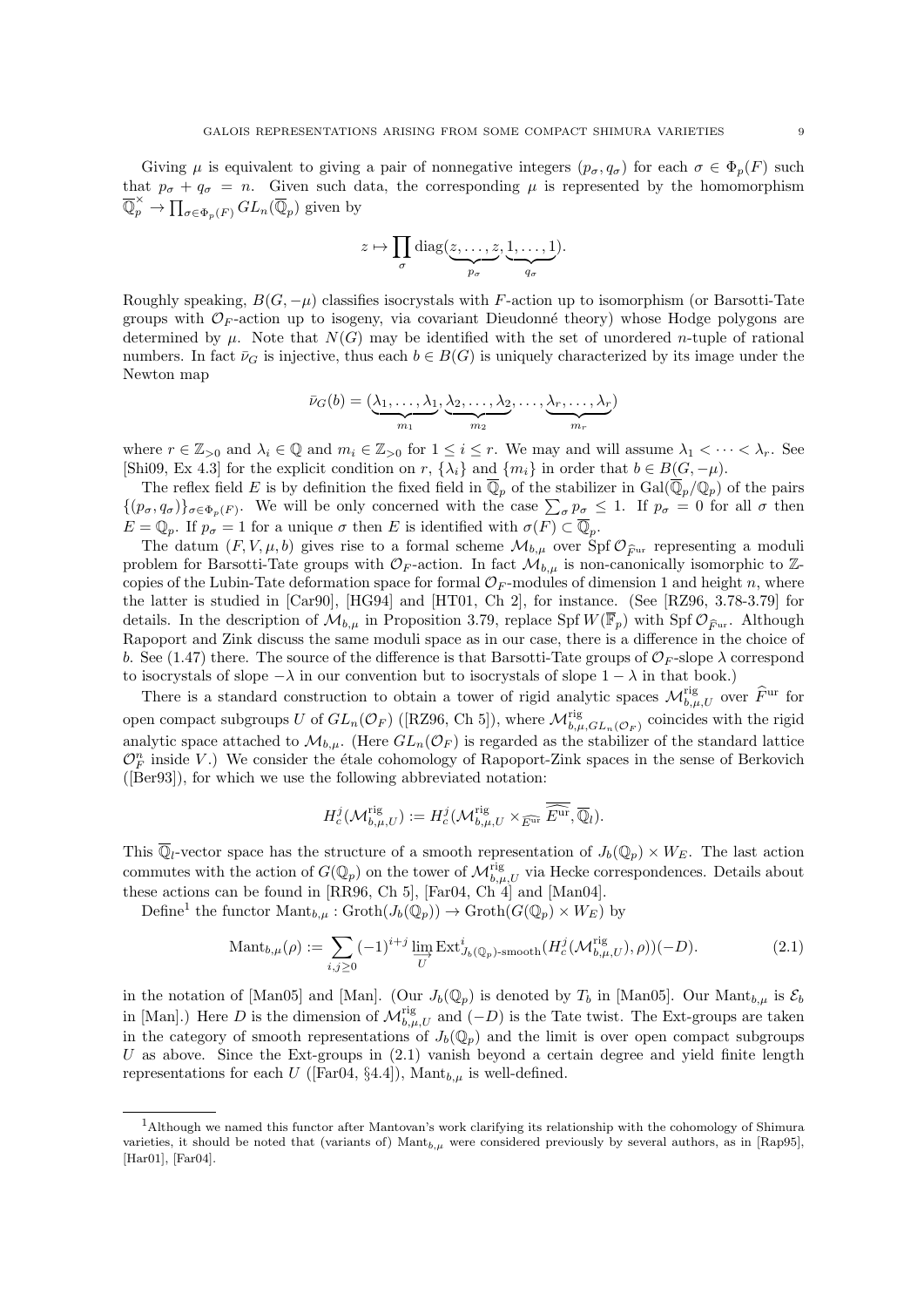2.3. Local Langlands correspondence. Let F be a finite extension of  $\mathbb{Q}_p$ . Harris-Taylor ([HT01]) and Henniart ([Hen00]) proved that there is a natural bijection

$$
\mathrm{rec}_{n,F} : \mathrm{Irr}(GL_n(F)) \to \mathrm{WD}\text{-}\mathrm{Rep}_n(W_F)
$$

where WD-Rep<sub>n</sub>( $W_F$ ) is the set of isomorphism classes of Frobenius semisimple *n*-dimensional Weil-Deligne representations of  $W_F$  on C-vector spaces. See [HT01, p.2] for the characterizing properties of rec<sub>n, F</sub>. We will often use the following normalization.

$$
\mathscr{L}_{n,F}(\pi) := \mathrm{rec}_{n,F}(\pi^{\vee}) \otimes | \cdot |_{W_F}^{-(n-1)/2}
$$

2.4. The case of dimension 0 and 1. Let  $n \in \mathbb{Z}_{>0}$ . Fix a finite extension F over  $\mathbb{Q}_p$ , an embedding  $\tau^0: F \hookrightarrow \overline{\mathbb{Q}}_p$  and an isomorphism  $\iota_l: \overline{\mathbb{Q}}_l \stackrel{\sim}{\to} \mathbb{C}$ . By abuse of notation,  $\iota_l^{-1}|\cdot|_F^{1/2}: F^{\times} \to \overline{\mathbb{Q}}_l^{\times}$  will be denoted by  $|\cdot|_F^{1/2}$  or  $|\cdot|^{1/2}$ .

Write  $\mathcal{G}_n := R_{F/\mathbb{Q}_p} GL_n$ . Let  $\mu_{n,\tau^0} : \mathbb{G}_m \to \mathcal{G}_n \times_{\mathbb{Q}_p} \overline{\mathbb{Q}}_p \simeq \prod_{\sigma \in \Phi_p(F)} (GL_n)_{\overline{\mathbb{Q}}_p}$  be the  $\overline{\mathbb{Q}}_p$ -morphism given by

$$
z \mapsto \left( \left( \begin{array}{cc} z & 0 \\ 0 & I_{n-1} \end{array} \right)_{\sigma = \tau^0}, (I_n)_{\sigma \neq \tau^0} \right).
$$

Let  $\mu_{n,\text{\'et}}$ :  $\mathbb{G}_m \to \mathcal{G}_n \times_{\mathbb{Q}_p} \overline{\mathbb{Q}}_p$  denote the trivial map. Define  $b_{n,0}, b_{0,n} \in B(\mathcal{G}_n)$  so that  $\nu_{\mathcal{G}_n}(b_{n,0}) =$  $(-1/n, \ldots, -1/n)$  and  $b_{0,n} = 1$ . Observe that  $b_{n,0} \in B(\mathcal{G}_n, -\mu_{n,\tau^0})$  and  $b_{0,n} \in B(\mathcal{G}_n, -\mu_{n,\text{\'et}})$ . For  $1 \leq h \leq n-1$ , define  $b_{n-h,h} \in B(\mathcal{G}_n)$  to be the image of  $(b_{n-h,0}, b_{0,h})$  under the block diagonal embedding  $\mathcal{G}_{n-h} \times \mathcal{G}_h \hookrightarrow \mathcal{G}_n$ . Then  $b_{n-h,h} \in B(\mathcal{G}_n, -\mu_{n,\tau^0})$ . For any  $0 \leq h \leq n-1$ , define an F-group  $J_{n-h,h} := D_{F,1/(n-h)}^{\times} \times GL_h$ , where  $D_{F,1/(n-h)}^{\times}$  is an inner form of  $GL_{n-h}$  coming from a division algebra with invariant  $1/(n-h)$ . Set  $J_{0,n} := GL_n$ . We see that  $R_{F/\mathbb{Q}_p} J_{n-h,h}$  is isomorphic to  $J_b$  for  $b = b_{n-h,h}$   $(0 \le h \le n)$ . Let  $P_{n-h,h}$  be the parabolic subgroup of  $GL_n$  whose  $(i, j)$ -component is zero exactly when  $i > n - h$  and  $j \leq n - h$ . Define a character

$$
\overline{\delta}_{P_{n-h,h}}^{1/2}: J_{n-h,h}(F) \to \overline{\mathbb{Q}}_l^{\times}
$$

by the relation  $\bar{\delta}_{P}^{1/2}$  $\delta_{P_{n-h,h}}^{(1/2)}(g) = \delta_{P_{n-h}}^{1/2}$  $P_{n-h,h}^{1/2}(g^*)$  where  $g^* \in GL_{n-h,h}(F)$  is any element whose conjugacy class is transferred from that of g.

Let us write  $\text{Mant}_{n-h,h}$   $(0 \leq h \leq n-1)$  and  $\text{Mant}_{0,n}$  for  $\text{Mant}_{b,\mu}$  when  $(b,\mu) = (b_{n-h,h}, \mu_{n,\tau^0})$  and  $(b, \mu) = (b_{0,n}, \mu_{n, \text{\'et}})$ , respectively. For each  $0 \leq h \leq n$ , define n-Mant<sub>n−h,h</sub> by the relation

$$
n\text{-Mant}_{n-h,h}(\rho) := e(J_{n-h,h}) \cdot \text{Mant}_{n-h,h}(\rho \otimes \overline{\delta}_{P_{n-h,h}}^{1/2})
$$
\n(2.2)

for every  $\rho \in \text{Groth}(J_{n-h,h}(F))$ . Note that the Kottwitz sign  $e(J_{n-h,h})$  equals  $(-1)^{n-h-1}$  if  $0 \le h \le$  $n-1$  and 1 if  $h = n$ .

**Lemma 2.1.** For each  $\pi \in \text{Irr}_l(GL_n(F))$ , Mant<sub>0,n</sub> $(\pi) = |\pi|[1]$  where 1 is the trivial character of  $W_0$ .

*Proof.* Follows from [Far04, Ex 4.4.8].

Recall that there exists a natural bijection  $JL_n: \text{Irr}^2(D_{F,1/n}^\times) \overset{\sim}{\to} \text{Irr}^2(GL_n(F))$  uniquely characterized by a character identity ([DKV84]).

**Proposition 2.2.** (i)  $If \pi \in \text{Irr}_l(GL_n(F))$  is supercuspidal, n- $\text{Mant}_{n,0}(JL_n^{-1}(\pi)) = [\pi][\mathscr{L}_{n,F}(\pi)].$ (ii) For  $s \in \mathbb{Z}_{>0}$ ,  $g = n/s \in \mathbb{Z}_{>0}$  and a supercuspidal  $\pi \in \text{Irr}_l(GL_g(F))$ , n-Mant $_{n,0}(J\overline{L}_n^{-1}(Sp_s(\pi)))$ equals

$$
\sum_{j=1}^s \left( [Sp_j(\pi) \boxplus \pi | \det|^j \boxplus \cdots \boxplus \pi | \det|^{s-1} \right) \otimes [\mathscr{L}_{g,F}(\pi | \det|^{j-1}) \otimes | \cdot |^{g(1-s)/2}] \right)
$$

(iii) For each  $\rho_1 \in \text{Irr}_l(J_{n-h,0}(F))$  and  $\rho_2 \in \text{Irr}_l(J_{0,h}(F)),$ 

n-Mant<sub>n-h,h</sub>(
$$
\rho_1 \otimes \rho_2
$$
) = n-ind<sup>*GL<sub>n</sub>(F)*</sup>  

$$
n_{n-h,h}(p_1) \otimes n \cdot \text{Mant}_{0,h}(\rho_2) \otimes |\cdot|_{W_F}^{-h/2}
$$
  
*in* Groth $(GL_n(F) \times W_F)$ .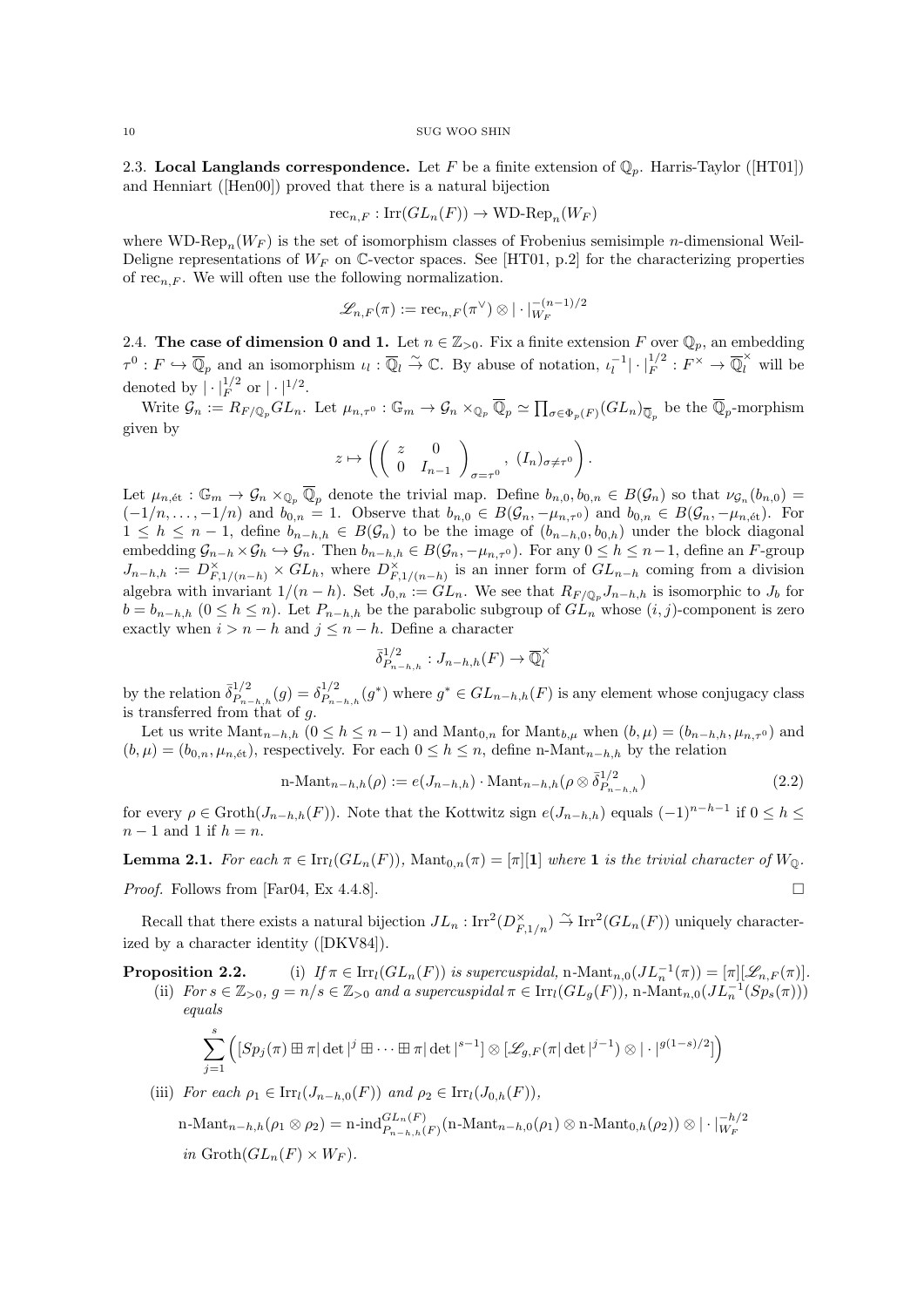Proof. Both (i) and (ii) follow from a reinterpretation of [HT01, Thm VII.1.3, VII.1.5] in our language. We elaborate on this point.

Let  $J := D_{F,1/n}^{\times}$ . According to [Har05, Thm 4.3.11], in his notation,

$$
\Psi_n(\rho) := \sum_i (-1)^i \text{Hom}_J(\Psi_{c,n}^i, \rho)
$$

coincides with  $[\pi][\mathcal{L}_{n,F}(\pi)]$  if  $\rho = JL_n^{-1}(\pi)$  for a supercuspidal representation  $\pi$ . On the other hand,  $\Psi_n(\rho)$  is identified with  $\text{Mant}_{n,0}(\rho)$  for any  $\rho \in \text{Irr}_l(J)$  by adapting [Man04, Thm 8.7] to our case. Indeed, in the identity of that theorem, the right hand side is nothing but  $\text{Mant}_{n,0}(\rho)$  whereas the left hand side is easily seen to be the same as  $\Psi_n(\rho)$  since the special fibers of the relevant Rapoport-Zink spaces are zero dimensional. Let us compare

$$
\Psi_{F,l,n}(\rho) = \sum_{i} (-1)^{n-1-i} \Psi_{F,l,n}^i(\rho)
$$

of [HT01, p.87-88] with  $\Psi_n(\rho)$  above. Note that  $\Psi_{F,l,n}(\rho)$  (resp.  $\Psi_n(\rho)$ ) is defined via the Lubin-Tate deformation spaces (resp. the Rapoport-Zink spaces). Note that the Rapoport-Zink space of each fixed level is non-canonically isomorphic to Z-copies of the Lubin-Tate space of the same level and that one of the copies is canonically isomorphic to the Lubin-Tate space. ([Str05, 2.3], cf. [Har05, p.49. From this fact, it is not difficult to prove that  $\Psi_{F,l,n}^i(\rho) \stackrel{\sim}{\to} \text{Hom}_J(\Psi_{c,n}^i,\rho)$ . In other words,

$$
\Psi_{F,l,n}(\rho) = (-1)^{n-1} \Psi_n(\rho) = (-1)^{n-1} \text{Mant}_{n,0}(\rho) = \text{n-Mant}_{n,0}(\rho)
$$

in  $\mathrm{Groth}(GL_n(F)\times W_F)$ . Therefore [HT01, Thm VII.1.3, VII.1.5] imply our first two assertions. Note that  $r_l(\pi)$  in their notation is isomorphic to  $\mathscr{L}_{n,F}(\pi)$  in view of the relation of  $r_l$  with rec<sub>n,F</sub> on page 237 of [HT01].

It remains to prove the third assertion. This result can be derived from [Har05, Prop 4.3.14, 4.3.17] (where p is allowed to ramify in  $F$ ), which is already implicit in [HT01]. For simplicity of notation, we derive it from [Man08, Cor 5] (in case p is unramified in  $F$ ), which implies in our case that

$$
\text{Mant}_{n-h,h}(\rho_1 \otimes \rho_2) = \text{Ind}_{P_{n-h,h}(F)}^{GL_n(F)}(\text{Mant}_{n-h,0}(\rho_1) \otimes \text{Mant}_{0,h}(\rho_2)).
$$

Here Ind is the non-normalized parabolic induction. From the above formula it is straightforward to deduce the assertion (iii) in view of Lemma 2.1 and the fact that (cf. [HT01, Lem II.2.9])

n-Mant<sub>n-h,0</sub>(
$$
\rho_1 \otimes |\text{Nm}|^{1/2}
$$
) = n-Mant<sub>n-h,0</sub>( $\rho_1$ )  $\otimes |\det|^{1/2} \otimes |\cdot|_{W_F}^{-1/2}$ 

where Nm :  $D_{F,1/(n-h)}^{\times} \to F^{\times}$  denotes the reduced norm map.

We define a morphism  $\text{Red}^{n-h,h}$  as the composition

$$
\operatorname{Groth}(GL_n(F)) \stackrel{J_{P\circ P}^{GL_n}}{\longrightarrow} \stackrel{\otimes \delta_{P_{n-h,h}}^{1/2}}{\longrightarrow} \operatorname{Groth}(GL_{n-h,h}(F)) \stackrel{LJ_{n-h}\otimes \mathrm{id}}{\longrightarrow} \operatorname{Groth}(J_{n-h,h}(F))
$$

where  $J_{P_{n-h,h}^{o,p}}^{GL_n}$  is the normalized Jacquet module and  $LJ_{n-h}$ :  $\text{Groth}(GL_{n-h}(F)) \to \text{Groth}(J_{n-h,0}(F))$ is the map defined by Badulescu ([Bad07]), which extends the inverse of the usual Jacquet-Langlands correspondence  $J_{n-h}$ . Define

$$
\text{n-Red}^{n-h,h} := \text{Red}^{n-h,h} \otimes \bar{\delta}_{P_{n-h,h}}^{-1/2}.
$$

Equivalently, n-Red<sup>n−h,h</sup> =  $(LJ_{n-h} \otimes id) \circ J_{P_{n-h-h}^{o}h}^{GL_n}$ . It is easy to see that  $\text{Mant}_{n-h,h} \circ \text{Red}^{n-h,h}$  =  $e(J_{n-h,h}) \cdot \text{n-Mant}_{n-h,h} \circ \text{n-Red}^{n-h,h}$  for  $0 \leq h \leq n$ .

**Proposition 2.3.** For any  $\pi \in \text{Irr}_l(GL_n(F))$ , the following holds in  $\text{Groth}(GL_n(F) \times W_F)$ .

$$
\sum_{h=0}^{n-1} \text{n-Mant}_{n-h,h}(\text{n-Red}^{n-h,h}(\pi)) = [\pi][\mathcal{L}_{n,F}(\pi)] \tag{2.3}
$$

 $\Box$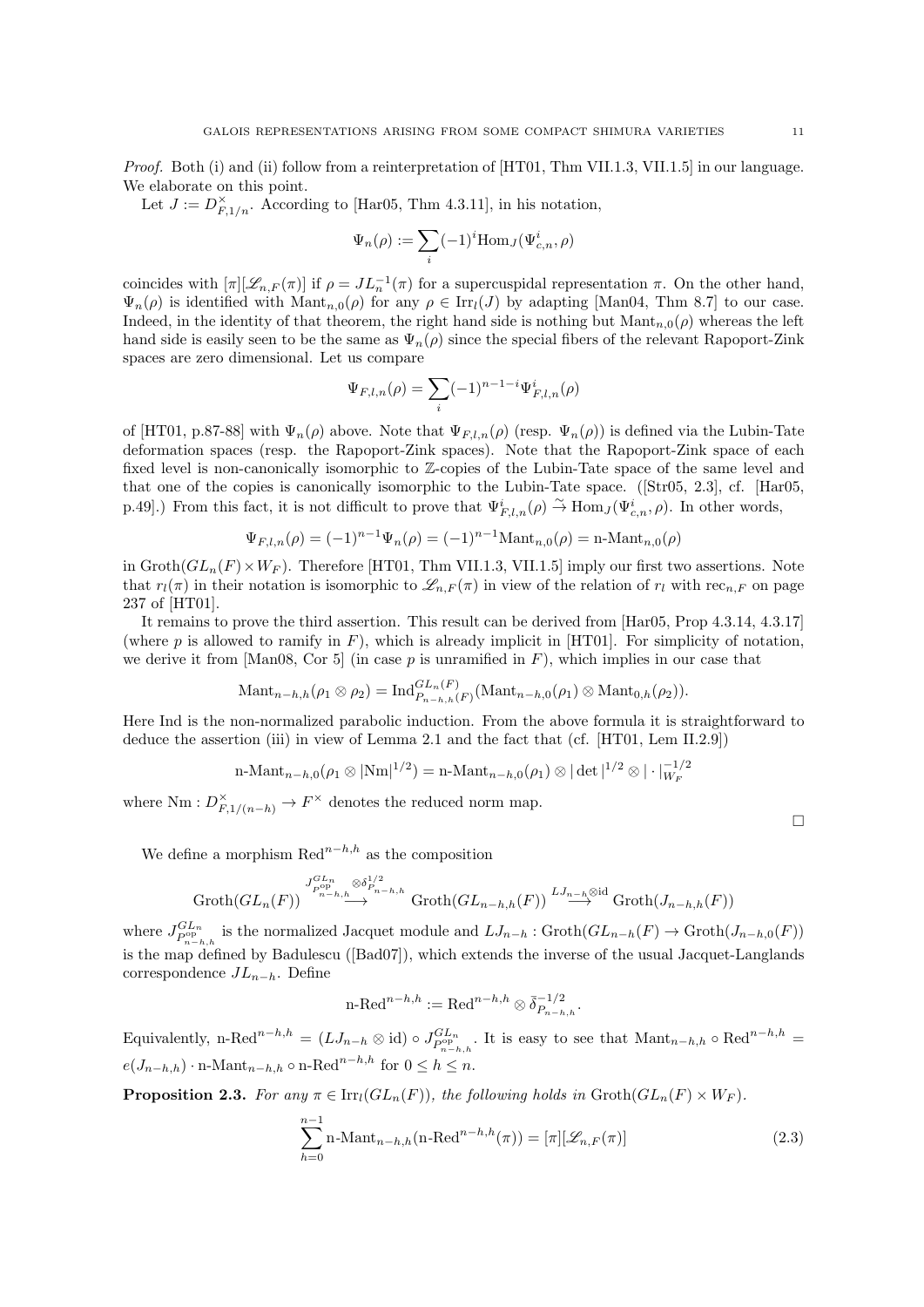*Proof.* It is enough to check the proposition when  $\pi$  is the full parabolic induction from (essentially) square integrable representations of Levi subgroups (including  $GL_n(F)$  itself), since such representations  $\pi$  generate  $\operatorname{Groth}(GL_n(F))$  as a Z-module ([Zel80, Cor 7.5]). By using Lemma 2.1 and Proposition 2.2, the left hand side of (2.3) can be computed in terms of Jacquet module and parabolic induction with help of the Bernstein-Zelevinsky classification. The computational detail is essentially the same as in the proof of  $[HT01, Thm VII.1.7]$ .

## 3. Endoscopy of unitary similitude groups

3.1. Setting. We use the following notation.

- $\vec{n} = (n_i)_{i \in [1,r]}$  where  $n_i, r \in \mathbb{Z}_{>0}$  and  $[1,r] := \{1, 2, \ldots, r\}.$
- $GL_{\vec{n}} := \prod_{i \in [1,r]} GL_{n_i}$  and  $i_{\vec{n}} : GL_{\vec{n}} \hookrightarrow GL_N$   $(N = \sum_i n_i)$  is the embedding

| $(A_1, \ldots, A_r) \mapsto \left( \begin{array}{cccc} A_1 & 0 & \cdots & 0 \\ 0 & A_2 & \cdots & 0 \\ \vdots & \cdots & \cdots & \vdots \\ 0 & \cdots & 0 & A_r \end{array} \right).$ |  |  |  |
|----------------------------------------------------------------------------------------------------------------------------------------------------------------------------------------|--|--|--|
|                                                                                                                                                                                        |  |  |  |

Define det :  $GL_{\vec{n}} \to GL_1$  by  $\det(g) := \det(i_{\vec{n}}(g)).$ 

- $\Phi_n$  and  $I_n$  are the matrices in  $GL_n$  with entries  $(\Phi_n)_{ij} = (-1)^{i+1} \delta_{i,n+1-j}$  and  $(I_n)_{ij} = \delta_{i,j}$ . Put  $\Phi_{\vec{n}} := i_{\vec{n}}(\Phi_{n_1}, \ldots, \Phi_{n_r}).$
- $ig$  denotes the transpose when g is a matrix.
- $P_{\vec{n}}$  is the upper triangular parabolic subgroup of  $GL_n$  containing  $i_{\vec{n}}(GL_{\vec{n}})$  as a Levi subgroup.
- $\epsilon : \mathbb{Z} \to \{0, 1\}$  is the unique map such that  $\epsilon(n) \equiv n \mod 2$ .
- $F = EF^{+}$  where  $F^{+}$  (resp. E) is a totally real (resp. imaginary quadratic) extension of Q.
- Spl<sub>F/F<sup>+</sup>,Q</sub> is the set of all rational primes p such that every place of  $F^+$  above p splits in F.
- $\text{Unr}_{F/\mathbb{Q}}$  (resp.  $\text{Ram}_{F/\mathbb{Q}}$ ) is the set of all primes p which are unramified (resp. ramified) in F.
- $\tau : F \hookrightarrow \mathbb{C}$  is a Q-algebra embedding and  $\tau_E := \tau |_E$ .
- $c$  denotes the complex conjugation on  $\mathbb C$  or any CM field.
- $\Phi_{\mathbb{C}} := \text{Hom}_{\mathbb{Q}}(F, \mathbb{C}), \Phi_{\mathbb{C}}^+ := \text{Hom}_{E, \tau_E}(F, \mathbb{C}) \text{ and } \Phi_{\mathbb{C}}^- := c \Phi_{\mathbb{C}}^+$ .
- $w^*$  is a fixed element in  $W_{\mathbb{Q}}\backslash W_E$ .
- $\varpi : \mathbb{A}_{E}^{\times}/E^{\times} \to \mathbb{C}^{\times}$  is any Hecke character such that  $\varpi|_{\mathbb{A}^{\times}/\mathbb{Q}^{\times}}$  equals the composite of Art<sub>Q</sub> and the natural surjective character  $W_{\mathbb{Q}} \twoheadrightarrow \text{Gal}(E/\mathbb{Q}) \stackrel{\sim}{\to} {\{\pm 1\}}$ . Using the Artin map  $\text{Art}_E$ , we view  $\varpi$  also as a character  $W_E \to \mathbb{C}^{\times}$ .
- Ram<sub> $\mathbb{Q}(\varpi)$ </sub> is the set of all primes p such that  $\varpi$  is ramified at some place above p.

Define a Q-group  $G_{\vec{n}}$  by

$$
G_{\vec{n}}(R) := \{ (\lambda, g) \in GL_1(R) \times GL_{\vec{n}}(F \otimes_{\mathbb{Q}} R) : g\Phi_{\vec{n}}^{\ t}g^c = \lambda \Phi_{\vec{n}} \}
$$
(3.1)

for any Q-algebra R, where  $g_i \in GL_{\vec{n}}(F \otimes_{\mathbb{Q}} R)$ . Note that  $G_{\vec{n}}$  is quasi-split over Q. Also define

$$
\mathbb{G}_{\vec{n}} := R_{E/\mathbb{Q}}(G_{\vec{n}} \times_{\mathbb{Q}} E)
$$

and let  $\theta$  denote the action on  $\mathbb{G}_{\vec{n}}$  induced by (id, c) on  $G_{\vec{n}} \times_{\mathbb{Q}} E$ . We can identify the dual groups as follows.

$$
\widehat{G}_{\vec{n}} \simeq \mathbb{C}^{\times} \times \prod_{\sigma \in \Phi_{\mathbb{C}}^+} GL_{\vec{n}}(\mathbb{C}) \quad \text{and} \quad \widehat{\mathbb{G}}_{\vec{n}} \simeq \mathbb{C}^{\times} \times \mathbb{C}^{\times} \times \prod_{\sigma \in \Phi_{\mathbb{C}}} GL_{\vec{n}}(\mathbb{C}). \tag{3.2}
$$

The L-group  ${}^L G_{\vec{n}} := \hat{G}_{\vec{n}} \rtimes W_{\mathbb{Q}}$  is defined by the relation that  $w(\lambda, g_{\sigma})w^{-1} = (\lambda', g'_{\sigma})$  where

$$
(\lambda', g'_{\sigma}) = (\lambda, g_{w^{-1}\sigma}) \text{ or } \left(\lambda \prod_{\sigma \in \Phi_{\mathbb{C}}^+} \det g_{\sigma}, \ \Phi_{\vec{n}} \,^t g_{cw^{-1}\sigma}^{-1} \Phi_{\vec{n}}^{-1}\right)
$$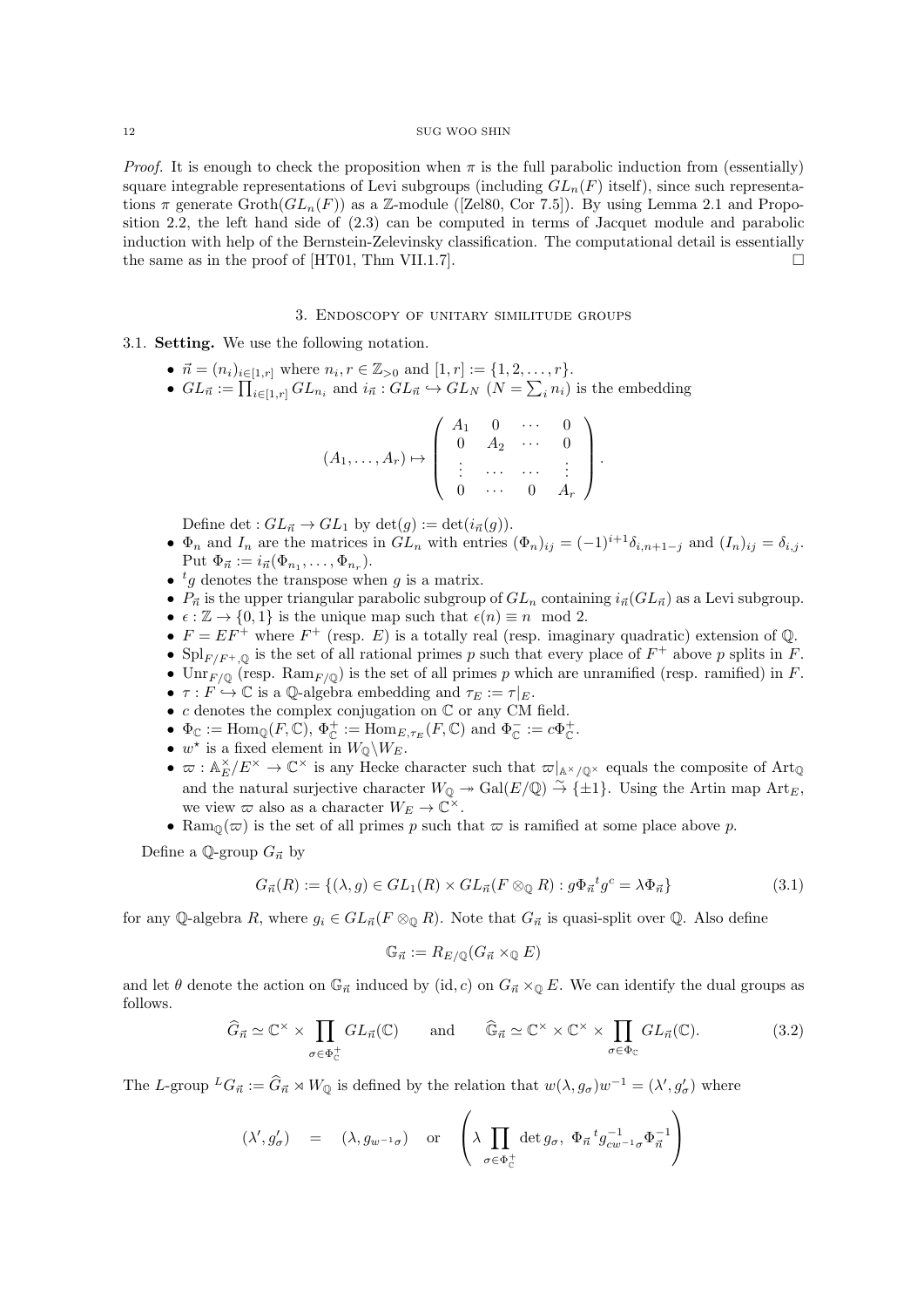according as  $w \in W_E$  or  $w \notin W_E$ , respectively. Similarly,  $^L \mathbb{G}_{\vec{n}} := \widehat{\mathbb{G}}_{\vec{n}} \rtimes W_{\mathbb{Q}}$  is requiring that  $w(\lambda_+, \lambda_-, g_\sigma)w^{-1}$  equal

$$
(\lambda_+, \lambda_-, g_{w^{-1}\sigma})
$$
 or  $\left(\lambda_-\prod_{\sigma\in\Phi_C^-} \det g_{\sigma}, \lambda_+\prod_{\sigma\in\Phi_C^+} \det g_{\sigma}, \Phi_{\vec{n}}{}^t g_{cw^{-1}\sigma}^{-1} \Phi_{\vec{n}}^{-1}\right)$ 

according as  $w \in W_E$  or  $w \notin W_E$ , respectively. Consider the map  $BC_{\vec{n}} : {}^L G_{\vec{n}} \to {}^L \mathbb{G}_{\vec{n}}$  given by

$$
(\lambda, (g_{\sigma,i})_{\sigma\in\Phi^+_{\mathbb C}})\rtimes w\mapsto (\lambda, \lambda,\ (g_{\sigma,i})_{\sigma\in\Phi^+_{\mathbb C}},\ (g_{c\sigma,i})_{\sigma\in\Phi^-_{\mathbb C}})\rtimes w.
$$

Note that  $(G_{\vec{n}},{}^L G_{\vec{n}}, 1, BC_{\vec{n}})$  is an endoscopic datum for  $(\mathbb{G}_{\vec{n}}, \theta, 1)$  in the context of twisted endoscopy ([KS99, §2.1]).

Note that (3.1) may be used to equip  $G_{\vec{n}}$  with a Z-scheme structure by allowing R to be a Z-algebra, and the same is true for  $\mathbb{G}_{\vec{n}}$ . For each prime p, put  $K^{\vec{n}}_p := G_{\vec{n}}(\mathbb{Z}_p)$  and  $\mathbb{K}^{\vec{n}}_p := G_{\vec{n}}(\mathcal{O}_E \otimes_{\mathbb{Z}} \mathbb{Z}_p) = \mathbb{G}_{\vec{n}}(\mathbb{Z}_p)$ . If  $p \in \text{Spl}_{F/F^+,\mathbb{Q}}$  then  $K_p^{\vec{n}}$  (resp.  $\mathbb{K}_p^{\vec{n}}$ ) is a special subgroup of  $G_{\vec{n}}(\mathbb{Q}_p)$  (resp.  $\mathbb{G}_{\vec{n}}(\mathbb{Q}_p)$ ). In case  $p \in \text{Unr}_{F/\mathbb{Q}}, K^{\vec{n}}_p$  (resp.  $\mathbb{K}_p^{\vec{n}}$ ) is a hyperspecial subgroup of  $G_{\vec{n}}(\mathbb{Q}_p)$  (resp.  $\mathbb{G}_{\vec{n}}(\mathbb{Q}_p)$ ). In that case we define unramified Hecke algebras  $\mathscr{H}^{\mathrm{ur}}(G_{\vec{n}}(\mathbb{Q}_p))$  and  $\mathscr{H}^{\mathrm{ur}}(\mathbb{G}_{\vec{n}}(\mathbb{Q}_p))$  using  $K_p^{\vec{n}}$  and  $\mathbb{K}_p^{\vec{n}}$  (§1.1).

Let us fix Haar measures. For every prime p, choose measures  $\mu_{G_{\vec{n}},p}$  on  $G_{\vec{n}}(\mathbb{Q}_p)$  and  $\mu_{\mathbb{G},p}$  on  $\mathbb{G}_{\vec{n}}(\mathbb{Q}_p)$ such that  $\mu_{G_{\vec{n}},p}(K_p^{\vec{n}}) = 1$  and  $\mu_{\mathbb{G}_{\vec{n}},p}(\mathbb{K}_p^{\vec{n}}) = 1$ . Choose Haar measures  $\mu_{A_{G_{\vec{n}}},\infty}$  on  $A_{G_{\vec{n}},\infty} \simeq \mathbb{R}_{>0}^{\times}$  and  $\mu_{A_{\mathbb{G}_{\vec{n}}},\infty}$  on  $A_{\mathbb{G}_{\vec{n}},\infty} \simeq (\mathbb{R}_{>0}^{\times})^{r+1}$  using the standard measure  $dx/x$  on  $\mathbb{R}_{>0}^{\times}$ . Finally choose Haar measures  $\mu_{G_{\vec{n}},\infty}$  and  $\mu_{\mathbb{G}_{\vec{n}},\infty}$  such that the quotient measures  $(\prod_{v} \mu_{G_{\vec{n}},v})/\mu_{A_{G_{\vec{n}},\infty}}$  and  $(\prod_{v} \mu_{\mathbb{G}_{\vec{n}},v})/\mu_{A_{\mathbb{G}_{\vec{n}}},\infty}$  are the Tamagawa measures ([Ono66, §2]) on  $G_{\vec{n}}(\mathbb{A})/A_{G_{\vec{n}},\infty}$  and  $\mathbb{G}_{\vec{n}}(\mathbb{A})/A_{G_{\vec{n}},\infty}$ , respectively.

**Lemma 3.1.** Let r be the number of components in  $\vec{n}$ . Then

$$
\tau(G_{\vec{n}}) = 2^r \text{ or } 2^{r-1} \qquad \text{and} \qquad \tau(\mathbb{G}_{\vec{n}}) = 1.
$$

*Proof.* For any reductive group  $G_0$  over  $\mathbb{Q}$ ,

$$
\tau(G_0) = |\pi_0(Z(\widehat{G}_0)^{\text{Gal}(\overline{\mathbb{Q}}/\mathbb{Q})})| / |\ker^1(\mathbb{Q}, G_0)| \tag{3.3}
$$

([Kot88, p.629]). It is easy to see that  $\tau(\mathbb{G}_{\vec{n}}) = 1$ . Indeed,  $Z(\widehat{\mathbb{G}}_{\vec{n}})^{\text{Gal}(\overline{\mathbb{Q}}/\mathbb{Q})}$  is a product of copies of  $\mathbb{C}^{\times}$ and ker<sup>1</sup>( $\mathbb{Q}, \mathbb{G}_n$ ) is trivial by Shapiro's lemma and Hilbert 90.

Recall from [Kot84, (4.2.2)] that  $|\ker^1(\mathbb{Q}, G_{\vec{n}})| = |\ker^1(\mathbb{Q}, Z(\widehat{G}_{\vec{n}}))|$ . Using the description of  $\widehat{G}_{\vec{n}}$ in (3.2) we identify  $Z(\widehat{G}_{\vec{n}})$  with  $\mathbb{C}^{\times} \times \prod_{\sigma,i} \mathbb{C}^{\times}$  where  $\sigma$  runs over  $\Phi_{\mathbb{C}}^{+}$  and i over  $\{1,\ldots,r\}$ . It is easy to see that  $Z(\widehat{G}_{\vec{n}})^{\text{Gal}(\overline{\mathbb{Q}}/\mathbb{Q})}$  is identified with the set of  $(\lambda, (g_i))$  where  $\lambda \in \mathbb{C}^{\times}$ ,  $g_i \in {\{\pm 1\}}$  and  $\lambda(\prod_i g_i^{n_i})^{[F^+:\mathbb{Q}]} = 1.$  Therefore

$$
|\pi_0(Z(\widehat{G}_{\vec{n}})^{\text{Gal}(\overline{\mathbb{Q}}/\mathbb{Q})})| = \begin{cases} 2^r, & 2 \mid [F^+ : \mathbb{Q}] \text{ or } \forall i, 2 \mid n_i \\ 2^{r-1}, & \text{otherwise} \end{cases}
$$

On the other hand,  $\ker^1(E, G_{\vec{n}})$  is trivial by Shapiro's lemma and Hilbert 90, which implies that  $\ker^1(E, Z(\widehat{G}_{\vec{n}}))$  is also trivial. So we have an injection

$$
\ker^1(\mathbb{Q}, Z(\widehat{G}_{\vec{n}})) \hookrightarrow H^1(E/\mathbb{Q}, Z(\widehat{G}_{\vec{n}})^{\mathrm{Gal}(\overline{\mathbb{Q}}/E)})
$$

via the inverse of the inflation map for  $H^1$ . Note that  $Z(\widehat{G}_{\vec{n}})^{Gal(\overline{\mathbb{Q}}/E)}$  is isomorphic to  $\mathbb{C}^\times \times (\mathbb{C}^\times)^r$ . The group  $Z^1$  of 1-cocycles consists of those  $(\lambda, (g_i))$  which satisfy  $\lambda^2(\prod_i g_i^{n_i})^{[F^+:\mathbb{Q}]} = 1$ . The group  $B^1$  of 1-coundaries precisely contains  $(\lambda, (g_i))$  which has the form  $\lambda = (\prod_i a_i^{n_i})^{[F^+:\mathbb{Q}]}$  and  $g_i = a_i^{-2}$  for some  $a_i \in \mathbb{C}^\times$   $(1 \leq i \leq r)$ . Both  $Z^1$  and  $B^1$  surject onto  $(\mathbb{C}^\times)^r$  via projection maps. Comparing the numbers of fibers for these projection maps, we obtain

$$
|H^1(E/\mathbb{Q}, Z(\widehat{G}_{\vec{n}})^{\mathrm{Gal}(\overline{\mathbb{Q}}/E)})| = \begin{cases} 2, & 2| [F^+:\mathbb{Q}] \text{ or } \forall i, 2|n_i\\ 1, & \text{otherwise} \end{cases}
$$

Therefore  $\tau(G_{\vec{n}})$  equals  $2^r$  or  $2^{r-1}$ .

 $\Box$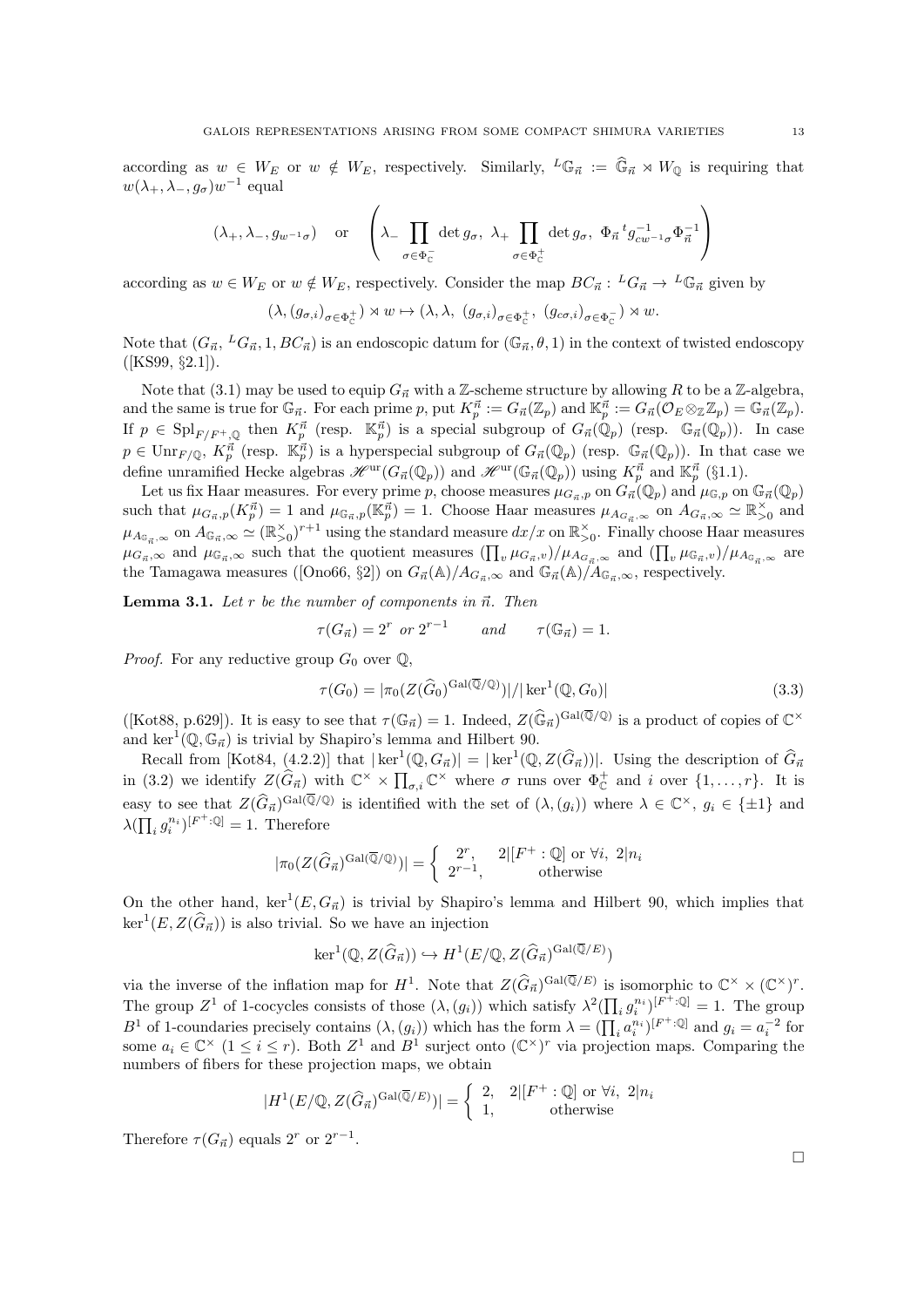Remark 3.2. Although we have not pursued the precise value of  $\tau(G_{\vec{n}})$ , it can be easily determined in some cases. If  $2|n_i$  for all i, we can prove that  $\ker^1(\mathbb{Q}, G_{\vec{n}}) = 1$  using the argument in the second paragraph of [Kot92b, §7]. So  $\tau(G_{\vec{n}}) = 2^r$  if every  $n_i$  is even. In case  $[F^+ : \mathbb{Q}]$  is odd and some  $n_i$  is odd, the above proof shows that  $\ker^1(\mathbb{Q}, G_{\vec{n}}) = 1$  and  $\tau(G_{\vec{n}}) = 2^{r-1}$ .

3.2. Endoscopic triples and L-morphisms. Let  $\mathcal{E}^{ell}(G_n)$  be a set of representatives for isomorphism classes of endoscopic triples for  $G_n$  over  $\mathbb{Q}$  ([Kot84, §7]). We can identify  $\mathcal{E}^{\text{ell}}(G_n)$  with the set of triples

$$
\{(G_n, s_n, \eta_n)\}\cup \{(G_{n_1,n_2}, s_{n_1,n_2}, \eta_{n_1,n_2}: n_1+n_2=n, n_1\geq n_2>0\},\
$$

where  $(n_1, n_2)$  may be excluded in some cases if both  $n_1$  and  $n_2$  are odd numbers. (This is to satisfy the condition  $(7.4.3)$  of [Kot84]. As we will mainly work with odd n, we will not be concerned with the possible exclusion of such  $(n_1, n_2)$ .) Here  $s_n = 1 \in G_n$ ,  $s_{n_1, n_2} = (1, (I_{n_1}, -I_{n_2})) \in G_{n_1, n_2}$  and  $\eta_n$ :  $G_n \to G_n$  is the identity map whereas  $\eta_{n_1,n_2}$  is the embedding

$$
(\lambda, (g_{\sigma,1}, g_{\sigma,2})) \mapsto \left(\lambda, \begin{pmatrix} g_{\sigma,1} & 0 \\ 0 & g_{\sigma,2} \end{pmatrix}\right)
$$

The above description of  $\mathcal{E}^{\text{ell}}(G_n)$  can be verified as proposition 4.6.1 of [Rog90], which deals with the case of unitary groups.

We can extend  $\eta_{n_1,n_2}$  to an L-morphism  $\widetilde{\eta}_{n_1,n_2}$  by<sup>2</sup>

$$
w \in W_E \quad \mapsto \quad \left(\varpi(w)^{-N(n_1, n_2)}, \left(\begin{array}{cc} \varpi(w)^{\epsilon(n-n_1)} \cdot I_{n_1} & 0\\ 0 & \varpi(w)^{\epsilon(n-n_2)} \cdot I_{n_2} \end{array}\right)\right) \rtimes w
$$
\n
$$
w^\star \quad \mapsto \quad \left(a_{n_1, n_2}, \Phi_{n_1, n_2} \Phi_n^{-1}\right) \rtimes w^\star
$$

where  $N(n_1, n_2) := [F^+ : \mathbb{Q}](n_1 \epsilon (n - n_1) + n_2 \epsilon (n - n_2))/2 \in \mathbb{Z}$ . The constant  $a_{n_1, n_2}$  is chosen to be a square root of the number  $(-1)^{-N(n_1,n_2)} \det(\Phi_{n_1,n_2}\Phi_n)$ . It is readily checked that  $\widetilde{\eta}_{n_1,n_2}$  is indeed and  $I$  morphism L-morphism.

Let  $\tilde{\zeta}_{n_1,n_2}: L\mathbb{G}_{n_1,n_2} \to L\mathbb{G}_n$ , be the map defined on  $\widehat{\mathbb{G}}_{n_1,n_2}$  by

$$
(\lambda_+, \lambda_-, (g_{\sigma,1}, g_{\sigma,2})) \mapsto \left(\lambda_+, \lambda_-, \begin{pmatrix} g_{\sigma,1} & 0 \\ 0 & g_{\sigma,2} \end{pmatrix}\right)
$$

and sending  $w \in W_E$  and  $w^*$  respectively to

$$
\left(\n\varpi(w)^{-N(n_1,n_2)}, \n\varpi(w)^{-N(n_1,n_2)}, \begin{pmatrix} \n\varpi(w)^{\epsilon(n-n_1)} \cdot I_{n_1} & 0 \\
0 & \n\varpi(w)^{\epsilon(n-n_2)} \cdot I_{n_2} \n\end{pmatrix}\n\right) \rtimes w
$$
\n
$$
(a_{n_1,n_2}, a_{n_1,n_2}, \Phi_{n_1,n_2} \Phi_n^{-1}) \rtimes w^*
$$

We have the following commutative diagram of L-morphisms.

$$
{}^{L}G_{n_{1},n_{2}} \overset{\widetilde{\eta}_{n_{1},n_{2}}}{\underset{\forall}{\longrightarrow}} {}^{L}G_{n}
$$
\n
$$
{}^{B}C_{n_{1},n_{2}} \overset{\langle}{\underset{\forall}{\downarrow}} {}^{L}G_{n} \overset{\langle}{\underset{\forall}{\downarrow}} {}^{L}G_{n}
$$
\n
$$
{}^{L}\mathbb{G}_{n_{1},n_{2}} \overset{\langle}{\underset{\forall}{\sim}} {}^{L}G_{n}
$$
\n
$$
(3.4)
$$

3.3. Constant terms for  $GL_{\vec{n}}$ . We record a well-known lemma, which will be applied later to explicit endoscopic transfer. For simplicity we state the lemma only for general linear groups. In §3.3 only, we use the following notation. Let L be a nonarchimedean field of characteristic 0. For  $r > 1$ , fix  $\vec{n} = (n_1, \ldots, n_r)$  such that  $\sum_i n_i = n$ . Let  $G := GL_n$  and  $M := GL_{\vec{n}}$ . (Later we will also consider a group G which is a finite product of general linear groups. The lemma below obviously extends to this case.) Let P be any conjugate of  $P_{\vec{n}}$  containing M. Denote by N the unipotent radical of P. For each  $f \in C_c^{\infty}(G(L))$ , define the constant term along P by

$$
f^{P}(m) := \delta_P^{1/2}(m) \int_{N(L)} \int_{G(\mathcal{O}_L)} f(kmnk^{-1}) \, dk \, dn, \qquad m \in M(L). \tag{3.5}
$$

<sup>&</sup>lt;sup>2</sup>We chose to write  $n - n_1$  and  $n - n_2$  rather than  $n_2$  and  $n_1$  so that the formula readily generalizes if one is to define  $\tilde{\eta}_{\vec{n}}$  for arbitrary  $\vec{n} = (n_1, \ldots, n_r)$  such that  $\sum_{i=1}^r n_i = n$ . cf. [Rog92, §1].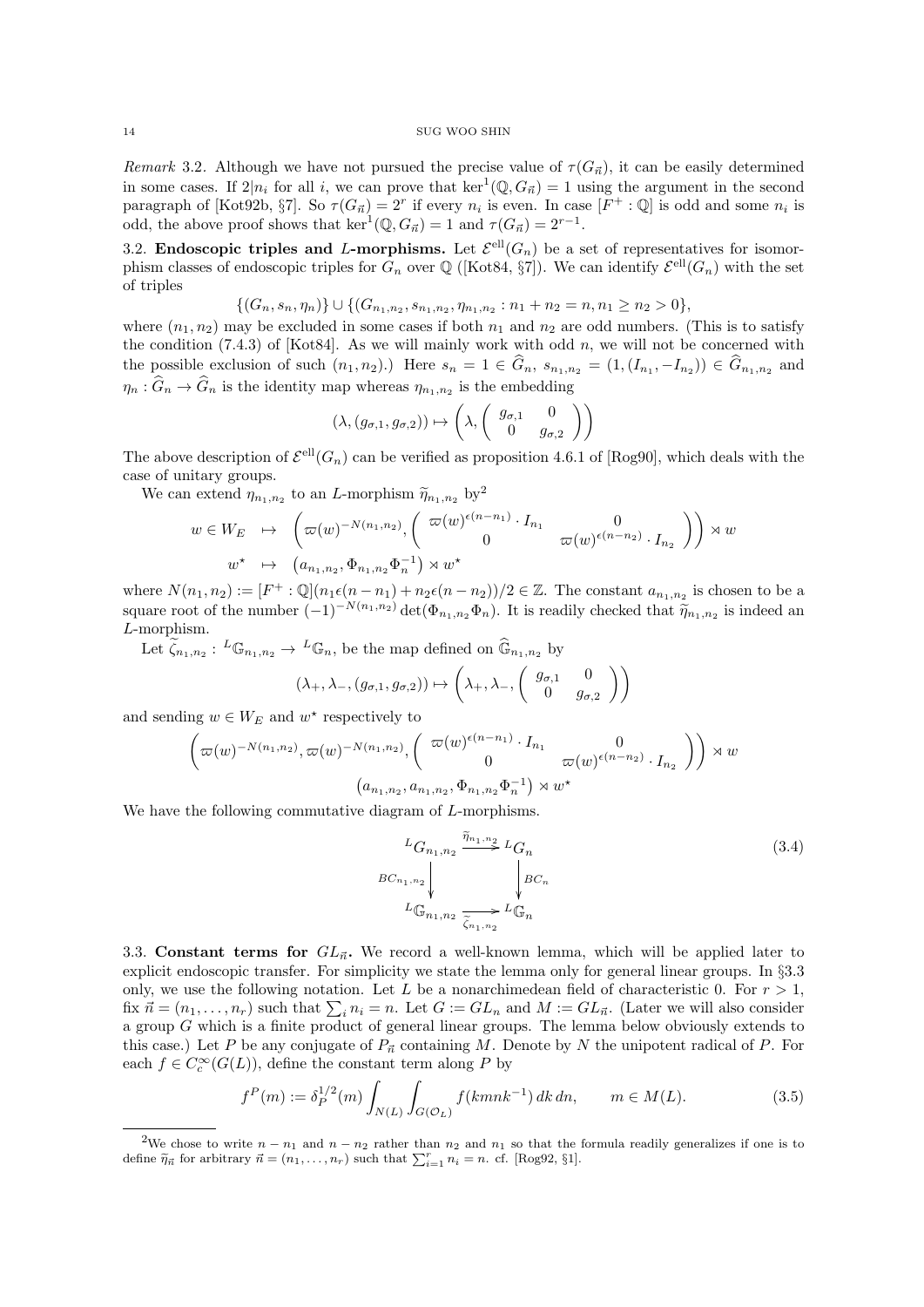Let  $\tilde{i}_{\vec{n}} : M \hookrightarrow {}^L G$  be the L-morphism which trivially extends  $i_{\vec{n}} : \tilde{M} \hookrightarrow \tilde{G}$ .

## Lemma 3.3. The following are true.

(i) For any semisimple  $m \in M(L)$  which is regular in  $G(L)$ ,

$$
O_m^{M(L)}(f^P) = D_{G/M}(m)^{1/2} O_m^{G(L)}(f). \tag{3.6}
$$

- (ii) For any  $\pi \in \text{Irr}(M(L))$ ,  $\text{tr } \pi(f^P) = \text{tr } \text{n-ind}_M^G(\pi)(f)$ .
- (iii) If  $f \in \mathcal{H}^{\text{ur}}(G(L))$  then  $f^P$  is the image of f under the map  $\mathcal{H}^{\text{ur}}(G(L)) \to \mathcal{H}^{\text{ur}}(M(L))$ which is dual to  $\tilde{i}_{\vec{n}}$ .

*Proof.* The first assertion is Lemma 9 of  $[vD72]$  and the second assertion is the first formula on page 237 thereof. The last assertion is an easy consequence of the Satake transform for general linear groups (cf. [AC89, p.32-33]).

This lemma is a special case of the Langlands-Shelstad transfer, with respect to the L-morphism  $\tilde{i}_{\vec{n}}$ . Indeed, it is easy to verify that  $D_{G/M}(m)^{1/2}$  coincides with the transfer factor of [LS87] up to constant.

3.4. Explicit transfer at finite places. We begin with a brief reminder of the Langlands-Shelstad transfer in general. Let  $(H, s, \eta)$  be an endoscopic triple for a connected reductive  $\mathbb{Q}$ -group G. Suppose that there is an L-morphism  $\tilde{\eta}: {}^L H \to {}^L G$ . Langlands and Shelstad ([LS87], [LS90]) defined a<br>complex valued function  $\Delta$  (e.g.)<sup>G</sup> called the (local) transfer factor, on a pair  $(\alpha x, \alpha)$  where  $\alpha x \in$ complex-valued function  $\Delta_v(\cdot, \cdot)_H^G$ , called the (local) transfer factor, on a pair  $(\gamma_H, \gamma)$  where  $\gamma_H \in$  $G_{\vec{n}}(\mathbb{Q}_v)$  is a semisimple  $(G_n, G_{\vec{n}})$ -regular element and  $\gamma \in G(\mathbb{Q}_v)$  is such that the stable conjugacy classes of  $\gamma_H$  and  $\gamma$  are matching. Such a pair  $(\gamma_H, \gamma)$  will be called a *matching pair* for convenience. The local transfer factor is well-defined up to constant. Moreover, it depends not only on  $(H, s, \eta)$  but also on  $\widetilde{\eta}$ . Langlands and Shelstad conjectured that for each function  $\phi_v \in C_c^{\infty}(G(\mathbb{Q}_v))$ , there exists  $\phi^H \in C^{\infty}(H(\mathbb{Q}_v))$  satisfying an identity about the transfer of exhibition integrals (II S00, 2.1) [K  $\phi_v^H \in C_c^{\infty}(H(\mathbb{Q}_v))$  satisfying an identity about the transfer of orbital integrals ([LS90, 2.1], [Kot86, Conj 5.5]). We will refer to  $\phi_v^H$  as a  $\Delta_v$ -matching function for  $\phi_v$  or simply a  $\Delta_v$ -transfer of  $\phi_v$ . In the unramified situation, Langlands ([Lan83, III.3]) proposed a more precise conjecture about the transfer, called the fundamental lemma. (See also [Hal95, §2], which states the fundamental lemma for unramified Hecke algebras and reduces its proof to the case of unit elements.)

Before going further, we point out that the Langlands-Shelstad conjecture on the existence of  $\Delta_v$ transfer is proved as well as the fundamental lemma (for unit elements) in all cases, due to Waldspurger, Laumon-Ngô and Ngô ([LN08], [Wal97], [Wal06],  $[Ng0]$ ].

Remark 3.4. Actually Walspurger and Ngô prove the fundamental lemma (for any  $\mathbb{Q}_p$ -group  $G_0$ ) over  $\mathbb{Q}_p$  only if p is large enough (with respect to the rank of  $G_0$ ). But the results of Hales (in particular,  $[Ha195, Thm 6.1])$  can be used to prove the fundamental lemma for all primes  $p$ , by induction on the rank of  $G_0$ . Although the paper of Hales is somewhat sketchy, its main results are reproved by section 9 of [Mor10] which is more detailed.

However, one can avoid the use of the fundamental lemma for small primes  $p$ , if one wishes, without weakening our main results. Let  $P_N$  be the set of all primes  $p < N$  for a sufficiently large N. Impose an additional assumption that  $P_N \subset \mathrm{Spl}_{F/F^+,\mathbb{Q}}$  throughout §5 and §6. The point is that if  $p \in \mathrm{Spl}_{F/F^+,\mathbb{Q}}$ , the fundamental lemma for  $G(\mathbb{Q}_p)$  is known without appealing to Hales, as  $G(\mathbb{Q}_p)$  is a product of general linear groups. In §7 we can remove the additional assumption, by adding a condition on  $E \in \mathcal{E}(F)$  in the proof of Theorem 7.5 that every  $p \in P_N$  splits in E.

Let us return to the situation of §3.1 and §3.2. Let  $G_{\vec{n}} \in \mathcal{E}^{\text{ell}}(G)$ . Let v be a finite place of Q. Below we will give a particular normalization of the transfer factor  $\Delta_v(\cdot, \cdot)_{G_n}^{G_n}$ , which is a complexvalued function on a pair  $(\gamma_H, \gamma)$  where  $\gamma_H \in G_{\vec{n}}(\mathbb{Q}_v)$  is a semisimple  $(G_n, G_{\vec{n}})$ -regular element and  $\gamma \in G(\mathbb{Q}_v)$  is such that the stable conjugacy classes of  $\gamma_H$  and  $\gamma$  are matching. We will also define a map  $\widetilde{\eta}_{n_1,n_2}^*$ , which gives the  $\Delta_v(\cdot,\cdot)_{G_n}^{G_n}$ -transfer (or simply  $\Delta_v$ -transfer). Moreover, we present an evolution theoretic transfer  $\widetilde{\alpha}$  which is tied to  $\widetilde{\alpha}^*$  wie characteristic identity. explicit representation-theoretic transfer  $\tilde{\eta}_{n_1,n_2,*}$ , which is tied to  $\tilde{\eta}_{n_1,n_2}^*$  via character identity.

For later use in Case 2 and Case 3, we record a natural isomorphism for  $v \in \mathrm{Spl}_{F/F^+,\mathbb{Q}}$ . Fix an isomorphism  $\iota_v : \mathbb{Q}_v \simeq \mathbb{C}$ . Let  $\mathcal{V}_v^+$  be the set of places x of F such that the composite map  $F \stackrel{x}{\hookrightarrow} \overline{\mathbb{Q}}_v \stackrel{\iota_v}{\simeq} \mathbb{C}$  belongs to  $\Phi_{\mathbb{C}}^{\dagger}$ . (This is the same definition as in the paragraph below (4.1).) Suppose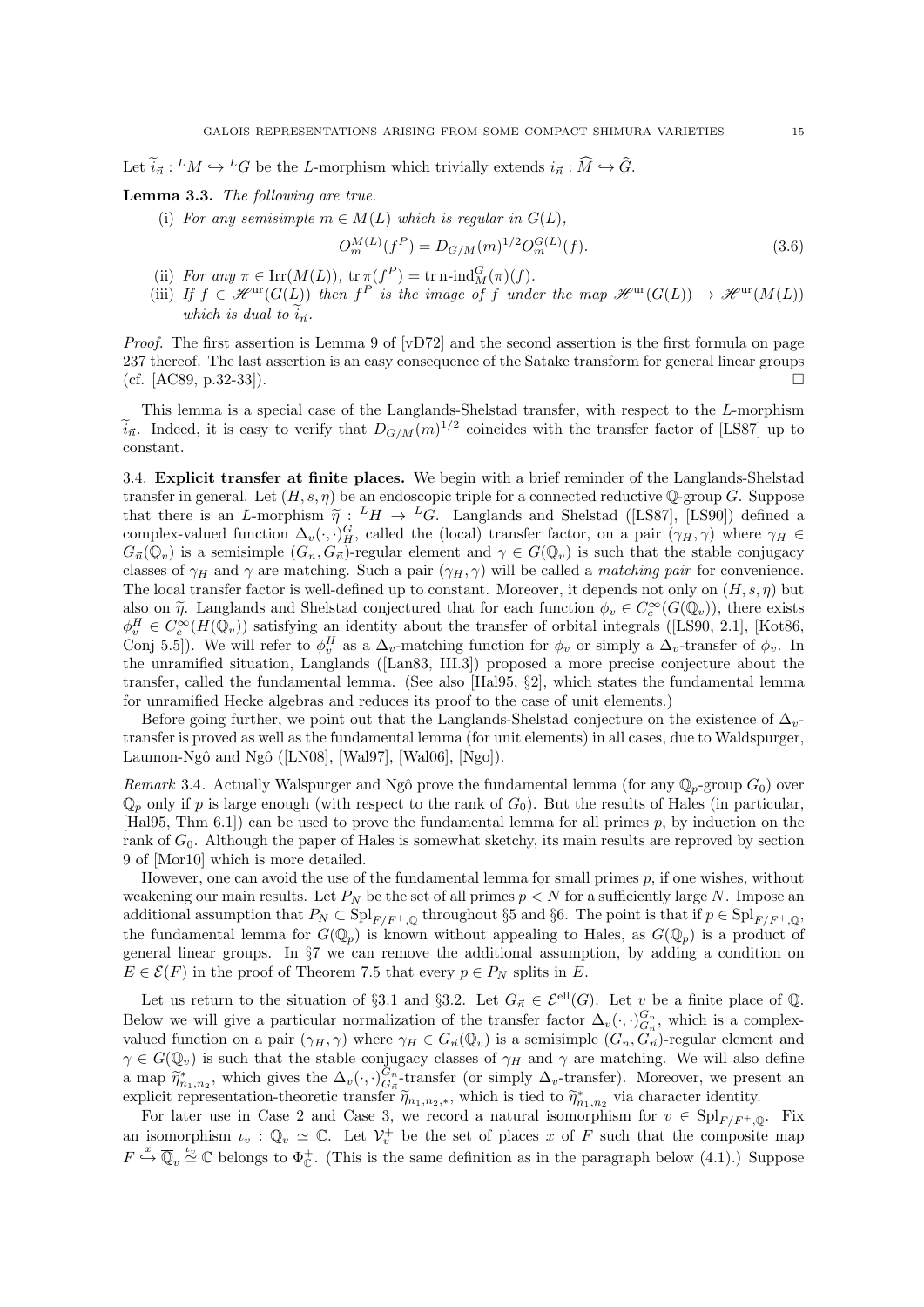either  $\vec{n} = (n)$  or  $\vec{n} = (n_1, n_2)$ . The group  $G_{\vec{n}}(\mathbb{Q}_v)$  is a subgroup of  $\mathbb{Q}_v^{\times} \times GL_{\vec{n}}(F \otimes_{\mathbb{Q}} \mathbb{Q}_v)$  and the projection map onto  $\mathbb{Q}_v^{\times} \times \prod_{x \in \mathcal{V}_v^+} GL_n(F_x)$  induces an isomorphism

$$
G_{\vec{n}}(\mathbb{Q}_v) \simeq \mathbb{Q}_v^{\times} \times \prod_{x \in \mathcal{V}_v^+} GL_{\vec{n}}(F_x). \tag{3.7}
$$

Using the above isomorphism, fix an embedding  $G_{n_1,n_2} \hookrightarrow G_n$  via  $i_{n_1,n_2}$ . Set  $Q_{n_1,n_2} := \mathbb{Q}_v^{\times} \times \prod_{\tau \in \mathcal{V}^+} P_{n_1,n_2}$  the parabolic subgroup of  $G_n$ , containing  $G_{n_1,n_2}$  as a Levi subgroup.  $x \in V_v^+$   $P_{n_1,n_2}$  the parabolic subgroup of  $G_n$ , containing  $G_{n_1,n_2}$  as a Levi subgroup.

Case 1.  $v \in \text{Unr}_{F/\mathbb{Q}}$  and  $v \notin \text{Ram}(\varpi)$ .

In this case,  $\widetilde{\eta}_{n_1,n_2}$  induces a C-algebra map of unramified Hecke algebras

$$
\widetilde{\eta}^* : \mathscr{H}^{\mathrm{ur}}(G_n(\mathbb{Q}_v)) \to \mathscr{H}^{\mathrm{ur}}(G_{n_1,n_2}(\mathbb{Q}_v))
$$

and a transfer of unramified representations

$$
\widetilde{\eta}_* : \mathrm{Irr}^{\mathrm{ur}}(G_{n_1,n_2}(\mathbb{Q}_v)) \to \mathrm{Irr}^{\mathrm{ur}}(G_n(\mathbb{Q}_v)).
$$

By the proof of the fundamental lemma ([Ngo]) and an earlier work of Hales ([Hal95]),  $\Delta_v(\cdot, \cdot)$  can be normalized so that

$$
\phi_v^{n_1, n_2} := \widetilde{\eta}^*(\phi_v)
$$

is a  $\Delta_v$ -transfer of  $\phi_v$  for any  $\phi_v \in \mathscr{H}^{\text{ur}}(G(\mathbb{Q}_v))$ . Denote this normalization by  $\Delta_v^0(\cdot, \cdot)$ . Then for every  $\pi \in \text{Irr}^{\text{ur}}(G_{n_1,n_2}(\mathbb{Q}_v))$ , we have

$$
\operatorname{tr} \pi(\widetilde{\eta}^*(\phi_v)) = \operatorname{tr} \widetilde{\eta}_*(\pi)(\phi_v). \tag{3.8}
$$

Case 2.  $v \in \mathrm{Spl}_{E/\mathbb{Q}}$ .

Let  $\phi_v \in C_c^{\infty}(\tilde{G}_n(\mathbb{Q}_v))$ . Let  $u := x|_E$  for any  $x \in \mathcal{V}_v^+$ . Define a character  $\chi_{\varpi,u}^+ : G_{n_1,n_2}(\mathbb{Q}_v) \to \mathbb{C}^{\times}$ by

$$
\chi^+_{\varpi,u}(\lambda,(g_{x,1},g_{x,2})):=\varpi_u\left(\lambda^{-N(n_1,n_2)}\prod_{x\in\mathcal{V}_v^+}\prod_{1\leq i\leq 2}N_{F_x/E_u}(\det(g_{x,i}))^{\epsilon(n-n_i)}\right).
$$

(We view  $\lambda$  as an element of  $E_u^{\times}$  via  $\mathbb{Q}_v^{\times} \simeq E_u^{\times}$ .) Denote by  $\phi_v^{Q_{n_1,n_2}}$  the constant term along  $Q_{n_1,n_2}$ (§3.3). Define

$$
\phi_v^{n_1, n_2} := \phi_v^{Q_{n_1, n_2}} \cdot \chi_{\varpi, u}^+.
$$

For any  $(G_n, G_{n_1,n_2})$ -regular semisimple  $g \in G_{n_1,n_2}(\mathbb{Q}_v)$ , define

$$
\Delta_v^0(g,g) := |D_{G_n/G_{n_1,n_2}}(g)|^{1/2} \cdot \chi_{\varpi,u}^+(g).
$$

(Recall that we fix an embedding of  $G_{n_1,n_2}$  into  $G_n$  as a Levi subgroup.) Note that the above formula pins down the value of  $\Delta_v^0(\cdot, \cdot)$  on every matching pair. It is not hard to show that  $\Delta_v^0(\cdot, \cdot)$  is equal, up to constant, to the Langlands-Shelstad transfer factor with respect to  $\tilde{\eta}$ . We sketch the argument. Let  $\tilde{\eta}' : {}^L G_{n_1,n_2} \hookrightarrow {}^L G_n$  be an *L*-morphism (canonical up to  $\hat{G}_n$ -conjugacy) corresponding to the fixed Lavi ombodding  $G_n$  (  $\sum_{i=1}^n G_i$  is [Box70, 82]. We may arrange that  $\tilde{\chi}'$  and  $\tilde{\chi}$  are identi fixed Levi embedding  $G_{n_1,n_2} \hookrightarrow G_n$  via [Bor79, §3]. We may arrange that  $\tilde{\eta}'$  and  $\tilde{\eta}$  are identical on  $\widehat{G}_{n_1,n_2}$  by conjugating  $\widetilde{\eta}'$  by an element of  $\widehat{G}_n$ , so that  $\widetilde{\eta} = a\widetilde{\eta}'$  for  $a \in H^1(W_{\mathbb{Q}_v}, Z(\widehat{G}_{n_1,n_2}))$ . Let  $\chi_a: G_{n_1,n_2}(\mathbb{Q}_v) \to \mathbb{C}^\times$  denote the character corresponding to a. (As  $Z(\widehat{G}_{n_1,n_2})$  is the dual torus of the maximal abelian quotient of  $G_{n_1,n_2}$ , the cohomology class a determines  $\chi_a$  via [Bor79, §9].) Let  $\Delta'_v(g, g)$  denote the transfer factor with respect to  $\tilde{\eta}'$ . The following facts (which are true after<br>normalization up to constant) are standard and deduced directly<sup>3</sup> from the definition of transfer factors normalization up to constant) are standard and deduced directly<sup>3</sup> from the definition of transfer factors  $([LSS7, \S3]).$ 

•  $\Delta'_v(g,g) = |D_{G_n/G_{n_1,n_2}}(g)|^{1/2}.$ 

• 
$$
\Delta_v^0(g,g) = \Delta_v'(g,g) \cdot \chi_a(g).
$$

<sup>&</sup>lt;sup>3</sup>The value  $|D_{G_n/G_{n_1,n_2}}(g)|^{1/2}$  (resp.  $\chi_a(g)$ ) comes from the factor  $\Delta_{IV}$  (resp.  $\Delta_{III_2}$ ) of [LS87]. In the unramified situation, we remark that the first identity in the bullet list is a special case of [Hal93, Lem 9.2] and that the second identity appears in the proof of [Hal95, Lem 3.3].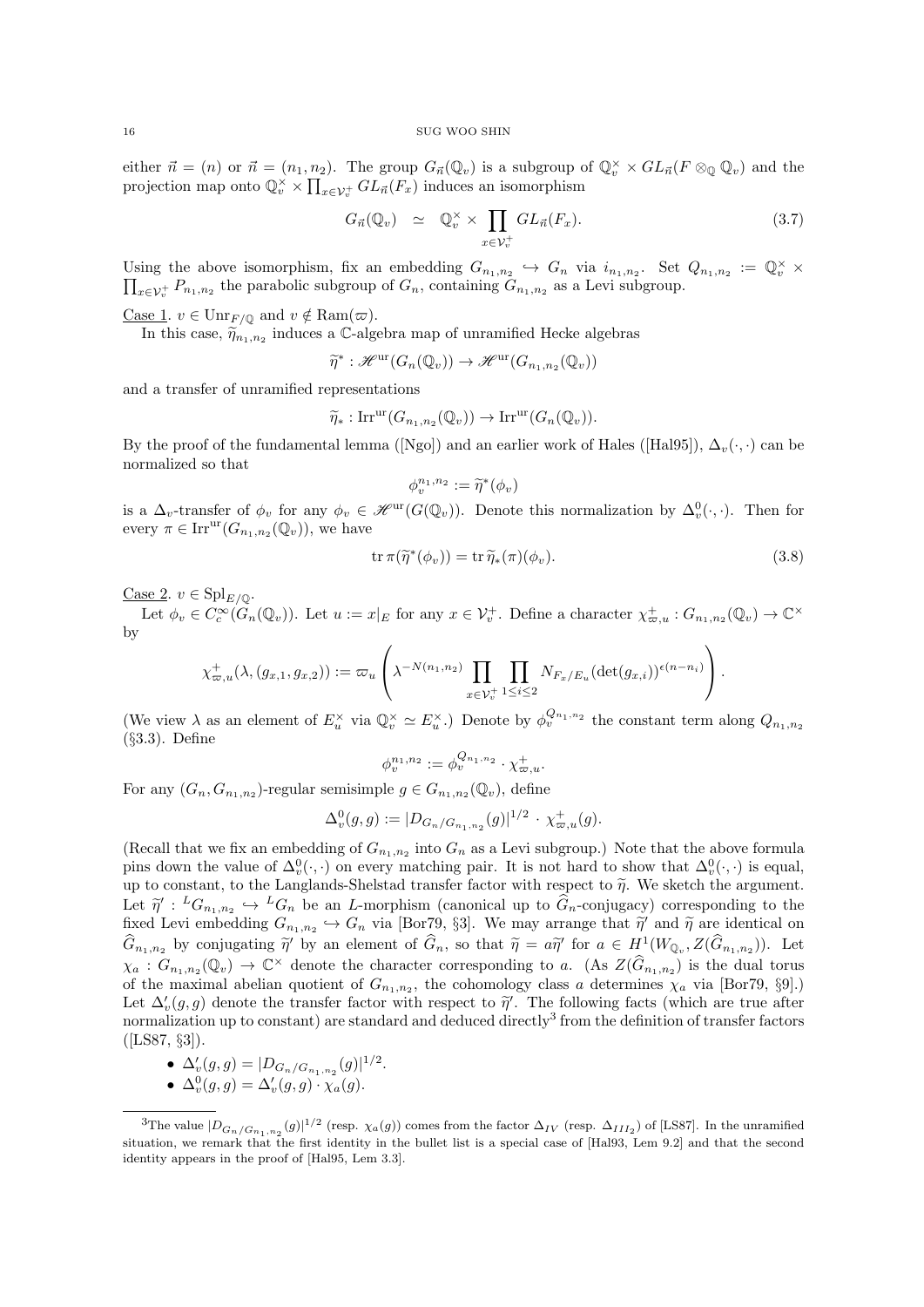Finally, one checks that  $\chi_a = \chi_{\varpi,a}^+$  by explicitly working out the duality for the torus  $Z(\widehat{G}_{n_1,n_2})$ . For any  $\pi_v \in \text{Irr}(G_{n_1,n_2})$ , define

$$
\widetilde{\eta}_*(\pi_v) := \operatorname{n-ind}_{Q_{n_1,n_2}}^{G_n} \left( \pi_v \otimes \chi^+_{\varpi,u} \right)
$$

It is easily deduced from Lemma 3.3 that the following identities hold for any g and  $\pi_v$  as above. In particular  $\phi_v^{n_1, n_2}$  is a  $\Delta_v^0$ -transfer of  $\phi_v$ .

$$
O_g(\phi_v^{n_1, n_2}) = \Delta_v(g, g) \cdot O_g(\phi_v) \tag{3.9}
$$

$$
\operatorname{tr} \pi_v(\phi_v^{n_1, n_2}) = \operatorname{tr} \widetilde{\eta}_*(\pi_v)(\phi_v). \tag{3.10}
$$

Case 3.  $v \in \mathrm{Spl}_{F/F^+,\mathbb{Q}}$  and  $v \notin \mathrm{Spl}_{E/\mathbb{Q}}$ 

We retain the same notation as in Case 2, but write  $v$  for the unique place of  $E$  above  $v$  by abuse of notation. Things are very similar to Case 2 except that the character  $\chi_{\varpi,v}^+$ , defined below, is slightly different from  $\chi_{\varpi,u}^+$  of Case 2.

$$
\chi_{\varpi,v}^{+}(\lambda,(g_{x,1},g_{x,2})) := \varpi_{v} \left( \prod_{x \in \mathcal{V}_{v}^{+}} \prod_{1 \leq i \leq 2} N_{F_{x}/E_{v}} (\det(g_{x,i}))^{\epsilon(n-n_{i})} \right)
$$
  

$$
\phi_{v}^{n_{1},n_{2}}(g) := \phi_{v}^{Q_{n_{1},n_{2}}}(g) \cdot \chi_{\varpi,v}^{+}(g)
$$
  

$$
\Delta_{v}^{0}(g,g) := |D_{G_{n}/G_{n_{1},n_{2}}}(g)|^{1/2} \cdot \chi_{\varpi,v}^{+}(g)
$$
  

$$
\widetilde{\eta}_{*}(\pi_{v}) := \text{n-ind}_{Q_{n_{1},n_{2}}}^{G_{n}}(\pi_{v} \otimes \chi_{\varpi,v}^{+})
$$

The same argument as in Case 2 shows that  $\Delta_v^0(\cdot, \cdot)$  is the Langlands-Shelstad transfer factor with respect to  $\tilde{\eta}_{n_1,n_2}$  (up to constant). As in Case 2, it is easy to check that the same identities as in (3.9) and (3.10) hold. So  $\phi_v^{n_1, n_2}$  is a  $\Delta_v^0$ -transfer of  $\phi_v$ .

Remark 3.5. There are overlaps between Case 1 and Case 2 and between Case 1 and Case 3, namely when  $v \in \text{Unr}_{F/\mathbb{Q}} \cap \text{Spl}_{F/F^+,\mathbb{Q}}$ ,  $v \notin \text{Ram}_{\mathbb{Q}}(\varpi)$ ,  $\phi_v \in \mathcal{H}^{\text{ur}}(G_n(\mathbb{Q}_v))$  and  $\pi_v \in \text{Irr}^{\text{ur}}(G_n(\mathbb{Q}_v))$ . However it is not hard to see that the definitions are consistent: Consider such v,  $\phi_v$  and  $\pi_v$ . Then  $\phi_v^{n_1,n_2}$ in Case 2 or Case 3 is the same as in Case 1. This follows from the fact that constant terms are compatible with Satake transform (cf. [AC89, p.33]). By the same fact we check the consistency of the definition of  $\Delta_v^0(g, g)$  and  $\widetilde{\eta}_*(\pi_v)$ .

3.5. Transfer of pseudo-coefficients at infinity. Here we review Shelstad's results on real endoscopy ([She82]) for discrete series representations, based on the summary of Kottwitz ([Kot90, §7]). We will freely use the Langlands correspondence for real reductive groups ( $[$ Lan88 $]$ ). Let G be an R-inner form of  $G_n$ . Set  $(H, s, \eta) := (G_{\vec{n}}, s_{\vec{n}}, \eta_{\vec{n}}) \in \mathcal{E}^{\text{ell}}(G_n)$ , which is also an endoscopic triple for G.

Let  $\xi$  be an irreducible algebraic representation of  $G_{\mathbb{C}}$ . Define  $\chi_{\xi}: A_{G,\infty} \to \mathbb{C}^{\times}$  to be the character obtained by restricting  $\xi$  to  $A_{G,\infty}$ . Define  $\text{Irr}(G(\mathbb{R}),\chi_{\xi}^{-1})$  to be the set of  $\pi \in \text{Irr}(G(\mathbb{R}))$  whose restriction to  $A_{G,\infty}$  is  $\chi_{\xi}^{-1}$ . Let  $\Pi_{\text{unit}}(G(\mathbb{R}),\xi^{\vee})$  denote the set of  $\pi \in \text{Irr}(G(\mathbb{R}))$  which are unitary (modulo  $A_{G,\infty}$ ) and have the same infinitesimal character and central character as  $\xi^{\vee}$ . Denote by  $\text{Irr}_{\text{temp}}(G(\mathbb{R}),\chi_{\xi}^{-1})$  (resp.  $\Pi_{\text{disc}}(G(\mathbb{R}),\xi^{\vee})$ ) the subset of  $\text{Irr}(G(\mathbb{R}),\chi_{\xi}^{-1})$  (resp.  $\Pi_{\text{unit}}(G(\mathbb{R}),\xi^{\vee})$ ) consisting of those representations which are tempered (resp. square-integrable) modulo  $A_{G,\infty}$ . Choose any maximal compact subgroups  $K_{\infty} \subset G(\mathbb{R})$  and  $\mathbb{K}_{\infty} \subset G(\mathbb{R})$  which are admissible in the sense of [Art88b, §1]. Define an integer

$$
q(G) := \frac{1}{2} \dim(G(\mathbb{R})/K_{\infty}A_{G,\infty}).
$$
\n(3.11)

Fix real elliptic maximal tori  $T \subset G$  and  $T_H \subset H$  along with an R-isomorphism  $j: T_H \overset{\sim}{\to} T$ . Also fix a Borel subgroup B of G over  $\mathbb C$  such that  $B \supset T_{\mathbb C}$ . Let  $\varphi_{\xi}: W_{\mathbb R} \to {}^L G$  be the discrete L-parameter for  $\xi$  which corresponds to the L-packet  $\Pi_{disc}(G(\mathbb{R}), \xi^{\vee})$ . Let  $\Omega$  (resp.  $\Omega_H$ ) denote the complex Weyl group for T in G (resp.  $T_H$  in H) and  $\Omega_{\mathbb{R}}$  the real Weyl group for T.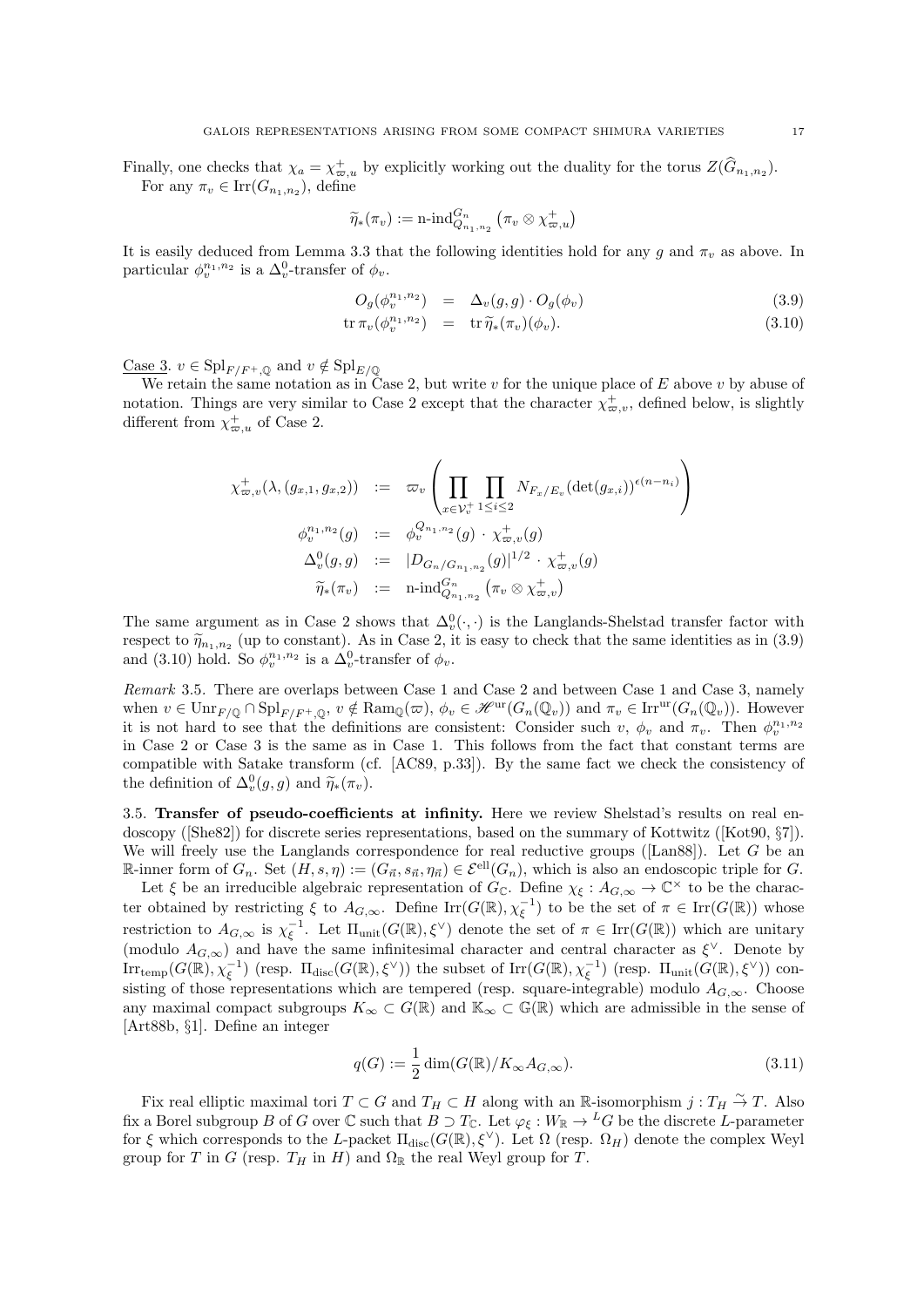For each  $\pi \in \Pi_{\text{disc}}(G(\mathbb{R}), \xi^{\vee}),$  there exists  $\phi_{\pi} \in C_c^{\infty}(G(\mathbb{R}), \chi_{\xi})$  such that for any  $\pi' \in \text{Irr}_{\text{temp}}(G(\mathbb{R}), \chi_{\xi}^{-1}),$ 

$$
\operatorname{tr} \pi'(\phi_{\pi}) = \begin{cases} 1, & \text{if } \pi' \simeq \pi \\ 0, & \text{otherwise} \end{cases}
$$

Such a function  $\phi_{\pi}$  is called a *pseudo-coefficient* for  $\pi$ . Whenever we write the expression  $\phi_{\pi}$  in the future, let us agree that a choice of a pseudo-coefficient for  $\pi$  is implicit.

The members  $\pi$  of  $\Pi_{disc}(G(\mathbb{R}), \xi^{\vee})$  are parametrized by  $\omega_{\pi} \in \Omega/\Omega_{\mathbb{R}}$  so that each  $\pi = \pi(\varphi_{\xi}, \omega_{\pi}^{-1}B)$  is characterized by the character formula of [Kot90, p.183], which is due to Harish-Chandra. We want to describe the transfer of  $\phi_{\pi}$  to  $H(\mathbb{R})$  as a linear combination of pseudo-coefficients for discrete series of  $H(\mathbb{R})$ . Shelstad defined the transfer factor  $\Delta_{j,B}$  (depending on  $\tilde{\eta}$ ) on elliptic regular elements, which is enough for our purpose. (Note that pseudo-coefficients have trivial orbital integrals on non-elliptic semisimple elements and that the case of elliptic singular elements is covered by [LS90, 2.4].)

Remark 3.6. (A similar remark appears in [Shi10, Rem 5.5].) In principle, we have to be careful about the different conventions for transfer factors when we refer to [Kot90] and work of Langlands and Shelstad at the same time. The convention in [Kot90] differs from that of Langlands and Shelstad by  $s \mapsto s^{-1}$ , as explained on page 178 of that article. Fortunately there is no danger for us to confuse the two conventions, as  $s = s^{-1}$  holds for every endoscopic triple in  $\mathcal{E}^{\text{ell}}(G_n)$ .

For any discrete L-parameter  $\varphi_H$  for  $H(\mathbb{R})$  and its associated L-packet  $\Pi(\varphi_H)$ , let

$$
\phi_{\varphi_H} := \frac{1}{|\Pi(\varphi_H)|} \sum_{\pi_H \in \Pi(\varphi_H)} \phi_{\pi_H}.
$$
\n(3.12)

(In [Kot90, §7],  $\phi_{\varphi_H}$  was denoted by  $h(\varphi_H)$ .) Define

$$
\phi_{\pi}^{H} := (-1)^{q(G)} \sum_{\tilde{\eta} \varphi_{H} \sim \varphi_{\xi}} \langle a_{\omega_{*}(\varphi_{H})\omega_{\pi}}, s \rangle \det(\omega_{*}(\varphi_{H})) \cdot \phi_{\varphi_{H}}
$$
(3.13)

where the sum runs over equivalence classes of  $\varphi_H$  such that  $\tilde{\eta}\varphi_H$  is equivalent to  $\varphi_{\xi}$ . We remind the reader that we adopted notations of [Kot90]. (In that article, see page 185 for  $\omega_*(\varphi_H)$ ) and page 175 for  $a_{\omega_*(\varphi_H)\omega_\pi}$ .)

**Lemma 3.7.** Let  $\pi = \pi(\varphi_{\xi}, \omega_{\pi}^{-1}B)$ .

(i) For any discrete L-parameter  $\varphi_H$  for  $H(\mathbb{R}),$ 

$$
\sum_{\pi_H \in \Pi(\varphi_H)} \text{tr } \pi_H(\phi_\pi^H) = \left\{ \begin{array}{cc} (-1)^{q(G)} \langle a_{\omega_*(\varphi_H)\omega_\pi}, s \rangle \det(\omega_*(\varphi_H)), & \text{if } \widetilde{\eta}\varphi_H \sim \varphi_\xi \\ 0, & \text{otherwise} \end{array} \right.
$$

(ii)  $\phi_{\pi}^{H}$  is a  $\Delta_{j,B}$ -transfer of  $\phi_{\pi}$ .

Remark 3.8. Compare with [Clo, Thm 3.4], which proves a similar result with a somewhat different approach. It seems that our proof is general enough to work for other groups with little change.

*Proof.* Note that (i) follows immediately from the definition of  $\phi_{\pi}^H$ .

Let us prove (ii). It suffices to prove that for any elliptic regular  $\gamma_H \in H(\mathbb{R})$  and  $\gamma := j(\gamma_H)$ ,

$$
SO_{\gamma_H}(\phi_\pi^H) = \Delta_{j,B}(\gamma_H, \gamma_0) \sum_{\gamma \sim_{\text{st}} \gamma_0} \langle \text{inv}(\gamma_0, \gamma), s \rangle \cdot O_\gamma(\phi_\pi)
$$
(3.14)

where inv( $\gamma_0$ ,  $\gamma$ ) is defined in [Kot86, 6.7] and the sum runs over the set of  $\gamma \in G(\mathbb{R})$  (up to  $G(\mathbb{R})$ conjugacy) which are stably conjugate to  $\gamma_0$ . We import notations and facts from pages 183-186 of [Kot90]. By the third formula of page 186 and the formula for  $\Delta_{j,B}$  of page 184,

$$
SO_{\gamma_H}(\phi_{\varphi_H}) = (-1)^{q(H)} \text{vol}^{-1} \sum_{\omega_H \in \Omega_H} \chi_{\omega_H(B_H)}(\gamma_H^{-1}) \cdot \Delta_{\omega_H(B_H)}(\gamma_H^{-1})^{-1}
$$
  

$$
= (-1)^{q(G)} \text{vol}^{-1} \sum_{\omega_H \in \Omega_H} \Delta_{j, \omega_H \omega_*(B)}(\gamma_H, \gamma_0) \cdot \chi_{\omega_H \omega_*(B)}(\gamma_0^{-1}) \cdot \Delta_{\omega_H \omega_*(B)}(\gamma_0^{-1})^{-1}
$$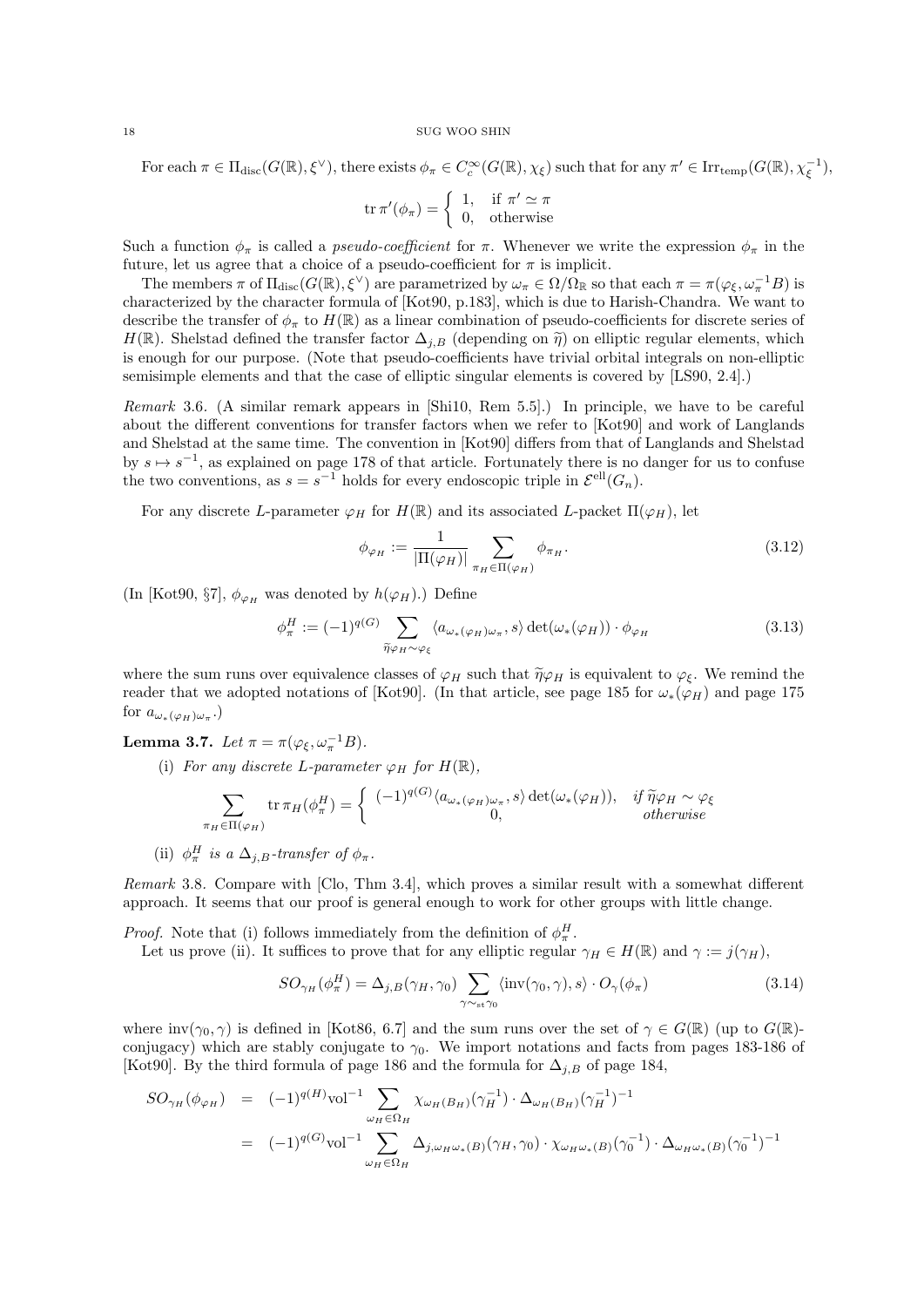where we wrote  $\omega_*$  for  $\omega_*(\varphi_H)$ . Since  $\Delta_{j,\omega_H\omega_*(B)} = \det(\omega_*)\Delta_{j,B}$ , we see that  $SO_{\gamma_H}(\phi_{\pi}^H)$  equals (recalling from [Kot90, p.185] that there is a bijection between  $\Omega_*$  and the set of  $\varphi_H$ )

$$
(-1)^{q(G)}{\rm vol}^{-1}\sum_{\omega_*\in\Omega_*}\sum_{\omega_H\in\Omega_H}\langle a_{\omega_*\omega_\pi},s\rangle\cdot\Delta_{j,B}(\gamma_H,\gamma_0)\cdot\chi_{\omega_H\omega_*(B)}(\gamma_0^{-1})\cdot\Delta_{\omega_H\omega_*(B)}(\gamma_0^{-1})^{-1}.
$$

Using the equality  $\langle a_{\omega_*\omega_\pi}, s \rangle = \langle a_{\omega_H\omega_*\omega_\pi}, s \rangle$  and the bijection  $\Omega_H \times \Omega_* \to \Omega$  mapping  $(\omega_H, \omega_*)$  to  $\omega_H \omega_*$ , we can simplify the above expression as

$$
(-1)^{q(G)}{\rm vol}^{-1}\Delta_{j,B}(\gamma_H,\gamma_0)\sum_{\omega\in\Omega}\langle a_{\omega\omega_\pi},s\rangle\cdot\chi_{\omega(B)}(\gamma_0^{-1})\cdot\Delta_{\omega(B)}(\gamma_0^{-1})^{-1}.
$$

On the other hand, using the computation of orbital integrals in [Kot92a, p.659],

$$
\sum_{\gamma \sim_{\text{st}} \gamma_0} \langle \text{inv}(\gamma_0, \gamma), s \rangle O_{\gamma}(\phi_{\pi}) = \sum_{\omega \in \Omega / \Omega_{\mathbb{R}}} \langle a_{\omega}, s \rangle O_{\omega \gamma_0}(\phi_{\pi}) = \sum_{\omega \in \Omega / \Omega_{\mathbb{R}}} \langle a_{\omega}, s \rangle \text{vol}^{-1} \cdot \text{tr} \, \pi((\omega \gamma_0)^{-1})
$$

Using the formula of [Kot90, p.183] for  $tr \pi((\omega \gamma_0)^{-1})$ , the last expression can be written as

$$
(-1)^{q(G)}\text{vol}^{-1}\sum_{\omega\in\Omega/\Omega_{\mathbb{R}}}\langle a_{\omega},s\rangle\sum_{w_{0}\in\Omega_{\mathbb{R}}}\chi_{\omega_{0}\omega_{\pi}^{-1}(B)}(\omega^{-1}\gamma_{0}^{-1})\cdot\Delta_{\omega_{0}\omega_{\pi}^{-1}(B)}(\omega^{-1}\gamma_{0}^{-1})^{-1}.
$$
 (3.15)

Since  $\langle a_{\omega}, s \rangle = \langle a_{\omega \omega_0}, s \rangle$  and the last summand is equal to  $\chi_{\omega \omega_0 \omega_{\pi}^{-1}(B)}(\gamma_0^{-1}) \cdot \Delta_{\omega \omega_0 \omega_{\pi}^{-1}(B)}(\gamma_0^{-1})^{-1}$ , (3.15) is the same as

$$
(-1)^{q(G)} \text{vol}^{-1} \sum_{\omega \in \Omega} \langle a_{\omega \omega_{\pi}}, s \rangle \cdot \chi_{\omega(B)}(\gamma_0^{-1}) \cdot \Delta_{\omega(B)}(\gamma_0^{-1})^{-1}.
$$

Hence (3.14) is proved.

Remark 3.9. Note that each  $\varphi_H$  such that  $\tilde{\eta}\varphi_H \sim \varphi_{\xi}$  corresponds to an L-packet of the form  $\Pi_{\text{disc}}(H(\mathbb{R}),\xi(\varphi_H)^{\vee})$  where  $\xi(\varphi_H)$  is a suitable irreducible algebraic representation of H. The function  $\phi_{\varphi_H}$  is often called an *Euler-Poincaré function* in the following sense: for each  $\pi_H \in \Pi(H(\mathbb{R}), \chi_{\xi(\varphi_H)}^{-1}),$ the trace tr  $\pi_H(\phi_{\varphi_H})$  computes the Euler-Poincare characteristic of the relative Lie algebra cohomology of  $\pi_H \otimes \xi(\varphi_H)$ . The existence of an Euler-Poincaré function was proved by Clozel-Delorme ([CD90]). Its explicit realization as (3.12) was used by several authors ([Kot92a, Lem 3.2], cf. [Art89, (3.1)]). The twisted analogue is obtained by Labesse ([Lab91]). (cf. §4.3.)

In view of Remark 3.9, we will sometimes write  $\phi_{H,\xi(\varphi_H)}$  for  $\phi_{\varphi_H}$ .

3.6. Explicit computation of real endoscopic signs. We wish to make the discussion of the last subsection explicit in case  $G = G(U(1, n-1) \times U(0, n) \times \cdots U(0, n))$ , which is an inner form of  $G_n \times_{\mathbb{Q}} \mathbb{R}$ . A precise definition of G is given below. As in §3.5, we use the notation of [Kot90, §7] without recalling here. Note that a similar computation as ours was obtained earlier by Clozel ([Clo]).

For each  $\sigma \in \Phi_{\mathbb{C}}^+$  let

$$
J_{\sigma} := \begin{pmatrix} 1 & 0 \\ 0 & -I_{n-1} \end{pmatrix} \text{ if } \sigma = \tau \text{ and } J_{\sigma} = I_n \text{ if } \sigma \neq \tau.
$$

and define an  $\mathbb{R}$ -group G and its maximal  $\mathbb{R}$ -elliptic torus T (via the obvious diagonal embedding) by

$$
G(A) := \{ (\lambda, (g_{\sigma})) \in A^{\times} \times M_n(\mathbb{C} \otimes_{\mathbb{R}} A)^{\Phi_{\mathbb{C}}^+} \mid \forall \sigma, g_{\sigma} J_{\sigma}^{\dagger} g_{\sigma}^c = \lambda J_{\sigma} \}
$$
  
\n
$$
T(A) := \{ (\lambda, (t_{\sigma,i})) \in A^{\times} \times ((\mathbb{C} \otimes_{\mathbb{R}} A)^n)^{\Phi_{\mathbb{C}}^+} \mid \forall \sigma, i, t_{\sigma,i} t_{\sigma,i}^c = \lambda \}
$$
\n(3.16)

for any R-algebra A, where  $\sigma \in \Phi_{\mathbb{C}}^+$  and  $1 \leq i \leq n$ .

Let  $n_1, n_2 \in \mathbb{Z}_{>0}$  be such that  $n_1 > n_2$  and  $n_1+n_2 = n$ . The group  $(H, s, \eta) := (G_{n_1, n_2}, s_{n_1, n_2}, \eta_{n_1, n_2})$ (defined in §3.2) is an endoscopic triple for G, equipped with  $\tilde{\eta}_{n_1,n_2}: {}^L H \to {}^L G$ . For our purpose, we may identify H with the  $\mathbb{P}$  group given by may identify  $H$  with the R-group given by

$$
H(A) \quad := \quad \{ (\lambda, (h_{\sigma})) \in A^{\times} \times M_{n_1, n_2} (\mathbb{C} \otimes_{\mathbb{R}} A)^{\Phi_{\mathbb{C}}^+} \quad | \quad \forall \sigma, \quad h_{\sigma} J_{\sigma}^{\prime \, t} h_{\sigma}^c = \lambda J_{\sigma}^{\prime} \}
$$

for R-algebras A, where  $J'_{\sigma}$  is a suitable diagonal matrix with entries +1 and -1 such that H is quasi-split. Let  $T_H := T$ , which obviously embeds into H diagonally. Take  $j : T_H \overset{\sim}{\to} T$  to be the

 $\Box$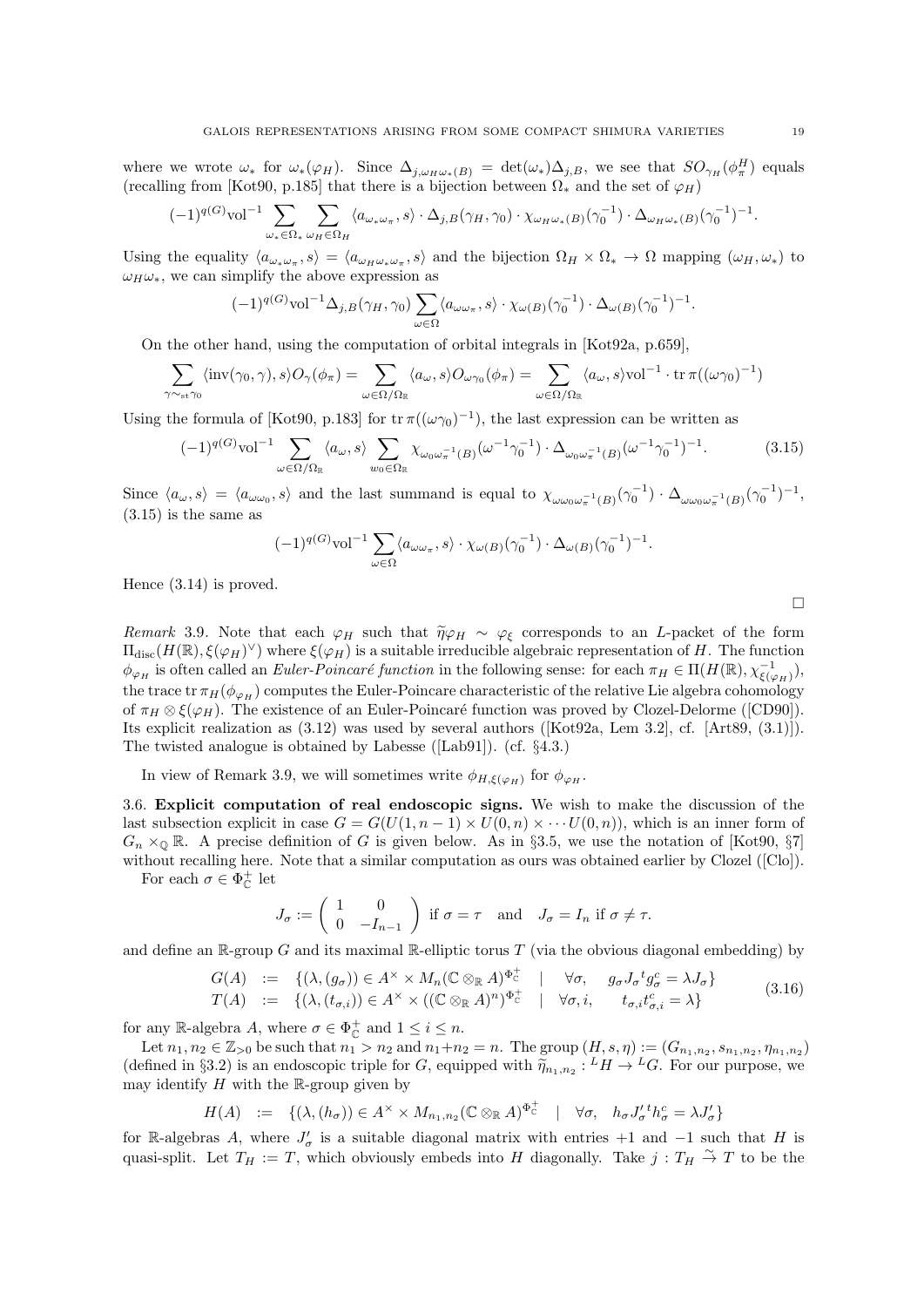identity. There is an obvious isomorphism (induced by the map  $z_1 \otimes z_2 \mapsto z_1z_2$  from  $\mathbb{C} \otimes_{\mathbb{R}} \mathbb{C}$  to  $\mathbb{C}$ , in view of  $(3.16)$ 

$$
G(\mathbb{C}) \simeq GL_1(\mathbb{C}) \times GL_n(\mathbb{C})^{\Phi_{\mathbb{C}}^+}
$$
\n(3.17)

and similarly for H, with  $GL_n$  replaced by  $GL_{n_1,n_2}$ . Let  $B\subset G_{\mathbb{C}}$  and  $B_H\subset H_{\mathbb{C}}$  be the Borel subgroups consisting of upper triangular matrices. Note that  $B \supset T_{\mathbb{C}}$  and  $B_H \supset (T_H)_{\mathbb{C}}$ .

Let  $\mathcal{S}_N$  denote the symmetric group in N variables. There are natural identifications

$$
\Omega = \mathcal{S}_n^{\Phi_C^+}, \qquad \Omega_H = (\mathcal{S}_{n_1} \times \mathcal{S}_{n_2})^{\Phi_C^+}, \qquad \Omega_{\mathbb{R}} = \mathcal{S}_{n-1} \times \mathcal{S}_n^{\Phi_C^+ \setminus \{\tau\}}
$$

so that any  $\omega = (\omega_{\sigma}) \in \Omega$  acts on T as  $(\lambda, (t_{\sigma,i})) \in T \mapsto (\lambda, (t_{\sigma,\omega_{\sigma}(i)}))$ , and similarly for  $\Omega_H$  acting on  $T_H$ . Of course  $\Omega_H$  is identified with a subgroup of  $\Omega$  via j. The component  $\mathcal{S}_{n-1}$  of  $\Omega_{\mathbb{R}}$  is viewed as the group which permutes the sub-indices for  $(t_{\tau,2}, t_{\tau,3}, \ldots, t_{\tau,n})$ . The set  $\Omega_*$  is a subset of  $(\omega_{\sigma}) \in \Omega$ such that  $\omega_{\sigma}(1) < \cdots < \omega_{\sigma}(n_1)$  and  $\omega_{\sigma}(n_1 + 1) < \cdots < \omega_{\sigma}(n)$  for every  $\sigma \in \Phi_{\mathbb{C}}^+$ . The multiplication induces a bijection  $\Omega_H \times \Omega_* \to \Omega$ .

Let  $\xi$  be an irreducible algebraic representation of  $G_{\mathbb{C}}$ . To  $\xi$  there is a way to attach  $a_0(\xi) \in \mathbb{Z}$ and  $\vec{a}(\xi)_{\sigma} \in (\mathbb{Z})^n$  for each  $\sigma \in \Phi_{\mathbb{C}}^+$  by the following condition:  $\xi|_{GL_1}$  is  $x \mapsto x^{a_0(\xi)}$  and  $\vec{a}(\xi)_{\sigma} =$  $(a(\xi)_{\sigma,1},\ldots,a(\xi)_{\sigma,n})$  is the highest weight for the restriction of  $\xi$  to the  $\sigma$ -component  $GL_n$ , with respect to (3.17), where  $a(\xi)_{\sigma,1} \geq \cdots \geq a(\xi)_{\sigma,n}$ . (This is different from the convention of [HT01, p.97-98] in that the inequalities are reversed.) Define  $w(\xi) \in \mathbb{Z}$  and  $\alpha(\xi)_{\sigma,i} \in \frac{1}{2}\mathbb{Z}$  by

$$
w(\xi) := -2a_0(\xi) - \sum_{\sigma,i} a(\xi)_{\sigma,i}, \qquad \alpha(\xi)_{\sigma,i} = -a(\xi)_{\sigma,n+1-i} + \frac{n+1-2i}{2}.
$$
 (3.18)

View  $\varpi_{\infty}$  as a character  $\mathbb{C}^{\times} \to \mathbb{C}^{\times}$  by identifying  $E \otimes_{\mathbb{Q}} \mathbb{R} \simeq \mathbb{C}$  via  $\tau_E$ . Note that  $\varpi_{\infty}(z) = (z/\overline{z})^{\delta/2}$ for an odd number  $\delta \in \mathbb{Z}$ , as  $\omega_{\infty}$  extends the sign character on  $\mathbb{R}^{\times}$ . Let  $(\gamma(\xi)_{\sigma,i})$  be any permutation of  $(\alpha(\xi)_{\sigma,i})$  by an element of  $\Omega$  such that

$$
\gamma(\xi)_{\sigma,1} > \cdots > \gamma(\xi)_{\sigma,n_1}, \qquad \gamma(\xi)_{\sigma,n_1+1} > \cdots > \gamma(\xi)_{\sigma,n}
$$

and put

$$
\beta(\xi)_{\sigma,i} = \begin{cases} \gamma(\xi)_{\sigma,i} - \epsilon(n - n_1) \cdot \frac{\delta}{2}, & \text{if } 1 \leq i \leq n_1, \\ \gamma(\xi)_{\sigma,i} - \epsilon(n - n_2) \cdot \frac{\delta}{2}, & \text{if } n_1 < i \leq n. \end{cases}
$$

Consider a discrete L-parameter  $\varphi_H : W_{\mathbb{R}} \to {}^L H$  sending  $z \in W_{\mathbb{C}}$  to

$$
\left( (z\overline{z})^{-w(\xi)/2} (z/\overline{z})^{(N(n_1,n_2)\delta - \sum_{\sigma,i} a(\xi)\sigma,i)/2}, (z/\overline{z})^{\beta(\xi)\sigma,i} \right)_{\sigma \in \Phi_{\mathbb{C}}^+, 1 \le i \le n} \right) \rtimes z
$$

where  $((z/\overline{z})^{\beta(\xi)_{\sigma,i}})_{1\leq i\leq n}$  for each  $\sigma$  embeds into the diagonal of  $GL_{n_1,n_2}(\mathbb{C})$  in an obvious way. So  $\varphi_{\xi} := \widetilde{\eta} \circ \varphi_H$  sends  $z \in W_{\mathbb{C}}$  to

$$
\begin{pmatrix}\n(z\overline{z})^{-w(\xi)/2}(z/\overline{z})^{-\sum_{\sigma,i}a(\xi)_{\sigma,i}/2},\n\begin{pmatrix}\n(z/\overline{z})^{\gamma(\xi)_{\sigma,1}} & 0 & \cdots & 0 \\
0 & (z/\overline{z})^{\gamma(\xi)_{\sigma,2}} & 0 & \vdots \\
\vdots & 0 & \ddots & 0 \\
0 & \cdots & 0 & (z/\overline{z})^{\gamma(\xi)_{\sigma,n}}\n\end{pmatrix}_{\sigma\in\Phi_{\mathbb{C}}^{+}}\n\end{pmatrix}\n\times z.
$$

It is not hard to check that  $\varphi_{\xi}$  is (up to equivalence) the discrete L-parameter for  $\Pi_{disc}(G(\mathbb{R}), \xi^{\vee}),$ which justifies our notation for  $\varphi_{\xi}$ . (Use the characterizing properties of  $\varphi_{\xi}$  in §4.3.)

The element  $\omega_* = \omega_*(\varphi_H) \in \Omega_*$  is easy to describe in terms of  $\gamma(\xi)_{\sigma,i}$ 's. It is the unique element of  $\Omega_*$  such that

$$
\gamma(\xi)_{\sigma,\omega_*(1)} > \cdots > \gamma(\xi)_{\sigma,\omega_*(n)}, \qquad \forall \sigma \in \Phi_{\mathbb{C}}^+.
$$
\n
$$
(3.19)
$$

This description of  $\omega_*$  easily follows from the discussion of [Kot90, p.184-185].

Recall that  $\pi \in \Pi_{\text{disc}}(G(\mathbb{R}), \xi^{\vee})$  are parametrized by  $\omega_{\pi} \in \Omega/\Omega_{\mathbb{R}}$ . (We will confuse  $\omega_{\pi}$  with any of its representatives in  $\Omega$ .) Note that  $|\Omega/\Omega_{\mathbb{R}}| = n$ . We may write

$$
\Pi_{\mathrm{disc}}(G(\mathbb{R}), \xi^{\vee}) = \{\pi^1, \ldots, \pi^n\}
$$

where  $\pi^i$  is characterized as follows: if we write  $\omega_{\pi^i} = (\omega_{\pi^i,\sigma})_{\sigma \in \Phi_{\Gamma}^+}$  then  $\omega_{\pi^i,\tau}$  is an element of the permutation group  $S_n$  that takes 1 to i. (The last condition determines  $\omega_{\pi}$  as an element of  $\Omega/\Omega_{\mathbb{R}}$ .)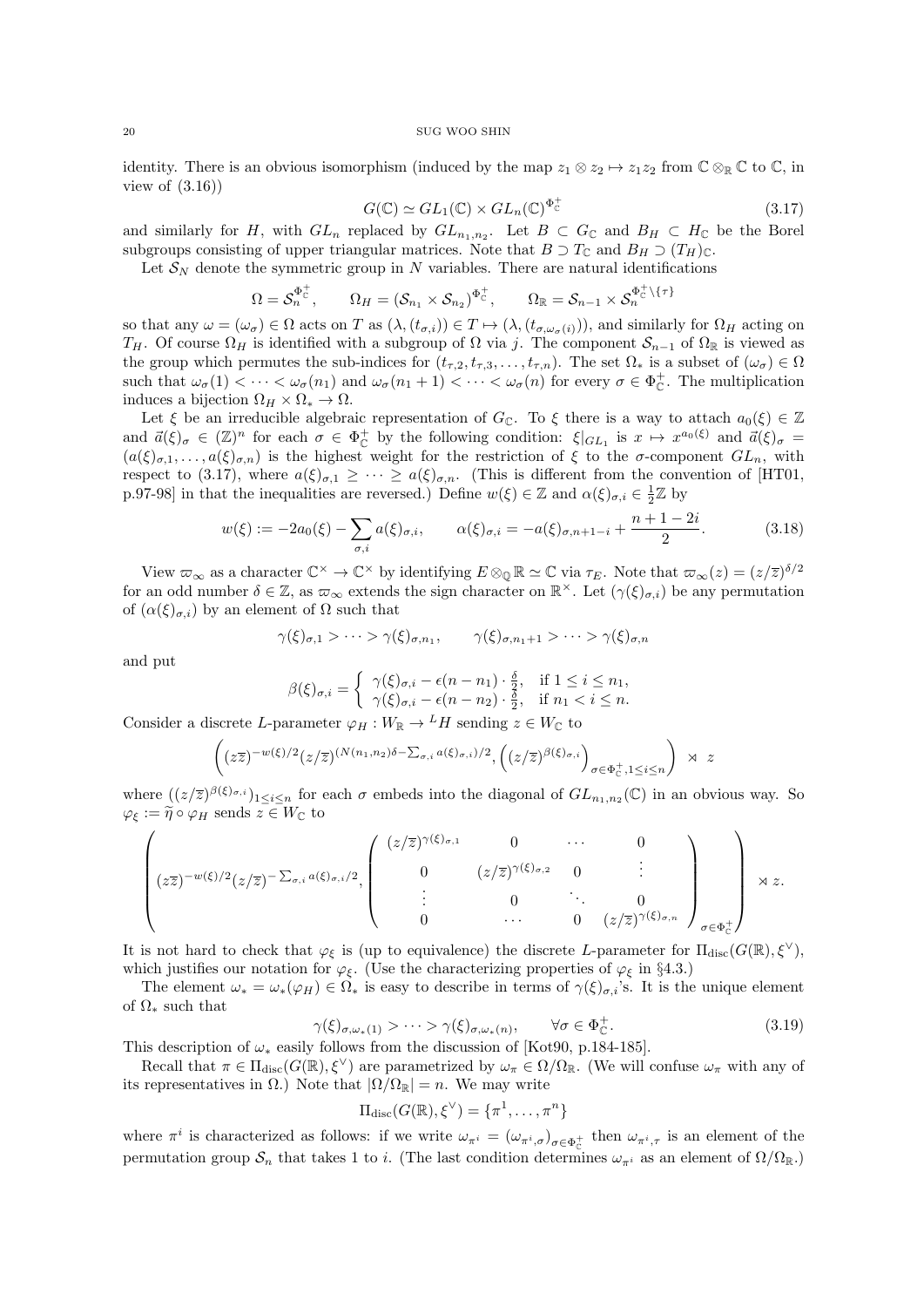We will consider  $h: R_{\mathbb{C}/\mathbb{R}}\mathbb{G}_m \to G$  factoring through T. Suppose that on  $\mathbb{R}$ -points  $h: \mathbb{C}^\times \to T(\mathbb{R})$ is given by (compare with (5.1))

$$
z \mapsto (z, (z, \underbrace{\overline{z}, \ldots, \overline{z}}_{n-1})_{\sigma = \tau}, (\underbrace{\overline{z}, \ldots, \overline{z}}_{n})_{\sigma \neq \tau}).
$$

We have a natural identification  $\hat{T}^{\text{Gal}(\mathbb{C}/\mathbb{R})} = \mathbb{C}^{\times} \times (\{\pm 1\}^n)^{\Phi_{\mathbb{C}}^+}$  so that  $\mu_h \in X^*(\hat{T}^{\text{Gal}(\mathbb{C}/\mathbb{R})})$  (defined on page 167 of [Kot90]) sends each element  $(\lambda, (t_{\sigma,i}))$  of  $\hat{T}$  to  $\lambda t_{\tau,1}$ . In particular,

$$
\langle \mu_h, s_{n_1, n_2} \rangle = 1. \tag{3.20}
$$

Recall from [Kot90, p.175] that for each  $\omega \in \Omega$ , the character  $a_{\omega} \in X^*(\widehat{T}^{Gal(\mathbb{C}/\mathbb{R})})$  is defined by  $a_{\omega} := \omega \mu_h - \mu_h$ . Hence

$$
a_{\omega}(\lambda, (t_{\sigma,i})) = t_{\tau,1}^{-1} t_{\tau,\omega(1)}.
$$

The following computation is immediate.

$$
\langle a_{\omega_*\omega_{\pi^i}}, s_{n_1, n_2} \rangle = \begin{cases} 1, & \text{if } 1 \le i \le n_1, \\ -1, & \text{if } n_1 < i \le n. \end{cases}
$$
 (3.21)

## 4. Twisted trace formula and base change

In section 4 we review the twisted trace formula and the base change for the groups  $G_{\vec{n}}$  and  $\mathbb{G}_{\vec{n}}$ . The twisted trace formula is due to Arthur and various results on base change are due to Clozel and Labesse, who also studied the case of unitary groups in more detail. Our strategy basically follows theirs with minor differences for unitary similitude groups. Throughout §4 we assume that

$$
\text{Ram}_{F/\mathbb{Q}} \cup \text{Ram}_{\mathbb{Q}}(\varpi) \subset \text{Spl}_{F/F^+,\mathbb{Q}}.\tag{4.1}
$$

For each prime p, fix a field isomorphism  $\iota_p : \overline{\mathbb{Q}}_p \overset{\sim}{\to} \mathbb{C}$ . Also fix an embedding  $\iota : \overline{\mathbb{Q}} \hookrightarrow \mathbb{C}$ , which gives an embedding  $\iota_p^{-1} \iota : \overline{\mathbb{Q}} \hookrightarrow \overline{\mathbb{Q}}_p$  for each p. Choose  $\tau : F \hookrightarrow \mathbb{C}$  and define  $\Phi_{\mathbb{C}}^+$  and  $\Phi_{\mathbb{C}}^-$  as in the last section. For each prime  $p \in \mathrm{Spl}_{F/F^+,\mathbb{Q}}$ , define  $\Phi_p := \mathrm{Hom}_{\mathbb{Q}}(F,\overline{\mathbb{Q}}_p)$ ,  $\Phi_p^+ := \iota_p^{-1}\Phi_{\mathbb{C}}^+, \Phi_p^- := \iota_p^{-1}\Phi_{\mathbb{C}}^-.$ Let  $\mathcal{V}_p$  be the set of places of F above p. Let  $\mathcal{V}_p^+$  be the image of  $\Phi_p^+$  under the natural map  $\Phi_p \to \mathcal{V}_p$ . Then  $\mathcal{V}_p = \mathcal{V}_p^+ \coprod c \mathcal{V}_p^+$ .

Let  $\# : R_{F/\mathbb{Q}}GL_{\vec{n}} \mapsto R_{F/\mathbb{Q}}GL_{\vec{n}}$  denote the map  $g \mapsto \Phi_{\vec{n}} {^tg^{-c}\Phi_{\vec{n}}^{-1}}$ . Define

$$
\mathbb{G}_{\vec{n}}^+ := (R_{E/\mathbb{Q}}\mathrm{GL}_1 \times R_{F/\mathbb{Q}}\mathrm{GL}_{\vec{n}}) \rtimes \{1, \theta\} \tag{4.2}
$$

where  $\theta(\lambda, g)\theta^{-1} = (\lambda^c, \lambda^c g^{\#})$ . Denote by  $\mathbb{G}^0_{\vec{n}}$  and  $\mathbb{G}^0_{\vec{n}}\theta$  the cosets of  $\{1\}$  and  $\{\theta\}$  in  $\mathbb{G}^+_{\vec{n}}$  so that  $\mathbb{G}_{\vec{n}}^+ = \mathbb{G}_{\vec{n}}^0 \coprod \mathbb{G}_{\vec{n}}^0 \theta$ . Recall that  $\mathbb{G}_{\vec{n}}$  was defined in the last section. There is a natural Q-isomorphism  $\mathbb{G}_n \overset{\sim}{\to} \mathbb{G}_n^0$  which may be described on the R-points (for any Q-algebra R) of the underlying groups as

$$
(E \otimes_{\mathbb{Q}} R)^{\times} \times GL_{\vec{n}}(F \otimes_{\mathbb{Q}} E \otimes_{\mathbb{Q}} R) \to (E \otimes_{\mathbb{Q}} R)^{\times} \times GL_{\vec{n}}(F \otimes_{\mathbb{Q}} R)
$$
(4.3)

induced by the linear map  $f \otimes e \mapsto fe$  from  $F \otimes_{\mathbb{Q}} E$  to F. The isomorphism  $\mathbb{G}_{\vec{n}} \stackrel{\sim}{\to} \mathbb{G}_{\vec{n}}^0$  extends to  $\mathbb{G}_{\vec{n}} \rtimes \text{Gal}(E/\mathbb{Q}) \stackrel{\sim}{\to} \mathbb{G}_{\vec{n}}^+$  so that  $c \in \text{Gal}(E/\mathbb{Q})$  maps to  $\theta$ , where  $\text{Gal}(E/\mathbb{Q})$  acts on  $\mathbb{G}_{\vec{n}}$  in the obvious way. So we will use  $\mathbb{G}_{\vec{n}}$ ,  $\mathbb{G}_{\vec{n}}\theta$  interchangeably with  $\mathbb{G}_{\vec{n}}^0$ ,  $\mathbb{G}_{\vec{n}}^0\theta$  by abuse of notation.

From now on, we often write G for  $\mathbb{G}_{\vec{n}}$ , G for  $G_{\vec{n}}$ ,  $\Phi$  for  $\Phi_{\vec{n}}$  and BC for  $BC_{\vec{n}}$  until the end of this section, unless we specify otherwise. We caution the reader that from  $\S5$ , the symbol G denotes an inner form of  $G_n$ .

4.1.  $\theta$ -stable representations. Let v be a place of Q. We say that  $(\Pi_v, V) \in \text{Irr}(\mathbb{G}(\mathbb{Q}_v))$  is  $\theta$ -stable if  $(\Pi_v, V) \simeq (\Pi_v \circ \theta, V)$  as representations of  $\mathbb{G}(\mathbb{Q}_v)$ . In that case an easy application of Schur's lemma enables us to choose  $A_{\Pi_v} : V \overset{\sim}{\to} V$  which induces  $\Pi_v \overset{\sim}{\to} \Pi_v \circ \theta$  and satisfies  $A_{\Pi_v}^2 = id$ . The last condition pins down  $A_{\Pi_v}$  up to sign. We will say that such  $A_{\Pi_v}$  is normalized. In §4.2 and §4.3, a specific normalization  $A_{\Pi_v}^0$  will be introduced.

Let S be a finite set of places of Q. Similarly  $\Pi^S \in \text{Irr}(\mathbb{G}(\mathbb{A}^S))$  is called  $\theta$ -stable if  $\Pi^S \simeq \Pi^S \circ \theta$ , in which case we denote by  $A_{\Pi^S}$  an intertwining operator such that  $A_{\Pi^S}^2 = id$ . Denote by  $\text{Irr}^{\theta-\text{st}}(\mathbb{G}(\mathbb{Q}_v))$ (resp. Irr<sup> $\theta$ -st( $\mathbb{G}(\mathbb{A}^S)$ )) the subset of Irr( $\mathbb{G}(\mathbb{Q}_v)$ ) (resp. Irr( $\mathbb{G}(\mathbb{A}^S)$ )) consisting of  $\theta$ -stable representa-</sup> tions.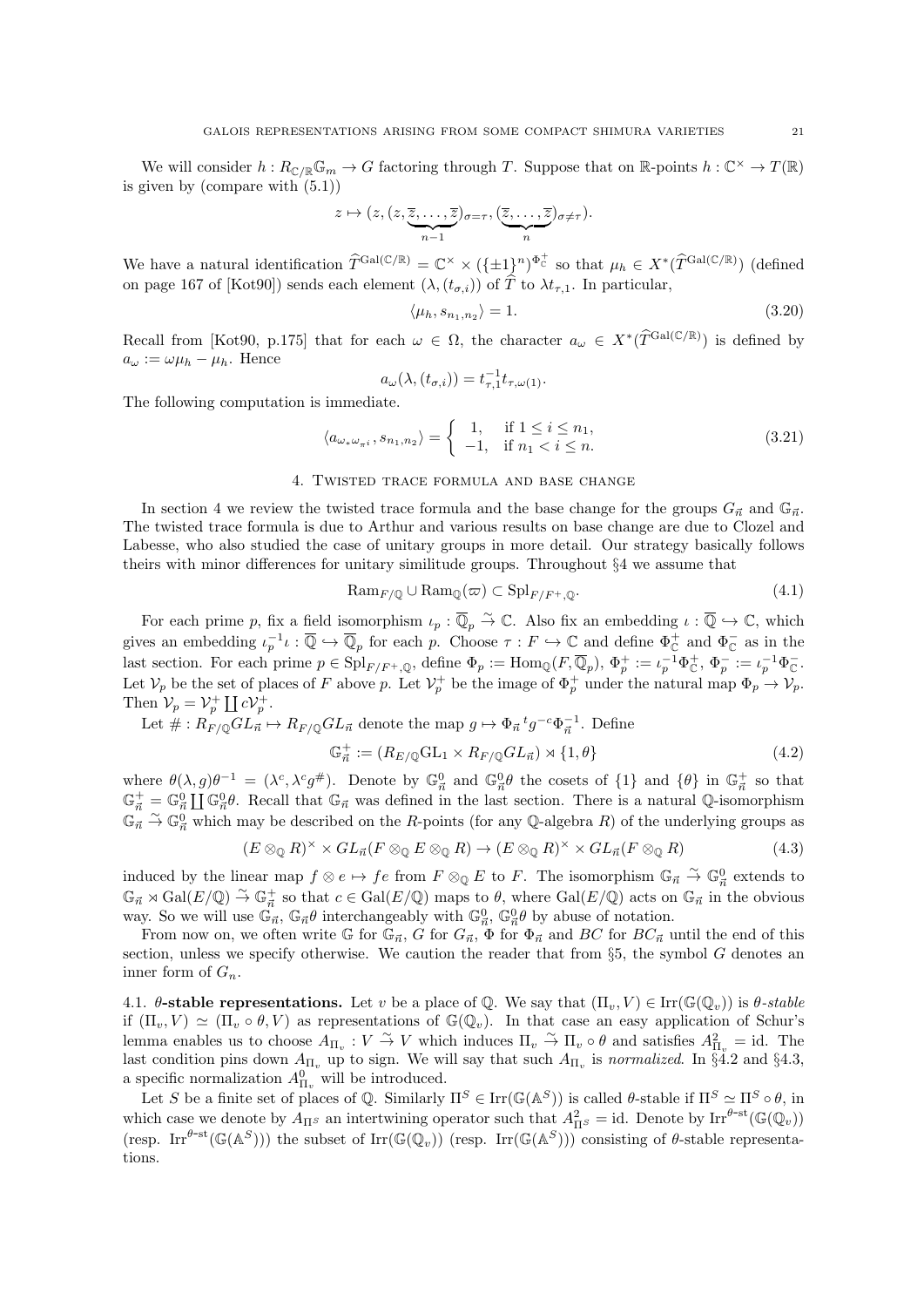Given a  $\theta$ -stable representation  $(\Pi_v, V)$  and  $A_{\Pi_v} : \Pi_v \to \Pi_v \circ \theta$ , we can produce a representation  $(\Pi_v^+, V)$  of  $\mathbb{G}^+(\mathbb{Q}_v)$  by setting  $\Pi_v^+(g) := \Pi_v(g)$  and  $\Pi_v^+(\theta) := A_{\Pi_v}$ . Conversely, a representation  $\Pi_v^+$ of  $\mathbb{G}^+(\mathbb{Q}_v)$  yields  $\Pi_v := \Pi_v^+|_{\mathbb{G}(\mathbb{Q}_v)} \in \text{Irr}^{\theta-\text{st}}(\mathbb{G}(\mathbb{Q}_v))$  and a normalized operator  $A_{\Pi_v} := \Pi_v^+(\theta)$ .

We may write  $\Pi \in \text{Irr}(\mathbb{G}(\mathbb{A}))$  as  $\Pi = \psi \otimes \Pi^1$  for a continuous character  $\psi : \mathbb{A}_{E}^{\times}/E^{\times} \to \mathbb{C}^{\times}$  and  $\Pi^1 \in \text{Irr}(GL_{\vec{n}}(\mathbb{A}_F))$ , corresponding to the isomorphism  $\mathbb{G}(\mathbb{A}) \simeq GL_1(\mathbb{A}_E) \times GL_{\vec{n}}(\mathbb{A}_F)$ . Denote by  $\psi_{\Pi^1}$ the central character of  $\Pi^1$ . Corresponding to  $\vec{n} = (n_1, \ldots, n_r)$ , write  $\psi_{\Pi^1} = \psi_1 \otimes \cdots \otimes \psi_r$ . It is easy to verify that  $\Pi$  is  $\theta$ -stable if and only if

- $(\Pi^1)^\vee \simeq \Pi^1 \circ c$  and
- $\prod_{i=1}^r \psi_i|_{\mathbb{A}_E^{\times}} = \psi^c/\psi.$

4.2. Local base change and BC-matching functions at finite places. For each finite place  $v$ , we say that  $f_v \in C_c^{\infty}(\mathbb{G}_{\vec{n}}(\mathbb{Q}_v))$  and  $\phi_v \in C_c^{\infty}(G_{\vec{n}}(\mathbb{Q}_v))$  are BC-matching functions, or  $\phi_v$  is a BCtransfer of  $f_v$ , if they are "associée" in the sense of [Lab99, 3.2]. (This is non-standard terminology.) Similarly we will define in §4.3 the notion of BC-matching for a pair of functions  $f_{\infty}$  on  $\mathbb{G}_{\vec{n}}(\mathbb{R})$  and  $\phi_{\infty}$  on  $G_{\vec{n}}(\mathbb{R})$  which are compactly supported modulo  $A_{G,\infty}$ . The notion of BC-matching functions obviously extends to the adelic case.

We are going to explain case-by-case how to find a BC-transfer  $\phi_v$  of each  $f_v$  and how to define the local base change map  $BC_{\vec{n}}$ . The BC-transfer and  $BC_{\vec{n}}$  are closely related via character identities. We will define normalized intertwining operators  $A_{\Pi_v}^0$  for  $\theta$ -stable representations  $\Pi_v$  in each case.

<u>Case 1</u>.  $v \in \text{Unr}_{F/\mathbb{Q}}$  and  $v \notin \text{Ram}_{\mathbb{Q}}(\varpi)$ .

Let  $BC^*_{\vec{n}} : \mathscr{H}^{\text{ur}}(\mathbb{G}(\mathbb{Q}_v)) \to \mathscr{H}^{\text{ur}}(G(\mathbb{Q}_v))$  be the dual map of the L-morphism  $BC_{\vec{n}}$  defined in §3.1. Define a map  $BC_{\vec{n}} : \text{Irr}^{\text{ur}}(G(\mathbb{Q}_v)) \to \text{Irr}^{\text{ur},\theta-\text{st}}(\mathbb{G}(\mathbb{Q}_v))$  which is uniquely characterized by the following identity: for each  $\pi_v \in \text{Irr}^{\text{ur}}(G(\mathbb{Q}_v))$  and  $f_v \in \mathcal{H}^{\text{ur}}(\mathbb{G}(\mathbb{Q}_v))$ ,

$$
\chi_{BC_{\vec{n}}(\pi_v)}(f_v) = \chi_{\pi_v}(BC_{\vec{n}}^*(f_v)).\tag{4.4}
$$

It is a routine check that  $BC_{\vec{n}}(\pi_v)$  is  $\theta$ -stable, but it is not always true that  $BC_{\vec{n}}$  is surjective onto Irr<sup>ur, $\theta$ -st( $\mathbb{G}(\mathbb{Q}_v)$ ). (The reason for the latter is essentially the same as in [Min, Rem 4.3], which treats</sup> unitary groups.) If  $v \in \text{Unr}_{F/\mathbb{Q}} \cap \text{Spl}_{E/\mathbb{Q}}$ , the injectivity of  $BC_{\vec{n}}$  is easily checked. (For instance, use formula (4.8) for  $BC_{\vec{n}}$ .) However  $BC_{\vec{n}}$  is not injective in general.<sup>4</sup> When  $\Pi_v \in \text{Irr}^{\text{ur},\theta-\text{st}}(\mathbb{G}(\mathbb{Q}_v))$ , we define  $A_{\Pi_v}^0$ :  $\Pi_v \stackrel{\sim}{\rightarrow} \Pi_v \circ \theta$  as the one acting on  $\Pi_v^{\mathbb{K}_v}$  as  $+1$  (rather than -1). (The hyperspecial subgroup  $\mathbb{K}_v$  defined in §3.1 is clearly  $\theta$ -stable.) If  $\Pi_v = BC(\pi_v)$  then (4.4) implies

$$
\operatorname{tr} \left( \Pi_v(f_v) A_{\Pi_v}^0 \right) = \chi_{\Pi_v}(f_v) = \chi_{\pi_v}(BC_{\vec{n}}^*(f_v)).
$$

Suppose a finite set of places S contains  $\mathrm{Ram}_{F/\mathbb{Q}} \cup \mathrm{Ram}_{\mathbb{Q}}(\varpi) \cup \{\infty\}$ . For each  $\Pi^S \in \mathrm{Irr}^{\mathrm{ur}, \theta\text{-st}}(\mathbb{G}(\mathbb{A}^S)),$ denote by  $A_{\Pi^S}^0$  :  $\Pi^S \stackrel{\sim}{\rightarrow} \Pi^S \circ \theta$  the unique intertwining operator which acts on  $(\Pi^S)^{\mathbb{K}^S}$  as +1. If  $\Pi^S = BC_{\vec{n}}(\pi^S)$  then (4.4) implies that

$$
\operatorname{tr} \left( \Pi^S(f^S) A^0_{\Pi^S} \right) = \chi_{\pi^S}(BC^*_{\vec{n}}(f^S)). \tag{4.5}
$$

<u>Case 2</u>.  $v \in \mathrm{Spl}_{F/F^+,{\mathbb Q}}$   $(v \in \mathrm{Spl}_{E/{\mathbb Q}}$  or  $v \notin \mathrm{Spl}_{E/{\mathbb Q}}$ ). There are natural isomorphisms

$$
G(\mathbb{Q}_v) \simeq \mathbb{Q}_v^{\times} \times \prod_{x \in \mathcal{V}_v^+} GL_{\vec{n}}(F_x) \tag{4.6}
$$

$$
\mathbb{G}(\mathbb{Q}_v) \simeq E_v^{\times} \times \prod_{x \in \mathcal{V}_v^+} GL_{\vec{n}}(F_x) \times \prod_{x \in \mathcal{V}_v^-} GL_{\vec{n}}(F_x). \tag{4.7}
$$

If  $v \notin \text{Spl}_{E/\mathbb{Q}}$  then  $\theta$  acts on  $\mathbb{G}(\mathbb{Q}_v)$  as  $(\lambda, g_+, g_-) \mapsto (\lambda^c, \lambda^c g_+^{\#}, \lambda^c g_+^{\#})$ . If  $v \in \text{Spl}_{E/\mathbb{Q}}$  then write  $\lambda = (\lambda_+, \lambda_-)$  under  $E_v^{\times} \simeq E_u^{\times} \times E_{u^c}^{\times}$  where  $u = x|_E$  for any  $x \in \mathcal{V}_v^+$ . Then  $\theta$  sends  $(\lambda_+, \lambda_-, g_+, g_-)$  to  $(\lambda_-, \lambda_+, \lambda_- g_-^{\#}, \lambda_+ g_+^{\#}).$ 

<sup>&</sup>lt;sup>4</sup>Suppose that v is not split in E and that the multiplier map  $G(\mathbb{Q}_v) \to \mathbb{Q}_v^{\times}$  is surjective. Then  $\pi \ncong \pi \otimes \chi_{E_v/\mathbb{Q}_v}$  but  $BC_{\vec{n}}(\pi) \simeq BC_{\vec{n}}(\pi \otimes \chi_{E_v/\mathbb{Q}_v}),$  where  $\chi_{E_v/\mathbb{Q}_v}$  is the quadratic character of  $\mathbb{Q}_v^{\times}$  with kernel  $E_v^{\times}$ , viewed as a character of  $G(\mathbb{Q}_v)$  via the multiplier map.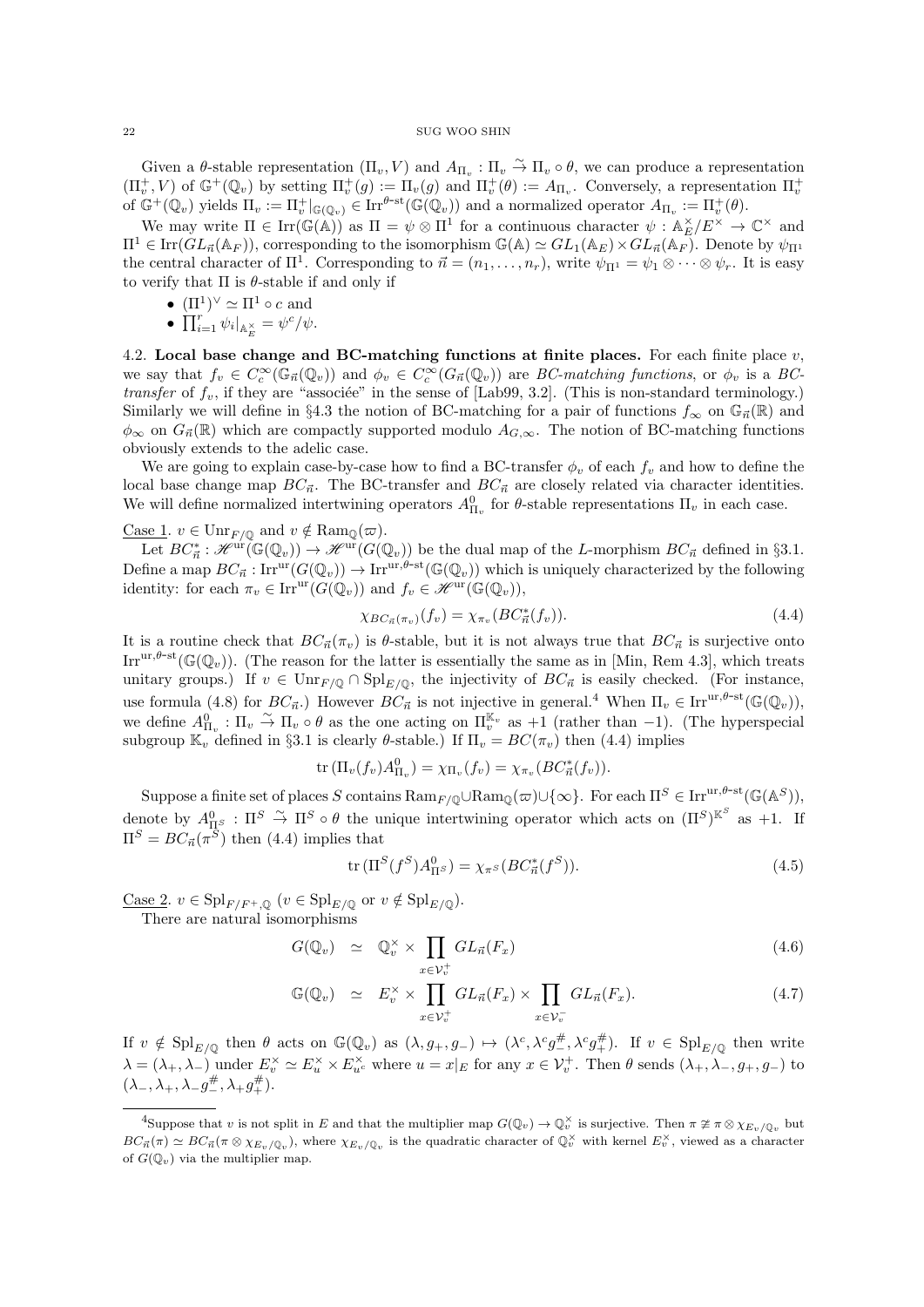We define  $BC_{\vec{n}}$ : Irr $(G(\mathbb{Q}_v)) \to \text{Irr}^{\theta-\text{st}}(\mathbb{G}(\mathbb{Q}_v))$ . Write  $\pi_v \in \text{Irr}(G(\mathbb{Q}_v))$  as  $\pi_{v,0} \otimes \pi_{v,+}$  on the underlying vector space  $W_0 \otimes W$ . Define  $BC_{\vec{n}}(\pi_v)$  on  $W_0 \otimes W \otimes W$  by

$$
\pi_{v,0} \otimes \pi_{v,0} \psi_{\pi_{v,+}} \otimes \pi_{v,+} \otimes \pi_{v,+}^{\#}, \qquad \text{if } v \in \text{Spl}_{E/\mathbb{Q}} \tag{4.8}
$$

$$
(\pi_{v,0} \circ N_{E_v/\mathbb{Q}_v}) \psi_{\pi_{v,+}}^c \otimes \pi_{v,+} \otimes \pi_{v,+}^{\#}, \quad \text{if } v \notin \text{Spl}_{E/\mathbb{Q}} \tag{4.9}
$$

where  $\pi^{\#}_{v,+}(g) := \pi_{v,+}(g^{\#})$ . In particular  $\pi^{\#}_{v,+} \simeq \pi^{\vee}_{v,+} \circ c$ . Define  $A^{0}_{BC(\pi_{v})} : BC(\pi_{v}) \overset{\sim}{\rightarrow} BC(\pi_{v}) \circ \theta$  by  $w_0 \otimes w_+ \otimes w_-\mapsto w_0 \otimes w_-\otimes w_+$ .

More generally consider  $\Pi_v = \Pi_{v,0} \otimes \Pi_{v,+} \otimes \Pi_{v,-} \in \text{Irr}(\mathbb{G}(\mathbb{Q}_v))$ , according to (4.7). If  $v \in \text{Spl}_{E/\mathbb{Q}}$ , write  $\Pi_{v,0} = \Pi_{v,0,+} \otimes \Pi_{v,0,-}$  in view of  $E_v^{\times} \simeq E_u^{\times} \times E_{u}^{\times}$ . We see that  $\Pi_v$  is  $\theta$ -stable if and only if

$$
\Pi_{v,0,+} = \Pi_{v,0,-} \psi_{\Pi_{v,-}}, \ \Pi_{v,+} \simeq \Pi_{v,-}^{\#} \quad \text{if } v \in \text{Spl}_{E/\mathbb{Q}} \tag{4.10}
$$

$$
\Pi_{v,0} = \Pi_{v,0}^c \psi_{\Pi_{v,+}}^c \psi_{\Pi_{v,-}}, \ \Pi_{v,+} \simeq \Pi_{v,-}^{\#}, \quad \text{if } v \notin \text{Spl}_{E/\mathbb{Q}}.\tag{4.11}
$$

For a θ-stable  $\Pi_v$ , choose  $\beta : \Pi_{v,+} \stackrel{\sim}{\to} \Pi_{v,-}^{\#}$ . The same map on the underlying vector spaces induces  $\beta^{\#}: \Pi_{v,+}^{\#} \stackrel{\sim}{\to} \Pi_{v,-}.$  Define  $A_{\Pi_v}^0$  by  $w_0 \otimes w_+ \otimes w_-\mapsto w_0 \otimes (\beta^{\#})^{-1}(w_-) \otimes \beta(w_+).$  It is easy to check that  $A_{\Pi_v}^0$  is an isomorphism from  $\Pi_v$  to  $\Pi_v \circ \theta$  and that  $(A_{\Pi_v}^0)^2 = id$ .

Consider  $f_v \in C_c^{\infty}(\mathbb{G}_{\vec{n}}(\mathbb{Q}_v))$  of the form  $f_v = f_{v,0} \cdot f_{v,+} \cdot f_{v,-}$  with respect to the decomposition (4.7). If  $v \notin \mathrm{Spl}_{E/\mathbb{Q}}$ , define  $\phi_v = BC^*(f_v)$  by

$$
\phi_v(\lambda \lambda^c, g) = \int_{E_v^\times / \mathbb{Q}_v^\times \times \prod_{x \in \mathcal{V}_v^+} GL_{\vec{n}}(F_x)} f_{v,0}(\alpha^{c-1} \lambda) f_{v,+}(\alpha^{c-1} \lambda^{-c} g h^{-1}) f_{v,-}(h^\#) d\alpha dh
$$

and  $\phi_v(\lambda_0, g) = 0$  if  $\lambda_0 \notin N_{E_v/\mathbb{Q}_v}(E_v^{\times})$ . If v splits in E, define  $\phi_v$  by the same formula except that the integrand is replaced by

$$
f_{v,0}(\alpha^{c-1}\lambda)f_{v,+}(\alpha^{c-1}\lambda_{-}^{-1}gh^{-1})f_{v,-}(h^{\#}).
$$

The Haar measure used above is chosen to be compatible with the Haar measures on  $G(\mathbb{Q}_v)$  and  $\mathbb{G}(\mathbb{Q}_v)$  fixed in §3.1. More concretely, the quotient measure on  $E_v^{\times}/\mathbb{Q}_v^{\times}$  is given by the Haar measures on  $E_v^{\times}$  and  $\mathbb{Q}_v^{\times}$  for which  $\mathcal{O}_{E_v}^{\times}$  and  $\mathbb{Z}_v^{\times}$  have volume 1, respectively. The measure on each  $GL_{\vec{n}}(F_x)$  is such that  $GL_{\vec{n}}(\mathcal{O}_{F_x})$  has volume 1.

It is shown by an elementary calculation exactly analogous to the proof of [Rog90, Prop 4.13.2.(a)] (but our case is a little more tedious as it is necessary to take care of similitude), that  $\phi_v$  and  $f_v$  are BC-matching functions and that

$$
\operatorname{tr} \pi_v(\phi_v) = \operatorname{tr} \pi_v(BC^*(f_v)) = \operatorname{tr} (BC(\pi_v)(f_v)A_{BC(\pi_v)}^0)
$$
\n(4.12)

for every  $\pi_v \in \text{Irr}(G(\mathbb{Q}_v))$ . If v splits in E, it is straightforward to check that BC is injective and that  $BC^*$  is surjective.

Remark 4.1. The above discussion is consistent in the following sense. Suppose  $v \in \text{Unr}_{F/\mathbb{Q}} \cap \text{Spl}_{F/F^+,\mathbb{Q}}$ and  $v \notin \text{Ram}_{\mathbb{Q}}(\varpi)$ . For every  $\pi_v \in \text{Irr}^{\text{ur}}(G(\mathbb{Q}_v)), BC_{\vec{n}}(\pi_v)$  is isomorphic in Case 1 and Case 2. If  $\Pi_v \in \text{Irr}^{\text{ur}}(\mathbb{G}(\tilde{\mathbb{Q}}_v))$  is  $\theta$ -stable, it is easily verified that the two definitions of  $A_{\Pi_v}^0$  coincide. Furthermore, for each  $f_v \in \mathscr{H}^{\text{ur}}(\mathbb{G}(\mathbb{Q}_v))$  there is no ambiguity about  $\phi_v$  since the two definitions of  $\phi_v$  in Case 1 and Case 2 coincide.

4.3. Base change of discrete series at infinity. Recall our convention throughout §4 that we write  $G = G_{\vec{n}}$  and  $\mathbb{G} = \mathbb{G}_{\vec{n}}$  unless stated otherwise. Let  $\xi$  be an irreducible algebraic representation of  $G_{\mathbb{C}}$ . Consider the natural isomorphism  $\mathbb{G}(\mathbb{C}) = G(\mathbb{C} \otimes_{\mathbb{O}} E) \simeq G(\mathbb{C}) \times G(\mathbb{C})$ , induced by  $\mathbb{C} \otimes_{\mathbb{O}} E \stackrel{\sim}{\to} \mathbb{C} \times \mathbb{C}$ mapping  $z \otimes e$  to  $(z\tau(e), z\tau^c(e))$ . Define a representation  $\Xi$  of  $\mathbb{G}_{\mathbb{C}}$  by  $\Xi := \xi \otimes \xi$ . We can extend  $\Xi$  to a representation  $\Xi^+$  of  $\mathbb{G}^+(\mathbb{C})$  by defining  $\Xi^+(\theta)$  as  $v_1 \otimes v_2 \mapsto v_2 \otimes v_1$  on the underlying vector space for  $\xi \otimes \xi$ .

We say that  $\Pi_{\infty} \in \text{Irr}^{\theta-\text{st}}(\mathbb{G}(\mathbb{R}))$  is  $\theta$ -discrete (cf. [AC89, p.17]) if  $\Pi_{\infty}$  is tempered and not a subquotient of any parabolic induction from a  $\theta$ -stable tempered representation of a proper  $\theta$ -stable Levi subgroup of  $\mathbb{G}(\mathbb{R})$ . For a maximal torus  $\mathbb{T}$  of  $\mathbb{G}$  contained in  $\mathbb{K}_{\infty}$ , define  $d(\mathbb{G}_{\mathbb{R}}) := \mathfrak{D}(\mathbb{T}, \mathbb{G}; \mathbb{R})$  in the notation of [Lab99, 1.8]. The value of  $d(\mathbb{G}_{\mathbb{R}})$  is independent of the choice of  $\mathbb{T}$ .

Denote by  $A_{\mathbb{G}\theta}$  the split component of the centralizer of  $\theta$  in  $A_{\mathbb{G}}$ . So  $A_{\mathbb{G}\theta}$  is a Q-torus contained in  $A_{\mathbb{G}}$ . Set  $A_{\mathbb{G}\theta,\infty} := A_{\mathbb{G}\theta}(\mathbb{R})^0$ . Note that  $A_{\mathbb{G}\theta,\infty} = A_{G,\infty}$  via the inclusion  $G(\mathbb{R}) \hookrightarrow \mathbb{G}(\mathbb{R})$ . Let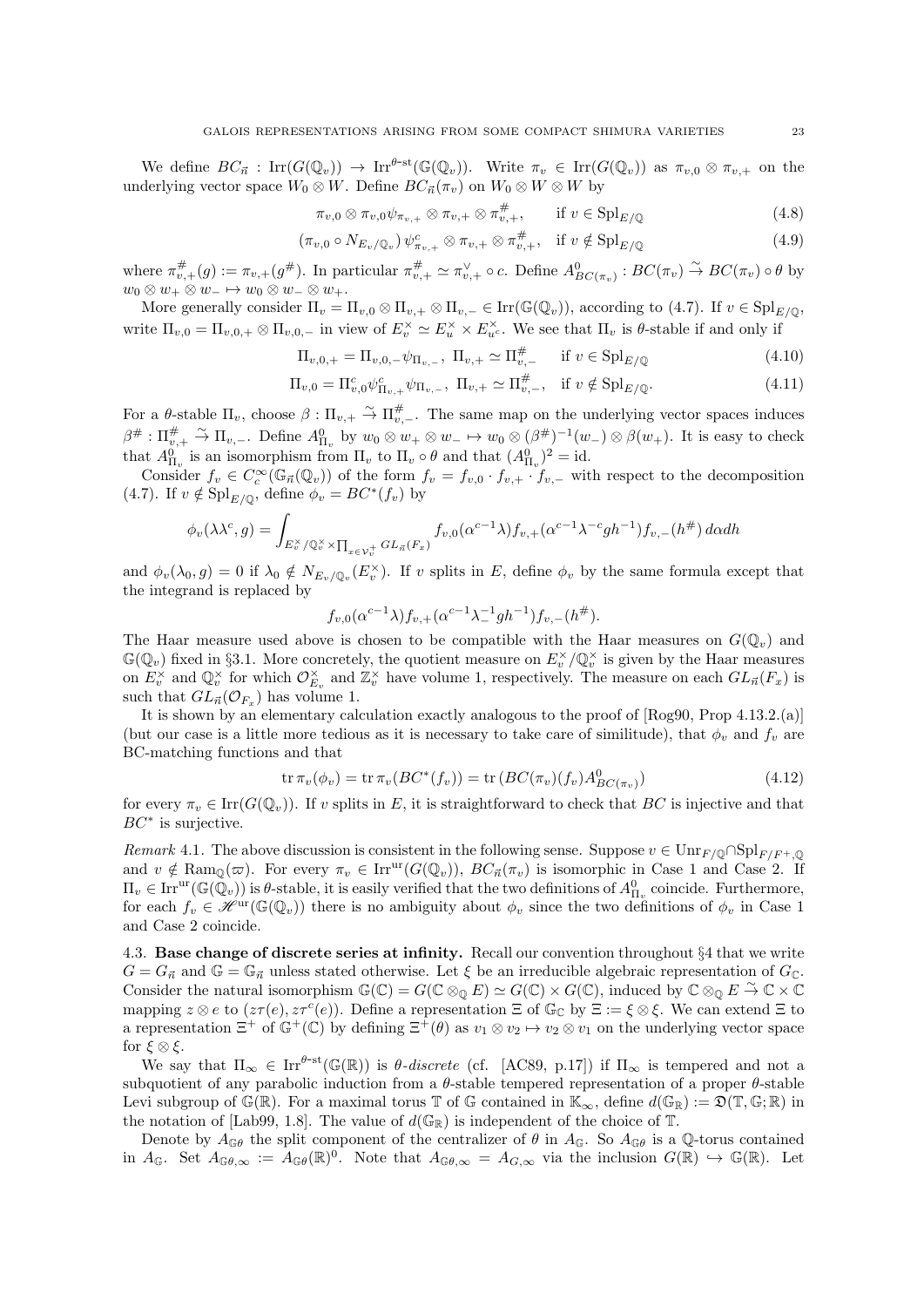$C_c^{\infty}(\mathbb{G}(\mathbb{R}),\chi_{\xi})$  denote the space of smooth functions  $\mathbb{G}(\mathbb{R}) \to \mathbb{C}$  which are bi- $\mathbb{K}_{\infty}$ -finite, compactly supported modulo  $A_{G,\infty}$  and transforms under  $A_{G,\infty}$  by  $\chi_{\xi}$ . Let Irr( $\mathbb{G}(\mathbb{R}), \chi_{\xi}^{-1}$ ) denote the subset of Irr( $\mathbb{G}(\mathbb{R})$ ) whose central character is the same as  $\chi_{\xi}^{-1}$  on  $A_{G,\infty}$ .

There exists a function  $f_{\Xi}^{\text{Lef}} \in C_c^{\infty}(\mathbb{G}(\mathbb{R}), \chi_{\xi})$  ([Lab91, Prop 12], cf. [CL99, Thm A.1.1]), which is a twisted analogue of the Euler-Poincaré function in Remark 3.9, characterized by the following property: for each  $\Pi_{\infty}^+ \in \text{Irr}(\mathbb{G}^+(\mathbb{R}))$  whose restriction to  $A_{G,\infty}$  is  $\chi_{\xi}^{-1}$ ,

$$
\operatorname{tr} \Pi_{\infty}^{+}(f_{\Xi}^{\operatorname{Lef}}) = \sum_{k} (-1)^{k} \operatorname{tr} (\theta | H^{k}(\operatorname{Lie} (\mathbb{G}(\mathbb{R})/A_{G,\infty}), \mathbb{K}_{\infty}, \Pi_{\infty}^{+} \otimes \Xi^{+})
$$
(4.13)

where  $\Pi_{\infty}^{+}(f_{\Xi}^{\text{Left}}) := \int_{\mathbb{G}(\mathbb{R})/A_{G,\infty}} f_{\Xi}^{\text{Left}}(g) \Pi_{\infty}^{+}(g) dg$ . If the infinitesimal characters of  $\Pi_{\infty}$  and  $\Xi$  do not coincide, then the right hand side of (4.13) is zero since the cohomology vanishes in all degrees. (cf. [Wal88, Prop 9.4.6].) Computing the right hand side of (4.13) as in [Lab, Lem 4.10], we can prove that there exists a unique irreducible  $\theta$ -stable generic unitary representation  $\Pi_{\Xi} \in \text{Irr}(\mathbb{G}(\mathbb{R}), \chi_{\xi}^{-1})$ such that  $\text{tr }\Pi_{\Xi}^{\pm}(f_{\Xi}^{\text{Lef}}) \neq 0$  for any extension  $\Pi_{\Xi}^{\pm}$  of  $\Pi_{\Xi}$ . We remark that an alternative proof of the existence of the function  $f_{\Xi}^{\text{Left}}$  may be given by the results of Delorme and Mezo ([DM08, Thm 3]). By the computation as in the proof of [Clo91, Prop 3.5], we have

$$
\operatorname{tr} \Pi_{\Xi}^{+}(f_{\Xi}^{\text{Lef}}) = \pm 2^{n[F^{+}: \mathbb{Q}]}\tag{4.14}
$$

where the sign depends on the choice of an extension  $\Pi_{\Xi}^{\pm}$  of  $\Pi_{\Xi}$ . Let  $A_{\Pi_{\Xi}}^{0}$  :  $\Pi_{\Xi} \to \Pi_{\Xi} \circ \theta$  denote the operator  $\Pi_{\Xi}^{+}(\theta)$  where  $\Pi_{\Xi}^{+}$  is chosen so that the sign in (4.14) is positive. Set

$$
f_{\mathbb{G},\Xi}:=f^{\mathrm{Lef}}_{\Xi}/d(\mathbb{G}_{\mathbb{R}})=f^{\mathrm{Lef}}_{\Xi}/2^{n[F^{+}:\mathbb{Q}]-1}.
$$

(A direct computation with Galois cohomology shows  $d(\mathbb{G}_{\mathbb{R}}) = 2^{n[F^+:\mathbb{Q}]-1}$ .) The function  $f_{\mathbb{G},\Xi}$  is a stabilizing function in the sense of [Lab99, Def 3.8.2] and a cuspidal function in the sense of [Art88b, p.538] by [CL99, Thm A.1.1].

Remark 4.2. There is a direct product decomposition  $\mathbb{G}(\mathbb{A}) = \mathbb{G}(\mathbb{A})^1 \times A_{\mathbb{G}\theta,\infty}$  ([Art86, §1]). Put  $\mathbb{G}(\mathbb{R})^1 := \mathbb{G}(\mathbb{R}) \cap \mathbb{G}(\mathbb{A})^1$  and  $f_{\mathbb{G},\Xi}^1 := f_{\mathbb{G},\Xi}|_{\mathbb{G}(\mathbb{R})^1}$ . Note that the inclusion induces  $\mathbb{G}(\mathbb{R})^1 \stackrel{\sim}{\to} \mathbb{G}(\mathbb{R})/A_{G,\infty}$ and that  $\Pi_{\infty}^{+}(f_{\Xi}^{\text{Left}})$  in (4.13) is the same as  $\Pi_{\infty}^{+}(f_{\Xi}^{\text{Left}}|_{\mathbb{G}(\mathbb{R})^{1}}) := \int_{\mathbb{G}(\mathbb{R})^{1}} f_{\Xi}^{\text{Left}}(g) \Pi_{\infty}^{+}(g) dg$ . Hence

$$
\operatorname{tr} \left( \Pi_{\Xi} \left( f_{\mathbb{G},\Xi}^1 \right) \circ A_{\Pi_{\Xi}}^0 \right) = 2 \tag{4.15}
$$

where the trace is computed with respect to the action of  $\mathbb{G}(\mathbb{R})^1$ . We also see that  $\text{tr}(\Pi^+_{\infty}(f^1_{\mathbb{G},\Xi}))=0$ for any  $\Pi_{\infty}^{+} \in \text{Irr}(\mathbb{G}^{+}(\mathbb{R}))$  such that  $\Pi_{\infty}$  is generic and non-isomorphic to  $\Pi_{\Xi}$  as a representation of  $\mathbb{G}(\mathbb{R})^1$ . (Here we need not assume that  $\Pi_{\infty} \in \text{Irr}(\mathbb{G}(\mathbb{R}), \chi_{\xi}^{-1}).$ )

We claim that  $\Pi_{\Xi}$  is the base change of the L-packet  $\Pi_{disc}(G(\mathbb{R}), \xi^{\vee})$  in the following sense. Let  $\varphi_{\xi}: W_{\mathbb{R}} \to {}^L G$  be the L-parameter (unique up to equivalence) corresponding to  $\Pi_{disc}(G(\mathbb{R}), \xi^{\vee})$ ([Lan88, §3]). Let  $\varphi_{\Xi} := \varphi_{\xi}|_{W_{\mathbb{C}}}$ . Then it is easy to see that  $\Pi_{\Xi}$  is the unique generic representation corresponding to  $\varphi_{\Xi}$  via the local Langlands classification for  $G(\mathbb{C})$  (cf. [Kna94]). The fact that  $\varphi_{\xi}$  is a discrete L-parameter implies that  $\Pi_\Xi$  is  $\theta$ -discrete. Conversely,  $\varphi_\xi$  is uniquely characterized by  $\Pi_\Xi$ and  $\chi_{\xi}$  in the sense that there is a unique  $\varphi_{\xi}$  (up to equivalence) such that

- $\varphi_{\xi}|_{W_{\mathbb{C}}}$  corresponds to  $\Pi_{\Xi}$  by the local Langlands correspondence and
- $W_{\mathbb{R}} \stackrel{\tilde{\varphi}_{\xi}}{\to}^L G \to {}^L A_G$  corresponds to a character of  $A_G(\mathbb{R})$  which restricts to  $\chi_{\xi}^{-1}$  on  $A_{G,\infty}$ . (The L-morphism  ${}^L G \to {}^L A_G$  is induced by the canonical injection  $A_G \hookrightarrow G$ .)

Recall the notation  $\phi_{G,\xi} = \phi_{\varphi_{\xi}}$  from §3.5. We are about to explain that  $f_{\mathbb{G},\Xi}$  and  $\phi_{G,\xi}$  are BCmatching functions. Let  $\delta \in \mathbb{G}(\mathbb{R})$  be any  $\theta$ -semisimple element (i.e.  $\delta \theta$  is semisimple in  $\mathbb{G}^+(\mathbb{R})$ ) and  $\gamma \in G(\mathbb{R})$  be the norm of  $\delta$  ([Lab99, 2.4]). For such  $\delta$  and  $\gamma$ , a direct computation shows that

$$
\operatorname{tr} \Xi^+(\delta \theta) = \operatorname{tr} \xi(\gamma). \tag{4.16}
$$

Indeed, write  $\delta = (\delta_1, \delta_2) \in \mathbb{G}(\mathbb{C}) \simeq G(\mathbb{C}) \times G(\mathbb{C})$  so that  $\gamma = \delta_1 \delta_2$ . Let  $A_1 := \Xi(\delta_1), A_2 := \Xi(\delta_2)$  and  $C := \Xi^+(\theta)$  so that  $A_1, A_2 \in \text{End}(\xi)$  and  $C \in \text{End}(\xi \otimes \xi)$ . Recall that C is given by  $v_1 \otimes v_2 \mapsto v_2 \otimes v_1$ . Then (4.16) boils down to the identity  $tr(A_1 \otimes A_2) \circ C = tr A_1 A_2$ , which is an elementary exercise in linear algebra.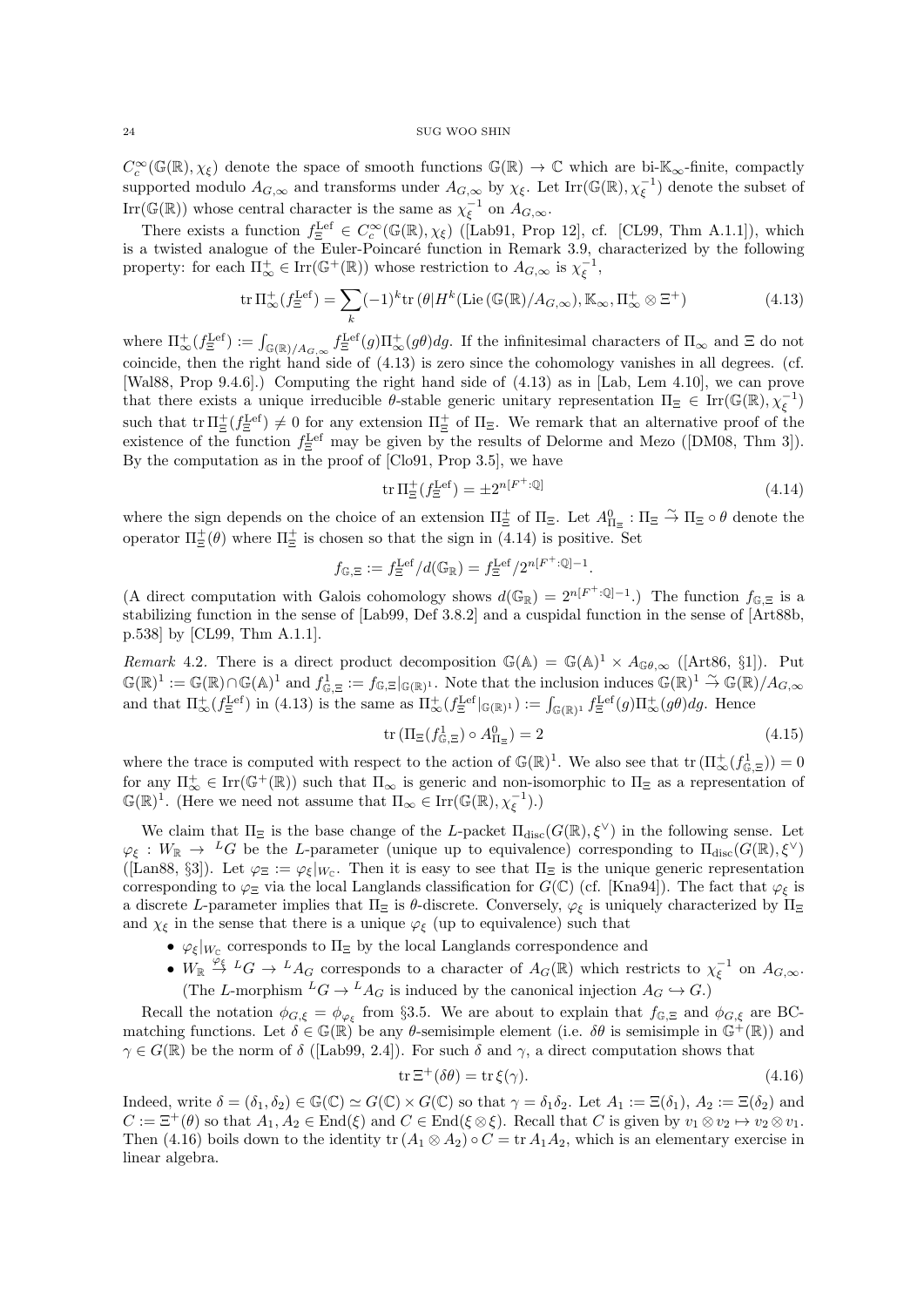Let  $I_{\delta\theta}$  (resp.  $I_{\gamma}$ ) denote the neutral component of the centralizer of  $\delta\theta$  in  $\mathbb{G}(\mathbb{R})$  (resp.  $\gamma$  in  $G(\mathbb{R})$ ). The R-groups  $I_{\delta\theta}$  and  $I_{\gamma}$  are inner forms of each other ([Lab99, Lem 2.4.4]). Let  $\overline{I}_{\delta\theta}$  (resp.  $\overline{I}_{\gamma}$ ) denote an inner form of  $I_{\delta\theta}$  (resp.  $I_{\gamma}$ ) which is compact modulo center. Then  $\overline{I}_{\delta\theta} \simeq \overline{I}_{\gamma}$ . Choose compatible measures  $\mu_{I_{\delta\theta}}$ ,  $\mu_{I_{\gamma}}$ ,  $\mu_{\overline{I}_{\delta\theta}}$  and  $\mu_{\overline{I}_{\gamma}}$  on  $I_{\delta\theta}$ ,  $I_{\gamma}$ ,  $I_{\delta\theta}$  and  $I_{\gamma}$ , respectively. We fixed a Haar measure  $\mu_{A_{G,\infty}}$  on  $A_{G,\infty}$  in §3.1. Thus we obtain quotient measures  $\mu_{I_{\delta\theta}}/\mu_{A_{G,\infty}}$  and  $\mu_{I_{\gamma}}/\mu_{A_{G,\infty}}$ . We can compute stable orbital integrals as in [CL99, Thm A.1.1]. (They consider analogues of  $d(G_{\mathbb{R}})\phi_{G,\xi}$ and  $d(\mathbb{G}_{\mathbb{R}})f_{\mathbb{G},\Xi}$ , in case  $\xi$  and  $\Xi$  are trivial. For the computation of  $SO_2^{G(\mathbb{R})}(\phi_{G,\xi})$ , one may also use [Kot92a, Lem 3.1].) Since our normalization of Haar measures is different from that of [CL99], we need to include the volume factors in the values of stable orbital integrals.

$$
SO_{\gamma}^{G(\mathbb{R})}(\phi_{G,\xi}) = \mu_{\overline{I}_{\gamma}}/\mu_{A_{G,\infty}}(\overline{I}_{\gamma}(\mathbb{R})/A_{G,\infty})^{-1} \text{tr}\,\xi(\gamma)
$$

$$
SO_{\delta\theta}^{\mathbb{G}(\mathbb{R})}(f_{\mathbb{G},\Xi}) = \mu_{\overline{I}_{\delta\theta}}/\mu_{A_{G,\infty}}(\overline{I}_{\delta\theta}(\mathbb{R})/A_{G,\infty})^{-1} \text{tr}\,\Xi^{+}(\delta\theta)
$$

Here we write  $SO_{\gamma}^{G(\mathbb{R})}(\phi_{G,\xi})$  and  $SO_{\delta\theta}^{G(\mathbb{R})}(f_{\mathbb{G},\Xi})$  for  $\Phi_{G(\mathbb{R})}^{1}(\gamma,\phi_{G,\xi})$  and  $\Phi_{\mathbb{G}(\mathbb{R})}^{1}(\delta,f_{\mathbb{G},\Xi}\theta)$ , respectively, in the notation of [CL99]. Observe that for any  $\delta$  and  $\gamma$  as above,  $SO_{\delta\theta}^{\mathbb{G}(\mathbb{R})}(f_{\mathbb{G},\Xi})$  and  $SO_{\gamma}^{\mathbb{G}(\mathbb{R})}(\phi_{G,\xi})$  have the same value. Hence the functions  $f_{\mathbb{G},\Xi}$  and  $\phi_{G,\xi}$  are BC-matching in the sense of §4.2.

4.4. Transfer for  $\tilde{\zeta}_{n_1,n_2}$  and compatibility of transfers. Fix  $n_1$  and  $n_2$  with  $n_1 + n_2 = n$ ,  $n_1 \ge$  $n_2 > 0$ . Recall that  $\widetilde{\zeta}_{n_1,n_2} : L \mathbb{G}_{n_1,n_2} \to L \mathbb{G}_n$  was defined in §3.2. Often  $\widetilde{\zeta}_{n_1,n_2}$  will be written as  $\widetilde{\zeta}$  in this subsection. We would like to give an explicit recipe for the transfer of functions and representations with respect to  $\tilde{\zeta}_{n_1,n_2}$ . Since  $\mathbb{G}_{n_1,n_2}$  and  $\mathbb{G}_n$  are essentially products of general linear groups, it is easy to work explicitly. Recall that we have given a Q-isomorphism  $\mathbb{G}_{\vec{n}} \simeq R_{E/\mathbb{Q}}GL_1 \times R_{F/\mathbb{Q}}GL_{\vec{n}}$  for  $\vec{n} = (n)$  and  $\vec{n} = (n_1, n_2)$ . For each place v of  $\mathbb{Q}$ ,

$$
\mathbb{G}_{\vec{n}}(\mathbb{Q}_v) \simeq E_v^{\times} \times GL_{\vec{n}}(F_v).
$$

Let  $Q_{n_1,n_2} := R_{E/\mathbb{Q}}GL_1 \times R_{F/\mathbb{Q}}P_{n_1,n_2}$ , a parabolic subgroup of  $\mathbb{G}_n$ . Let  $\chi_{\varpi} : \mathbb{G}_{n_1,n_2}(\mathbb{A}) \to \mathbb{C}^\times$  be a character such that

$$
(\lambda, g_1, g_2) \in \mathbb{A}_E^{\times} \times GL_{n_1}(\mathbb{A}_F) \times GL_{n_2}(\mathbb{A}_F) \longrightarrow \varpi \left( \lambda^{-N(n_1, n_2)} \prod_{i=1}^2 N_{F/E} (\det(g_i))^{e(n-n_i)} \right).
$$

For each  $f_v \in C_c^{\infty}(\mathbb{G}_n(\mathbb{Q}_v))$  and  $\Pi_{M,v} \in \text{Irr}(\mathbb{G}_{n_1,n_2}(\mathbb{Q}_v))$ , define  $\widetilde{\zeta}^*(f_v) \in C_c^{\infty}(\mathbb{G}_{n_1,n_2}(\mathbb{Q}_v))$  and  $\zeta_*(\Pi_{M,v}) \in \text{Irr}(\mathbb{G}_n(\mathbb{Q}_v))$  by

$$
\widetilde{\zeta}^*(f_v) := f_v^{Q_{n_1,n_2}} \cdot \chi_{\varpi,v}, \qquad \widetilde{\zeta}_*(\Pi_{M,v}) := \mathrm{n}\text{-}\mathrm{ind}_{Q_{n_1,n_2}}^{\mathbb{G}_n}(\Pi_{M,v} \otimes \chi_{\varpi,v}).
$$

(Here det is the product of the component for  $E_v^{\times}$  with the determinant of the component for  $GL_{n_1,n_2}(F_v)$ .) If  $f_v \in \mathscr{H}^{\text{ur}}(\mathbb{G}_n(\mathbb{Q}_v))$  then  $\tilde{\zeta}^*(f_v)$  is no other than the image of the unramified Hecke algebra morphism which is dual to  $\zeta$ . Lemma 3.3 implies that for every v,

$$
\operatorname{tr} \Pi_{M,v} \left( \widetilde{\zeta}^*(f_v) \right) = \operatorname{tr} \left( \widetilde{\zeta}_*(\Pi_{M,v}) \right) (f_v). \tag{4.17}
$$

Now we check whether the transfers for  $\tilde{\eta}_{n_1,n_2}$ ,  $\zeta_{n_1,n_2}$ ,  $BC_{n_1,n_2}$  and  $BC_n$  are compatible, case by case.

Case 1.  $v \in \text{Unr}_{F/\mathbb{Q}}$  and  $v \notin \text{Ram}_{\mathbb{Q}}(\varpi)$ .

We have two commutative diagrams as follows. The first one is the dual of the diagram  $(3.4)$ , thus commutative. Then the commutativity of the second one is easy to deduce from the character relation  $(3.8), (4.5)$  and  $(4.17).$ 

$$
\mathcal{H}^{\mathrm{ur}}(\mathbb{G}_{n}(\mathbb{Q}_{v})) \xrightarrow{\tilde{\zeta}^{*}} \mathcal{H}^{\mathrm{ur}}(\mathbb{G}_{n_{1},n_{2}}(\mathbb{Q}_{v})) \qquad \text{Irr}^{\mathrm{ur}}(\mathbb{G}_{n}(\mathbb{Q}_{v})) \xleftarrow{\tilde{\zeta}^{*}} \text{Irr}^{\mathrm{ur}}(\mathbb{G}_{n_{1},n_{2}}(\mathbb{Q}_{v})) \qquad (4.18)
$$
\n
$$
BC_{n}^{*} \qquad \qquad BC_{n} \qquad BC_{n} \qquad BC_{n} \qquad BC_{n} \qquad BC_{n_{1},n_{2}} \qquad BC_{n_{1},n_{2}} \qquad BC_{n_{1},n_{2}} \qquad BC_{n_{1},n_{2}} \qquad BC_{n_{1},n_{2}} \qquad BC_{n_{1},n_{2}} \qquad BC_{n_{1},n_{2}} \qquad BC_{n_{1},n_{2}} \qquad BC_{n_{1},n_{2}} \qquad BC_{n_{1},n_{2}} \qquad BC_{n_{1},n_{2}} \qquad BC_{n_{1},n_{2}} \qquad BC_{n_{1},n_{2}} \qquad BC_{n_{1},n_{2}} \qquad BC_{n_{1},n_{2}} \qquad BC_{n_{1},n_{2}} \qquad BC_{n_{1},n_{2}} \qquad BC_{n_{1},n_{2}} \qquad BC_{n_{1},n_{2}} \qquad BC_{n_{1},n_{2}} \qquad BC_{n_{1},n_{2}} \qquad BC_{n_{1},n_{2}} \qquad BC_{n_{1},n_{2}} \qquad BC_{n_{1},n_{2}} \qquad BC_{n_{1},n_{2}} \qquad BC_{n_{1},n_{2}} \qquad BC_{n_{1},n_{2}} \qquad BC_{n_{1},n_{2}} \qquad BC_{n_{1},n_{2}} \qquad BC_{n_{1},n_{2}} \qquad BC_{n_{1},n_{2}} \qquad BC_{n_{1},n_{2}} \qquad BC_{n_{1},n_{2}} \qquad BC_{n_{1},n_{2}} \qquad BC_{n_{1},n_{2}} \qquad BC_{n_{1},n_{2}} \qquad BC_{n_{1},n_{2}} \qquad BC_{n_{1},n_{2}} \qquad BC_{n_{1},n_{2}} \qquad BC_{n_{1},n_{2}} \qquad BC_{n_{1},n_{2}} \qquad BC_{n_{1},n_{2}} \qquad BC
$$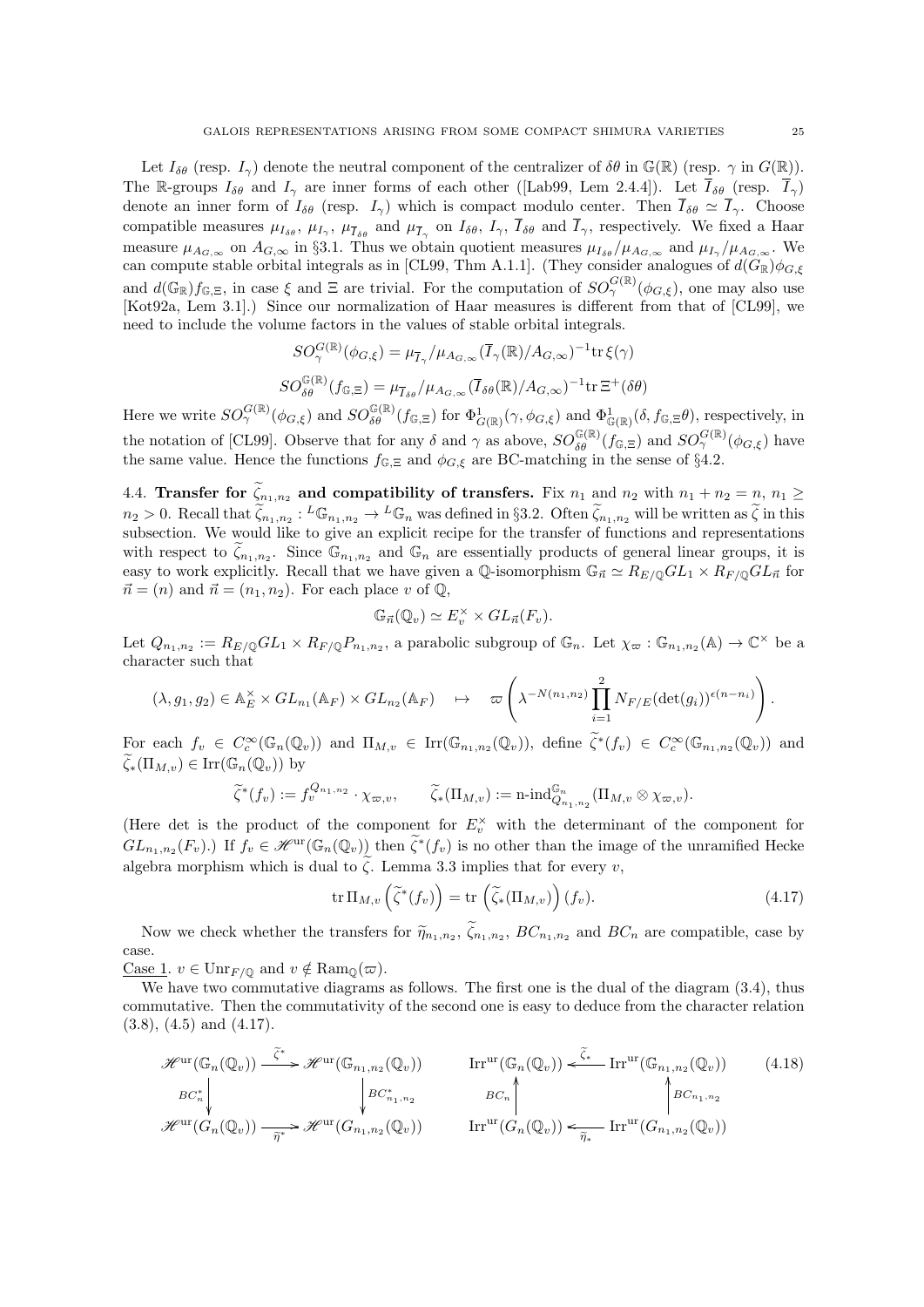<u>Case 2</u>.  $v \in \mathrm{Spl}_{F/F^+,\mathbb{Q}}$ .  $(v \in \mathrm{Spl}_{E/\mathbb{Q}}$  or  $v \notin \mathrm{Spl}_{E/\mathbb{Q}})$ 

Here we have similar diagrams as in Case 1. All the maps are previously defined and we are interested in the commutativity. Note that we prefer to use Grothendieck groups rather than the sets of isomorphism classes since parabolic induction (involved in  $\zeta_*$  and  $\widetilde{\eta_*}$ ) can be reducible.

$$
C_c^{\infty}(\mathbb{G}_n(\mathbb{Q}_v)) \xrightarrow{\tilde{\zeta}^*} C_c^{\infty}(\mathbb{G}_{n_1,n_2}(\mathbb{Q}_v)) \qquad \text{Groth}(\mathbb{G}_n(\mathbb{Q}_v)) \xleftarrow{\tilde{\zeta}_*} \text{Groth}(\mathbb{G}_{n_1,n_2}(\mathbb{Q}_v)) \qquad (4.19)
$$
\n
$$
BC_n^* \downarrow \qquad \qquad \downarrow BC_{n_1,n_2}^* \qquad \qquad BC_n \uparrow \qquad \qquad BC_{n_1,n_2}(\mathbb{Q}_v) \qquad \qquad BC_{n_1,n_2} \qquad \qquad BC_{n_1,n_2}(\mathbb{Q}_v) \qquad \qquad (4.19)
$$
\n
$$
C_c^{\infty}(G_n(\mathbb{Q}_v)) \xrightarrow{\tilde{\eta}^*} C_c^{\infty}(G_{n_1,n_2}(\mathbb{Q}_v)) \qquad \qquad \text{Groth}(G_n(\mathbb{Q}_v)) \xleftarrow{\tilde{\eta}^*} \text{Groth}(G_{n_1,n_2}(\mathbb{Q}_v))
$$

It follows from the definition of maps without difficulty that the second diagram is commutative. We claim that the first diagram is commutative (not as functions but) as invariant distributions, in the following sense: for every  $f_v \in C_c^{\infty}(\mathbb{G}_n(\mathbb{Q}_v))$  and  $\pi_v \in \text{Irr}(G_{n_1,n_2}(\mathbb{Q}_v))$ ,

$$
\operatorname{tr} \pi_v \left( BC_{n_1, n_2}^*(\widetilde{\zeta}^*(f_v)) \right) = \operatorname{tr} \pi_v \left( \widetilde{\eta}^*(BC_n^*(f_v)) \right). \tag{4.20}
$$

To prove this, using earlier character identities, we may instead show that

$$
\operatorname{tr}\left(BC(\pi_v)(\widetilde{\zeta}^*(f_v))\circ A_{BC(\pi_v)}^0\right)=\operatorname{tr}\left(BC(\widetilde{\eta}_*(\pi_v))(f_v)\circ A_{BC(\widetilde{\eta}_*(\pi_v))}^0\right).
$$

This follows from Theorem 2 of [Clo84], noting that  $A_{BC(\pi_v)}^0$  gives rise to  $A_{BC(\widetilde{\eta}_*(\pi_v))}^0$  as in §6.2 of that article.

Remark 4.3. Again, Case 1 and Case 2 are compatible if  $v \in \text{Unr}_{F/\mathbb{Q}} \cap \text{Spl}_{F/F^+,\mathbb{Q}}$ ,  $v \notin \text{Ram}_{\mathbb{Q}}(\varpi)$  and representations are unramified.

Remark 4.4. When  $v = \infty$ , there is the following analogue of (4.18) and (4.19) on the representation side. Let  $\varphi_{H,\infty}$  be a discrete L-parameter of  $G_{n_1,n_2}(\mathbb{R})$  and  $\varphi_{\infty}$  be the L-parameter of  $G_n(\mathbb{R})$  given by  $\varphi_{\infty} = \tilde{\eta} \varphi_{H,\infty}$ . Write  $BC(\varphi_{H,\infty})$  (resp.  $BC(\varphi_{\infty})$ ) for the image of base change, namely the representation of  $G_{n_1,n_2}(\mathbb{C})$  (resp.  $G_n(\mathbb{C})$ ) corresponding to  $\varphi_{H,\infty}|_{W_{\mathbb{C}}}$  (resp.  $\varphi_{\infty}|_{W_{\mathbb{C}}}$ ). Then we have  $\widetilde{\zeta}_*(BC(\varphi_{H,\infty})) = BC(\varphi_{\infty})$ . This is a simple consequence of the fact that (3.4) is commutative. As for test functions, we do not need an exact analogue of (4.18) or (4.19). (We have a loose analogue.) The discussion of the current remark remains valid if  $G_n$  is replaced with any inner form.

4.5. Simplification of the twisted trace formula. The twisted trace formula by Arthur ([Art88a], [Art88b]) is unconditional thanks to work of Kottwitz and Rogawski ([KR00]) and recent work of Delorme and Mezo ([DM08]). (The two issues were the trace Paley-Wiener theorem over archimedean fields for non-connected groups and whether the distributions in the invariant trace formula are supported on characters. cf. [Art88a, p.330].) Let  $f \in C_c^{\infty}(\mathbb{G}(\mathbb{A}), \chi_{\xi})$ . The function  $f\theta$  on  $\mathbb{G}\theta(\mathbb{A})$  is simply defined as the right translation of f by  $\theta$ . The twisted trace formula for  $\mathbb{G}\theta$  is an equality between

$$
I_{\rm spec}^{\mathbb{G}\theta}(f\theta) = I_{\rm geom}^{\mathbb{G}\theta}(f\theta)
$$
\n(4.21)

where each side is defined in section 3 and 4 of [Art88b]. Recall from Remark 4.2 that there is a natural isomorphism  $\mathbb{G}(\mathbb{A}) \simeq \mathbb{G}(\mathbb{A})^1 \times A_{\mathbb{G}\theta,\infty}$ . Let  $f^1$  denote the restriction of f to  $\mathbb{G}(\mathbb{A})^1$ . Actually both sides of  $(4.21)$  can be evaluated in terms of  $f<sup>1</sup>$ , as remarked on [Art88b, p.504].

Let  $\xi$  and  $\Xi$  be as in §4.3. Define  $ST_e^G(\phi)$  for  $\phi \in C_c^{\infty}(G(\mathbb{A}), \chi_{\xi})$  by

$$
ST_e^G(\phi) := \sum_{\gamma} \tau(G) \cdot SO_{\gamma}^{G(\mathbb{A})}(\phi)
$$
\n(4.22)

where  $\gamma$  runs over a set of representatives for Q-elliptic semisimple stable conjugacy classes in  $G(\mathbb{Q})$ .

Fix a finite set  $S \subset \mathrm{Spl}_{F/F^+,\mathbb{Q}}$  containing  $\mathrm{Ram}_{F/\mathbb{Q}} \cup \mathrm{Ram}_{\mathbb{Q}}(\varpi)$ . (See (4.1).) From here until the end of §4, we assume that  $\phi^S \in \mathscr{H}^{\text{ur}}(G(\mathbb{A}^S))$  (resp.  $\phi_{S_{fin}} \in C_c^{\infty}(G(\mathbb{A}_{S_{fin}}))$ ) is a BC-transfer of  $f^S$ (resp.  $f_{S_{fin}}$ ) according to Case 1 (resp. Case 2) of §4.2. The functions

$$
\phi := \phi^S \cdot \phi_{S_{\text{fin}}} \cdot \phi_{G,\xi} \quad \text{and} \quad f := f^S \cdot f_{S_{\text{fin}}} \cdot f_{\mathbb{G},\Xi}
$$

are BC-matching functions.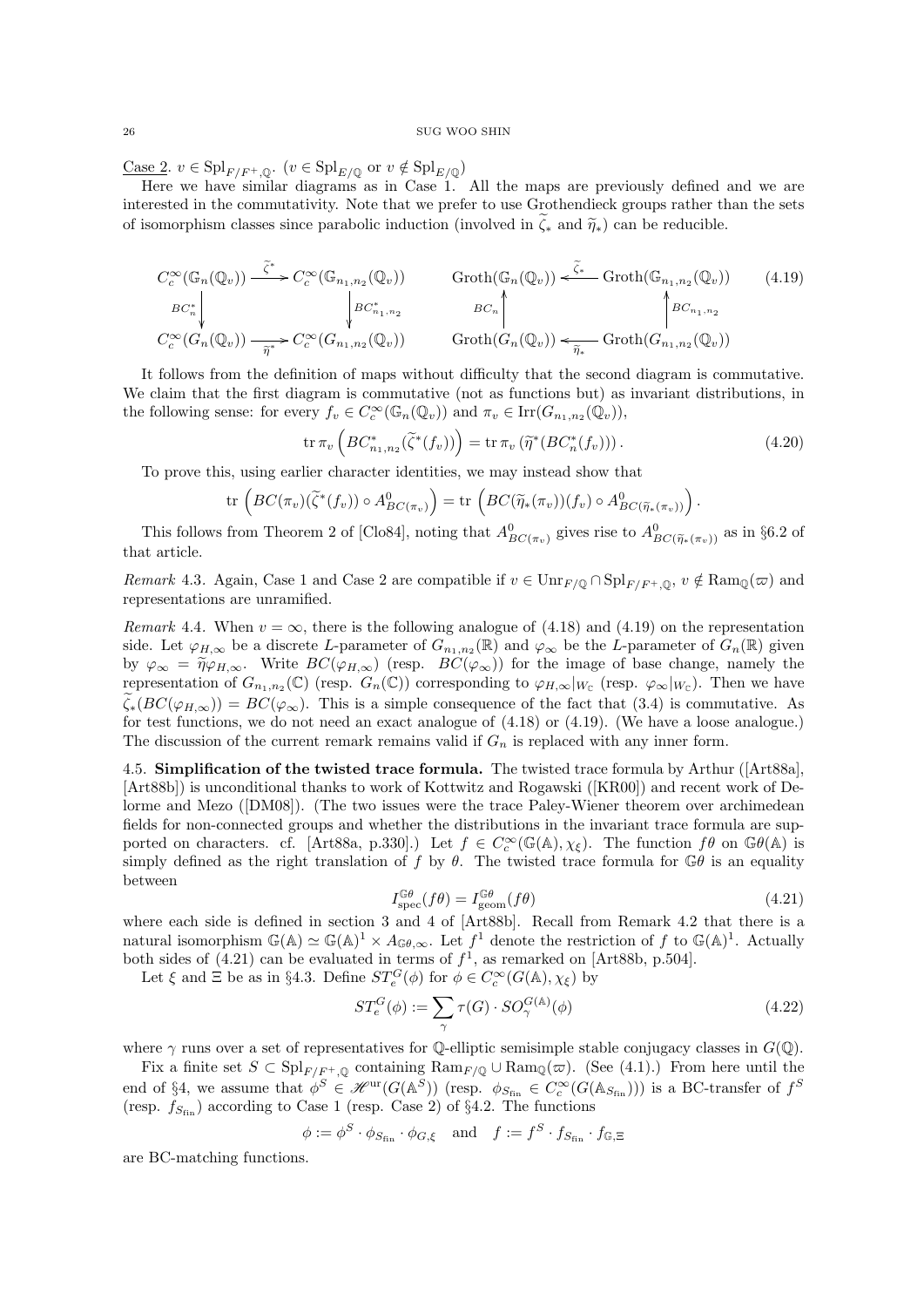**Proposition 4.5.** Suppose that  $[F^+ : \mathbb{Q}] \geq 2$ . Then

$$
I_{\text{geom}}^{\mathbb{G}\theta}(f\theta) = \sum_{\delta} \text{vol}(I_{\delta\theta}(\mathbb{Q})A_{\mathbb{G}\theta,\infty} \backslash I_{\delta\theta}(\mathbb{A}))O_{\delta\theta}^{\mathbb{G}(\mathbb{A})}(f)
$$

where  $\delta$  runs over a set of representatives for  $\theta$ -elliptic  $\theta$ -conjugacy classes in  $\mathbb{G}(\mathbb{Q})$ . (Here  $I_{\delta\theta}$  :=  $Z_{\mathbb{G}}(\delta\theta)^0.$ 

Remark 4.6. In case  $F^+ = \mathbb{Q}$ , the right hand side has to include more terms. See [Mor10, Prop 8.2.3].

*Proof.* We know that f is cuspidal at  $\infty$  and that  $O_{\delta\theta}^{\mathbb{G}(\mathbb{A})}(f) = 0$  if  $\delta$  is not  $\theta$ -elliptic in  $\mathbb{G}(\mathbb{R})$  by [CL99, Thm A.1.1]. This is a twisted analogue of the first condition of [Art88b, Cor 7.4].

To prove the proposition, it suffices to show that  $I_{\mathbf{M}}^{\mathbb{G}\theta}(\delta\theta, f\dot{\theta}) = 0$  for every proper Levi subset  $\mathbf{M} \subset \mathbb{G}\theta$  and semisimple element  $\delta \in \mathbf{M}(\mathbb{Q})$ . Once we have done this, we can use the argument in the proof of Theorem 7.1.(b) and Corollary 7.4 of [Art88b] to finish the proof, even though f is not necessarily cuspidal at any other place than  $\infty$ . (The assumption that f is cuspidal at two places was imposed by Arthur to guarantee that  $I_{\mathbf{M}}^{\mathbb{G}\theta}(\delta\theta, f\theta) = 0.$ )

Since  $f_{\mathbb{G},\Xi}$  is a cuspidal function, the splitting formula ([Art88a, Prop 9.1]) implies that

$$
I_{\mathbf{M}}^{\mathbb{G}\theta}(\delta\theta, f\theta) = \sum_{\mathbf{L}} d_{\mathbf{M}}^{\mathbb{G}\theta}(\mathbf{L}, \mathbb{G}) \widetilde{I}_{\mathbf{M}}^{\mathbf{L}}(\delta\theta, (f^{\infty}\theta)_{\mathbf{L}}) I_{\mathbf{M}}^{\mathbb{G}\theta}(\delta\theta, f_{\mathbb{G}, \Xi}\theta)
$$

in Arthur's notation, where the sum is taken over the Levi subsets  $L$  of  $\mathbb{G}\theta$  containing M. (Note that  $I_{\mathbf{M}}^{\mathbb{G}\theta}(\delta\theta, f_{\mathbb{G},\Xi}\theta) = \widehat{I}_{\mathbf{M}}^{\mathbb{G}\theta}(\delta\theta, f_{\mathbb{G},\Xi}\theta)$ . cf. [Art88a, Cor 8.3]) The point is that  $I_{\mathbf{M}}^{\mathbb{G}\theta}(\delta\theta, f_{\mathbb{G},\Xi}\theta) = 0$  unless M is a cuspidal Levi subset of  $\mathbb{G}\theta$ , as shown in the proof of [Mor10, Prop 8.2.3]. So it suffices to prove that  $\mathbb{G}\theta$  does not have any proper cuspidal Levi subset. By the very definition of proper cuspidal Levi subsets ([Mor10,  $\S 8.2$ ]), we can reduce the proof to showing that G has no proper cuspidal  $\mathbb{Q}$ -Levi subgroups in the sense of [Mor10, Def 3.1.1]. Recall that a Levi subgroup  $M \subset G$  is cuspidal if  $M_{\mathbb{R}}$  has no maximal tori which are anisotropic modulo  $(A_M)_{\mathbb{R}}$ . Suppose that  $M \subsetneq G$ . Let  $G_1$ denote the kernel of the multiplier map  $G \to \mathbb{G}_m$ . Consider the Levi subgroup  $M_1 := M \cap G_1$  of  $G_1$ . For notational convenience we prove that  $M_1$  is not cuspidal, as the same proof will show  $M$  is not cuspidal. The fact that  $M_1 \subsetneq G_1$  implies that  $M_1$  contains a direct factor of the form  $D = R_F \cup G L_a$ for some  $a \in \mathbb{Z}_{>0}$ . But the center of  $D \times_{\mathbb{Q}} \mathbb{R}$  contains a split torus of rank  $[F^+ : \mathbb{Q}] > 1$  whereas  $A_D$ is a rank 1 torus. So  $M_1$  cannot be cuspidal.

Corollary 4.7. ([Lab, Thm 4.13], cf. [Lab99, Thm 4.3.4])

Let  $\tau(G)$  be the Tamagawa number of G (cf. Lemma 3.1). Suppose that  $[F^+ : \mathbb{Q}] \geq 2$ . Then

$$
I_{\text{geom}}^{\mathbb{G}\theta}(f\theta) = \tau(G)^{-1} \cdot ST_e^G(\phi).
$$

Proof. We use the notation of [Lab99]. (The only unfortunate difference is that his use of the symbols f and  $\phi$  is opposite to ours.) By théorème 4.3.4 of Labesse,

$$
T_e^{\mathbb{G}\theta}(f\theta) = \frac{\tau(\mathbb{G})J_Z(\theta)}{\tau(G)d(G,\mathbb{G})}\cdot ST_e^G(\phi).
$$

Comparing the definition of  $T_e^{\mathbb{G}\theta}$  ([Lab99, §4.1]) with the formula of Proposition 4.5, we see that  $T_e^{\mathbb{G}\theta}(\overline{f}\theta)$  equals  $J_Z(\theta) \cdot I_{\text{geom}}^{\mathbb{G}\theta}(f\overline{\theta})$ . By Lemma 3.1,  $\tau(\mathbb{G}) = 1$ . Since  $H^1(\mathbb{R},\mathbb{G})$  is trivial,  $d(G,\mathbb{G}) = 1$ (which is defined on [Lab99, p.45]). So the proof is complete.  $\square$ 

In view of (4.2), fix a minimal Levi subgroup

$$
M_0 := R_{E/\mathbb{Q}}GL_1 \times R_{F/\mathbb{Q}}(i_{(1,\ldots,1)}(\underbrace{GL_1 \times \cdots \times GL_1}_{\sum_i n_i}))
$$

of  $\mathbb{G} = \mathbb{G}_{\vec{n}}$ . Let M be a Q-Levi subgroup of G containing  $M_0$ . (We do not assume that M is  $\theta$ -stable.) Choose a parabolic subgroup Q containing M as a Levi subgroup. The group  $W^{G(\theta)}(\mathfrak{a}_M)_{reg}$  defined on [Art88b, p.517] acts on the set of parabolic subgroups which have M as a Levi component. For each  $s \in W^{\mathbb{G}\theta}(\mathfrak{a}_M)_{\text{reg}}$ , let  $Q^s$  denote  $s(Q)$ . Choose a representative  $w \in \mathbb{G}\theta(\mathbb{Q})$  of s. Note that  $\Phi^{-1}\theta$  acts on G by  $(\lambda, g) \mapsto (\lambda^c, \lambda^{c} g^{-c})$ . So  $\Phi^{-1}\theta$  preserves any M containing  $M_0$ . In particular,  $\Phi^{-1}\theta$  defines an element of  $W^{\mathbb{G}\theta}(\mathfrak{a}_M)_{\text{reg}}$  for each M.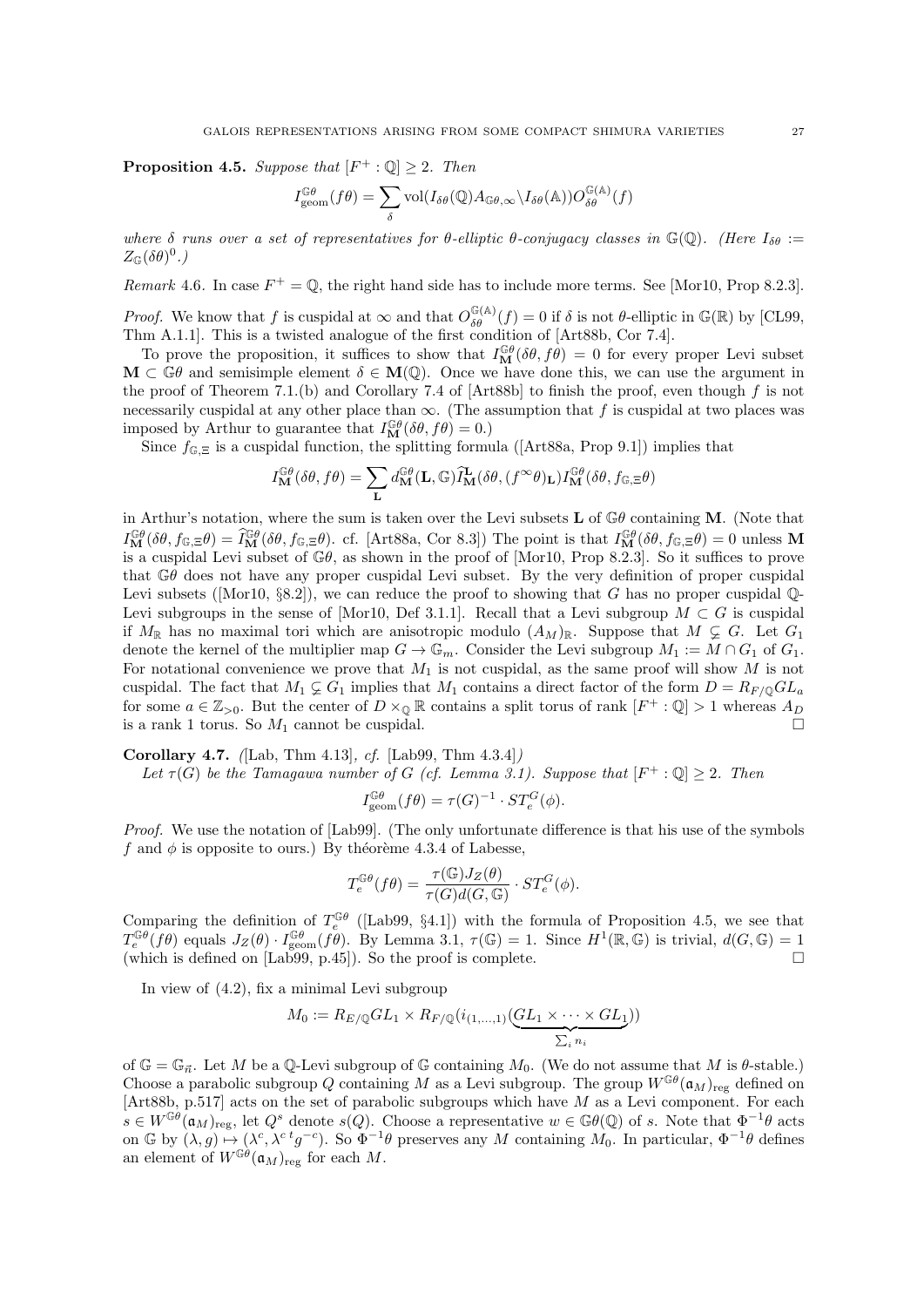Consider the regular representation  $R_{M,\text{disc}}$  of  $M(\mathbb{A})$  on  $L^2_{\text{disc}}(M(\mathbb{Q})A_{M,\infty}\backslash M(\mathbb{A}))$ . Noting that s acts on M, let  $R_{M,\text{disc}}(s)$  denote the action  $\phi \mapsto \phi \circ s$  on the underlying space for  $R_{M,\text{disc}}$ . Let  $x \mapsto \rho_Q(s, 0, x)$  denote the representation n-ind $_Q^{\mathbb{G}}(R_{M,\text{disc}})$  of  $\mathbb{G}(\mathbb{A})$ . Arthur defined the operators  $\rho_Q(s, 0, x\theta)$  (for  $x \in \mathbb{G}(\mathbb{A})$ ) and

$$
\rho_Q(s,0,f^1\theta):\operatorname{n-ind}_Q^\mathbb{G}(R_{M,\operatorname{disc}})\to\operatorname{n-ind}_{Q^s}^\mathbb{G}(R_{M,\operatorname{disc}})
$$

on page 516 of [Art88b]. These operators are  $\mathbb{G}(\mathbb{A})^1$ -equivariant if the  $\mathbb{G}(\mathbb{A})^1$ -action on the target is twisted by θ. The decomposition  $R_{M,\text{disc}} = \bigoplus_{\Pi_M} \Pi_M$  into irreducible subrepresentations yields a decomposition of operators

$$
\rho_Q(s,0,f^1\theta) = \bigoplus_{\Pi_M} \rho_Q(s,0,f^1\theta;\Pi_M).
$$

If  $\Pi_M$  is such that  $\Pi_M \simeq \Pi_M^s$  then  $\rho_Q(s, 0, f^1\theta; \Pi_M)$  can be seen as a composition of the following operations

$$
\operatorname{n-ind}_{Q}^{\mathbb{G}}(\Pi_{M}) \xrightarrow{\rho_{Q}(s,0,\theta;\Pi_{M})} \operatorname{n-ind}_{Q^{s}}^{\mathbb{G}}(\Pi_{M})^{\theta} \xrightarrow{\operatorname{n-ind}_{Q^{s}}^{\mathbb{G}}(\Pi_{M})(f^{1})} \operatorname{n-ind}_{Q^{s}}^{\mathbb{G}}(\Pi_{M})^{\theta} \tag{4.23}
$$

where the first arrow is described as follows. Let  $V(\Pi_M)$  be the underlying vector space for  $\Pi_M$ . Then  $\rho_Q(s, 0, \theta; \Pi_M)$  is an isomorphism sending  $\psi : \mathbb{G}(\mathbb{A}) \to V(\Pi_M)$  to  $\psi'$  which is defined by  $\psi'(g) = R_{M,\text{disc}}(s)(\psi(w^{-1}g\theta)).$  This map does not depend on the choice of w. Here n-ind $_{Q^s}^{\mathbb{G}}(\Pi_M)^{\theta}$ denotes the representation n-ind $_{Q^s}^{\mathbb{G}}(\Pi_M) \circ \theta$ . It is easy to see from Arthur's description of  $\rho_Q(s,0,f^1\theta)$ that the following also holds.

$$
Q(s, 0, f^{1}\theta; \Pi_M) = \rho_Q(s, 0, \theta; \Pi_M) \circ \operatorname{n-ind}_Q^{\mathbb{G}}(\Pi_M)^{\theta} (f^1)
$$
\n(4.24)

 $\rho_{\ell}$ The intertwining operator  $M_{Q|Q^{s}}(0)$  sends

$$
\operatorname{n-ind}_{Q^s}^{\mathbb{G}}(\Pi_M)^{\theta} \to \operatorname{n-ind}_{Q}^{\mathbb{G}}(\Pi_M)^{\theta}.
$$
\n(4.25)

As  $\Pi_M$  is unitary, n-ind $_{Q}^{\mathbb{G}}(\Pi_M)^{\theta}$  is irreducible for any choice of  $Q \supset M$  and  $M_{Q|Q^s}(0)$  is an isomorphism. (cf. [MW89, p.607,(3)])

## Proposition 4.8.

$$
I_{\rm spec}^{\mathbb{G}\theta}(f\theta) = \sum_{M} \frac{|W_M|}{|W_{\mathbb{G}}|} |\det(\Phi^{-1}\theta - 1)_{\mathfrak{a}_M^{\mathbb{G}\theta}}|^{-1} \sum_{\Pi_M} tr \left( M_{Q|Q^{\Phi^{-1}\theta}}(0) \rho_Q(\Phi^{-1}\theta, 0, f^1\theta; \Pi_M) \right)
$$

where M runs over the Levi subgroups of  $\mathbb G$  containing  $M_0$  and  $\Pi_M$  runs over the irreducible  $\Phi^{-1}\theta$ stable subrepresentations of  $R_{M,\text{disc}}$ . (By the multiplicity one theorem for general linear groups, each isomorphism class of  $\Pi_M$  contributes to  $R_{M,\text{disc}}$  only once.)

Remark 4.9. It is easy to check that n-ind $_{Q}^{\mathbb{G}}(\Pi_M)$  is  $\theta$ -stable if  $\Pi_M$  is  $\Phi^{-1}\theta$ -stable.

Remark 4.10. Let r be the number of (nonzero) components in  $\vec{n}$ , where  $\mathbb{G} = \mathbb{G}_{\vec{n}}$ . If  $M = \mathbb{G}$ , the term  $\det(\Phi^{-1}\theta-1)_{\mathfrak{a}_{M}^{\mathbb{G}\theta}}$  in Proposition 4.8 is equal to 2<sup>r</sup>. The same term equals  $2^{r+1}$  if M is a maximal proper Levi subgroup of G.

Proof. By Theorem 7.1.(a) (cf. p.516-517) of [Art88b],

$$
I_{\rm spec}^{\mathbb{G}\theta}(f\theta) = \sum_{M} \frac{|W_M|}{|W_{\mathbb{G}}|} \sum_{s} |\det(s-1)_{\mathfrak{a}_M^{\mathbb{G}\theta}}|^{-1} \sum_{\Pi_M} tr \left( M_{Q|Q^s}(0) \rho_Q(s,0,f^1\theta;\Pi_M) \right)
$$

where M is as above, s runs over  $W^{\mathbb{G}\theta}(\mathfrak{a}_M)_{\text{reg}}$ , and  $\Pi_M$  runs over the irreducible subrepresentations of  $R_{M,\text{disc}}$ . The Weyl set  $W^{\mathbb{G}\theta}(\mathfrak{a}_M)_{\text{reg}}$  is defined on page 517 of [Art88b] by the condition

$$
|\det(s-1)_{\mathfrak{a}_M^{\mathbb{G}\theta}}| \neq 0. \tag{4.26}
$$

and a description of its elements will be recalled as the proof proceeds. It is easy to see from Arthur's description of  $\rho_Q(s, 0, f^1\theta)$  that only those  $\Pi_M$  such that  $\Pi_M \simeq \Pi_M^s$  contribute to the sum. The proof is complete if we show that

$$
\operatorname{tr}\left(M_{Q|Q^s}(0)\rho_Q(s,0,f_{\mathbb{G},\Xi}^1\theta;\Pi_{M,\infty})\right) = 0\tag{4.27}
$$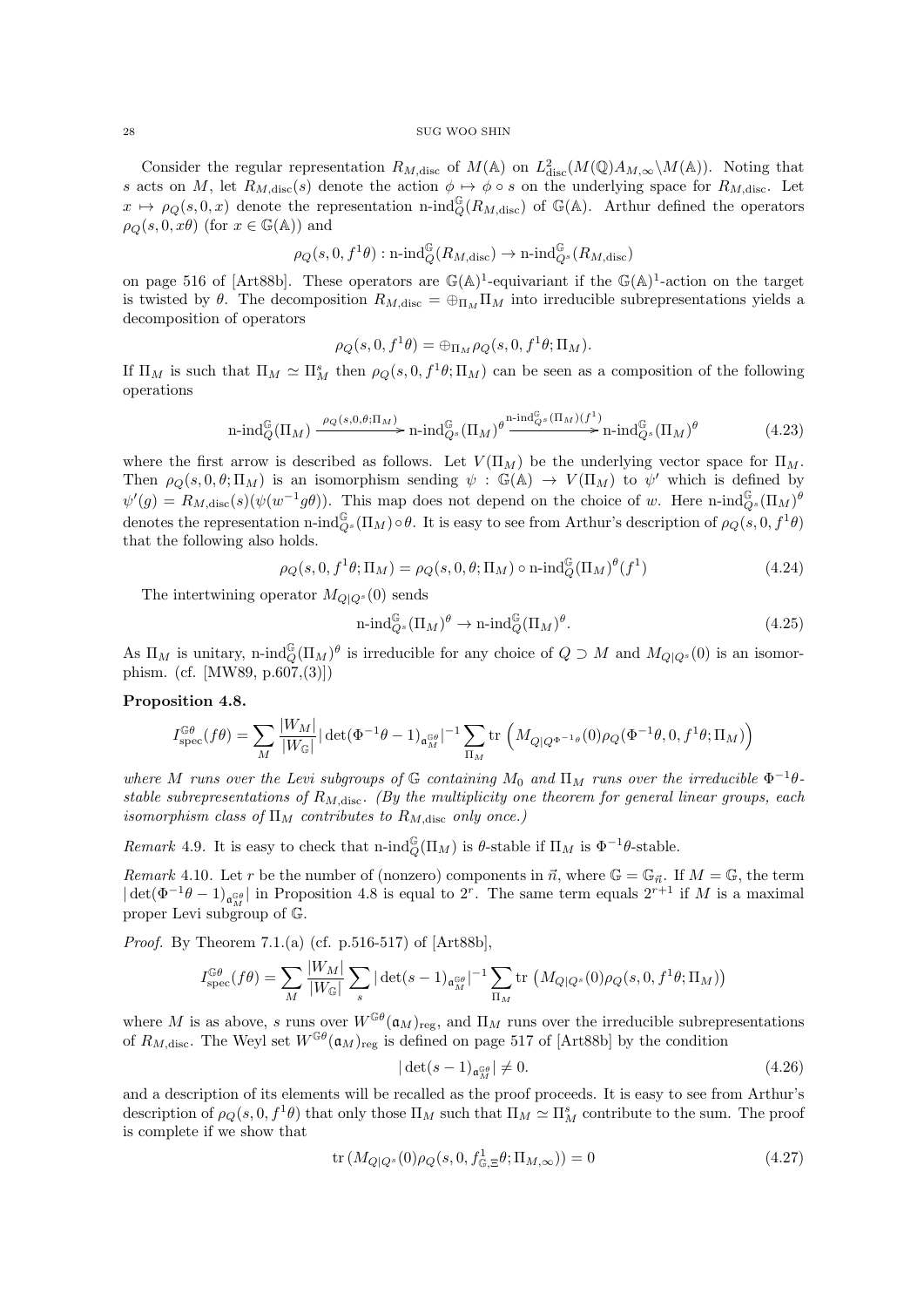for any  $s \neq \Phi^{-1}\theta$  (which may occur only when  $M \neq \mathbb{G}$ ). By (4.24), the left side may be rewritten as  $\mathrm{tr}\left(M_{Q|Q^s}(0)\circ \rho_Q(s,0,\theta;\Pi_{M,\infty})\circ (\mathrm{n\textrm{-}ind}_{Q}^{\mathbb{G}_{\vec{n}}}( \Pi_{M,\infty}))^{\theta}(f^1_{\mathbb{G},\Xi})).$ 

Put  $\Pi := \text{n-ind}_{Q}^{\mathbb{G}_{\vec{n}}}(H_{M,\infty})$ . Let  $A : \Pi \to \Pi^{\theta}$  denote the operator  $M_{Q|Q^s}(0)\rho_Q(s,0,\theta;\Pi_{M,\infty})$ . As noted earlier,  $\Pi$  is irreducible and A is an isomorphism. Hence  $A \circ A$  is a scalar operator on  $\Pi$ . Let  $A_{\Pi^{\theta}}$ :  $\Pi^{\theta} \stackrel{\sim}{\rightarrow} \Pi$  be a normalized intertwining operator (which can also be viewed as  $\Pi \stackrel{\sim}{\rightarrow} \Pi^{\theta}$ ). To prove (4.27), we may instead show

$$
\operatorname{tr} \left( \Pi^{\theta} (f_{\mathbb{G},\Xi}^1) A_{\Pi^{\theta}} \right) = 0. \tag{4.28}
$$

We claim that if  $\Pi_M \simeq \Pi_M^s$  for  $s \neq \Phi^{-1}\theta$  then the infinitesimal character of  $\Pi$  is not regular. For convenience of notation, we prove the claim when  $\mathbb{G} = \mathbb{G}_n$  as the proof is identical in the more general case  $\mathbb{G} = \mathbb{G}_{\vec{n}}$ . In this case M is isomorphic to  $\mathbb{G}_{m_1,\dots,m_r}$  with  $\sum_{i=1}^r m_i = n$   $(m_i > 0)$ . There is an R-vector space

$$
\mathfrak{a}^{\mathbb{G}\theta}_M \simeq \underbrace{\mathbb{R} \oplus \mathbb{R} \oplus \cdots \oplus \mathbb{R}}_r
$$

which is a quotient of  $\text{Hom}(X^*(A_M), \mathbb{R})$  by  $\text{Hom}(X^*(A_{\mathbb{G}\theta}), \mathbb{R})$ . An element  $s \in W^{\mathbb{G}\theta}(\mathfrak{a}_M)_{\text{reg}}$  can be represented by  $s = w(\Phi^{-1}\theta)$  where  $\Phi^{-1}\theta$  acts as multiplication by  $-1$  on  $\mathfrak{a}_M^{\mathbb{G}\theta}$  and w acts as an element of the symmetric group  $S_r$  which naturally acts on  $\mathfrak{a}_M^{\mathbb{G}\theta}$  by permutation. By the assumption  $s \neq \Phi^{-1}\theta$ ,  $w$  is nontrivial. Write

$$
\Pi_{M,\infty}=\bigotimes_{\sigma\in\Phi_\mathbb{C}}(\Pi_{M,\sigma,1}\otimes\cdots\otimes\Pi_{M,\sigma,r})
$$

and  $w = c_1 \cdots c_k$   $(k \ge 1)$  where  $c_i$  are mutually disjoint nontrivial cycles in  $S_r$ . The condition  $(4.26)$  implies that every  $c_i$  is an odd cycle. By rearranging  $m_i$ 's if necessary, let  $c_1$  be the cycle  $1 \to 2 \to \cdots \to a \to 1$  for an odd number  $a \geq 3$ . Then  $\Pi_M \simeq \Pi_M^s$  implies that

$$
\Pi_{M,1,\sigma} \simeq \Pi_{M,2,\sigma^c}^{\theta} \simeq \Pi_{M,3,\sigma} \simeq \Pi_{M,4,\sigma^c}^{\theta} \cdots.
$$

This proves the claim since the isomorphism  $\Pi_{M,1,\sigma} \simeq \Pi_{M,3,\sigma}$  indicates that the infinitesimal character of  $\Pi$  is not regular.

By the claim, if  $s \neq \Phi^{-1}\theta$  and  $\Pi_M \simeq \Pi_M^s$  then the infinitesimal character of  $\Pi^\theta$  is not equal to that of any irreducible finite dimensional representation of  $\mathbb{G}_{\vec{n}}$ . In view of Remark 4.2 and the remark below  $(4.13)$ , we conclude that  $(4.28)$  holds.

 $\Box$ 

**Lemma 4.11.** Suppose that M and  $\Pi_M$  are as in Proposition 4.8. Set

$$
A'_{\mathbf{n}\text{-}\mathrm{ind}_Q^\mathbb{G}(\Pi_M)}:=M_{Q|Q^{\Phi^{-1}\theta}}(0)\circ\rho_Q(\Phi^{-1}\theta,0,\theta;\Pi_M),
$$

which is an operator from  $n$ -ind $_Q^{\mathbb{G}}(\Pi_M)$  to  $n$ -ind $_Q^{\mathbb{G}}(\Pi_M)^{\theta}$ . (cf. Remark 4.9.) Then  $A'_{n$ -ind $_Q^{\mathbb{G}}(\Pi_M)$  is normalized, i.e.  $A'_{\mathbf{n}\text{-ind}_{Q}^{\mathbb{G}}(\Pi_M)} \circ A'_{\mathbf{n}\text{-ind}_{Q}^{\mathbb{G}}(\Pi_M)} = \text{id}.$ 

Remark 4.12. If  $M = \mathbb{G}$ , things are simpler. Let us write  $\Pi$  for n-ind $_{Q}^{\mathbb{G}}(\Pi_M) = \Pi_M$ . It is easy to see that  $A'_{\Pi}$  is given by  $R_{M,\text{disc}}(\Phi^{-1}\theta)$ , from the paragraph between (4.23) and (4.24).

Remark 4.13. The sign of an analogous intertwining operator in the case of unitary groups is precisely computed in [CHLb] (especially §4.4) by a different method replying on the so-called Whittaker normalization.

*Proof.* For simplicity we write  $s = \Phi^{-1}\theta$  and  $\Pi = \text{n-ind}_{Q}^{\mathbb{G}}(\Pi_M)$ . We know  $A'_{\Pi}$  is an isomorphism since  $\rho_Q(s,0,\theta;\Pi_M)^2 = \text{id}$  and  $M_{Q|Q^s}(0)$  is an isomorphism. (See the paragraph above Proposition 4.8.)

For ease of reference, we use [Art05] and its notation. Recall that  $M_{Q|Q^s}(\lambda)$  for  $\lambda \in \mathfrak{a}_{Q,\mathbb{C}}^*$  is defined by a precise global analogue of the first displayed formula of page 135. (Also see page 128 of that article.) If  $\lambda$  lies in a certain chamber then the integral formula for  $M_{Q|Q<sup>s</sup>}(\lambda)$  absolutely converges ([Art05, Lem 7.1]), and  $M_{Q|Q^s}(\lambda)$  is defined by analytic continuation in general. It is a standard fact that the functional equation  $M_{Q|Q^s}(\lambda)M_{Q^s|Q}(-\lambda) = \text{id}$  holds for any  $\lambda \in \mathfrak{a}_{Q,\mathbb{C}}^*$  (page 129). So the lemma is proved if we show

$$
M_{Q|Q^s}(\lambda) \circ \rho_Q(s, 0, \theta; \Pi_M) = \rho_Q(s, 0, \theta; \Pi_M) \circ M_{Q^s|Q}(-\lambda)
$$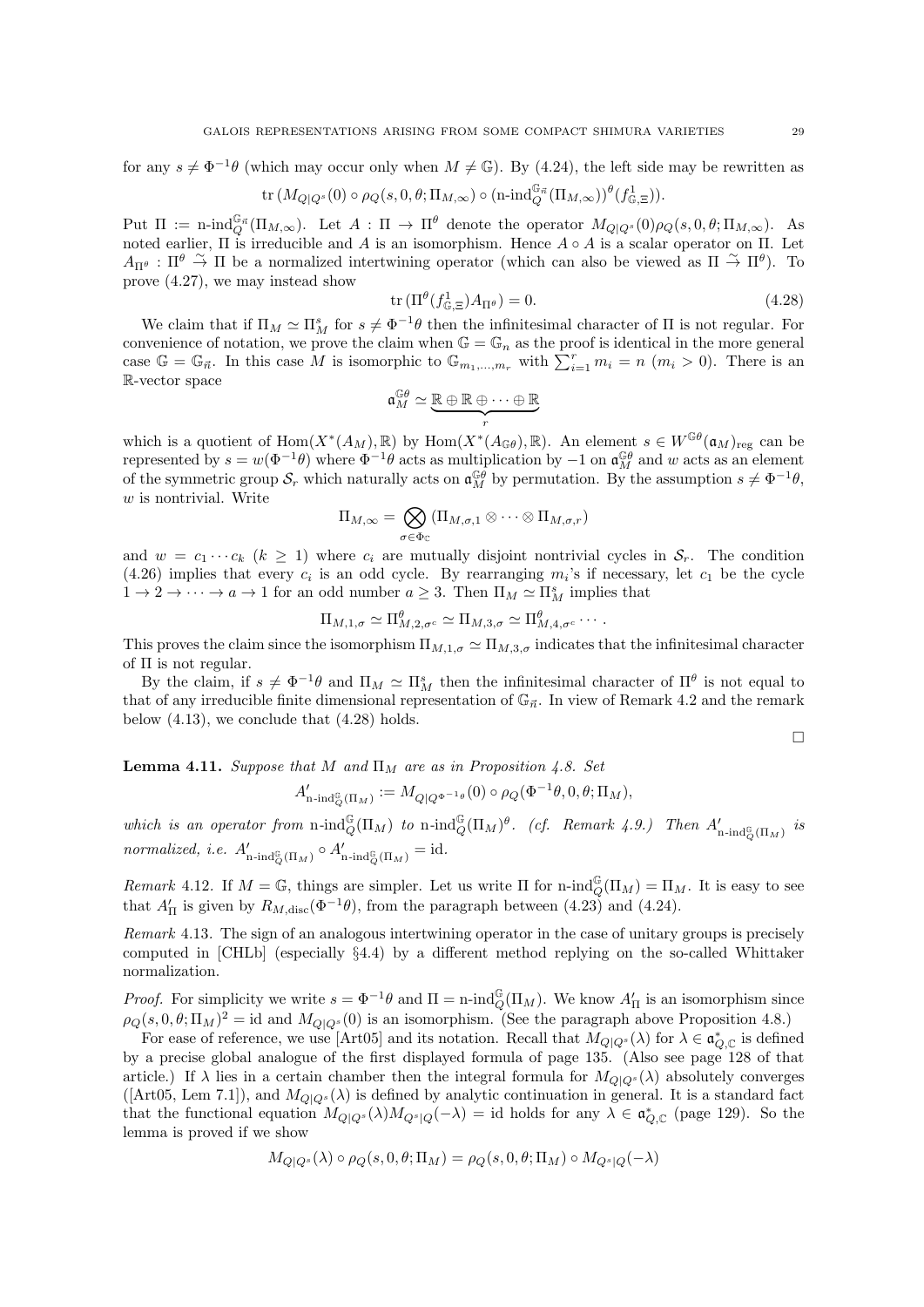for  $\lambda = 0$ . It suffices to check this equality in the range of absolute convergence. Now this is an easy exercise using our earlier explicit description of  $\rho_Q(s, 0, \theta; \Pi_M)$  and the integral formula for  $M_{Q|Q^s}(\lambda)$ .

Recall that  $A_{G,\infty} = A_{\mathbb{G}\theta,\infty} \subset A_{\mathbb{G},\infty}$ . Let  $a_{\mathbb{G},\infty} : \mathbb{G}(\mathbb{A}) \to A_{G,\infty}$  denote the natural surjection. Define  $\widetilde{\chi}_{\xi} : \mathbb{G}(\mathbb{A}) \to \mathbb{C}^{\times}$  by  $\widetilde{\chi}_{\xi} := \chi_{\xi} \circ a_{\mathbb{G},\infty}$ . In the notation of the above lemma, set

$$
n\text{-}\mathrm{ind}_Q^G(\Pi_M)_{\xi} := n\text{-}\mathrm{ind}_Q^G(\Pi_M) \otimes \widetilde{\chi}_{\xi}^{-1}.\tag{4.29}
$$

If  $\Pi_M$  is  $\Phi^{-1}\theta$ -stable then n-ind ${}^{\mathbb{G}}_{Q}(\Pi_M)_{\xi}$  is  $\theta$ -stable. Observe that  $A'_{n\text{-ind}_{Q}^{\mathbb{G}}(\Pi_M)_{\xi}} := A'_{n\text{-ind}_{Q}^{\mathbb{G}}(\Pi_M)}$  serves as a normalized intertwining operator for n-ind $_{Q}^{\mathbb{G}}(\Pi_M)_{\xi}$ . The following is easily deduced from Lemma 4.11.

Corollary 4.14. The second summand in Proposition 4.8 is computed as

$$
\mathrm{tr}\,\left(M_{Q\vert Q^{\Phi^{-1}\theta}}(0)\rho_Q(\Phi^{-1}\theta,0,f^1\theta;\Pi_M)\right)=\mathrm{tr}\,\left(\mathrm{n}\text{-}\mathrm{ind}_Q^\mathbb{G}(\Pi_M)_\xi(f)\circ A'_{\mathrm{n}\text{-}\mathrm{ind}_Q^\mathbb{G}(\Pi_M)_\xi}\right).
$$

5. Shimura varieties and Igusa varieties

Throughout §5 and §6, we fix a prime l and an isomorphism  $u_l : \overline{\mathbb{Q}}_l \overset{\sim}{\to} \mathbb{C}$ .

5.1. **PEL datum for Shimura varieties.** Consider a quintuple  $(F, *, V, \langle \cdot, \cdot \rangle, h)$ , called a PEL datum, given as follows.

- F is a CM field with an involution  $* = c$ .
- $V = F^n$  is an F-vector space.
- $\langle \cdot, \cdot \rangle : V \times V \to \mathbb{Q}$  is a nondegenerate Hermitian pairing such that  $\langle f v_1, v_2 \rangle = \langle v_1, f^c v_2 \rangle$  for all  $f \in F$ ,  $v_1, v_2 \in V$ .
- $h: \mathbb{C} \to \text{End}_F(V) \otimes_{\mathbb{Q}} \mathbb{R}$  is an R-algebra homomorphism such that the bilinear pairing  $(v_1, v_2) \mapsto \langle v_1, h(i)v_2 \rangle$  is symmetric and positive definite.

Define a  $\mathbb Q$ -group G by

$$
G(R) = \{ (\lambda, g) \in R^{\times} \times \text{End}_{F \otimes_{\mathbb{Q}} R}(V \otimes_{\mathbb{Q}} R) \mid \langle gv_1, gv_2 \rangle = \lambda(g) \langle v_1, v_2 \rangle \text{ for all } v_1, v_2 \in V \otimes_{\mathbb{Q}} R \}
$$

for any Q-algebra R. We see that the group  $G_n$  defined in §3 is a quasi-split Q-inner form of G. Fix an embedding  $\tau : F \hookrightarrow \mathbb{C}$ . Suppose that F contains an imaginary quadratic field E so that

$$
F = EF^+
$$
, where  $F^{\dagger} := F^{c=1}$ . Define  $\Phi_{\mathbb{C}}^+$  as in §3.1. Until the end of §6 we further assume that

- (i)  $n \in \mathbb{Z}_{\geq 3}$  is odd,
- (ii)  $[F^+:\overline{\mathbb{Q}}] \geq 2$ ,
- (iii)  $\mathrm{Ram}_{F/\mathbb{Q}} \subset \mathrm{Spl}_{F/F^+,\mathbb{Q}}$  (cf. (4.1)),
- (iv)  $G_{\mathbb{Q}_v}$  is quasi-split at every finite place v, and
- (v) For  $\sigma \in \Phi_{\mathbb{C}}^+$ ,  $(p_{\sigma}, q_{\sigma})$  is  $(1, n-1)$  if  $\sigma = \tau$  and  $(0, n)$  otherwise. (See §3.1 for  $\Phi_{\mathbb{C}}^+$ .)

We list a few (but not all) implications of the above assumptions to guide readers. The assumptions (ii) and (v) imply that  $G$  is anisotropic modulo center over  $\mathbb Q$  and the reflex field for the PEL datum is F (viewed as a subfield of  $\mathbb C$  via  $\tau$ ). The assumption (iii) ensures that the local (quadratic) base change is unconditional at every finite place, if ramification is suitably controlled, as it may be defined in an elementary manner as in  $\S 4.2$ . (In general the local base change should involve local L-packets and has not been established yet.) By (iv) there is an isomorphism  $G \times_{\mathbb{Q}} \mathbb{A}^{\infty} \simeq G_n \times_{\mathbb{Q}} \mathbb{A}^{\infty}$ , which we fix.

The following lemma is standard. (cf. [HT01, Lem I.7.1].) All the necessary results in Galois cohomology that go into its proof are found in [Clo91,  $\S2$ ]. The point is that when n is odd, there is no cohomological obstruction for finding a global unitary (similitude) group with prescribed local isomorphism classes.

**Lemma 5.1.** As above, let  $F = EF^+$  be a CM field. For any  $\tau : F \hookrightarrow \mathbb{C}$ , there exists a PEL datum  $(F, *, V, \langle, \cdot, \cdot, \cdot \rangle, h)$  such that the associated group G satisfies (iv) and (v) above.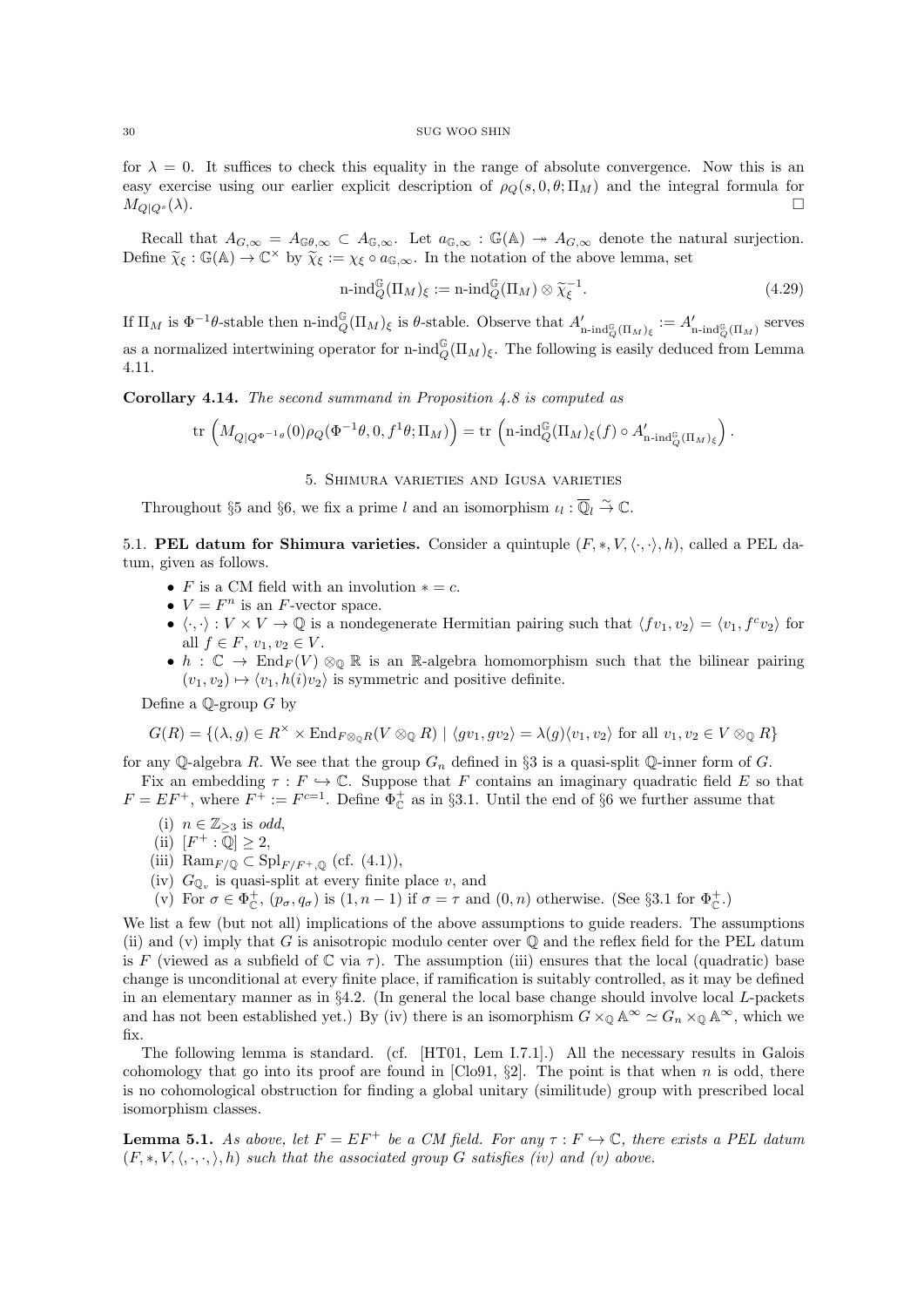$\prod_{\sigma\in\Phi_{\mathbb{C}}^+}M_n(\mathbb{C}),$  the map h sends More explicitly, we will choose h such that under the natural R-algebra isomorphism  $\text{End}_F(V)_{\mathbb{R}} \simeq$ 

$$
z \mapsto \left( \left( \begin{array}{cc} zI_{p_{\sigma}} & 0 \\ 0 & \bar{z}I_{q_{\sigma}} \end{array} \right)_{\sigma \in \Phi_{\mathbb{C}}^+} \right) \tag{5.1}
$$

for some  $p_{\sigma}, q_{\sigma} \in \mathbb{Z}_{\geq 0}$  such that  $p_{\sigma} + q_{\sigma} = n$ . There is a standard way to associate a C-morphism  $\mu_h: \mathbb{G}_m \to G$  ([Kot92b, Lem 4.1.(2)]). Under the natural isomorphism  $G_{\mathbb{C}} \simeq GL_1 \times \prod_{\sigma \in \Phi_{\mathbb{C}}^+} GL_n$ , we may describe  $\mu_h$  as

$$
z \mapsto \left(z, \begin{pmatrix} zI_{p_{\sigma}} & 0 \\ 0 & I_{q_{\sigma}} \end{pmatrix}\right).
$$

Fix a prime  $p \in \mathrm{Spl}_{E/\mathbb{Q}}$  such that  $p \neq l$ . Also fix a place w of F above p. (In fact the case  $p = l$ is considered once, only in establishing Proposition 5.3.(v) where we refer to Harris-Taylor for the proof.) Choose  $\iota_p : \overline{\mathbb{Q}}_p \overset{\sim}{\to} \mathbb{C}$  such that  $\iota_p^{-1}\tau : F \hookrightarrow \overline{\mathbb{Q}}_p$  induces w. We will keep  $\tau$ ,  $p$ ,  $w$  and  $\iota_p$  fixed until the end of §6.1. Define  $\mathcal{V}_p^+$  as in the beginning of §4. For convenience, write  $\mathcal{V}_p^+ = \{w_1, \ldots, w_r\}$ where  $w_1 = w$ . Define  $\Phi_{w_i} := \text{Hom}_{\mathbb{Q}_p}(F_{w_i}, \overline{\mathbb{Q}}_p)$ . Using  $\iota_p^{-1} \iota : \overline{\mathbb{Q}} \hookrightarrow \overline{\mathbb{Q}}_p$  we get

$$
W_{F_w} \hookrightarrow \operatorname{Gal}(\overline{\mathbb{Q}}_p/F_w) \hookrightarrow \operatorname{Gal}(\overline{\mathbb{Q}}/F).
$$

Write  $\mu = \mu_{\iota_p}$  for the  $\overline{\mathbb{Q}}_p$ -morphism  $\mu_h \times_{\mathbb{C},\iota_p^{-1}} \overline{\mathbb{Q}}_p$ . Let  $\mu_0 : \mathbb{G}_m \to \mathbb{G}_m$  denote the identity map. For each  $w_i$  define  $\mu_{w_i}: \mathbb{G}_m \to (R_{F_{w_i}/\mathbb{Q}_p}GL_n) \times_{\mathbb{Q}_p} \overline{\mathbb{Q}}_p \simeq \prod_{\sigma \in \Phi_{w_i}} (GL_n)_{\overline{\mathbb{Q}}_p}$  by

$$
z \mapsto \left(z, \begin{pmatrix} zI_{p_{\sigma}} & 0 \\ 0 & I_{q_{\sigma}} \end{pmatrix}_{\sigma \in \Phi_{w_i}}\right)
$$

so that  $\mu = (\mu_0, (\mu_{w_i})_{1 \leq i \leq r})$ . We have  $p_{\sigma} = 1$  if  $\sigma$  is induced by  $\iota_p^{-1} \tau$  and  $p_{\sigma} = 0$  otherwise.

Let us describe the finite set  $B(G_{\mathbb{Q}_p}, -\mu)$ . Using the isomorphism

$$
G_{\mathbb{Q}_p} \simeq GL_1 \times \prod_{1 \leq i \leq r} R_{F_{w_i}/\mathbb{Q}_p} GL_n, \tag{5.2}
$$

we identify

$$
B(G_{\mathbb{Q}_p}, -\mu) = B(GL_1, -\mu_{p,0}) \times \prod_{1 \le i \le r} B(R_{F_{w_i}}/_{\mathbb{Q}_p} GL_n, -\mu_{w_i})
$$

and write  $b \in B(G_{\mathbb{Q}_p}, -\mu)$  as  $(b_0, (b_{w_i}))$ . In view of [Shi09, Ex 4.3], there is a bijection

$$
\{h \in \mathbb{Z} : 0 \le h \le n - 1\} \quad \stackrel{1-1}{\longleftrightarrow} \quad B(G_{\mathbb{Q}_p}, -\mu) \tag{5.3}
$$

where h corresponds to  $b(h) = (b_0, (b_{w_i}))$  which is given by  $b_0 = b_{1,0}, b_w = b_{n-h,h}$  and  $b_{w_i} = b_{0,n}$  for  $i > 1$  in the notation of §2.4. When  $b = b(h)$ ,

$$
J_b(\mathbb{Q}_p) \simeq \mathbb{Q}_p^{\times} \times (D_{F_w,1/(n-h)}^{\times} \times GL_h(F_w)) \times \prod_{i>1} GL_n(F_{w_i}).
$$
\n(5.4)

Recall from §3.1 that we defined the groups  $K_v \subset G_n(\mathbb{Q}_v)$   $(v \neq \infty)$  and the measures  $\mu_{G_n,v}$  on  $G_n(\mathbb{Q}_v)$  for every v as well as  $\mu_{A_{G_n,\infty}}$  on  $A_{G_n,\infty} = A_{G,\infty}$ . For each  $v \in \text{Unr}_{F/\mathbb{Q}}$ , define a hyperspecial subgroup  $U_v^{\text{hs}}$  of  $G(\mathbb{Q}_v)$  to be the image of  $K_v$  under the isomorphism  $G(\mathbb{Q}_v) \simeq G_{\vec{n}}(\mathbb{Q}_v)$  which was fixed earlier. We transport  $\mu_{G_n,v}$  to a Haar measure  $\mu_{G,v}$  on  $G(\mathbb{Q}_v)$  for each  $v \neq \infty$  via the last isomorphism. To fix a Haar measure on  $J_b(\mathbb{Q}_p)$ , denote by  $M_b$  (cf. §5.5) the quasi-split inner form of  $J_b$  over  $\mathbb{Q}_p$ . We may identify  $M_b(\mathbb{Q}_p)$  with  $\mathbb{Q}_p^{\times} \times GL_{n-h,h}(F_w) \times \prod_{i>1} GL_n(F_{w_i})$ . Choose a Haar measure on  $M_b(\mathbb{Q}_p)$  so that  $\mathbb{Z}_p^{\times} \times GL_{n-h,h}(\mathcal{O}_{F_w}) \times \prod_{i>1} GL_n(\mathcal{O}_{F_{w_i}})$  has volume 1. The measure on  $J_b(\mathbb{Q}_p)$  is chosen to be compatible with the one on  $M_b(\mathbb{Q}_p)$  in the sense of [Kot88, p.631]. Also choose a Haar measure  $\mu_{G,\infty}$  so that  $\prod_v \mu_{G,v}/\mu_{A_{G,\infty}}$  is the Tamagawa measure.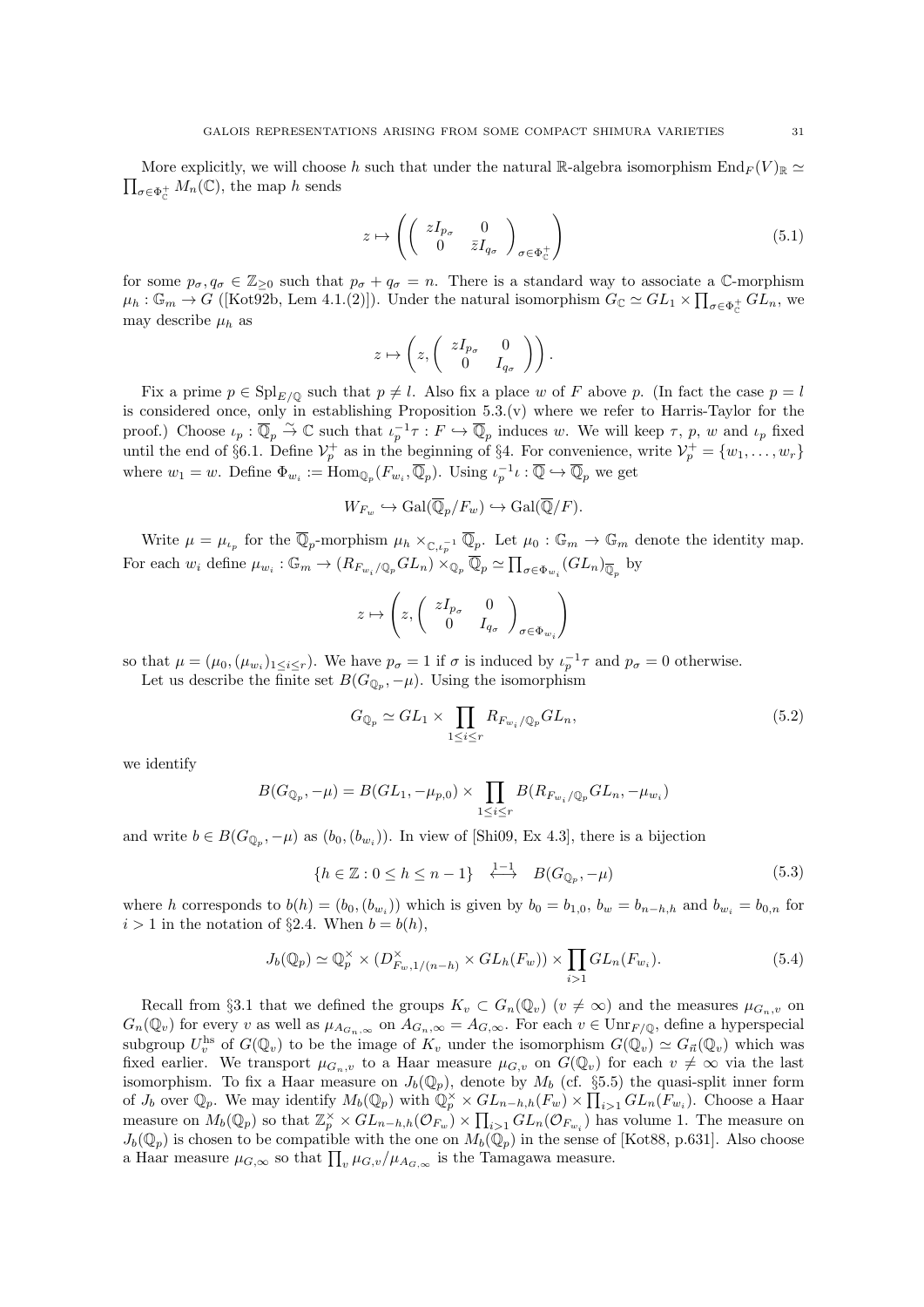5.2. Shimura varieties and Igusa varieties. For each open compact subgroup  $U \subset G(\mathbb{A}^{\infty})$ , consider the following moduli problem.

$$
\left(\begin{array}{c}\n\text{connected locally noetherian} \\
F\text{-schemes} \\
\text{with a geometric point} \\
\left(S, s\right)\n\end{array}\right) \longrightarrow \left(\begin{array}{c}\n\text{Sets} \\
\to \left(\text{Sets}\right) \\
\mapsto \left(\{A, \lambda, i, \bar{\eta}\}\right)\n\end{array}
$$

where the quadruples on the right consist of

- $A$  is an abelian scheme over  $S$
- $\lambda: A \to A^{\vee}$  is a polarization
- $i : F \hookrightarrow \text{End}(A) \otimes_{\mathbb{Z}} \mathbb{Q}$  such that  $\lambda \circ i(f) = i(f^c)^{\vee} \circ \lambda, \forall f \in F$ .
- $\bar{\eta}$  is a  $\pi_1(S, s)$ -invariant U-orbit of isomorphisms of  $F \otimes_{\mathbb{Q}} \mathbb{A}^{\infty}$ -modules  $\eta : V \otimes_{\mathbb{Q}} \mathbb{A}^{\infty} \stackrel{\sim}{\to} VA_s$ which take the pairing  $\langle \cdot, \cdot \rangle$  to the  $\lambda$ -Weil pairing up to  $(A^{\infty})^{\times}$ -multiples. (See [Kot92b, §5] for more explanation.)
- An equality of polynomials  $\det_{{\cal O}_S}(f | \operatorname{Lie} A) = \det_E(f | V^1)$  holds for all  $f \in F$ , in the sense of [Kot92b, §5].
- Two quadruples  $(A_1, \lambda_1, i_1, \bar{\eta}_1)$  and  $(A_2, \lambda_2, i_2, \bar{\eta}_2)$  are equivalent if there is an isogeny  $A_1 \rightarrow$  $A_2$  taking  $\lambda_1, i_1, \bar{\eta}_1$  to  $\gamma \lambda_2, i_2, \bar{\eta}_2$  for some  $\gamma \in \mathbb{Q}^{\times}$ .

Note that for each S and two geometric points s and s' of S, the values of  $(S, s)$  and  $(S, s')$  under the above functor are canonically identified. So we can remove the reference to geometric points. And then the above functor can be extended to a functor on the category of all F-schemes in an obvious way. If  $U$  is sufficiently small, this functor is representable by a quasi-projective variety over  $F$  ([Kot92b, p.391]), which we denote by  $\text{Sh}_U$ .

Recall that we fixed p and w in §5.1 such that  $p \in \text{Spl}_{E/\mathbb{Q}}$  and  $w|p$ . For each i (including  $i = 1$ ), let  $\Lambda_i$  be a  $U_p^{\text{hs}}$ -stabilized  $\mathcal{O}_{F_{w_i}}$ -lattice in  $V \otimes_F F_{w_i}$ . It can be assumed that  $\Lambda_i$  is self-dual with respect to  $\langle \cdot, \cdot \rangle$ . For  $\vec{m} = (m_1, \ldots, m_r)$ , define

$$
U^p(\vec{m}):=U^p\times \mathbb{Z}_p^\times\times \prod_i \ker(GL_{\mathcal{O}_{F_{w_i}}}(\Lambda_i)\rightarrow GL_{\mathcal{O}_{F_{w_i}}}(\Lambda_i/\mathfrak{m}_{F_{w_i}}^{m_i}\Lambda_i))\ \subset G(\mathbb{A}^\infty)
$$

where  $\mathfrak{m}_{F_{w_i}}$  is the maximal ideal of  $\mathcal{O}_{F_{w_i}}$ . We can construct an integral model of  $\text{Sh}_{U^p(\vec{m})}$  over  $\mathcal{O}_{F_w}$ , via the following analogue of the moduli problem in [HT01, p.108-109]. (The  $(A, i)$ -compatibility condition there corresponds to our determinant condition.)

$$
\begin{pmatrix}\n\text{connected locally noetherian} \\
\mathcal{O}_{F_w}\text{-schemes} \\
\text{with a geometric point} \\
(S, s) \rightarrow \{(A, \lambda, i, \bar{\eta}^p, \{\alpha_i\}_{i=1}^r)\} / \sim\n\end{pmatrix}
$$

where the tuples on the right consist of

- $\bullet$  A is an abelian scheme over S.
- $\lambda: A \to A^{\vee}$  is a prime-to-p polarization.
- $i: \mathcal{O}_F \hookrightarrow \text{End}(A) \otimes_{\mathbb{Z}} \mathbb{Z}_{(p)}$  such that  $\lambda \circ i(f) = i(f^c)^{\vee} \circ \lambda, \forall f \in \mathcal{O}_F$ .
- $\bar{\eta}$  is a  $\pi_1(S, s)$ -invariant U<sup>p</sup>-orbit of isomorphisms of  $F \otimes_{\mathbb{Q}} \mathbb{A}^{\infty, p}$ -modules  $\eta : V \otimes_{\mathbb{Q}} \mathbb{A}^{\infty, p} \stackrel{\sim}{\to}$  $V^pA_s$  which take the pairing  $\langle \cdot, \cdot \rangle$  to the  $\lambda$ -Weil pairing up to  $(\mathbb{A}^{\infty, p})^{\times}$ -multiples.
- (Determinant condition) An equality of polynomials  $\det_{\mathcal{O}_S}(f | \operatorname{Lie} A) = \det_E(f | V^1)$  holds for all  $f \in \mathcal{O}_F$ , in the sense of [Kot92b, §5].
- $\alpha_1 : w^{-m_1} \Lambda_1 / \Lambda_1 \to A[w^{m_1}]$  is a Drinfeld  $w^{m_1}$ -structure
- for  $i > 1$ ,  $\alpha_i$ :  $(w_i^{-m_i}\Lambda_i/\Lambda_i) \stackrel{\sim}{\rightarrow} A[w_i^{m_i}]$  is an isomorphism of S-schemes with  $\mathcal{O}_{F_{w_i}}$ -actions.
- Two tuples  $(A_1, \lambda_1, i_1, \bar{\eta}_1^p, \{\alpha_{i,1}\}_{i=1}^r)$  and  $(A_2, \lambda_2, i_2, \bar{\eta}_2^p, \{\alpha_{i,2}\}_{i=1}^r)$  are equivalent if there is a prime-to-p isogeny  $A_1 \to A_2$  taking  $\lambda_1, i_1, \overline{\eta}_1^p, \alpha_{i,1}$  to  $\gamma \lambda_2, i_2, \overline{\eta}_2^p, \alpha_{i,2}$  for some  $\gamma \in \mathbb{Z}_{(p)}^{\times}$ .

Because of our assumption on  $(p_{\tau}, q_{\tau})$  and the determinant condition, if p is locally nilpotent in S then  $A[w^{\infty}]$  (resp.  $A[w_i^{\infty}]$  for  $i > 1$ ) is a Barsotti-Tate group of dimension 1 (resp. 0) if A is as above. (cf. [HT01, p.108].) This moduli problem is representable by a quasi-projective scheme over  $\mathcal{O}_{F_w}$  (using the argument of [Kot92b, p.391]), which will be denoted by  $\text{Sh}_{U^p, \vec{m}}$ . In fact,  $\text{Sh}_{U^p, \vec{m}}$  is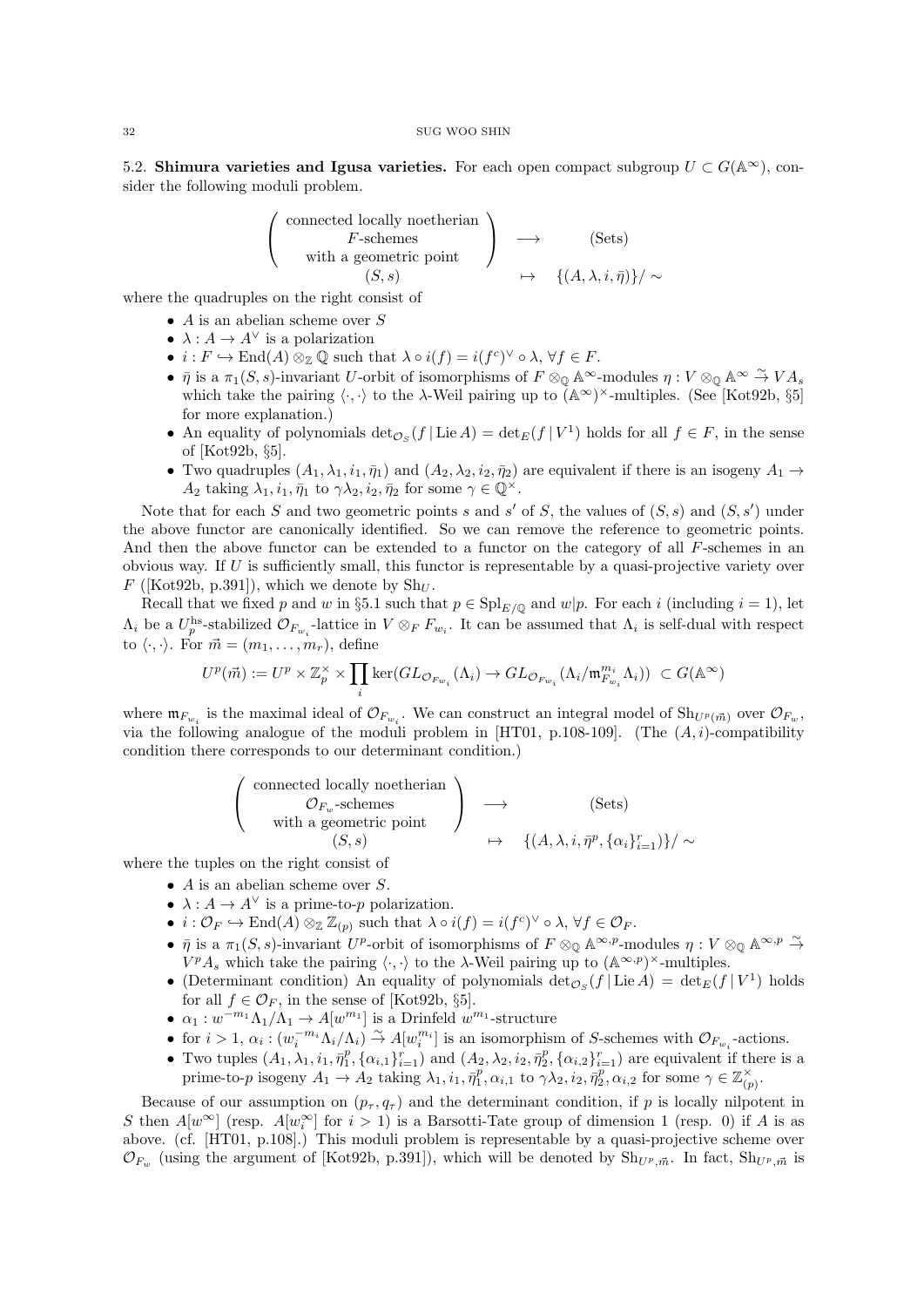projective and flat over  $\mathcal{O}_{F,w}$  for all  $\vec{m}$  and smooth if  $m_1 = 0$ . The smoothness and flatness is proved exactly as in [HT01, Lem III.4.1]. The projectivity follows from [Lan08, Thm 5.3.3.1, Rem 5.3.3.2].

The special fiber  $\text{Sh}_{U^p, \vec{0}} := \text{Sh}_{U^p, \vec{0}} \times_{\mathcal{O}_{F_w}} k(w)$  admits a Newton-polygon stratification into  $k(w)$ varieties  $\overline{\mathrm{Sh}}_{U^{p},\vec{0}}^{(h)}$  where the integer h runs over  $0 \leq h \leq n-1$ . The stratification can be described as in [HT01, p.111] or [Man05, p.580]. (Roughly speaking,  $\overline{Sh}_{U^p,\vec{0}}^{(h)}$  is the locus where the Barsotti-Tate  $\mathcal{O}_{F_w}$ -module  $A[w^{\infty}]$  has étale height h in the sense of [HT01, p.59].) To compare the index sets for strata in two different references, note that each  $0 \leq h \leq n-1$  bijectively corresponds to an element  $b \in B(G_{\mathbb{Q}_p}, -\mu)$  under the bijection described in (5.3). When b corresponds to h, we write  $\overline{\text{Sh}}_{U^p, \vec{0}}^{(b)}$  for  $\overline{\mathrm{Sh}}^{(h)}_{U^{p},\vec{0}}.$ 

We may consider Igusa varieties in the sense of [Man05]. On page 576 of that paper the so-called unramified hypothesis was imposed, which is equivalent to assuming that p is unramified in  $F$  in our situation. The unramified hypothesis ensures that Shimura varieties have smooth integral models over  $\mathcal{O}_{F_w}$  when no level structure is imposed at p. However the results of that paper carry over to our case (where p may be ramified in F): we substitute  $\text{Sh}_{U^p, \vec{0}}$  and  $\text{Sh}_{U^p, \vec{0}}$  for  $\mathfrak{X}_{U^p(0)}$  and  $X_{U^p(0)}$  in Mantovan's paper. (The same applies to the Newton-polygon strata). As remarked above,  $\text{Sh}_{U^{p}, \vec{0}}$  is smooth over  $\mathcal{O}_{F_{\text{av}}}$ . We use the results of Drinfeld as in [HT01, Ch II] instead of the Grothendieck-Messing theory. It is worth emphasizing that we can work without the unramified hypothesis since we are in the special case where  $p$  splits in  $E$  and the condition (v) of §5.1 is satisfied.

Let us briefly recall the definition of Igusa varieties. Choose any Barsotti-Tate group  $\Sigma_b$  over  $\overline{\mathbb{F}}_n$ whose associated isocrystal with G-structure corresponds to b in the sense of [Shi09,  $\S4$ ] (cf. [RR96, 3.3-3.5]). Since any two isogenous one-dimensional Barsotti-Tate groups over  $\overline{\mathbb{F}}_p$  with  $\mathcal{O}_{F_w}$ -actions are isomorphic, for each b there is a unique choice of  $\Sigma_b$  up to isomorphism (with additional structure). As a consequence, each central leaf  $C_{\Sigma_b} = C_{\Sigma_b, U^p}$  defined in [Man05, §3] coincides with the corresponding stratum  $\overline{\text{Sh}}_{U^p,\vec{0}}^{(b)}$ . We write  $\text{Ig}_{b, U^p, m}$  for the Igusa variety  $J_{b, m}$  (which depends on  $U^p$ ) defined in [Man05, §4]. In general Igusa varieties depend on the choice of  $\Sigma_b$ , but Ig<sub>b,Up,m</sub> only depends on b in our case (up to isomorphism) since  $\Sigma_b$  is unique up to isomorphism. By [Man05, Prop 4], Ig<sub>b,Up,m</sub> are finite étale Galois coverings of  $\overline{\text{Sh}}_{U^p, \vec{0}}^{(b)}$  and smooth over  $\overline{\mathbb{F}}_p$ .

An important point for us is that theorem 22 of [Man05] (also see [Man, Thm 1]), stated as Proposition 5.2 below, works in our case. (We need to make a small change that the Rapoport-Zink spaces should be viewed over the base  $\mathcal{O}_{\widehat{F}_w^{\text{ur}}}$  rather than  $\widehat{\mathbb{Z}}_p^{\text{ur}}$ .) This should not be surprising since Proposition 5.2 is a close analogue (but formulated in a different language) of [HT01, Thm IV.2.9] which works even when  $p$  is ramified in  $F$ <sup>5</sup>

Even though the unramified hypothesis mentioned above is imposed in [Shi09] and [Shi10], the results of those papers also carry over to our situation without the hypothesis. Again, this is possible as the conditions (iii) and (y) in  $\S5.1$  are satisfied. In fact, the only place where the unramified hypothesis is necessary is the proof of [Shi09, Lem 11.1]. In that proof, in our setting without the unramified hypothesis, we know that  $\dim(\text{Lie }A[w_i^{\infty}])$  is 1 if  $i = 1$  and 0 if  $i > 1$ . Then we can argue as in the proof of  $[HT01, Lem V.4.1]$  (in which p may be ramified in F) to prove Lemma 11.1 of [Shi09]. (If the dimensions of the Lie algebras were arbitrary, the argument does not work.) Careful readers may check that the rest of arguments in [Shi09] and [Shi10] goes through and the results of those papers remain true in our situation.

Let  $\xi$  be an irreducible algebraic representation of G over  $\overline{\mathbb{Q}}_l$ . Such a  $\xi$  gives rise to a lisse l-adic sheaf on each Sh<sub>U</sub> as well as on each Ig<sub>b,Up,m</sub>. Let  $\mathcal{L}_{\xi}$  denote those *l*-adic sheaves by abuse of notation. We write Ig<sub>b</sub> and Sh for the projective systems of varieties  $\{Ig_{b, U^p, m}\}\$  and  $\{Sh_U\}$ , respectively, where m runs over  $\mathbb{Z}_{>0}$  and  $U^p$  (resp. U) over sufficiently small open compact subgroups of  $G(\mathbb{A}^{\infty,p})$  (resp.  $G(\mathbb{A}^{\infty})$ . Define

$$
H^k(\mathrm{Sh},\mathscr{L}_\xi):=\varinjlim_U H^k(\mathrm{Sh}_U\times_F\overline{F},\mathscr{L}_\xi),\qquad H^k_c(\mathrm{Ig}_b,\mathscr{L}_\xi):=\varinjlim_{U^p,m} H^k_c(\mathrm{Ig}_{b,U^p,m},\mathscr{L}_\xi).
$$

<sup>&</sup>lt;sup>5</sup>In our case, it is appropriate to say that Proposition 5.2 is essentially due to Harris and Taylor. The beauty of Mantovan's work lies in its nice reformulation and generalization of their result.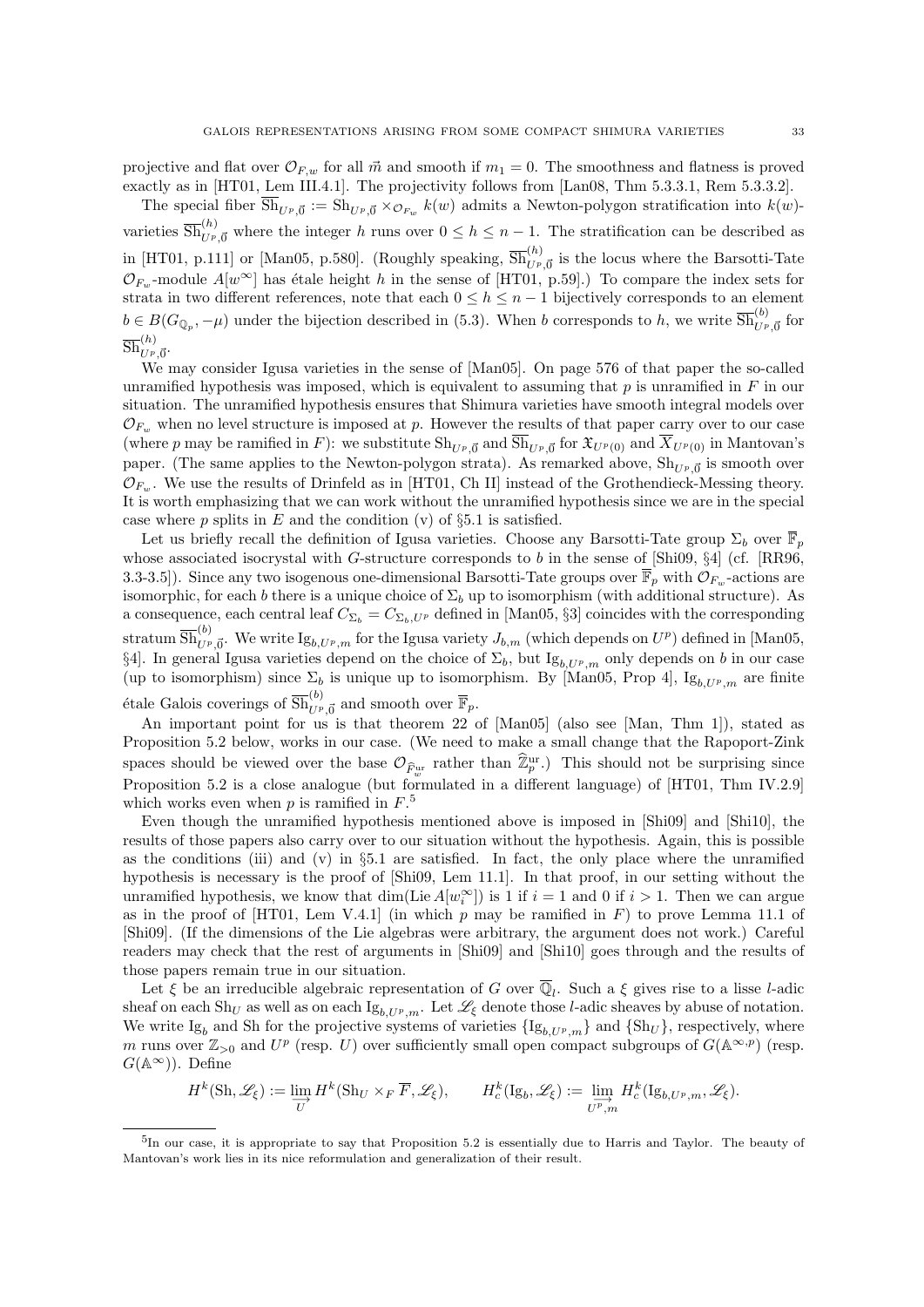which are admissible representations of  $G(\mathbb{A}^{\infty}) \times \text{Gal}(\overline{F}/F)$  and  $G(\mathbb{A}^{\infty,p}) \times J_b(\mathbb{Q}_p)$ , respectively. Define

$$
H(\mathrm{Sh}, \mathscr{L}_\xi) := \sum_k (-1)^k H^k(\mathrm{Sh}, \mathscr{L}_\xi), \qquad H_c(\mathrm{Ig}_b, \mathscr{L}_\xi) := \sum_k (-1)^k H_c^k(\mathrm{Ig}_b, \mathscr{L}_\xi).
$$

which belong to  $\operatorname{Groth}(G(\mathbb{A}^{\infty}) \times \operatorname{Gal}(\overline{F}/F))$  and  $\operatorname{Groth}(G(\mathbb{A}^{\infty,p}) \times J_b(\mathbb{Q}_p))$ , respectively. The space  $H^k(\text{Sh}, \mathscr{L}_\xi)$  is a semisimple  $G(\mathbb{A}^\infty)$ -module and admits a decomposition (cf. [HT01, p.103])

$$
H^k(\text{Sh}, \mathscr{L}_{\xi}) = \bigoplus_{\pi^{\infty}} \pi^{\infty} \otimes R^k_{\xi, l}(\pi^{\infty})
$$
\n(5.5)

where  $\pi^{\infty}$  runs over  $\text{Irr}(G(\mathbb{A}^{\infty}))$  and  $R_{\xi,l}^{k}(\pi^{\infty})$  is a continuous finite dimensional representation of  $Gal(\overline{F}/F)$ . Define  $R_{\xi,l}(\pi^{\infty}) := \sum_{k} (-1)^{k} R_{\xi,l}^{k}(\pi^{\infty})$ , viewed in  $Groth(Gal(\overline{F}/F))$ .

Let S be a finite set of places of  $\mathbb Q$  containing p and  $\infty$ . Set  $S_{fin} := S \setminus {\infty}$ . Let  $R \in \text{Groth}(G(\mathbb{A}^S) \times$  $G'$ ) where G' is a topological group. A typical situation is  $R = H(\overline{Sh}, \mathscr{L}_{\xi})$  with  $G' = G(\mathbb{A}_{S_{fin}}) \times$  $Gal(\overline{F}/F)$  or  $R = H(\mathrm{Ig}_b, \mathscr{L}_\xi)$  with  $G' = G(\mathbb{A}_{S_{fin}\backslash\{p\}}) \times J_b(\mathbb{Q}_p)$ . Write  $R = \sum_{\pi S \otimes \rho} n(\pi^S \otimes \rho) \cdot [\pi^S][\rho]$ where  $n(\pi^S \otimes \rho) \in \mathbb{Z}$ , and  $\pi^S$  and  $\rho$  run over  $\text{Irr}_l(G(\mathbb{A}^S))$  and  $\text{Irr}_l(G')$ , respectively. For a given  $\pi^S$ , define  $R[\pi^S] \in \text{Groth}(G(\mathbb{A}^S) \times G')$  and  $R\{\pi^S\} \in \text{Groth}(G')$  by

$$
R[\pi^S] := \sum_{\rho} n(\pi^S \otimes \rho) \cdot [\pi^S][\rho], \qquad R\{\pi^S\} := \sum_{\rho} n(\pi^S \otimes \rho) \cdot [\rho]
$$

where  $\rho$  runs over  $\text{Irr}_l(G')$ . This way we define  $H(\text{Sh}, \mathscr{L}_{\xi})[\pi^S]$ ,  $H(\text{Sh}, \mathscr{L}_{\xi})\{\pi^S\}$ ,  $H(\text{Ig}_b, \mathscr{L}_{\xi})[\pi^S]$  and  $H(\mathrm{Ig}_b, \mathscr{L}_\xi)\{\pi^S\}.$ 

Define a functor  $\mathrm{Mant}_{b,\mu}: \mathrm{Groth}(J_b(\mathbb{Q}_p)) \to \mathrm{Groth}(G(\mathbb{Q}_p) \times W_{F_w})$  using the notation of [Man05] by (cf. §2.2)

$$
\mathrm{Mant}_{b,\mu}(\rho) := \sum_{i,j \geq 0} (-1)^{i+j} \lim_{U_p \subset G(\mathbb{Q}_p)} \mathrm{Ext}^i_{J_b(\mathbb{Q}_p)\text{-smooth}}(H^j_c(\mathcal{M}_{b,\mu,U_p}^{\mathrm{rig}}), \rho))(-D).
$$

Here D is the dimension of  $\mathcal{M}_{b,\mu,U_p}^{\text{rig}},(-D)$  denotes a Tate twist, and the limit is taken over open compact subgroups  $U_p$  of  $G(\mathbb{Q}_p)$ . The following proposition is the theorem 22 of [Man05] ([Man, Thm 1]), which holds in our case as explained above.

**Proposition 5.2.** With the notation as above, there is an equality in  $\text{Groth}(G(\mathbb{A}^{\infty}) \times W_{F_{\text{av}}})$ 

$$
H(\mathrm{Sh}, \mathscr{L}_{\xi}) = \sum_{b \in B(G_{\mathbb{Q}_p}, -\mu)} \mathrm{Mant}_{b,\mu}(H_c(\mathrm{Ig}_b, \mathscr{L}_{\xi})).
$$

The Rapoport-Zink spaces  $\mathcal{M}_{b,\mu,U_p}^{rig}$  admit product decompositions into Rapoport-Zink spaces of EL-types, corresponding to the decompositions (5.2),  $b = (b_0, (b_{w_i}))$  and  $\mu = (\mu_0, (\mu_{w_i}))$ . (cf. [Far04, 2.3.7.1, Ex. 2.3.21...) This induces a corresponding decomposition of  $\text{Mant}_{b,\mu}$ . Namely, if we write each  $\rho \in \text{Irr}(J_b(\mathbb{Q}_p))$  as  $\rho_0 \otimes (\otimes_i \rho_{w_i})$  according to (5.4), then

$$
\text{Mant}_{b,\mu}(\rho) = \text{Mant}_{b_0,\mu_0}(\rho_0) \otimes (\otimes_i \text{Mant}_{b_{w_i},\mu_{w_i}}(\rho_{w_i})). \tag{5.6}
$$

To the irreducible representation  $\xi$ , there is a way to attach  $a_0(\xi) \in \mathbb{Z}$ ,  $\vec{a}(\xi)_{\sigma} \in \mathbb{Z}^n$  and  $w(\xi) \in \mathbb{Z}$ for each  $\sigma \in \Phi_{\mathbb{C}}^+$  as in (3.18) and the paragraph preceding (3.18). The following proposition is an analogue of [HT01, Prop III.2.1], except the last assertion comes from [HT01, Lem III.4.2] (for which we allow  $p = l$ ). The proof of Harris and Taylor works in our case and will be omitted.

**Proposition 5.3.** Recall that we fixed  $\tau : F \hookrightarrow \mathbb{C}$  and  $\iota_l : \overline{\mathbb{Q}}_l \overset{\sim}{\to} \mathbb{C}$ . Let  $U_\infty$  be the centralizer of h in  $G(\mathbb{R})$ .

(i) The following holds where  $\pi_{\infty}$  runs over  $\Pi_{\text{unit}}(G(\mathbb{R}), \iota_i \xi^{\vee})$ . We denote the (discrete) automorphic multiplicity by  $m(\cdot)$ .

$$
\dim R_{\xi,l}^k(\pi^\infty) = |\ker^1(\mathbb{Q}, G)| \sum_{\pi} m(\iota_l(\pi^\infty) \otimes \pi_\infty) \dim H^k(\mathrm{Lie }G(\mathbb{R}), U_\infty, \pi_\infty \otimes \iota_l \xi)
$$

(ii) Let y be a prime of F not dividing l. For any  $\sigma \in W_{F_y}$ , each eigenvalue  $\alpha$  of  $R_{\xi,l}^k(\pi^\infty)(\sigma)$ satisfies  $\alpha \in \overline{Q}$  and  $|\alpha|^2 \in |k(y)|^{\mathbb{Z}}$  under any embedding  $\overline{Q} \hookrightarrow \mathbb{C}$ .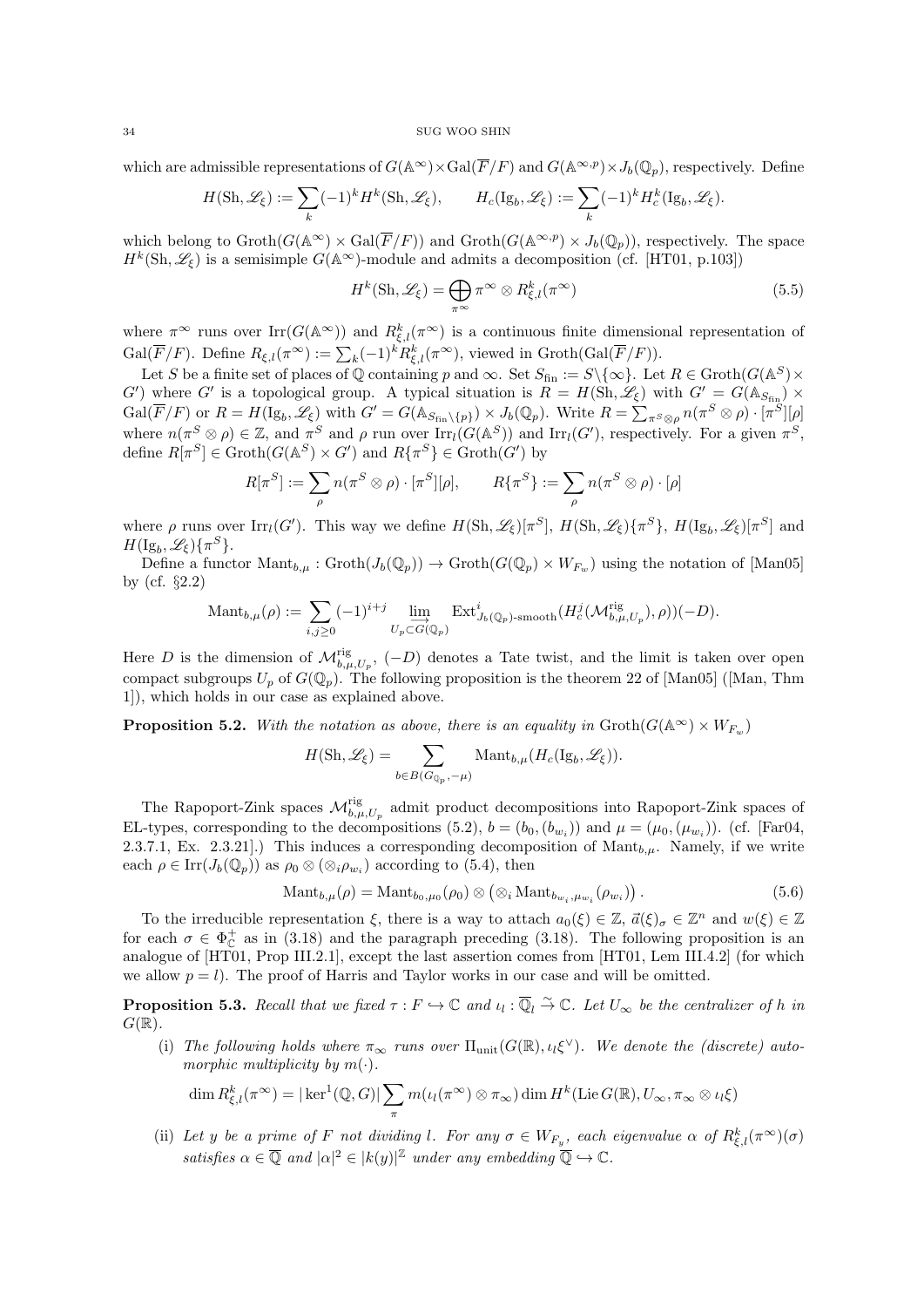- (iii) For almost all primes y of F, for all eigenvalues  $\alpha$  of  $R_{\xi,l}^k$  and for all embeddings  $\overline{\mathbb{Q}} \hookrightarrow \mathbb{C}$ , we have  $|\alpha|^2 = |k(y)|^{k+w(\xi)}$ .
- (iv)  $R_{\xi,l}^k(\pi^\infty)$  is potentially semistable at every y|l.
- (v) Suppose that a prime q splits in E and that  $q \in \{p, l\}$ . Write  $\pi_q = \pi_{q,0} \otimes (\otimes_{v \in V_q^+} \pi_v)$  and let  $y \in V_q^+$  be the place determined by  $\iota_q^{-1} \tau : F \hookrightarrow \overline{\mathbb{Q}}_q$ . If  $\pi_{q,0}$  and  $\pi_y$  are unramified, then  $R_{\xi,l}^k(\pi^\infty)$  is crystalline at y if  $q = l$  and unramified at y if  $q = p$ .

5.3. Stable trace formula for Igusa varieties. Recall that the Haar measures on  $G(\mathbb{A}^{\infty})$ ,  $J_b(\mathbb{Q}_n)$ and  $G_{\vec{n}}(\mathbb{A})/A_{G_{\vec{n}},\infty}$  are fixed (§3.1, §5.1), where  $G_{\vec{n}}$  denotes elliptic endoscopic groups for G. The goal of this subsection is to state the stable trace formula for Igusa varieties, which was the main result of [Shi10].

We need to pin down transfer factors. For each  $G_{\vec{n}}$ , fix  $\Delta_v^0(\cdot, \cdot)_{G_{\vec{n}}}^{G_n}$  as in §3.4 at each  $v \neq \infty$ , where we take  $\Delta_v^0 \equiv 1$  for every  $v \neq \infty$  if  $\vec{n} = (n)$ . Choose the transfer factor  $\Delta_v(\cdot, \cdot)_{G_{\vec{n}}}^G$   $(v \neq \infty)$  so that

$$
\Delta_v(\cdot,\cdot)_{G_{\vec{n}}}^G = \Delta_v^0(\cdot,\cdot)_{G_{\vec{n}}}^{G_n} \tag{5.7}
$$

via the isomorphism  $G \times_{\mathbb{Q}} \mathbb{A}^{\infty} \simeq G_n \times_{\mathbb{Q}} \mathbb{A}^{\infty}$  that was fixed in §5.2. We choose the unique  $\Delta_{\infty}(\cdot, \cdot)_{G_n}^G$ such that the product formula

$$
\prod_v \Delta_v(\gamma_H,\gamma)^G_{G_{\vec{n}}}=1
$$

holds ([LS87, (6.4)]) for any matching pair  $(\gamma_H, \gamma)$  with  $\gamma \in G(\mathbb{Q})$ , i.e. for any semisimple  $\gamma \in G(\mathbb{Q})$ and any  $(G, H)$ -regular semisimple  $\gamma_H \in G_{\vec{n}}(\mathbb{A})$  with matching stable conjugacy classes.

Fix  $(j, B)$  as in §4.3, once and for all. Recall that  $\Delta_{j,B}$  was defined in §3.5. Let  $e_{\vec{n}}(\Delta_{\infty}) \in \mathbb{C}^{\times}$ denote the constant such that

$$
\Delta_{\infty}(\gamma_H, \gamma)_{G_{\vec{n}}}^G = e_{\vec{n}}(\Delta_{\infty})\Delta_{j,B}(\gamma_H, \gamma)
$$
\n(5.8)

for any matching pair  $(\gamma_H, \gamma) \in G_{\vec{n}}(\mathbb{R}) \times G(\mathbb{R})$ . Note that  $e_{\vec{n}}(\Delta_{\infty}) = 1$  for  $\vec{n} = (n)$ . We claim that for each  $\vec{n} = (n_1, n_2),$ 

$$
e_{\vec{n}}(\Delta_{\infty}) \in (\mathbb{C}^{\times})^{1},\tag{5.9}
$$

namely that  $|e_{\vec{n}}(\Delta_{\infty})|=1$ . The argument is as follows. It is not hard to see from the definition (§3.4) that for every  $v \neq \infty$ ,  $\Delta_v(\gamma_H, \gamma)_{G_{\vec{n}}}^G$  is equal to  $\Delta_{IV,v}(\gamma_H, \gamma)$  up to  $(\mathbb{C}^\times)^1$ , the latter being the ratio of Weyl discriminants at v defined in [LS87,  $\S3.6$ ]. By the product formula (5.7), the same is true for  $v = \infty$ . On the other hand,  $\Delta_{j,B}(\gamma_H, \gamma)$  is also equal to  $\Delta_{IV,\infty}(\gamma_H, \gamma)$  up to  $(\mathbb{C}^{\times})^1$ , as can be seen from the definition of [Kot90, p.184]. (Note that  $\chi_{G,H}$  in that article is a unitary character in our case.) Hence the claim is proved.

Remark 5.4. Although a more careful analysis of transfer factors would show that  $e_{\vec{n}}(\Delta_{\infty}) \in \{\pm 1\}$ , we have not attempted to do it here. Instead, we prove the same fact with an ad hoc argument later in the proof of Theorem 6.1. There  $e_{\vec{n}}(\Delta_{\infty})$  shows up in the coefficient of a spectral identity, which must be a real number, hence  $+1$  or  $-1$ .

Let  $\phi^{\infty,p} \cdot \phi'_p \in C_c^{\infty}(G(\mathbb{A}^{\infty,p}) \times J_b(\mathbb{Q}_p))$  be a complex-valued function. Assume that  $\phi^{\infty,p} \cdot \phi'_p$  is an acceptable function ([Shi09, Def 6.2]). For each elliptic endoscopic group  $G_{\vec{n}}$  for G, we recall the construction of the function  $\phi_{\text{Ig}}^{\vec{n}}$  on  $G_{\vec{n}}(\mathbb{A})$ . We may assume that  $\phi^{\infty,p}$  has the form  $\phi^{\infty,p} = \prod_{v \neq p,\infty} \phi_v$ as the general case follows via finite linear combination.

For each place  $v \neq p, \infty$ , let  $\phi_{\text{Ig},v}^{\vec{n}} \in C_c^{\infty}(G_{\vec{n}}(\mathbb{Q}_v))$  be a  $\Delta_v(\cdot, \cdot)_{G_{\vec{n}}}^G$ -transfer of  $\phi_v$  (§3.4). Set  $H := G_{\vec{n}}$ in order to make the notation compatible with some references. Put

$$
\phi_{\text{Ig},p}^{\vec{n}} := h_p^H \tag{5.10}
$$

where  $h_p^H$  is the function constructed from  $\phi_p'$  in §6.3 of [Shi10], with the convention of §8.1 of that paper. (The construction of  $h_p^H$  is briefly recalled in (5.32).) Set

$$
\phi_{\mathrm{Ig},\infty}^{\vec{n}} := e_{\vec{n}}(\Delta_{\infty}) \cdot (-1)^{q(G)} \langle \mu_h, s \rangle \sum_{\varphi_H} \det(\omega_*(\varphi_H)) \cdot \phi_{\varphi_H}
$$
(5.11)

in the notation of §3.5, where  $\varphi_H$  runs over the equivalence classes of L-parameters such that  $\tilde{\eta}\varphi_H \sim$  $\phi_{\xi}$ . Observe that  $\phi_{\text{Ig},\infty}^{\vec{n}}$  is the function  $h_{\infty}$  of [Kot90, p.186] multiplied by  $e_{\vec{n}}(\Delta_{\infty})$ .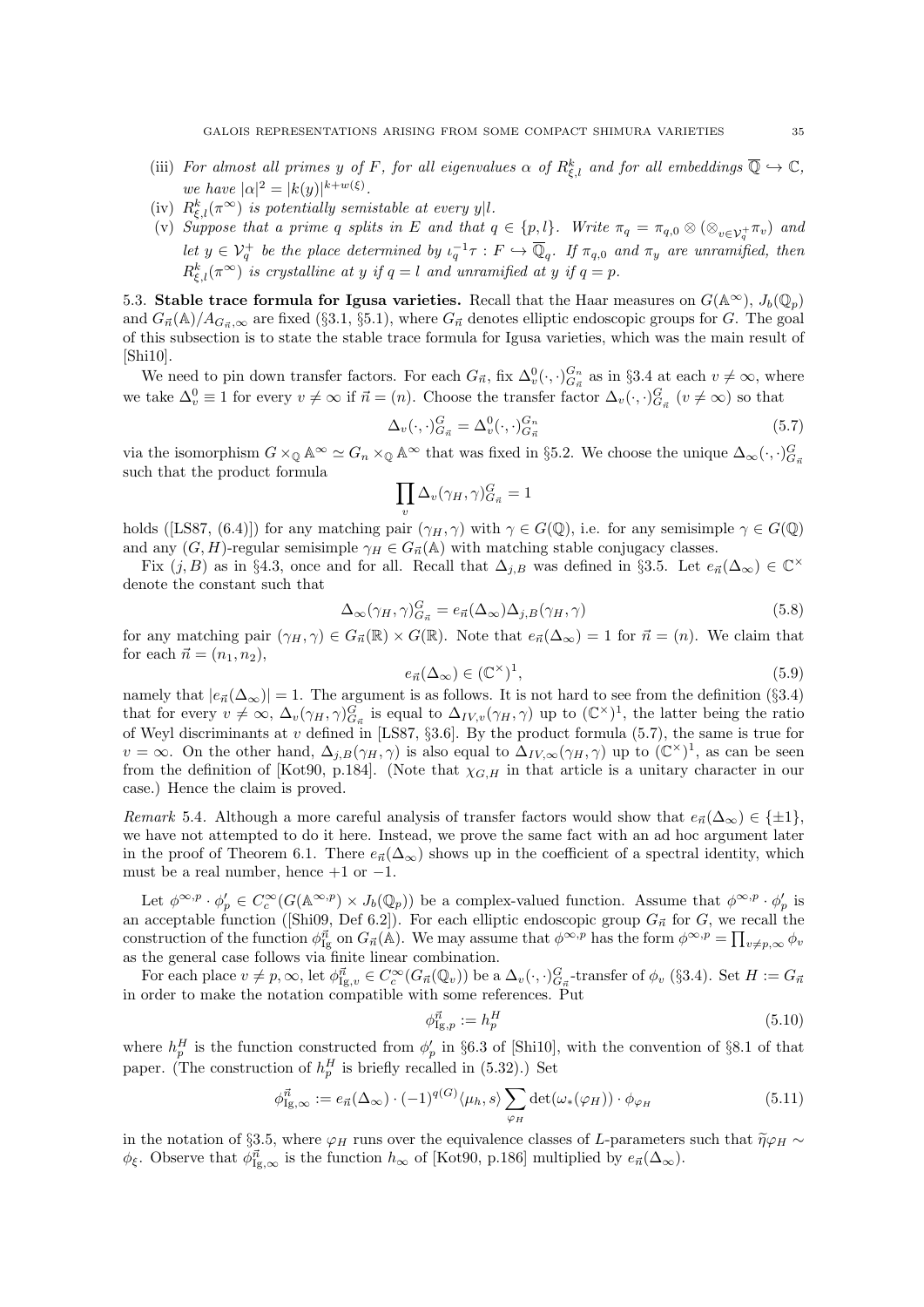The latter constant is multiplied to make up for the difference between  $\Delta_{\infty}$  and  $\Delta_{i,B}$ .

The following stable trace formula is proved in [Shi10, Thm 7.2]. It is worth noting that the proof uses the fundamental lemma in an essential way.

**Proposition 5.5.** If  $\phi^{\infty,p} \cdot \phi'_p \in C_c^{\infty}(G(\mathbb{A}^{\infty,p}) \times J_b(\mathbb{Q}_p))$  is acceptable,

$$
\operatorname{tr}\left(\phi^{\infty,p}\times\phi'_p\middle|\iota_lH_c(\operatorname{Ig}_b,\mathscr{L}_\xi)\right) \quad = \quad |\ker^1(\mathbb{Q},G)| \sum_{G_{\vec{n}}} \iota(G,G_{\vec{n}})ST_e^{G_{\vec{n}}}(\phi_{\operatorname{Ig}}^{\vec{n}}) \tag{5.12}
$$

where the sum runs over the set  $\mathcal{E}^{ell}(G)$  of elliptic endoscopic triples  $(G_{\vec{n}}, s_{\vec{n}}, \eta_{\vec{n}})$ .

Let us explain the constants  $\iota(G, G_{\vec{n}})$ . By definition  $\iota(G, G_{\vec{n}}) = \tau(G)\tau(G_{\vec{n}})^{-1}|\text{Out}(G_{\vec{n}}, s_{\vec{n}}, \eta_{\vec{n}})|^{-1}$ . Recalling that n is odd,  $|\text{Out}(G_{\vec{n}}, s_{\vec{n}}, \eta_{\vec{n}})|$  equals 1 for any  $\vec{n} = (n)$  or  $(n_1, n_2)$ . (It equals 2 if n were even and  $\vec{n} = (n/2, n/2)$ . cf. [Rog90, Prop 4.6.1] in the case of unitary groups.) Now it is easy to compute, by using (3.3),

$$
\iota(G, G_{\vec{n}}) = \begin{cases} 1, & \text{if } \vec{n} = (n) \\ 1/2, & \text{if } \vec{n} = (n_1, n_2) \end{cases}
$$

5.4. Stable trace formula for  $L^2$ -automorphic spectrum of  $G_{\vec{n}}(\mathbb{A})$ . Keep the convention from the last subsection. In particular we use the same Haar measures and the same transfer factors as in §5.3.

Denote by  $R_{G,\iota_l\xi}$  the regular representation of  $G(\mathbb{A})$  on the space  $L^2(G(\mathbb{Q})\backslash G(\mathbb{A}),\chi_{\iota_l\xi}^{-1})$  consisting of those functions  $G(\mathbb{Q})\backslash G(\mathbb{A})\to \mathbb{C}$  which transform under  $A_{G,\infty}$  by  $\chi_{\iota_i\xi}^{-1}$  and are square integrable modulo  $A_{G,\infty}$ . Let  $\pi_{\infty}^0 \in \Pi_{\text{disc}}(G(\mathbb{R}),\xi^{\vee})$ . For any  $\phi^{\infty} \in C_c^{\infty}(G(\mathbb{A}^{\infty}))$ , let  $(\phi^{\vec{n}})^{\infty}$  be a  $\Delta(\cdot,\cdot)_{G_{\vec{n}}}^G$ . transfer of  $\phi^{\infty}$ . Denote by  $\phi_{\pi^0_{\infty}}^{\vec{n}}$  the product of  $e_{\vec{n}}(\Delta_{\infty})$  with  $\phi_{\pi^0_{\infty}}^{\vec{n}}$  given by (3.13). Then  $\phi_{\pi^0_{\infty}}^{\vec{n}}$  is a  $\Delta(\cdot, \cdot)_{G_{\vec{n}}}^G$ -transfer of  $\phi_{\pi_\infty^0}$ . (We have to multiply  $e_{\vec{n}}(\Delta_\infty)$  due to the difference of transfer factors. See formula (5.8).) The following proposition is an analogue of Proposition 5.5, which is derived from the trace formula for compact quotients by stabilizing geometric terms after Langlands and Kottwitz ([Lan83], [Kot86]; especially theorem 9.6 of the latter). Note that Proposition 5.6 is unconditional, as is Proposition 5.5. Although the stabilization of Langlands and Kottwitz relies on the fundamental lemma and the transfer conjecture, these were settled by a recent proof of  $Ngô$  ([Ngo]), building on work of Waldspurger and others.

Proposition 5.6. The following equality holds, where the first sum is taken over the set of isomorphism classes of  $\pi \in \text{Irr}(G(\mathbb{A}))$  and the second is over the set  $\mathcal{E}^{\text{ell}}(G)$  of elliptic endoscopic triples  $(G_{\vec{n}}, s_{\vec{n}}, \eta_{\vec{n}}).$ 

$$
\operatorname{tr} R_{G,\iota_l\xi} \left( \phi^{\infty} \cdot \phi_{\pi_{\infty}^0} \right) = \sum_{\pi} m(\pi) \cdot \operatorname{tr} \pi(\phi^{\infty} \cdot \phi_{\pi_{\infty}^0}) = \sum_{G_{\vec{n}}} \iota(G, G_{\vec{n}}) ST_e^{G_{\vec{n}}}((\phi^{\vec{n}})^{\infty} \cdot \phi_{\pi_{\infty}^0}^{\vec{n}})
$$
(5.13)

*Remark* 5.7. The number  $|\ker^1(\mathbb{Q}, G)|$  shows up in the formula (5.12) but not in (5.13). This comes from the fact that our moduli varieties  $\text{Sh}_U$  over F are  $|\text{ ker}^1(\mathbb{Q}, G)|$ -copies of the usual canonical models of Shimura varieties. See [Kot92b, §8] for explanation.

Remark 5.8. Proposition 5.6 will not be used in this paper until the proof of Corollary 6.5.

5.5. Definition of n-Red $_{\vec{n}}^b$ . In §5.5 we will freely use notation and terminology from [Shi10], especially section 6 there.

For each  $(H, s, \eta) = (G_{\vec{n}}, s_{\vec{n}}, \eta_{\vec{n}})$  in  $\mathcal{E}^{\text{ell}}(G)$ , recall that there is a finite set  $\mathcal{E}_p^{\text{eff}}(J_b, G; H)$  consisting of (isomorphism classes of) triples  $(M_H, s_H, \eta_H)$ . Such  $(M_H, s_H, \eta_H)$  is a G-endoscopic triple for  $J_b$ . The  $\mathbb{Q}_p$ -group  $M_H$  is equipped with a  $\mathbb{Q}_p$ -morphism  $\nu_{M_H}: \mathbb{D} \to M_H$  and a finite set  $\mathcal{I}(M_H, H)$ consisting of certain  $\mathbb{Q}_p$ -embeddings  $M_H \nightharpoonup H$  whose images are Levi subgroups of H. We will use the normalization of transfer factors  $\Delta(\cdot, \cdot)_{M_H}^{M_b}$  and  $\Delta(\cdot, \cdot)_{M_H}^{J_b}$  as in [Shi10, Eqn (8.6)]. The constant  $c_{M_H} \in {\pm 1}$ , assigned to each  $(M_H, s_H, \eta_H)$ , may be evaluated as in section 8.1 of the same paper. As the numbers  $c_{M_H}$  intervene in the definition (5.32) of  $\phi_{\text{Ig},p}^{\vec{n}}$ , they will be included in the definition of n-Red $_{\vec{n}}^b$  (thus also  $\text{Red}_{\vec{n}}^b$ ), which is motivated by Lemma 5.10 below.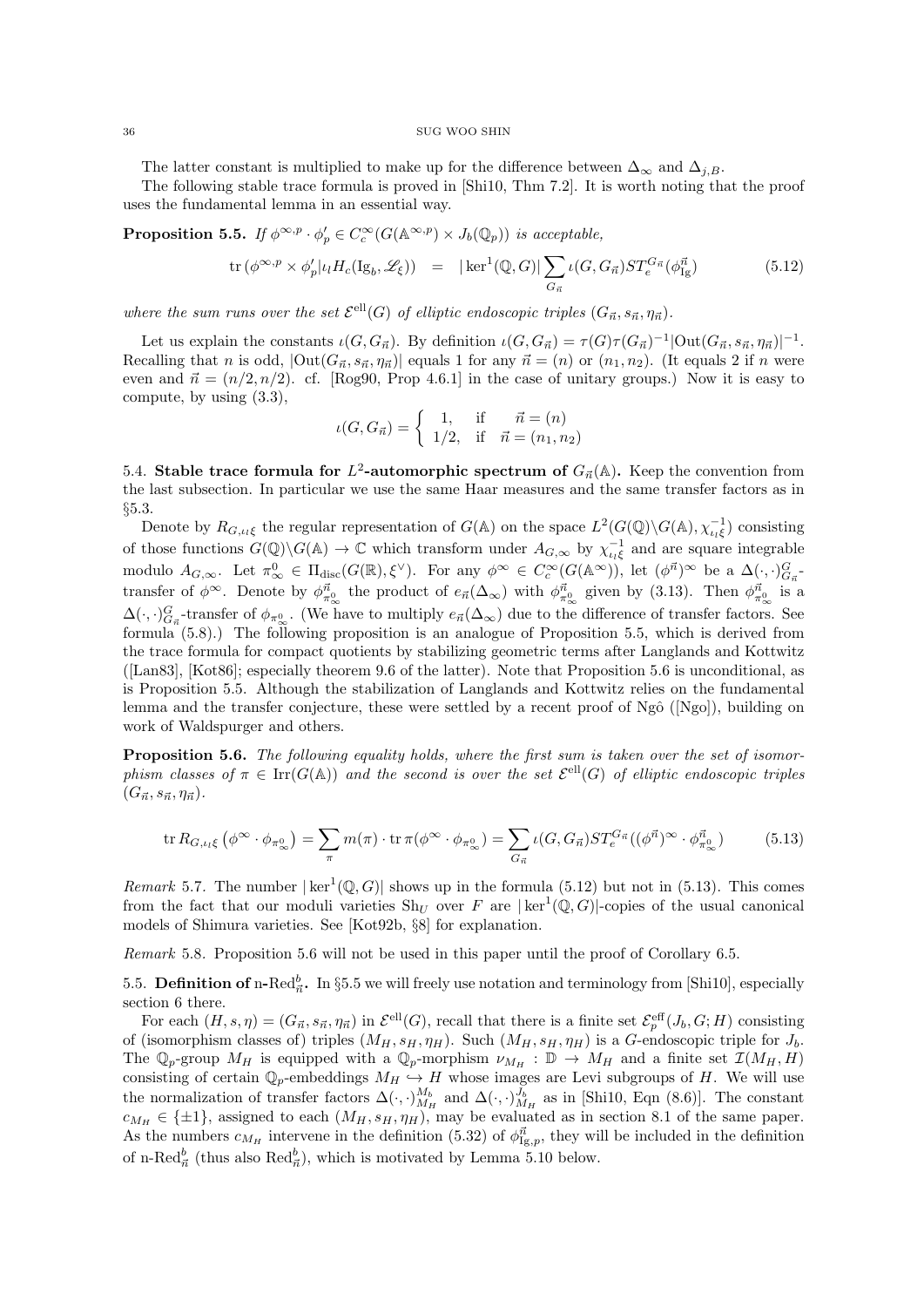Define n-Red $_{\vec{n}}^b$  to be the composition of the following maps.

$$
\operatorname{Groth}(H(\mathbb{Q}_p)) \longrightarrow \bigoplus_{(M_H, s_H, \eta_H)} \operatorname{Groth}(M_H(\mathbb{Q}_p)) \stackrel{\oplus \tilde{\eta}_{H,*}}{\longrightarrow} \operatorname{Groth}(M_b(\mathbb{Q}_p)) \stackrel{LJ_{J_b}^{M_b}}{\longrightarrow} \operatorname{Groth}(J_b(\mathbb{Q}_p)) \quad (5.14)
$$

The first map is the direct sum of the maps from  $\text{Groth}(H(\mathbb{Q}_p))$  to  $\text{Groth}(M_H(\mathbb{Q}_p))$  for all  $(M_H, s_H, \eta_H) \in$  $\mathcal{E}_p^{\text{eff}}(J_b, G; H)$ , where the map for each  $(M_H, s_H, \eta_H)$  is given by  $\oplus_i c_{M_H} \cdot J_{P(i\nu_{M_H})^{\text{op}}}^H$  as i runs over  $\mathcal{I}(M_H, H)$ . In fact,  $\mathcal{I}(M_H, H)$  is always a singleton in our case, so we will simply write  $P_{M_H}$  for  $P(i\nu_{M_H})$ . (See Case 1 and 2 below.) As for  $\tilde{\eta}_{H,*}$ , an explicit definition is given below case by case. This map  $\tilde{\eta}_{H,*}$  should be seen as the functorial transfer with respect to the L-morphism  $\tilde{\eta}_H$ . Noting that  $M_b(\mathbb{Q}_p)$  is a product of general linear groups,  $LJ_{J_b}^{M_b}$  is the "Jacquet-Langlands" map on Grothendieck groups defined by [Bad07] (cf. §2.4).

Define  $\text{Red}^b_{\vec{n}}$  by

$$
\operatorname{Red}^b_{\vec{n}}(\pi_{H,p}) := \operatorname{n-Red}^b_{\vec{n}}(\pi_{H,p}) \otimes \bar{\delta}^{1/2}_{P(\nu_b)}.
$$

<u>Case 1</u>.  $\vec{n} = (n)$ , i.e.  $(H, s, \eta) = (G_n, 1, id)$ .

In this case  $\mathcal{E}_p^{\text{eff}}(J_b, G; H)$  has a unique isomorphism class represented by  $(M_H, s_H, \eta_H) = (M_b, 1, \text{id}).$ So we may take  $\widetilde{\eta}_H = id$  and  $\widetilde{\eta}_{H,*} = id$ . In that case  $c_{M_H} = e_p(J_b)$  ([Shi10, Rem 6.4]). There are isomorphisms

$$
G(\mathbb{Q}_p) \simeq \mathbb{Q}_p^{\times} \times GL_n(F_w) \times \prod_{i>1} GL_n(F_{w_i})
$$
  
\n
$$
M_b(\mathbb{Q}_p) \simeq \mathbb{Q}_p^{\times} \times GL_{n-h}(F_w) \times GL_h(F_w) \times \prod_{i>1} GL_n(F_{w_i}).
$$
\n(5.15)

An analogous decomposition for  $J_b(\mathbb{Q}_p)$  was given in (5.4). The set  $\mathcal{I}(M_H, H)$  contains a unique element, which may be represented by the Levi embedding  $i_{M_b}: M_b \hookrightarrow G$  which is the obvious block diagonal embedding on the  $F_w$ -component with respect to (5.15). (The  $G(\mathbb{Q}_p)$ -conjugacy class of  $i_{M_b}$  is canonical.) Let  $h \in [0, n-1]$  be the integer corresponding to b as in (5.3). We see that  $e_p(J_b) = (-1)^{n-h-1}$  in view of (5.4). If  $\pi_p = \pi_{p,0} \otimes (\otimes_i \pi_{w_i}) \in \text{Irr}_l(G(\mathbb{Q}_p))$  then it is clear that

$$
\text{n-Red}_n^b(\pi_p) = (-1)^{n-h-1} \pi_{p,0} \otimes \text{n-Red}^{n-h,h}(\pi_w) \otimes (\otimes_{i>1} \pi_{w_i}). \tag{5.16}
$$

where n-Red<sup>n−h,h</sup> is defined in §2.4. An analogue of (5.16) holds for Red $_n^b(\pi_p)$  if n-Red<sup>n-h,h</sup> is replaced by  $\text{Red}^{n-h,h}$  on the right hand side.

<u>Case 2</u>.  $\vec{n} = (n_1, n_2)$ . i.e.  $(H, s, \eta) = (G_{n_1, n_2}, s_{n_1, n_2}, \eta_{n_1, n_2})$ .

In this case we have the following isomorphisms over  $\mathbb{Q}_p$ .

$$
G \simeq GL_1 \times \prod_{i\geq 1} R_{F_{w_i}/\mathbb{Q}_p} GL_n
$$
  
\n
$$
H \simeq GL_1 \times \prod_{i\geq 1} R_{F_{w_i}/\mathbb{Q}_p} GL_{n_1,n_2}
$$
  
\n
$$
M_b \simeq GL_1 \times R_{F_w/\mathbb{Q}_p} GL_{n-h,h} \times \prod_{i>1} R_{F_{w_i}/\mathbb{Q}_p} GL_n
$$
  
\n
$$
J_b \simeq GL_1 \times R_{F_w/\mathbb{Q}_p} \left( D_{F_w,1/(n-h)}^{\times} \times GL_h \right) \times \prod_{i>1} R_{F_{w_i}/\mathbb{Q}_p} GL_n
$$
  
\n
$$
(5.17)
$$

Consider the following two groups which will be viewed as Levi subgroups of  $H$  via the natural block diagonal embeddings, which are to be denoted by  $i_{M_{H,1}}$  and  $i_{M_{H,2}}$ .

$$
M_{H,1} = GL_1 \times R_{F_w/\mathbb{Q}_p} GL_{n-h,h-n_2,n_2} \times \prod_{i>1} R_{F_{w_i}/\mathbb{Q}_p} GL_{n_1,n_2} \quad (\text{if } h \ge n_2) M_{H,2} = GL_1 \times R_{F_w/\mathbb{Q}_p} GL_{n-h,h-n_1,n_1} \times \prod_{i>1} R_{F_{w_i}/\mathbb{Q}_p} GL_{n_1,n_2} \quad (\text{if } h \ge n_1)
$$
(5.18)

The dual groups are described as follows. The L-groups are given by an obvious action of  $W_{\mathbb{Q}_p}$  on the dual groups. Namely  $W_{\mathbb{Q}_p}$  permutes the index sets  $\text{Hom}(F_{w_i}, \overline{\mathbb{Q}}_p)$ .

$$
\begin{array}{rcl}\n\widehat{G} & = & \mathbb{C}^{\times} \times \prod_{i \geq 1} GL_n(\mathbb{C})^{\text{Hom}(F_{w_i}, \overline{\mathbb{Q}}_p)} \\
\widehat{H} & = & \mathbb{C}^{\times} \times \prod_{i \geq 1} GL_{n_1, n_2}(\mathbb{C})^{\text{Hom}(F_{w_i}, \overline{\mathbb{Q}}_p)} \\
\widehat{M}_b & = & \mathbb{C}^{\times} \times GL_{n-h, h}(\mathbb{C})^{\text{Hom}(F_w, \overline{\mathbb{Q}}_p)} \\
\widehat{M}_{H,1} & = & \mathbb{C}^{\times} \times GL_{n-h, h-n_2, n_2}(\mathbb{C})^{\text{Hom}(F_w, \overline{\mathbb{Q}}_p)} \times \prod_{i > 1} GL_{n_1, n_2}(\mathbb{C})^{\text{Hom}(F_{w_i}, \overline{\mathbb{Q}}_p)} \\
\widehat{M}_{H,2} & = & \mathbb{C}^{\times} \times GL_{n-h, h-n_1, n_1}(\mathbb{C})^{\text{Hom}(F_w, \overline{\mathbb{Q}}_p)} \times \prod_{i > 1} GL_{n_1, n_2}(\mathbb{C})^{\text{Hom}(F_{w_i}, \overline{\mathbb{Q}}_p)}\n\end{array} \tag{5.19}
$$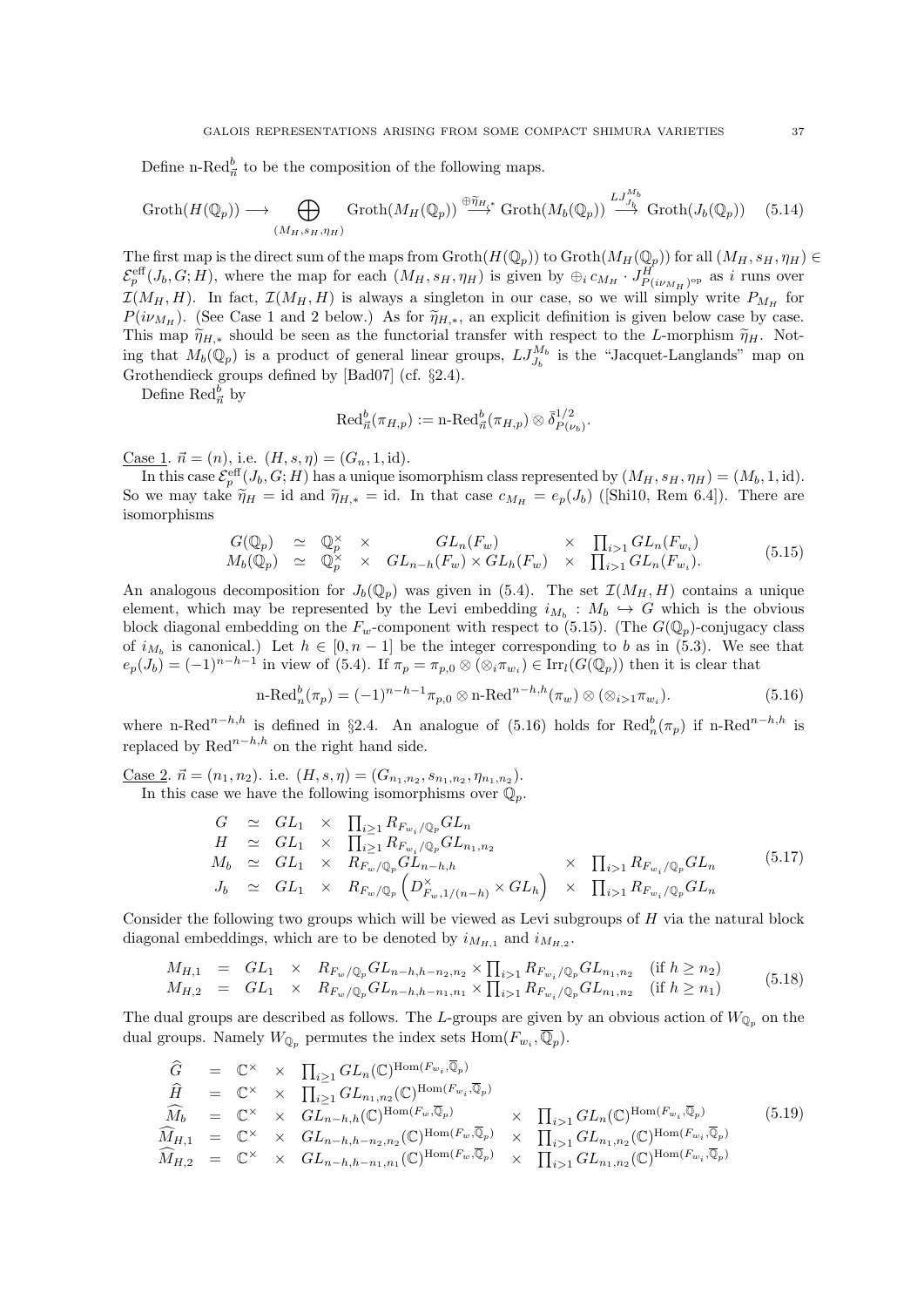We give the maps  $\eta_{H,j} : \widehat{M}_{H,j} \to \widehat{M}_b$   $(j = 1, 2)$  so that  $\eta_{H,j}$  is the identity on  $\mathbb{C}^\times$  and the obvious block diagonal embedding on the  $F_{w_i}$ -component  $(i \geq 1)$ . Extend  $\eta_{H,1}$  to  $\widetilde{\eta}_{H,1} : M_{H,1} \to M_b$  by sending  $z \in W_0$ , to sending  $z \in W_{\mathbb{Q}_p}$  to

$$
\left(\varpi(z)^{-N(n_1,n_2)},(\varpi(z)^{\epsilon(n-n_1)},\varpi(z)^{\epsilon(n-n_1)},\varpi(z)^{\epsilon(n-n_2)}),(\varpi(z)^{\epsilon(n-n_1)},\varpi(z)^{\epsilon(n-n_2)})\right)\rtimes z.
$$

Similarly define  $\widetilde{\eta}_{H,2}: {}^LM_{H,2} \to {}^LM_b$ , which maps  $z \in W_{\mathbb{Q}_p}$  to

$$
\left(\varpi(z)^{-N(n_1,n_2)},(\varpi(z)^{\epsilon(n-n_2)},\varpi(z)^{\epsilon(n-n_2)},\varpi(z)^{\epsilon(n-n_1)}),(\varpi(z)^{\epsilon(n-n_1)},\varpi(z)^{\epsilon(n-n_2)})\right)\rtimes z.
$$

With respect to (5.19), let

$$
s_{M_{H,1}} := (1, (1, 1, -1), (1, 1)) \in Z(\widehat{M}_{H,1}), \qquad s_{M_{H,2}} := (1, (-1, -1, 1), (1, 1)) \in Z(\widehat{M}_{H,2}).
$$

Recall that the sets  $\mathcal{E}^{\rm ef}(M_b, G; H)$  and  $\mathcal{E}^{\rm eff}(J_b, G; H)$  are defined in [Shi10, §6.2]. Certainly  $(M_{H,j}, s_{M_{H,j}}, \eta_{H,j})$  $(j = 1, 2)$  belong to  $\mathcal{E}^{cf}(M_b, G; H)$ . (In general  $\mathcal{E}^{cf}(M_b, G; H)$  has other elements, but they do not concern us since they are not contained in  $\mathcal{E}^{\text{eff}}(J_b, G; H)$ .) Using the fact that  $J_b$  has  $D_{F_w,1/(n-h)}^{\times}$  $GL_h(F_w)$  in its product decomposition, it is easy to check that

$$
\mathcal{E}^{\text{eff}}(J_b, G; H) = \begin{cases} \emptyset, & \text{if } h < n_2, \\ \{(M_{H,1}, s_{M_{H,1}}, \eta_{H,1})\}, & \text{if } n_2 \le h < n_1, \\ \{(M_{H,j}, s_{M_{H,j}}, \eta_{H,j}), j = 1, 2\}, & \text{if } h \ge n_1. \end{cases}
$$
(5.20)

(In order that  $(M_H, s_{M_H}, \eta_H)$  lies in  $\mathcal{E}^{\text{eff}}(J_b, G; H)$ , the element  $s_{M_H}$  should transfer to  $\widehat{J}_b = \widehat{M}_b$  via  $\eta_H$  so that it is either +1 or −1 in the  $GL_{n-h}(\mathbb{C})$  block of the  $F_w$ -component, since  $D_{F_w,1/(n-h)}$  is a division algebra.) From now on, whenever we consider  $(M_{H,j}, s_{M_{H,j}}, \eta_{H,j})$ , we assume the condition on h of (5.20) so that the triple belongs to  $\mathcal{E}^{\text{eff}}(J_b, G; H)$ .

Let  $\tilde{l}_{M_{H,j}}$ :  ${}^LM_{H,j} \rightarrow {}^L H$   $(j = 1, 2)$  be the obvious embedding, except that  $\tilde{l}_{M_{H,2}}$  on the  $F_w$ component is given by

$$
(A_1, A_2, A_3) \in GL_{n-h,h-n_1,n_1} \mapsto \begin{pmatrix} A_3, \begin{pmatrix} A_1 & 0 \\ 0 & A_2 \end{pmatrix} \end{pmatrix} \in GL_{n_1,n_2}
$$

Then one can directly check that  $\tilde{l}_{M_b}: {}^LM_b \to {}^LG$  can be chosen to be a  $\tilde{G}$ -conjugate of the obvious embedding so that the following commutes.

$$
L_{M_b} \xrightarrow{\tilde{\iota}_{M_b}} L_G
$$
\n
$$
\tilde{\eta}_H \uparrow \qquad \qquad \tilde{\eta} \uparrow
$$
\n
$$
L_{M_{H,j}} \xrightarrow{\tilde{\iota}_{M_{H,j}}} L_H
$$
\n
$$
(5.21)
$$

.

For each  $j \in \{1,2\}$ , the set  $\mathcal{I}(M_{H,j}, H)$  has a single element, which may be represented by the Levi embedding  $i_{M_{H,j}} : M_{H,j} \hookrightarrow H$ . The parabolic subgroup  $P_{M_{H,j}} \subset H$  is generated by  $M_{H,j}$  and upper triangular matrices of  $GL_{n_1,n_2}$  at the  $F_w$ -component.

We are about to define  $\tilde{\eta}_{H,j,*}$  : Groth $(M_{H,j}(\mathbb{Q}_p)) \to \text{Groth}(M_b(\mathbb{Q}_p))$  and give a relevant trace identity, in a way similar to Case 2 of §3.4. Let  $u := w|_E$ . Define a unitary character  $\chi_{u,j}^+ : M_{H,j}(\mathbb{Q}_p) \to$  $\mathbb{C}^\times$  such that

$$
\chi_{u,j}^{+}(\lambda) = \n\chi_{u,j}(g_{w,1}, g_{w,2}, g_{w,3}) =\n\begin{cases}\n\varpi_u\left(N_{F_w/E_u}\left(\det((g_{w,1}g_{w,2})^{\epsilon(n-n_1)}g_{w,3}^{(\epsilon(n-n_2)})\right)\right), & j = 1, \\
\varpi_u\left(N_{F_w/E_u}\left(\det((g_{w,1}g_{w,2})^{\epsilon(n-n_2)}g_{w,2}^{(\epsilon(n-n_1)})\right)\right), & j = 2, \\
\chi_{u,j}^{+}(g_{w,j}, g_{w,j}) =\n\end{cases}
$$
\n(5.22)

where  $(\lambda, (g_{w,1}, g_{w,2}, g_{w,3}), (g_{w_i,1}, g_{w_i,2}))$  denotes an element of  $M_{H,j}(\mathbb{Q}_p)$  with respect to (5.18). For each  $\phi_p^* \in C_c^{\infty}(M_b(\mathbb{Q}_p))$  and  $\pi_{M_{H,j}} \in \text{Irr}_l(M_{H,j}(\mathbb{Q}_p))$ , define

$$
\phi_p^{M_{H,j}} := (\phi_p^*)^{Q_j} \cdot \chi_{u,j}^+, \quad \text{and} \quad \widetilde{\eta}_{H,j,*}(\pi_{M_{H,j}}) := \text{n-ind}_{Q_j}^{M_b}(\pi_{M_{H,j}} \otimes \chi_{u,j}^+) \tag{5.23}
$$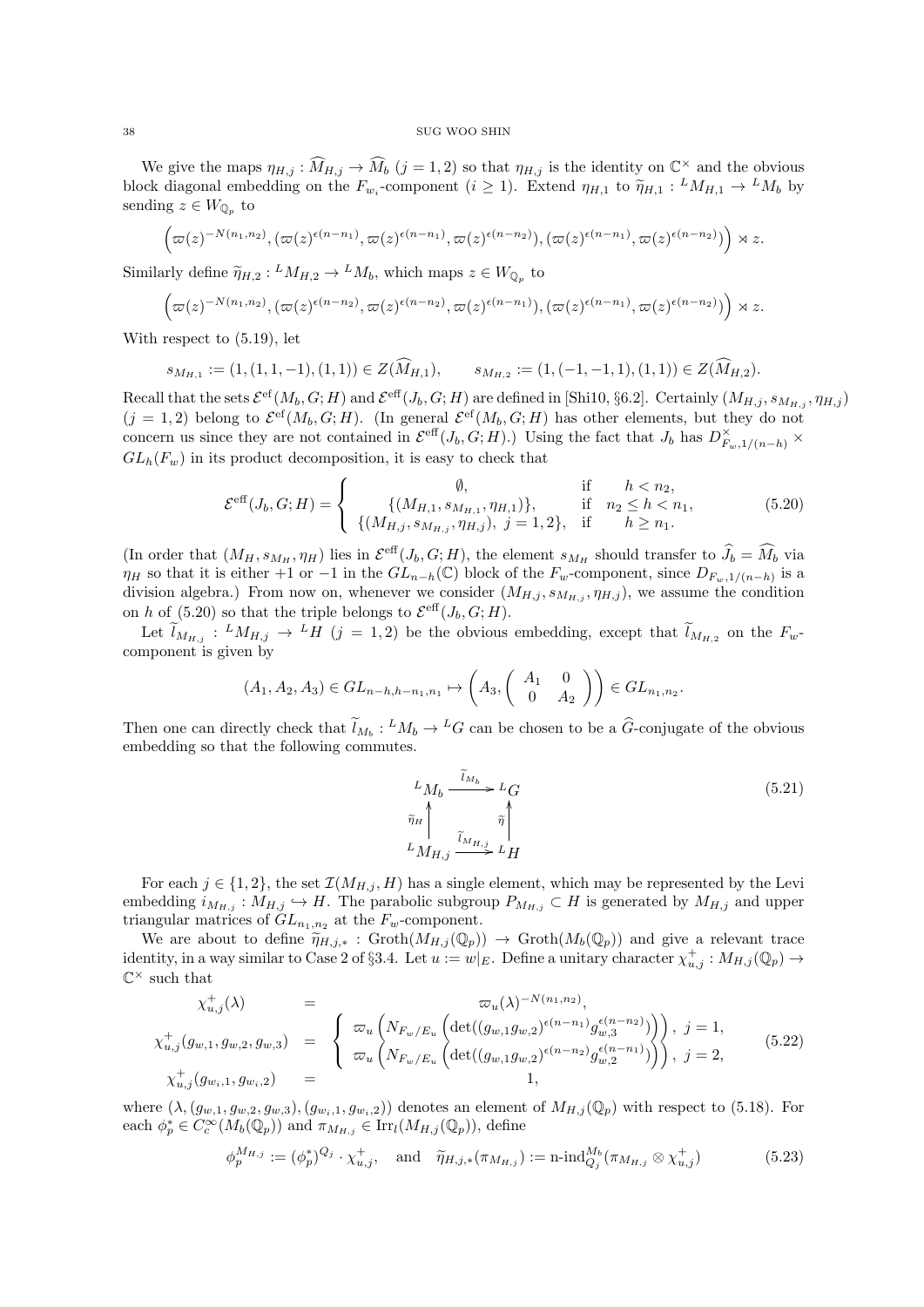where  $Q_i$  is any parabolic subgroup of  $M_b$  which has  $M_{H,j}$  as a Levi subgroup. As in §3.4, we can normalize  $\Delta_p(\cdot, \cdot)_{M_{h,j}}^{M_b}$  with respect to  $\widetilde{\eta}_{H,j}$  so that  $\phi_p^{M_{H,j}}$  is a  $\Delta_p(\cdot, \cdot)_{M_{h,j}}^{M_b}$ -transfer of  $\phi_p^*$ . Note that  $\widetilde{\eta}_{H,j,*}$  is independent of the choice of  $Q_j$ . We have the following identity analogous to (3.10). The first equality holds by definition and the second by Lemma 3.3.(ii).

$$
\text{tr}\,\pi_{M_{H,j}}\left(\phi_p^{M_{H,j}}\right) = \text{tr}\,(\pi_{M_H,j} \otimes \chi_{u,j}^+)((\phi_p^*)^{Q_j}) = \text{tr}\,\left(\widetilde{\eta}_{H,j,*}(\pi_{M_{H,j}})\right)\left(\phi_p^*\right) \tag{5.24}
$$

The next job is to compute  $c_{M_{H,j}} \in \{\pm 1\}$ . We use the result and notation from [Shi10, §8.1]. Note that our  $s_{n_1,n_2}$  is the element  $s \in Z(H)$  of that article. We may take the decomposition  $s = s_1s_2$  with  $s_1 \in Z(\widehat{H})^{\text{Gal}(\overline{\mathbb{Q}}_p/\mathbb{Q}_p)}$  and  $s_2 = 1$ . It is easy to compute  $\nu_b$  as in [Shi09, Ex 4.3]. From this we see that  $\widehat{\nu}_b^{M_{H,j}}:Z(\widehat{M}_{H,j})^{\text{Gal}(\overline{\mathbb{Q}}_p/\mathbb{Q}_p)}\to \mathbb{C}^{\times}$  can be described as

$$
\mathbb{C}^{\times} \times \left( (\mathbb{C}^{\times})^{3} \right)^{\text{Hom}(F_{w}, \overline{\mathbb{Q}}_{p})} \times \prod_{i>1} ((\mathbb{C}^{\times})^{2})^{\text{Hom}(F_{w_{i}}, \overline{\mathbb{Q}}_{p})} \longrightarrow \mathbb{C}^{\times}
$$
\n
$$
(z, \quad (z_{w,1}, z_{w,2}, z_{w,3}), \quad (z_{w_{i},1}, z_{w_{i},2})) \longrightarrow \left\{ \begin{array}{c} z z_{w,1}, \text{ if } j=1, \\ z z_{w,2}, \text{ if } j=2. \end{array} \right. \tag{5.25}
$$

(Note that the number of copies of  $\mathbb{C}^{\times}$  may be smaller in (5.25). Namely in case  $h = n - n_j$  for  $j \in \{1,2\},$  (5.25) is correct after erasing the corresponding copy of  $\mathbb{C}^{\times}$  from the  $F_w$ -component.) Now [Shi10, Eqn (8.7)] tells us that

$$
c_{M_{H,j}} = e_p(J_b)\mu_1(s_2)\langle \hat{\nu}_b^{M_{H,j}}, s_1 \rangle^{-1} = \begin{cases} e_p(J_b), & \text{if } j = 1, \\ -e_p(J_b), & \text{if } j = 2. \end{cases}
$$
(5.26)

Of course we know that  $e_p(J_b) = (-1)^{n-h-1}$ .

Recall the definition of n-Re $d_{n_1,n_2}^b$  from (5.14). In the current case, we see from (5.20) and (5.26) that n-Re $d_{n_1,n_2}^b$  is equal to

$$
\begin{cases}\n0, & h < n_2, \\
e_p(J_b) \cdot LJ_{J_b}^{M_b} \circ \widetilde{\eta}_{M_{H,1},*} \circ J_{P_{M_{H,1}}^{\text{op}}^{M_b}}, & n_2 \leq h < n_1, \\
e_p(J_b) \sum_{j=1}^2 (-1)^{j-1} LJ_{J_b}^{M_b} \circ \widetilde{\eta}_{M_{H,j},*} \circ J_{P_{M_{H,j}}^{\text{op}}}, & h \geq n_1.\n\end{cases} (5.27)
$$

We set up notation for Lemma 5.9. Let  $\pi_{H,p}$  be any representation of  $\text{Irr}_{l}(H(\mathbb{Q}_p))$  and set  $\pi_{M,p}$  :=  $\pi_{H,p} \otimes \chi_{\varpi,u}^+$ , where  $\chi_{\varpi,u}^+$  is defined in Case 2 of §3.4.<sup>6</sup> Put  $\pi_p := \widetilde{\eta}_*(\pi_{H,p})$ , or equivalently

$$
\pi_p := \operatorname{n-ind}_H^G(\pi_{M,p}).
$$

Here H is viewed as a Levi subgroup of G (over  $\mathbb{Q}_n$ ). Write

$$
\pi_{M,p} = \pi_{p,0} \otimes \bigotimes_{i \geq 1} (\pi_{M,w_i,1} \otimes \pi_{M,w_i,2}), \qquad \pi_p = \pi_{p,0} \otimes \bigotimes_{i \geq 1} \pi_{w_i}
$$

where  $\pi_{p,0} \in \text{Irr}_l(\mathbb{Q}_p^{\times}), \pi_{M,w_i,j} \in \text{Irr}_l(GL_{n_j}(F_{w_i}))$  and  $\pi_{w_i} \in \text{Groth}(GL_n(F_{w_i}))$ . (As a parabolic induction,  $\pi_{w_i}$  may be reducible.) Let us write the following Jacquet modules as finite sums of irreducible representations.

$$
J_{P_{n-h,h-n_2}^{\text{op}}}^{GL_{n_1}}(\pi_{M,w,1}) = \sum_{k} \alpha_{k,1} \otimes \alpha_{k,2}, \qquad J_{P_{n-h,h-n_1}^{\text{op}}}^{GL_{n_2}}(\pi_{M,w,2}) = \sum_{k} \beta_{k,1} \otimes \beta_{k,2}.
$$
 (5.28)

Define  $X_1(h, \pi_{H,p}), X_2(h, \pi_{H,p}) \in \text{Groth}(D_{F_w,1/(n-h)}^{\times} \times GL_h(F_w))$  as follows.

$$
X_1(h, \pi_{H, p}) = \begin{cases} \sum_k L J_{n-h}(\alpha_{k,1}) \otimes n \text{-} \text{ind}(\alpha_{k,2} \otimes \pi_{M,w,2}), & \text{if } h \ge n_2, \\ 0, & \text{if } h < n_2, \\ X_2(h, \pi_{H, p}) = \begin{cases} \sum_k L J_{n-h}(\beta_{k,1}) \otimes n \text{-} \text{ind}(\beta_{k,2} \otimes \pi_{M,w,1}), & \text{if } h \ge n_1, \\ 0, & \text{if } h < n_1. \end{cases}
$$

<sup>&</sup>lt;sup>6</sup>There is no Levi subgroup M in this subsection. The notation  $\pi_{M,p}$  is justified by the fact that  $BC(\pi_{M,p})$  should appear as the p-component of  $\Pi_M$  of §6.1. (The same holds for  $BC(\pi_{H,p})$  and  $\Pi_H$ .) The use of M in the subscript is intended to reflect the fact that  $\pi_p$  is parabolically induced from  $\pi_{M,p}$ . (In contrast,  $\pi_p$  is viewed as an endoscopic transfer of  $\pi_{H,p}$ .)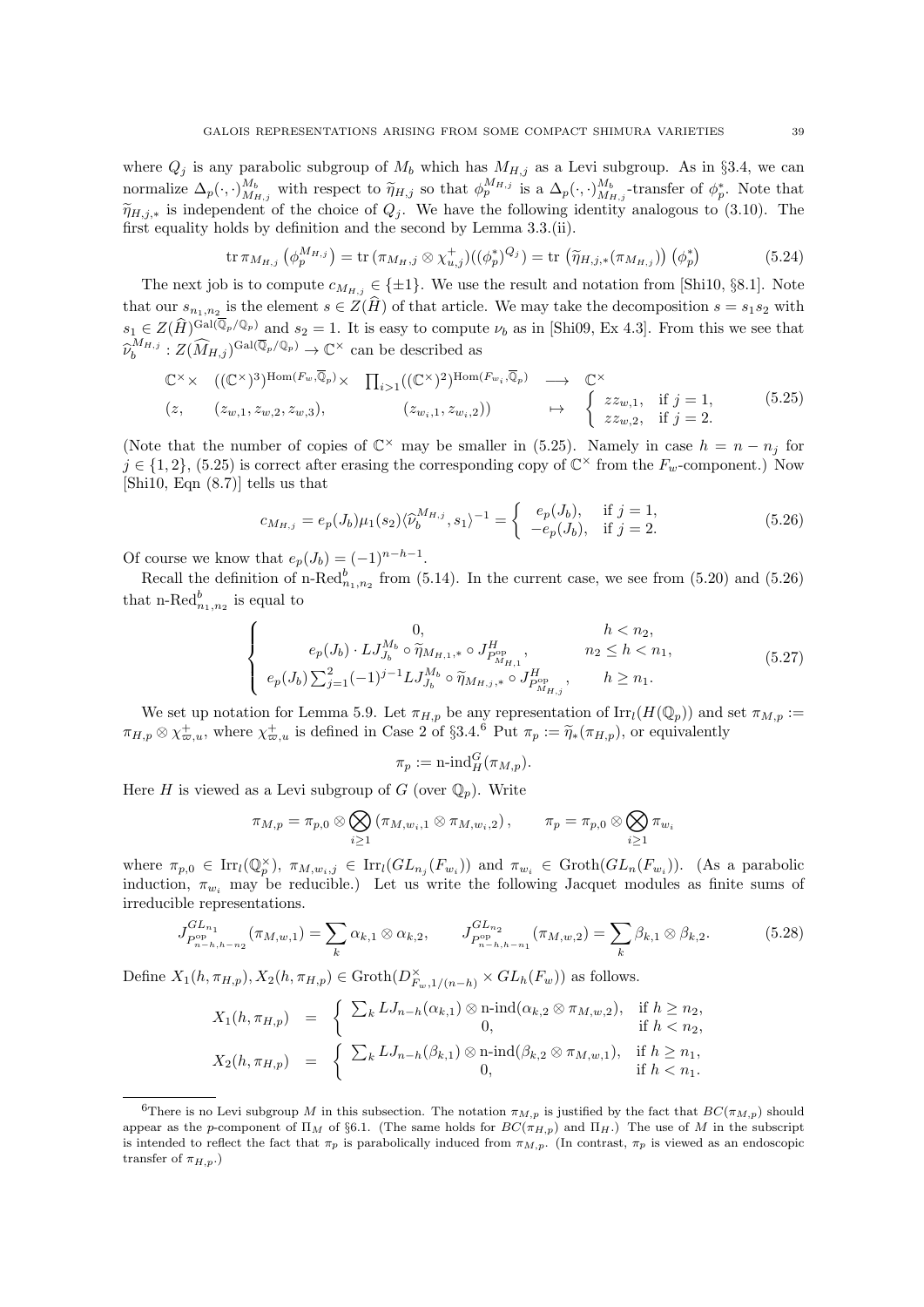It is immediately checked that (5.29) below provides an equivalent definition for  $X_1(h, \pi_{H,p})$  when  $h \geq n_2$  and  $X_2(h, \pi_{H,p})$  when  $h \geq n_1$ .

$$
X_1(h, \pi_{H, p}) = \text{n-ind}_{GL_{h-n_2, n_2}}^{GL_h} \left( \text{n-Red}^{n-h, h-n_2}(\pi_{M, w, 1}) \otimes \pi_{M, w, 2} \right)
$$
  

$$
X_2(h, \pi_{H, p}) = \text{n-ind}_{GL_{h-n_1, n_1}}^{GL_h} \left( \text{n-Red}^{n-h, h-n_1}(\pi_{M, w, 2}) \otimes \pi_{M, w, 1} \right)
$$
 (5.29)

**Lemma 5.9.** Put ourselves in Case 2 as above. The following hold in  $\text{Groth}(J_b(\mathbb{Q}_p))$ .

(i)  $\text{n-Red}_n^b(\pi_p) = e_p(J_b) \cdot \pi_{p,0} \otimes (X_1(h, \pi_{H,p}) + X_2(h, \pi_{H,p})) \otimes (\otimes_{i>1} \pi_{w_i}).$ (ii)  $\operatorname{n-Red}_{n_1,n_2}^b(\pi_{H,p}) = e_p(J_b) \cdot \pi_{p,0} \otimes (X_1(h,\pi_{H,p}) - X_2(h,\pi_{H,p})) \otimes (\otimes_{i>1} \pi_{w_i}).$ 

*Proof.* We will present a proof when  $h \geq n_1$ . The same proof works in the other cases if the terms involving  $h - n_1$  (resp.  $h - n_1$  and  $h - n_2$ ) are disregarded in case  $n_2 \leq h \lt n_1$  (resp.  $h \lt n_2$ ).

The proof of (i) goes as follows. Recall from (5.16) that

$$
\text{n-Red}_n^b(\pi_p)=e_p(J_b)\cdot \pi_{p,0}\otimes X\otimes (\otimes_{i>1}\pi_{w_i})
$$

where  $X \in \text{Groth}(D_{F_w,1/(n-h)}^{\times} \times GL_h(F_w))$  is described as

$$
X = \text{n-Red}^{n-h,h}(\pi_w) = LJ_{n-h} \left( J_{P_{n-h,h}^{GL_n}}^{GL_n}(\text{n-ind}(\pi_{M,w,1} \otimes \pi_{M,w,2})) \right)
$$
  
= 
$$
LJ_{n-h} \left( \text{n-ind}_{GL_{h-n_2,n_2}}^{GL_h} \left( J_{P_{n-h,h-n_2}}^{GL_{n_1}}(\pi_{M,w,1}) \right) + \text{n-ind}_{GL_{h-n_1,n_1}}^{GL_h} \left( J_{P_{n-h,h-n_1}}^{GL_{n_2}}(\pi_{M,w,2}) \right) + Y \right)
$$

The last identity is implied by the geometrical lemma ( $[*BZ77*, *p.448*]$ ), where Y is a certain linear combination of irreducible representations of  $GL_{n-h}(F_w) \times GL_h(F_w)$  of which each  $GL_{n-h}(F_w)$ component is a full parabolic induction from a proper Levi subgroup. It follows from [Bad07, Prop 3.3] that  $LJ_{n-h}(Y) = 0$ . Therefore  $X = X_1(h, \pi_{H,p}) + X_2(h, \pi_{H,p})$  and the proof of (i) is complete.

To demonstrate (ii), we use the identity

$$
\widetilde{\eta}_{M_{H,j},*} \circ J_{P_{M_{H,j}}^{\text{op}}}^H(\pi_{H,p}) = \text{n-ind}_{M_H}^{M_b} \circ J_{P_{M_{H,j}}^{\text{op}}}^H(\pi_{M,p})
$$
\n(5.30)

 $\Box$ 

which is verified from the definition of  $\widetilde{\eta}_{M_{H,j},*}$ . By (5.27) and (5.30),

$$
\begin{array}{rcl}\n\text{n-Red}_{n_1,n_2}^b(\pi_{H,p}) & = & e_p(J_b) \sum_{j=1}^2 (-1)^{j-1} L J_{J_b}^{M_b} \circ \text{n-ind}_{M_H}^{M_b} \circ J_{P_H^{\text{op}}}^{H}(\pi_{M,p}) \\
& = & e_p(J_b) \cdot \pi_{p,0} \otimes X \otimes \left( \bigotimes_{i>1} (\text{n-ind}(\pi_{M,w_i,1} \otimes \pi_{M,w_i,2})) \right)\n\end{array}
$$

where  $X \in \text{Groth}(D_{F_w,1/(n-h)}^{\times} \times GL_h(F_w))$  is given by

$$
LJ_{n-h} \circ \left(\operatorname{n-ind}_{h-n_2,n_2}^h \circ J_{P_{n-h,h-n_2,n_2}^{\mathrm{GL}_{n_1,n_2}}}^{GL_{n_1,n_2}} - \operatorname{n-ind}_{n_1,h-n_1}^{h} \circ J_{P_{n_1,n-h,h-n_1}^{\mathrm{op}}}\right) (\pi_{M,w,1} \otimes \pi_{M,w,2}). \tag{5.31}
$$

Plugging in (5.28), we obtain

$$
X = \sum_{k} LJ(\alpha_{k,1}) \otimes \operatorname{n-ind}(\alpha_{k,2} \otimes \pi_{M,w,2})) - \sum_{k} LJ(\beta_{k,1}) \otimes \operatorname{n-ind}(\pi_{M,w,1} \otimes \beta_{k,2})
$$
  
which is nothing but  $X_1(h, \pi_{H,p}) - X_2(h, \pi_{H,p}).$ 

5.6. n-Red $_{\vec{n}}^b$  and  $\phi_{\text{Ig},p}^{\vec{n}}$ . The following lemma shows that the construction of  $\phi_{\text{Ig},p}^{\vec{n}}$  is "dual" to the representation-theoretic operation Red $_{\vec{n}}^b$ . Lemma 5.10 is a key input in the analysis of the p-part of representations in the proof of Theorem 6.1.

**Lemma 5.10.** Let 
$$
(H, s, \eta) = (G_{\vec{n}}, s_{\vec{n}}, \eta_{\vec{n}}) \in \mathcal{E}^{\text{ell}}(G)
$$
. For any  $\pi_{H,p} \in \text{Groth}(H(\mathbb{Q}_p))$ ,  
\n
$$
\text{tr }\pi_{H,p}(\phi_{\text{I}g,p}^{\vec{n}}) = \text{tr }(\text{Red}_{\vec{n}}^b(\pi_{H,p}))(\phi_p').
$$

(Here test functions are  $\overline{\mathbb{Q}}_l$ -valued.)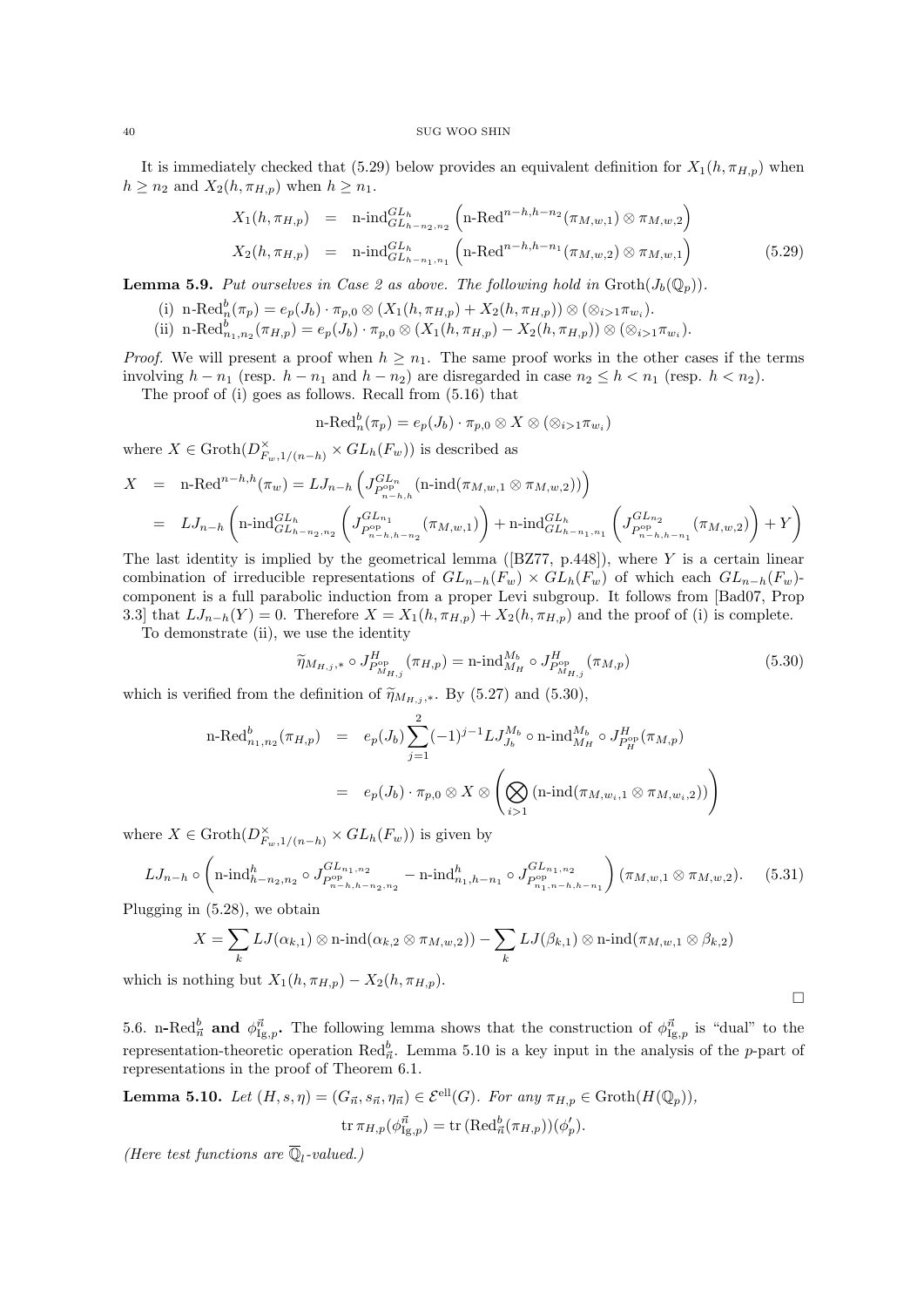Proof. We freely use the results and notation of [Shi10, §6.3]. Recall that by definition (see the formula above Lemma 6.6 of [Shi10])

$$
\phi_{\text{Ig},p}^{\vec{n}} = \sum_{(M_H, s_H, \eta_H)} c_{M_H} \cdot \tilde{\phi}_p^{M_H}
$$
\n(5.32)

as functions on  $H(\mathbb{Q}_p)$ , where the sum is taken over  $\mathcal{E}_p^{\text{eff}}(J_b, G; H)$ . As we noted earlier,  $\mathcal{I}(M_H, H)$  is a singleton, so we chose to write  $\phi_p^{M_H}$  rather than  $\phi_p^{M_H,i}$  with  $i \in \mathcal{I}(M_H, H)$ . By [Shi10, Lem 3.8],

$$
\operatorname{tr}\pi_{H,p}(\widetilde{\phi}_p^{M_H}) = \operatorname{tr}\left(J_{P_{M_H}^{\text{op}}}^H(\pi_{H,p})\right)(\phi_p^{M_H}).\tag{5.33}
$$

Here  $\phi_p^{M_H} \in C_c^{\infty}(M_H(\mathbb{Q}_p))$  is a  $\Delta_p(\cdot, \cdot)_{M_H}^{J_b}$ -transfer of  $\phi_p^0 := \phi_p' \cdot \overline{\delta}_{P(\iota)}^{1/2}$  $P_{(v_b)}^{1/2} \in C_c^{\infty}(J_b(\mathbb{Q}_p)).$  The normalization of [Shi10, (8.6)] is adopted for transfer factors, namely

$$
\Delta_p(\gamma_{M_H}, \delta)_{M_H}^{J_b} = e_p(J_b) \cdot \Delta_p(\gamma_{M_H}, \gamma_0)_{M_H}^{M_b}
$$
\n(5.34)

if  $\delta$  and  $\gamma_0$  are transfers of  $\gamma_{M_H} \in M_H(\mathbb{Q}_p)$ .

We claim that the transfer from  $\phi_p^0$  to  $\phi_p^{M_H}$  factors through as

$$
\phi_p^0 \in C_c^{\infty}(J_b(\mathbb{Q}_p)) \quad \rightsquigarrow \quad \phi_p^* \in C_c^{\infty}(M_b(\mathbb{Q}_p)) \quad \rightsquigarrow \quad \phi_p^{M_H} \in C_c^{\infty}(M_H(\mathbb{Q}_p))
$$

in the sense that if  $\phi_p^*$  is a transfer of  $\phi_p^0$  via  $\Delta_p(\cdot, \cdot)_{M_b}^{J_b} \equiv e_p(J_b)$  then  $\phi_p^{M_H}$  is a  $\Delta_p(\cdot, \cdot)_{M_H}^{M_b}$ -transfer of  $\phi_p^*$ . To prove the claim, we check the transfer identity for orbital integrals on regular semisimple elements. Since  $\phi_p^{M_H}$  is a  $\Delta_p(\cdot,\cdot)_{M_H}^{J_b}$ -transfer of  $\phi_p^0$ ,

$$
O_{\gamma_{M_H}}^{M_H(\mathbb{Q}_p)}(\phi_p^{M_H}) = \Delta_p(\gamma_{M_H}, \delta)_{M_H}^{J_b} \cdot O_{\delta}^{J_b(\mathbb{Q}_p)}(\phi_p^0)
$$
(5.35)

for any  $(J_b, M_H)$ -regular  $\gamma_{M_H}$  and its transfer  $\delta$ . (Recall that a stable conjugacy class is the same as a conjugacy class in the groups  $J_b(\mathbb{Q}_p)$  and  $M_H(\mathbb{Q}_p)$  as well as  $M_b(\mathbb{Q}_p)$ .) On the other hand, as  $\phi_p^*$ is a transfer of  $\phi_p^0$ , Lemma 2.18.(i) of [Shi10] tells us that  $O_{\gamma_0}^{M_b(\mathbb{Q}_p)}(\phi_p^*) = e_p(J_b) \cdot O_{\delta}^{J_b(\mathbb{Q}_p)}(\phi_p^0)$  if there exists  $\delta \in J_b(\mathbb{Q}_p)$  matching  $\gamma_0$  and  $O_{\gamma_0}^{M_b(\mathbb{Q}_p)}(\phi_p^*)=0$  if else. Together with (5.34) and (5.35), the last fact implies that  $\phi_p^{M_H}$  is a  $\Delta_p(\cdot, \cdot)_{M_H}^{M_b}$ -transfer of  $\phi_p^*$  as claimed.

It follows from (5.24), Lemma 3.3 and [Shi10, Lem 2.18.(ii)] that for  $\pi_{M_H,p} \in \text{Irr}(M_H(\mathbb{Q}_p)),$ 

$$
\operatorname{tr} \pi_{M_H, p}(\phi_p^{M_H}) = \operatorname{tr} (\widetilde{\eta}_{H,*}(\pi_{M_H, p})) (\phi_p^*) = \operatorname{tr} (LJ(\widetilde{\eta}_{H,*}(\pi_{M_H, p}))) (\phi_p^0)
$$
\n
$$
= \operatorname{tr} (LJ(\widetilde{\eta}_{H,*}(\pi_{M_H, p})) \otimes \overline{\delta}_{P(\nu_b)}^{1/2}) (\phi_p'). \tag{5.36}
$$

(When  $H = G_n$ , the first identity holds trivially since  $\tilde{\eta}_{H,*} =$  id and we may take  $\phi_p^{M_H} = \phi_p^*$ .) The identities (5.32), (5.33) and (5.36) complete the proof. identities  $(5.32)$ ,  $(5.33)$  and  $(5.36)$  complete the proof.

 $\Box$ 

## 6. Computation of cohomology

We keep the notation and assumptions from §5. The prime  $p$ , the place w of F and the isomorphism  $\iota_p$  are fixed in §6.1 (they have been fixed soon after Lemma 5.1), but allowed to vary in §6.2 under certain constraints.

6.1. Cohomology of Igusa varieties. The main goal of this subsection is to compute part of the cohomology of Igusa varieties after quadratic base change. The main ingredients are the stable trace formula for Igusa varieties and the twisted trace formula.

Choose the character  $\varpi : W_E \to \mathbb{C}^\times$  (introduced in §3.1) such that  $\text{Ram}_{\mathbb{Q}}(\varpi) \subset \text{Spl}_{F/F^+,\mathbb{Q}}$ . (This is possible by Lemma 7.1 that will be proved later but does not depend on this section. Recall that the last condition on  $\varpi$  is assumed throughout §4.) Let  $\Xi$  be the algebraic representation of  $(\mathbb{G}_n)_{\mathbb{C}}$ given by  $\iota_l \xi$  as in §4.3. (Put  $\iota_l \xi$  in place of  $\xi$  there.) Let  $\Pi = \psi \otimes \Pi^1$  be an automorphic representation of  $\mathbb{G}_n(\mathbb{A}) \simeq GL_1(\mathbb{A}_E) \times GL_n(\mathbb{A}_F)$ . Assume that

•  $\Pi \simeq \Pi \circ \theta$ ,

- $\Pi_{\infty}$  is generic and  $\Xi$ -cohomological (in particular, the central characters of  $\Pi$  and  $\Xi^{\vee}$  coincide on  $A_{\mathbb{G}_n\theta,\infty}$ ,
- Ram<sub> $\mathbb{Q}(\Pi) \subset \mathrm{Spl}_{F/F^+,\mathbb{Q}}$ </sub>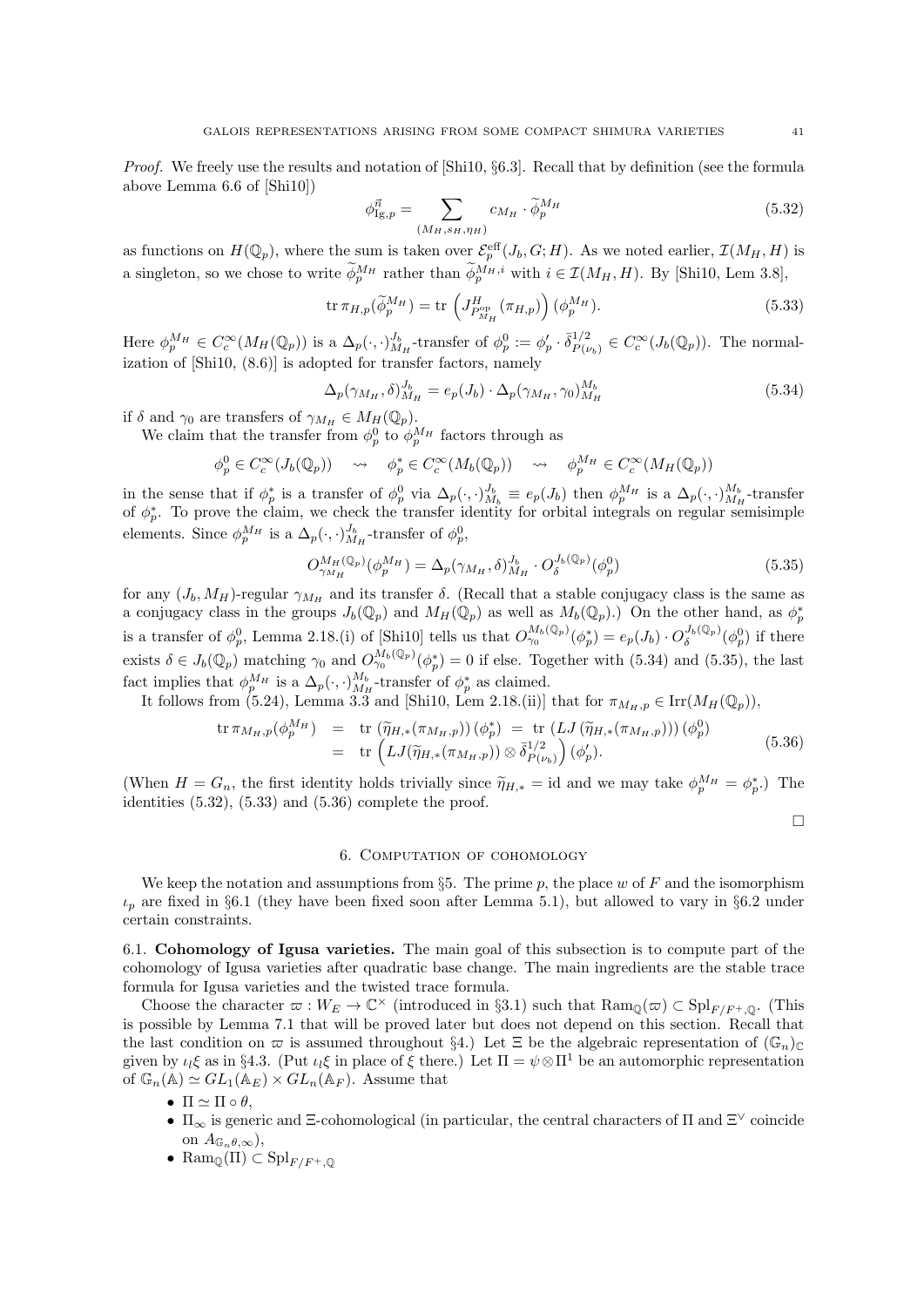where  $\text{Ram}_{\mathbb{Q}}(\Pi)$  denotes the set of finite primes p where  $\Pi$  is ramified. By  $\Xi$ -cohomological we mean that there exists k such that  $H^k(\text{Lie}\,\mathbb{G}_n(\mathbb{R}), \mathbb{K}'_{\infty}, \Pi_{\infty} \otimes \Xi) \neq 0$ , where  $\mathbb{K}'_{\infty}$  is as in §4.3. In particular  $\Pi_{\infty}$  is isomorphic to  $\Pi_{\Xi}$  as in §4.3.

Recall that  $\text{Ram}_{F/\mathbb{Q}}$  is contained in  $\text{Spl}_{F/F^+,\mathbb{Q}}$  by our previous assumption in §5.1. Let  $S_{\text{fin}}$  be a finite set of places of Q such that

$$
\text{Ram}_{F/\mathbb{Q}} \cup \text{Ram}_{\mathbb{Q}}(\Pi) \cup \text{Ram}_{\mathbb{Q}}(\varpi) \cup \{p\} \subset S_{\text{fin}} \subset \text{Spl}_{F/F^+,\mathbb{Q}} \tag{6.1}
$$

and put  $S := S_{fin} \cup \{\infty\}.$ 

We will consider two cases for Π.

Case ST. ("stable")

Assume that Π is cuspidal.

## Case END. ("endoscopic")

Let  $m_1, m_2 \in \mathbb{Z}_{>0}$  be such that  $m_1 > m_2$  and  $m_1 + m_2 = n$ . (Recall that  $n \in \mathbb{Z}_{\geq 3}$  is odd.) Let  $\Pi_i$  $(i = 1, 2)$  be a cuspidal automorphic representation of  $GL_{m_i}(\mathbb{A}_F)$  and  $\Xi_i$  be an irreducible algebraic representation of  $GL_{m_i}(F \otimes_{\mathbb{Q}} \mathbb{C})$ . We will set  $\psi_H := \psi \otimes \varpi^{N(m_1,m_2)}$  and

$$
\Pi_H:=\psi_H\otimes \Pi_1\otimes \Pi_2, \qquad \Pi:=\widetilde{\zeta}_{m_1,m_2,*}(\Pi_H),
$$

$$
\Pi_{M,i} := \Pi_i \otimes (\varpi \circ N_{F/E} \circ \det)^{\epsilon(n-m_i)}, \qquad \Pi_M := \psi \otimes \Pi_{M,1} \otimes \Pi_{M,2}.
$$

In addition to the previous assumptions on  $\Pi$ , suppose that (for  $i = 1, 2$ )

- (i)  $\Pi_i^{\vee} \simeq \Pi_i \circ c$ ,
- (ii)  $\psi_{\Pi_1} \psi_{\Pi_2} = \psi_H^c / \psi_H$ ,

(iii)  $\Pi_{i,\infty}$  is cohomological for an irreducible algebraic representation  $\Xi_i$  and

By (i) and (ii),  $\Pi_H$  is a  $\theta$ -stable cuspidal representation of  $\mathbb{G}_{m_1,m_2}(\mathbb{A})$ . Denote by  $\pi_{H,p} \in \text{Irr}_l(G_{m_1,m_2}(\mathbb{Q}_p))$ the unique representation (up to isomorphism) such that  $BC(\iota_l \pi_{H,p}) \simeq \Pi_{H,p}$ . Denote by  $\varphi_H$  the discrete parameter for  $G_{m_1,m_2}(\mathbb{R})$  such that  $BC(\varphi_H) \simeq \Pi_{H,\infty}$  (with the notation  $BC(\varphi_H)$  as in Remark 4.4).

Observe that  $\Pi \simeq \text{n-ind}_{\mathbb{G}_{m_1,m_2}}^{\mathbb{G}_n}(\Pi_M)$ . (The last parabolic induction is irreducible; for general linear groups, any parabolic induction of a unitary representation is irreducible.) Let  $\Pi_M^0$  denote the twist of  $\Pi_M$  by a character of  $A_{\mathbb{G}_{m_1,m_2},\infty}$  (via the canonical surjection  $\mathbb{G}_{m_1,m_2}(\mathbb{A}) \to A_{\mathbb{G}_{m_1,m_2},\infty}$ ) such that  $\Pi_M^0$  is trivial on  $A_{\mathbb{G}_{m_1,m_2},\infty}$ . Then it is easy to see that

$$
\Pi \simeq \mathrm{n}\text{-}\mathrm{ind}_{\mathbb{G}_{m_1,m_2}}^{\mathbb{G}_n}(\Pi_M^0) \otimes \widetilde{\chi}_{\iota_l \xi}^{-1}.\tag{6.2}
$$

Let us define certain parameters in (Case END). For  $i \in \{1,2\}$ , let  $b_{\sigma,1}^i \geq \cdots \geq b_{\sigma,m_i}^i$  ( $\sigma \in$  $\text{Hom}_{\mathbb{Q}}(F,\mathbb{C})$  be the integers parametrizing the highest weight attached to  $\Xi_i$  and put

$$
\beta_{\sigma,j}^i := -b_{\sigma,m_i+1-j}^i + \frac{m_i+1-2j}{2}, \qquad \gamma_{\sigma,j}^i := \beta_{\sigma,j}^i + \epsilon(n-m_i) \cdot \frac{\delta}{2}
$$
(6.3)

where  $\delta$  is the odd integer such that  $\omega_{\infty}(z) = (z/\overline{z})^{\delta/2}$ . (The numbers  $\gamma_{\sigma,j}^{i}$  should be thought of as parameters for  $\Pi_{M,i}$ .) Recall that we defined  $\alpha(\iota_l \xi)_{\sigma,j}$   $(\sigma \in \Phi_{\mathbb{C}}^+, 1 \leq j \leq n)$  from  $\iota_l \xi$  in (3.18). For any  $\sigma$  and  $j < n$ , we have  $\alpha(\iota_l \xi)_{\sigma,j} > \alpha(\iota_l \xi)_{\sigma,j+1}$ . Since  $\Pi_{\infty} \simeq \mathrm{n-ind}(\Pi_{M,\infty})$ , it is easy to see that for each  $\sigma \in \Phi_{\mathbb{C}}^{+}$ ,

$$
\{\alpha(\iota_l \xi)_{\sigma,j} : 1 \le j \le n\} = \{\gamma_{\sigma,j}^1 : 1 \le j \le m_1\} \coprod \{\gamma_{\sigma,j}^2 : 1 \le j \le m_2\}.
$$

Thus there is a unique partition  $\{1,\ldots,n\} = W^1_{\sigma} \coprod W^2_{\sigma}$  with the following property for each  $i \in \{1,2\}$ :  $\alpha(\iota_l \xi)_{\sigma,k} = \gamma_{\sigma,j}^i$  for some  $j \in [1, m_i]$  if and only if  $k \in W_{\sigma}^i$ .

We are done with describing the two cases for Π. Let us set up more notations before stating the main result of §6.1. For any  $R \in \text{Groth}(G(\mathbb{A}^S) \times G')$  (over  $\overline{\mathbb{Q}}_l$ ), where  $G' = G(\mathbb{A}_{S_{fin}}) \times \text{Gal}(\overline{F}/F)$  or  $G' = G(\mathbb{A}_{S_{fin}\backslash\{p\}}) \times J_b(\mathbb{Q}_p)$ . Define

$$
R\{\Pi^S\} := \sum_{\pi^S} R\{\pi^S\} \quad \text{and} \quad R[\Pi^S] := \sum_{\pi^S} R[\pi^S] \tag{6.4}
$$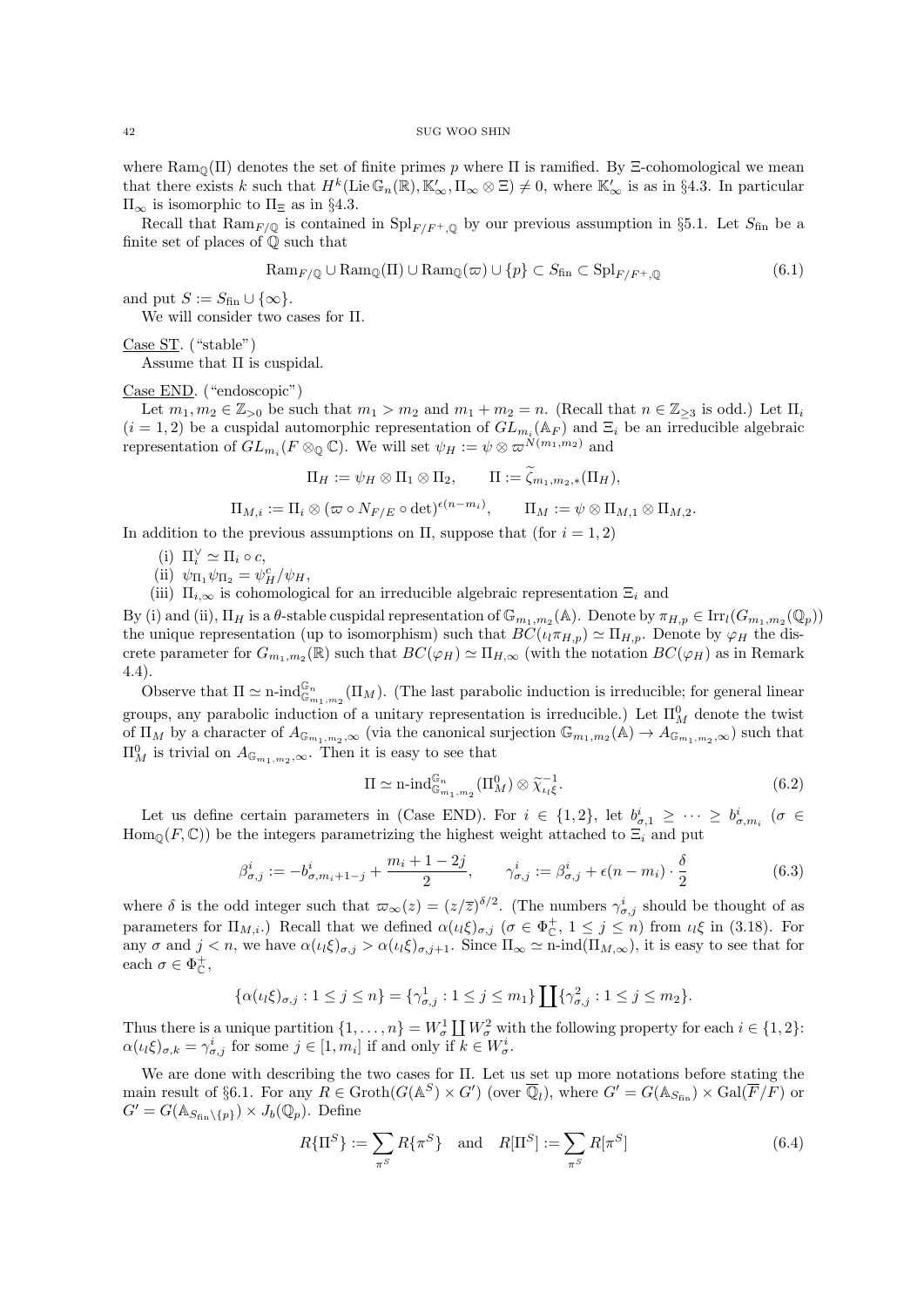where each sum runs over  $\pi^S \in \text{Irr}_l^{\text{ur}}(G(\mathbb{A}^S))$  such that  $BC(\iota_l \pi^S) \simeq \Pi^S$ . (The right hand sides of (6.4) are defined as in §5.2.) An easy observation is that  $H(\text{Sh}, \mathscr{L}_{\xi}) \{\Pi^S\}$  and  $H_c(\text{Ig}_b, \mathscr{L}_{\xi}) \{\Pi^S\}$  are virtual admissible representations of the corresponding G'. Let  $BC_T$ :  $\text{Groth}(G(\mathbb{A}_T)) \to \text{Groth}(\mathbb{G}_n(\mathbb{A}_T))$ denote the Z-linear extension of the base change map defined in §4.2, where  $T \subset \text{Spl}_{F/F^+,\mathbb{Q}}$  is a finite set. (A priori  $BC_T$  is defined on virtual C-representations but also defined on virtual  $\overline{\mathbb{Q}}_l$ representations via  $\iota_l : \overline{\mathbb{Q}}_l \simeq \mathbb{C}$ .)

**Theorem 6.1.** Define an integer  $C_G := |\ker^1(\mathbb{Q}, G)| \cdot \tau(G)$ . Denote by  $\pi_p \in \text{Irr}_l(G(\mathbb{Q}_p))$  a representation such that  $BC(\iota_l\pi_p) \simeq \Pi_p$ . (Such a  $\pi_p$  is unique up to isomorphism as p splits in E. cf. §4.2.) For each  $b \in B(G_{\mathbb{Q}_p}, -\mu)$ , the following equalities hold in  $\mathrm{Groth}(\mathbb{G}_n(\mathbb{A}_{S_{fin}\backslash \{p\}}) \times J_b(\mathbb{Q}_p)).$ 

(i) (Case ST) There is a constant  $e_0 \in \{\pm 1\}$ , independent of b, such that

$$
BC_{S_{\text{fin}}\backslash\{p\}}(H_c(\text{Ig}_b,\mathscr{L}_{\xi})\{\Pi^S\}) = C_G \cdot e_0 \cdot [\iota_l^{-1} \Pi_{S_{\text{fin}}\backslash\{p\}}][\text{Red}_n^b(\pi_p)].\tag{6.5}
$$

(ii) (Case END) There are constants  $e_1, e_2 \in \{\pm 1\}$ , independent of b, such that

$$
BC_{S_{fin}\backslash\{p\}}(H_c(\mathrm{Ig}_b, \mathscr{L}_{\xi})\{\Pi^S\}) = C_G\left([\iota_l^{-1}\Pi_{S_{fin}\backslash\{p\}}]\left[\frac{1}{2}(e_1 \mathrm{Red}_n^b(\pi_p) + e_2 \mathrm{Red}_{m_1,m_2}^b(\pi_{H,p}))\right]\right). \tag{6.6}
$$

Remark 6.2. A priori the sign  $e_0$  depends on  $\Pi$ . The signs  $e_1$  and  $e_2$  depend not only on  $\Pi$  but also on  $\Pi_H$  and other data, at least a priori. However it turns out that  $e_0$  and  $e_1$  always have the same value, as we will see later in Corollary 6.5.(ii). As for  $e_2$ , refer to Remark 6.3 in case  $m_2 = 1$ .

Proof. In the first three paragraphs, we explain the choice of test functions to be used in the trace formula. Choose  $(f^n)^S$  and  $f^n_{S_{fin}\backslash\{p\}}$  as any functions in  $\mathscr{H}^{\text{ur}}(\mathbb{G}_n(\mathbb{A}^S))$  and  $C_c^{\infty}(\mathbb{G}_n(\mathbb{A}_{S_{fin}\backslash\{p\}}))$ , respectively. Let  $\phi^S := BC_n^*((f^n)^S)$  (resp.  $\phi_{S_{fin}\backslash\{p\}} := BC_n^*(f_{S_{fin}\backslash\{p\}}^n)$ ) as in Case 1 (resp. Case 2) of §4.2. Set  $\phi^{\infty,p} := \phi^S \phi_{S_{fin}} \backslash \{p\}$ . Choose any  $\phi'_p \in C_c^{\infty}(J_b(\mathbb{Q}_p))$  such that  $\phi^{\infty,p} \phi'_p$  is an acceptable function. We construct other test functions from these.

For each elliptic endoscopic groups  $G_{\vec{n}}$  for G, let  $(\phi_{\text{Ig}}^{\vec{n}})^S$  (resp.  $\phi_{\text{Ig},S_{\text{fin}}\backslash\{p\}}^{\vec{n}}$ ) be the  $\Delta(\cdot,\cdot)_{G_{\vec{n}}}^G$ -transfer of  $\phi^S$  (resp.  $\phi_{S_{fin}\setminus\{p\}}$ ) defined in §3.4. Define  $(f^{n_1,n_2})^S := \widetilde{\zeta}^*((f^n)^S)$  and  $f^{n_1,n_2}_{S_{fin}\setminus\{p\}} = \widetilde{\zeta}^*(f^n_{S_{fin}\setminus\{p\}})$  as in Case 1 and Case 2 of §4.4. Recall from (4.18) and (4.19) that  $BC_{n_1,n_2}^*((f^{n_1,n_2})^S) = (\phi^{n_1,n_2})^S$  and that  $BC_{n_1,n_2}^*(f_{S_{fin}}^{n_1,n_2})$  $(s_{\text{fin}}^{n_1, n_2})$  and  $\phi_{\text{Ig}, S_{\text{fin}}}^{n_1, n_2}$  $I_{\text{Ig},S_{\text{fin}}\setminus\{p\}}^{n_1,n_2}$  have the same trace against every admissible representation of  $\mathbb{G}_{n_1,n_2}(\mathbb{A}_{S_{\mathrm{fin}}\setminus\{p\}}).$ 

Let  $\phi_{\text{Ig},p}^{\vec{n}}$  (resp.  $\phi_{\text{Ig},\infty}^{\vec{n}}$ ) be the function arising from  $\phi_p'$  (resp.  $\xi$ ) in (5.10) (resp. (5.11)). Choose  $f_p^{\vec{n}}$  so that  $BC_n^*(f_p^{\vec{n}}) = \phi_{\text{Ig},p}^{\vec{n}}$ . (This is possible because  $BC_n^*$  is surjective at p. See §4.2.) Define

$$
f_{\infty}^{\vec{n}} := e_{\vec{n}}(\Delta_{\infty}) \cdot (-1)^{q(G)} \langle \mu_h, s \rangle \sum_{\varphi_{\vec{n}}} \det(\omega_*(\varphi_{\vec{n}})) \cdot f_{\mathbb{G}_{\vec{n}}, \Xi(\varphi_{\vec{n}})}
$$
(6.7)

where the sum runs over  $\varphi_{\vec{n}} : W_{\mathbb{R}} \to {}^L G_{\vec{n}}$  (up to equivalence) such that  $\tilde{\eta} \varphi_{\vec{n}} \sim \varphi_{\xi}$ . Observe that  $q(G) = n - 1$  (cf. (3.11)). Here  $\Xi(\varphi_{\vec{n}})$  denotes the algebraic representation of  $\mathbb{G}_{\vec{n}}$  arising from  $\xi(\varphi_{\vec{n}})$ (defined in Remark 3.9) as in the beginning of §4.3. Recall that  $f_{\mathbb{G}_{\vec{n}}}$ , $\Xi(\varphi_{\vec{n}})$  was defined in §4.3. By §4.3 and the comparison of (5.11) and (6.7), it is verified that  $f_{\infty}^{\vec{n}}$  and  $\phi_{\text{Ig},\infty}^{\vec{n}}$  are BC-matching functions. Put  $f^{\vec{n}} := (f^{\vec{n}})^S \cdot f^{\vec{n}}_{S_{fin}\setminus\{p\}} \cdot f^{\vec{n}}_p \cdot f^{\vec{n}}_{\infty}$ .

Consider the formula of Proposition 5.5. By Corollary 4.7, the formula (4.21), Proposition 4.8 and Corollary 4.14, we see that (recalling the notation  $A'_{(.)}$  from Lemma 4.11)

$$
\text{tr}\left(\phi^{\infty,p}\phi'_{p}|_{l}H(\text{Ig}_{b},\mathscr{L}_{\xi})\right) \tag{6.8}
$$
\n
$$
= C_{G} \left( \frac{1}{2} \sum_{\Pi'} \text{tr}\left(\Pi'_{\xi}(f^{n}) A'_{\Pi'_{\xi}}\right) + \frac{1}{2} \sum_{\mathbb{G}_{n_{1},n_{2}}} I_{\text{spec}}^{\mathbb{G}_{n_{1},n_{2}}\theta}(f^{n_{1},n_{2}}) + \sum_{M \subsetneq \mathbb{G}_{n}} \frac{|W_{M}|}{|W_{\mathbb{G}_{n}}|} |\det(\Phi^{-1}\theta - 1)_{\mathfrak{a}_{M}^{\mathbb{G}_{n}}\theta}|^{-1} \sum_{\Pi'_{M}} \text{tr}\left(\text{n-ind}_{M}^{\mathbb{G}_{n}}(\Pi'_{M})_{\xi}(f^{n}) \circ A'_{\text{n-ind}_{M}^{\mathbb{G}_{n}}(\Pi'_{M})_{\xi}\right)\right)
$$

where the first sum runs over  $\theta$ -stable (equivalently,  $\Phi^{-1}\theta$ -stable) subrepresentations  $\Pi'$  of  $R_{\mathbb{G}_n,\text{disc}}$ , the second over the groups  $\mathbb{G}_{n_1,n_2}$  coming from elliptic endoscopic groups  $G_{n_1,n_2}$  for G (with  $n_1 >$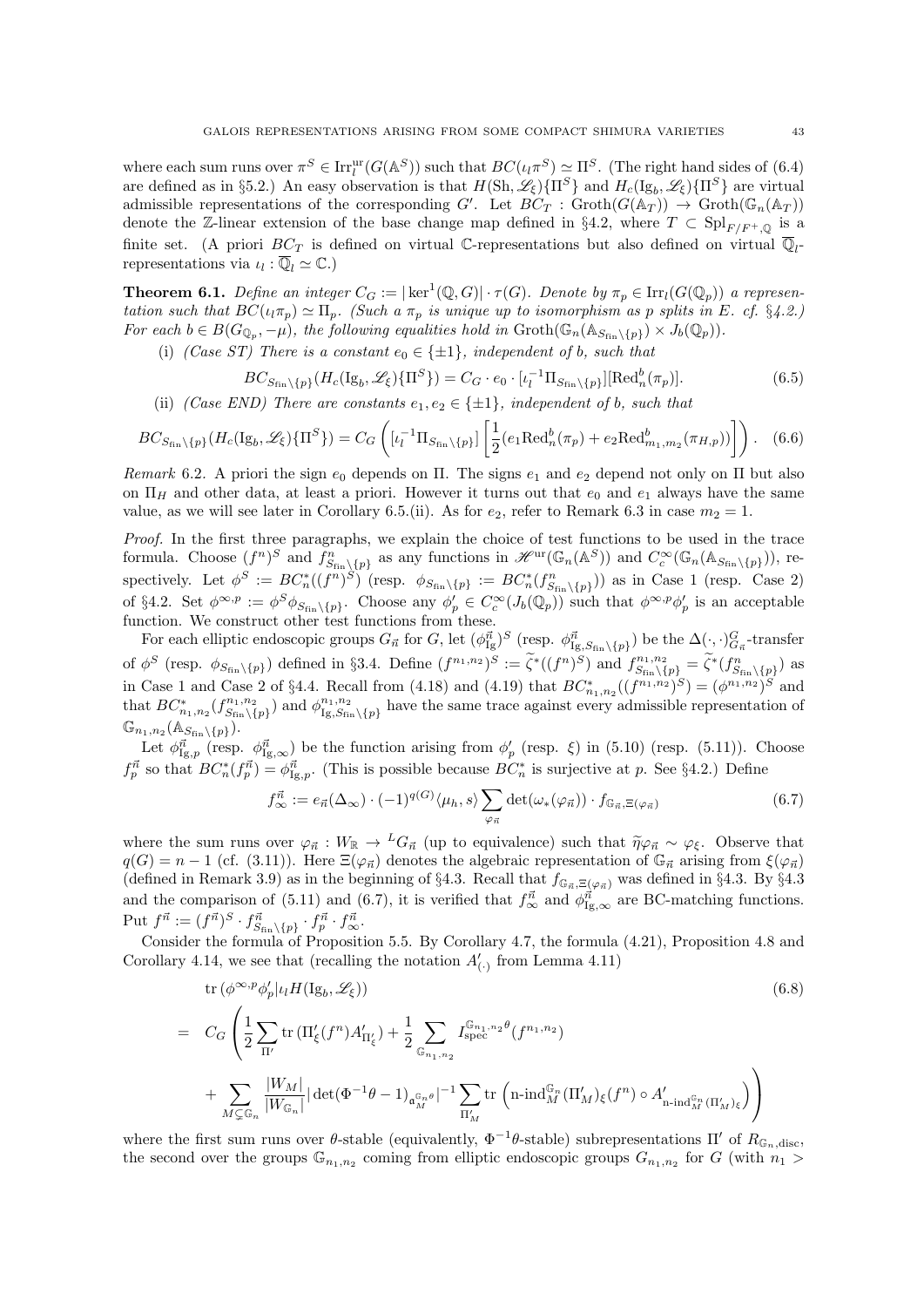$n_2 > 0$ , the third over proper Levi subgroups M of  $\mathbb{G}_n$  containing  $M_0$  and the fourth over  $\Phi^{-1}\theta$ -stable subrepresentations  $\Pi'_{M}$  of  $R_{M,\text{disc}}$ . Keep in mind that Proposition 5.5 works on the condition that  $\phi^{\infty,p}\phi_p'$  is acceptable. So the same condition is imposed on (6.8). However, we claim that (6.8) holds without such a condition.

Let us prove the claim. Fix test functions outside the p-component. Fix any  $\phi'_p$ , without assuming  $\phi^{\infty,p}\phi'_p$  is acceptable. As shown in [Shi09, Lem 6.3], there is a certain element  $fr^s$  in the center of  $J_b(\mathbb{Q}_p)$  such that  $\phi^{\infty,p}(\phi'_p)^{(N)}$  is acceptable for any  $N \gg 0$ , where  $(\phi'_p)^{(N)}(g) = \phi'_p(g(fr^s)^N)$ . So (6.8) is true if  $\phi'_p$  is replaced by  $(\phi'_p)^{(N)}$  (and if at the same time  $f_p^{\vec{n}}$  and  $\phi_{\text{Ig},p}^{\vec{n}}$  are constructed from  $(\phi'_p)^{(N)}$ rather than  $\phi'_p$ ), for any  $N \gg 0$ . In other words, by (4.12), Corollary 4.14 and Lemma 5.10, both sides of (6.8) are finite linear combinations of the terms which have the form  $\text{tr } \rho((\phi'_p)^{(N)})$  for some  $\rho \in \text{Irr}(J_b(\mathbb{Q}_p)).$  Now the argument in the proof of [Shi09, Lem 6.4] shows that the equality (6.8) holds for  $\phi^{\infty,p}(\phi_p')^{(N)}$  for every integer N, in particular for  $N=0$ . Hence the claim is proved.

Now that  $(6.8)$  is known to be true without acceptability assumption, we may work with arbitrary test functions  $\phi^{\infty, p} \phi'_p$ . To proceed, we divide into two cases.

(Case ST). Choose a decomposition  $A'_{\Pi} = A'_{(\Pi)^S} A'_{\Pi_{S_{\text{fin}}}} A'_{\Pi_{\infty}}$  as a product of normalized intertwining operators. Set

$$
\frac{A'_{\Pi}}{A_{\Pi}^0} := \frac{A'_{\Pi^S}}{A_{\Pi^S}^0} \cdot \frac{A'_{\Pi_{S_{\text{fin}}}}}{A_{\Pi_{S_{\text{fin}}}}^0} \cdot \frac{A'_{\Pi_{\infty}}}{A_{\Pi_{\infty}}^0} \in \{\pm 1\}.
$$
\n(6.9)

(For the definition of the denominators on the right side, see §4.2 and §4.3. By definition  $A_{\Pi_{S_{\text{fin}}}}^0$  =  $\prod_{v \in S_{fin}} A_{\Pi_v}^0$ . In the formula (4.14), any term involving  $f^{n_1,n_2}$  may be rewritten as the trace of an induced representation against  $f^n$ , by using (4.17). This fact together with Corollary 4.14 guarantees that  $\text{tr }\Pi^S((f^n)^S)$  appears only in the first sum of (6.8), according to the multiplicity one result of Jacquet and Shalika ([JS81a], [JS81b]; see [AC89, p.200] for summary), which implies that the string of Satake parameters outside a finite set S of a cuspidal automorphic representation of  $GL_n(\mathbb{A}_F)$ unramified outside S does not occur as that of automorphic representations of  $GL_n(\mathbb{A}_F)$  which are subquotients of induced representations from proper Levi subgroups of  $GL_n(\mathbb{A}_F)$ . Thus the right side of (6.8) has the following form

$$
C_G \left( \frac{1}{2} \frac{A'_{\Pi}}{A_{\Pi}^0} \chi_{\Pi^S}((f^n)^S) \text{tr} \left( \Pi_S(f_S^n) A_{\Pi_S}^0 \right) + \sum_{(\Pi')^S \not\cong \Pi^S} \chi_{(\Pi')^S}((f^n)^S) \times \left( \text{ expression in terms of } f_S^{\vec{n}} \right) \right) \tag{6.10}
$$

where  $(\Pi')^S$  runs over a set of unramified representations of  $\mathbb{G}(\mathbb{A}^S)$  not isomorphic to  $\Pi^S$ . (Note that  $(\Pi')^S = \Pi^S$  implies that  $\Pi'_{\xi} = \Pi' \otimes \tilde{\chi}_{\iota_k \xi}^{-1}$  is isomorphic to  $\Pi$  by the strong multiplicity one and the fact that  $\Pi'$  and  $\Pi$  transform by the same character on  $A$ . Hence the first summand in (6.8) for fact that  $\Pi'_{\xi}$  and  $\Pi$  transform by the same character on  $A_{\mathbb{G}_n,\infty}$ . Hence the first summand in (6.8) for  $(\Pi')^S = \Pi^S$  equals tr  $(\Pi(f^n)A_{\Pi})$ , which is the first term in (6.10).)

On the other hand, we can write  $\text{tr}(\phi^{\infty,p}\phi_p'| \iota_l H(\mathrm{Ig}_b, \mathscr{L}_\xi))$  in the following form using (4.5).

tr 
$$
\Pi^S((f^n)^S)
$$
 tr  $(\phi_{S_{fin}}\backslash\{p\}\phi'_p|_{\mathcal{U}}H(\mathrm{Ig}_b,\mathscr{L}_{\xi})\{\Pi^S\})$   
+  $\sum_{(\pi')^S}$  tr  $BC((\pi')^S)((f^n)^S)$  tr  $(\phi_{S_{fin}}\backslash\{p\}\phi'_p|_{\mathcal{U}}H(\mathrm{Ig}_b,\mathscr{L}_{\xi})\{(\pi')^S\})$  (6.11)

The above sum runs over  $(\pi')^S \in \text{Irr}^{\text{ur}}(G(\mathbb{A}^S))$  such that  $BC((\pi')^S) \ncong \Pi^S$ . If the test functions on S are fixed, both (6.10) and (6.11) are finite sums (as  $(f^n)^S$  varies in  $\mathscr{H}^{\text{ur}}(\mathbb{G}_n(\mathbb{A}^S)))$ . We deduce from linear independence of characters that

$$
\operatorname{tr}\left(\phi_{S_{\mathrm{fin}}\backslash\{p\}}\phi'_{p}|_{\iota}H(\mathrm{Ig}_{b},\mathscr{L}_{\xi})\{\Pi^{S}\}\right) = \frac{C_{G}}{2}\frac{A'_{\Pi}}{A_{\Pi}^{0}}\cdot\operatorname{tr}(\Pi_{S}(f_{S}^{n})A_{\Pi_{S}^{0}})
$$
(6.12)

Recall that  $\Pi_{\infty} \simeq \Pi_{\Xi}$ . In view of (4.15), the construction of  $f_{\infty}^{n}$  implies that

$$
\operatorname{tr} \left( \Pi_{\infty} (f_{\infty}^n) A_{\Pi_{\infty}}^0 \right) = 2(-1)^{q(G)}.
$$
\n(6.13)

On the other hand, by Lemma 5.10 and (4.12),

$$
\operatorname{tr} \left( \Pi_p(f_p^n) A_{\Pi_p}^0 \right) = \operatorname{tr} \iota_l \pi_p(\phi_{\text{Ig},p}^n) = \operatorname{tr} \iota_l \text{Red}_n^b(\pi_p)(\phi_p') \tag{6.14}
$$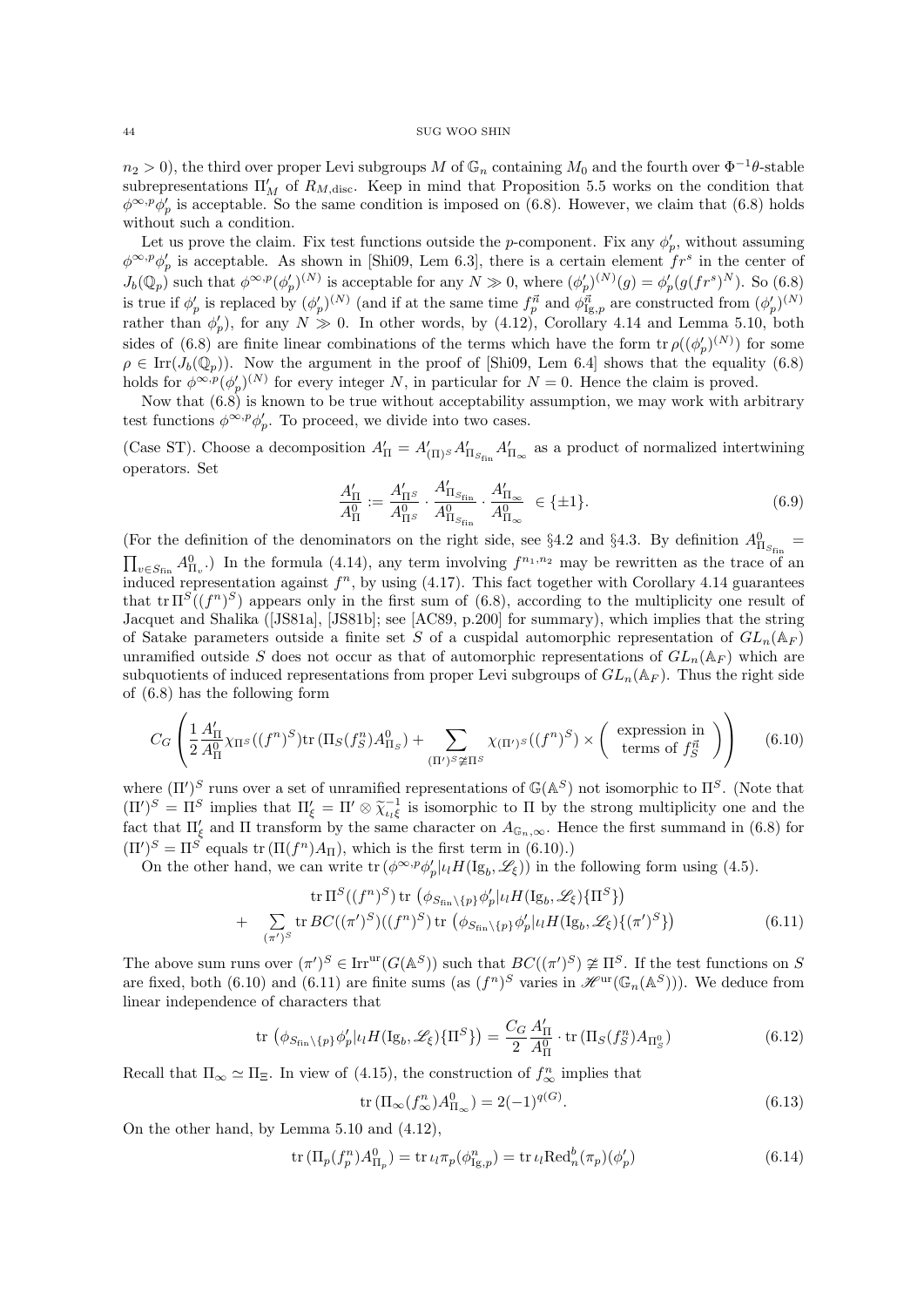Therefore if we set  $e_0 := (-1)^{q(G)} A'_{\Pi} / A^0_{\Pi}$ , then tr  $(\phi_{S_{fin}\setminus \{p\}} \phi'_p | \iota_l H(\mathrm{Ig}_b, \mathscr{L}_\xi) \{ \Pi^S \})$  equals

$$
C_G \cdot e_0 \cdot \operatorname{tr} \left( \Pi_{S_{\text{fin}} \setminus \{p\}} (f_{S_{\text{fin}} \setminus \{p\}}^n) A_{\Pi_{S_{\text{fin}} \setminus \{p\}}}^0 \right) \cdot \operatorname{tr} \iota_l \text{Red}_n^b(\pi_p) (\phi'_p). \tag{6.15}
$$

Applying (4.12) to the places in  $S_{fin}\setminus\{p\}$ , we finish the proof of the assertion (i). (Use the fact that the twisted characters of non-isomorphic  $\theta$ -stable representations are linearly independent. cf. [AC89, Lem 6.3, p.52].) Obviously  $e_0$  is independent of b.

(Case END). We imitate the previous argument for (Case ST). By the multiplicity one principle for Satake parameters by Jacquet and Shalika, (6.8) may be rewritten as

$$
\text{tr}\left(\phi^{\infty,p}\phi_p'|_{l}H(\text{Ig}_b,\mathscr{L}_\xi)\right) = \frac{C_G}{4}(X_1 + X_2 + X_3),\tag{6.16}
$$
\n
$$
\text{where}\quad X_1 = \text{tr}\left(\text{n-ind}_{\mathbb{G}_{m_1,m_2}}^{\mathbb{G}_n}(\Pi_M^0)_\xi(f^n) \circ A'_{\text{n-ind}_{\mathbb{G}_{m_1,m_2}}^{\mathbb{G}_n}(\Pi_M^0)_\xi\right)
$$
\n
$$
X_2 = \text{tr}\left(\Pi_H(f^{m_1,m_2}) \circ A'_{\Pi_H}\right)
$$

and  $X_3$  is a linear combination of evaluation against  $f^S$  of unramified Hecke characters of  $\mathscr{H}^{\mathrm{ur}}(\mathbb{G}_n(\mathbb{A}^S))$ different from  $\chi_{\Pi^S}$ . Note that  $X_1$  comes from the last term in (6.8) in the case where the standard Levi subgroups M of  $\mathbb{G}_n$  is conjugate to  $\mathbb{G}_{m_1,m_2}$ . (There are  $|W_{\mathbb{G}_n}|/|W_M|$  such Levi subgroups.) The term  $X_2$  appears in the second summation on the right side of  $(6.8)$ , namely those terms in the expansion of  $I_{\text{spec}}^{\mathbb{G}_{m_1,m_2},\mathbb{G}_{m_1,m_2}}(f^{m_1,m_2})$  where the Levi subgroup of  $\mathbb{G}_{m_1,m_2}$  is  $\mathbb{G}_{m_1,m_2}$  itself. As there is no danger of confusion, let us agree to write n-ind $(\Pi_M^0)$  instead of n-ind $\mathbb{G}_{m_1,m_2}^{\mathbb{G}_n}(\Pi_M^0)$ . Define the signs  $(+1 \text{ or } -1)$ 

$$
A'_{\mathbf{n}\text{-}\mathrm{ind}(\Pi_M^0)_\xi}/A^0_{\mathbf{n}\text{-}\mathrm{ind}(\Pi_M^0)_\xi} \quad \text{and} \quad A'_{\Pi_H}/A^0_{\Pi_H}
$$

as in (6.9). Define  $e_1 := (-1)^{q(G)} A'_{\text{n-ind}(\Pi_M^0)_\xi} / A^0_{\text{n-ind}(\Pi_M^0)_\xi}$ . Recall from (6.2) and (4.29) that there is an isomorphism  $\Pi \simeq \text{n-ind}(\Pi_M^0)_{\xi}$ , under which we transport  $A'_{\text{n-ind}(\Pi_M^0)_{\xi}}$  to  $A'_{\Pi}$ . So we may rewrite  $X_1$  as

$$
X_1 = e_1(-1)^{q(G)} \cdot \text{tr} \left( \Pi(f^n) A_\Pi^0 \right) = e_1(-1)^{q(G)} \cdot \chi_{\Pi^S}((f^n)^S) \cdot \text{tr} \left( \Pi_S(f_S^n) A_{\Pi_S}^0 \right) \tag{6.17}
$$

whereas (4.17) implies that

$$
X_2 = \frac{A'_{\Pi_H}}{A_{\Pi_H}^0} \cdot \chi_{\Pi^S}((f^n)^S) \cdot \text{tr}(\Pi_{S_{\text{fin}}\backslash\{p\}}(f^n_{S_{\text{fin}}\backslash\{p\}}) A^0_{\Pi_{S_{\text{fin}}\backslash\{p\}}})
$$
  
× tr $(\Pi_{H,p}(f_p^{m_1,m_2}) A^0_{\Pi_{H,p}}) \cdot \text{tr}(\Pi_{H,\infty}(f_\infty^{m_1,m_2}) A^0_{\Pi_{H,\infty}}).$  (6.18)

By Lemma 5.10 and (4.12), we have the following analogue of (6.14).

$$
\operatorname{tr} \left( \Pi_p(f_p^{m_1, m_2}) A^0_{\Pi_p} \right) = \operatorname{tr} \left( \iota_l \operatorname{Red}^b_{m_1, m_2}(\pi_{H, p}) \right) (\phi'_p) \tag{6.19}
$$

Moreover the expression (6.7) along with (4.15) implies that, since only  $\varphi_{\vec{n}} = \varphi_H$  in the sum of (6.7) contributes nontrivially (where  $\varphi_H$  was defined in §6.1),

$$
\text{tr}\left(\Pi_{\infty}(f_{\infty}^{m_1,m_2})A_{\Pi_{\infty}}^0\right) = 2e_2 \cdot (A'_{\Pi_H}/A_{\Pi_H}^0) \tag{6.20}
$$

if we set

$$
e_2 := (-1)^{q(G)} e_{m_1, m_2}(\Delta_{\infty}) \langle \mu_h, s \rangle \det(\omega_*(\varphi_H)) \cdot (A'_{\Pi_H} / A^0_{\Pi_H}). \tag{6.21}
$$

By linear independence of unramified Hecke characters outside  $S$ , the identity  $(6.16)$  becomes, in view of (6.13)-(6.21),

tr 
$$
(\phi_{S_{fin}}\backslash{p}\phi'_{p}| \iota_{l}H(\mathrm{Ig}_{b},\mathscr{L}_{\xi})\{\Pi^{S}\}) = \frac{C_{G}}{2}(Y_{1} + Y_{2}),
$$
 where (6.22)  
\n
$$
Y_{1} = e_{1} \cdot \operatorname{tr} \left(\Pi_{S_{fin}}\backslash{p}\{f_{S_{fin}}^{n}\backslash{p}\})A_{\Pi^{0}_{S_{fin}}\backslash{p}\}}\right) \cdot \operatorname{tr} \left(\iota_{l}\operatorname{Red}_{n}^{b}(\pi_{p})\right)(\phi'_{p})
$$
\n
$$
Y_{2} = e_{2} \cdot \operatorname{tr} \left(\Pi_{S_{fin}}\backslash{p}\{f_{S_{fin}}^{n}\backslash{p}\})A_{\Pi_{S_{fin}}\backslash{p}\}}^{0}\right) \cdot \operatorname{tr} \left(\iota_{l}\operatorname{Red}_{m_{1},m_{2}}^{b}(\pi_{H,p})\right)(\phi'_{p}).
$$

In view of (4.12), the above identities imply the assertion (ii).

Clearly  $e_1$  belongs to  $\{\pm 1\}$  by definition but we only know  $e_2 \in (\mathbb{C}^{\times})^1$  a priori. The fact that  $e_2 \in {\pm 1}$  can be proved as follows. Observe that the definition of  $e_2$  (as well as  $e_1$ ) does not depend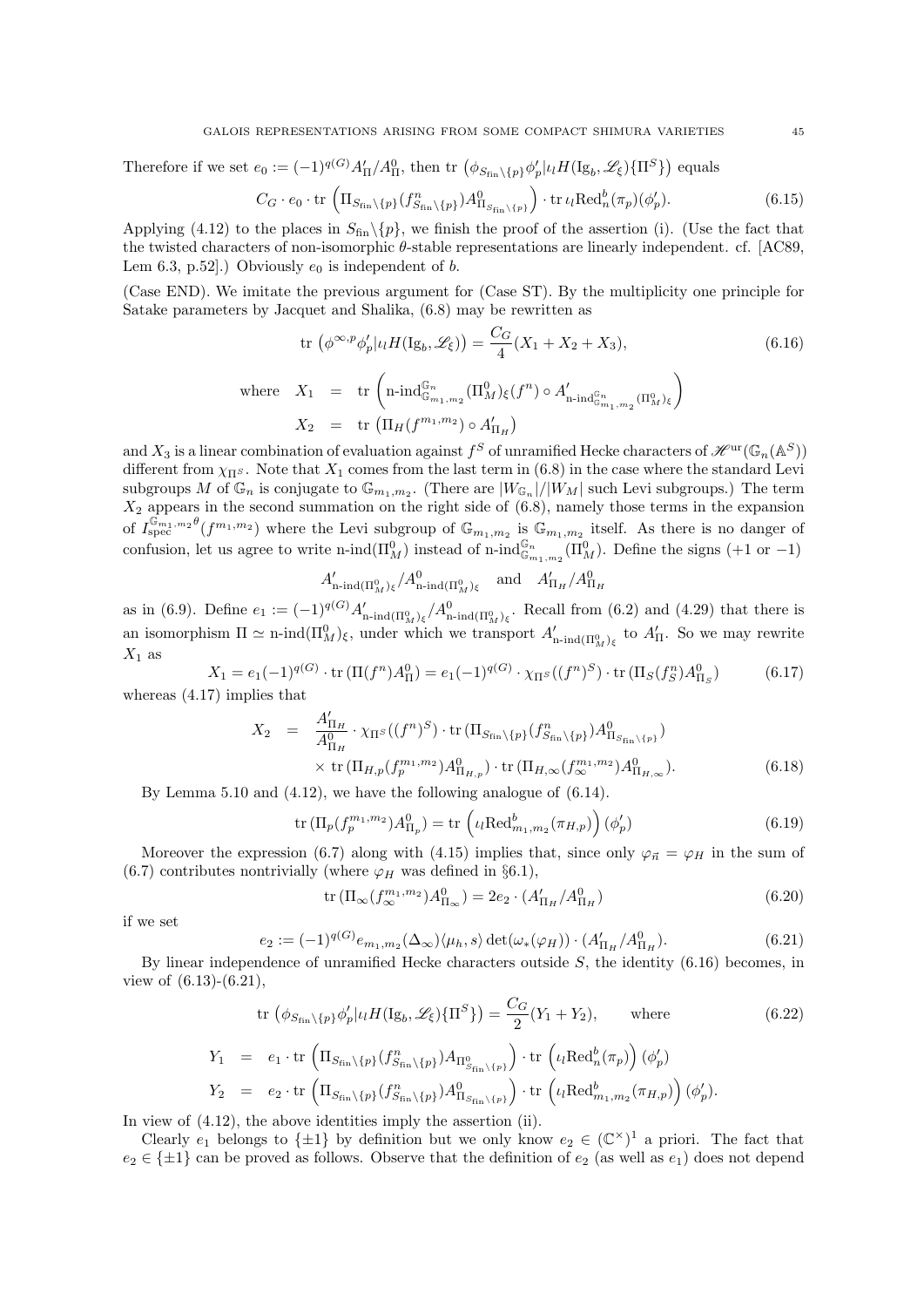on b. If  $\text{Red}_{m_1,m_2}^b(\pi_{H,p})=0$  for all  $b \in B(G_{\mathbb{Q}_p}, -\mu)$ , then (6.6) remains valid for all b with any choice of  $e_2$ , in particular we may choose  $e_2$  in  $\{\pm 1\}$ . Otherwise there exists b such that  $\text{Red}_{m_1,m_2}^b(\pi_{H,p})$  is not trivial. We see from (6.6), which was proved a priori with C-coefficients, that  $e_2 \in {\pm 1}$  since the multiplicities of representations on the left side of (6.6) are certainly integers.

 $\Box$ 

Remark 6.3. Recall that the sign  $e_2$  is defined in (6.21). We remark on the dependence of  $e_2$  on the  $\Phi^{-1}\theta$ -stable representation  $\Pi_H \in \text{Irr}(\mathbb{G}_{m_1,m_2}(\mathbb{A}))$  when  $m_2 = 1$ . Note that  $e_{m_1,m_2}(\Delta_{\infty})$  depends only on the choice of transfer factors and not on  $\Pi_H$ . The same is true for  $\langle \mu_h, s \rangle$ . In fact, according to (3.20),  $\langle \mu_h, s \rangle = 1$  with the convention of §3.6. Recall that  $\Pi_H = \psi_H \otimes \Pi_1 \otimes \Pi_2$ . Using the fact that both  $\psi_H$  and  $\Pi_2$  are one-dimensional characters, it is easy to prove that  $A_{\Pi_H}/A_{\Pi_H}^0$  depends only on  $\Pi_1$ , and not on  $\psi_H$  and  $\Pi_2$ . Therefore if  $\Pi_1$  remains the same, it is only  $\det(\omega_*(\varphi_H))$ , a factor coming from real endoscopy, which may vary on the right side of (6.21).

6.2. Galois representations in the cohomology of Shimura varieties. We remind the reader that we keep assuming (i)-(v) of  $\S 5.1$  and that  $\Pi$  is as in the beginning of  $\S 6.1$ . All results of this subsection relies on these assumptions. (Some of them can be strengthened by the results of §7.)

In the last subsection we fixed p, w and S. Here we want to allow p, w and S to vary. (For each  $p \in \text{Spl}_{E/\mathbb{Q}}\setminus\{l\}$ , we freely change the choice of  $\iota_p : \overline{\mathbb{Q}}_p \simeq \mathbb{C}$  to consider all the places w above p. Recall from §5.1 how  $\iota_p$  was chosen.) Define  $\mathscr{R}_l(\Pi)$  to be the set of  $\pi^{\infty} = \pi^S \otimes \pi_{S_{fin}} \in \text{Irr}_l(G(\mathbb{A}^{\infty}))$  such that

- $R_{\xi,l}^k(\pi^\infty) \neq 0$  for some k.
- $\pi^S$  is unramified,
- $BC(\iota_l \pi^S) \simeq \Pi^S$  and
- $BC(\iota_l \pi_{S_{\text{fin}}}) \simeq \Pi_{S_{\text{fin}}}.$

Note that the definition of  $\mathcal{R}_l(\Pi)$  does not involve the choice of the prime p. It is easy to see that the definition of  $\mathcal{R}_l(\Pi)$  is independent of S, as long as S satisfies (6.1). (We use the following fact about  $\pi_v \in \text{Irr}_l(G(\mathbb{Q}_v))$ : Suppose  $\Pi_v$  is unramified. If  $v \in \text{Unr}_{F/\mathbb{Q}} \cap \text{Spl}_{F/F^+,\mathbb{Q}}$  then  $BC(\iota_l \pi_v) \simeq \Pi_v$  implies that  $\pi_v$  is also unramified.)

Define a representation  $\tilde{R}_l^k(\Pi)$  of  $Gal(\overline{F}/F)$  and  $\tilde{R}_l(\Pi) \in Groth(Gal(\overline{F}/F))$  by

$$
\widetilde{R}_l^k(\Pi) := \sum_{\pi \sim \in \mathscr{R}_l(\Pi)} R_{\xi,l}^k(\pi^\infty), \qquad \widetilde{R}_l(\Pi) := \sum_k (-1)^k \widetilde{R}_l^k(\Pi). \tag{6.23}
$$

**Theorem 6.4.** Let  $p \in \mathrm{Spl}_{E/\mathbb{Q}}$  be a prime different from l and w be any place dividing p. Let  $\pi_p$  be as in Theorem 6.1 and write  $\pi_p = \pi_0 \otimes (\otimes_i \pi_{w_i})$  as usual. Then the following holds in  $\text{Groth}(W_{F_w})$ .

 $(i)$  (Case ST)

$$
\widetilde{R}_l(\Pi)|_{W_{F_w}} = C_G \cdot e_0 \cdot \left[ (\pi_{p,0}^{-1} \circ \text{Art}_{\mathbb{Q}_p}^{-1})|_{W_{F_w}} \otimes \iota_l^{-1} \mathscr{L}_{F_w,n}(\Pi_w^1) \right].
$$

(ii) (Case END)

$$
\widetilde{R}_{l}(\Pi)|_{W_{F_w}} = \begin{cases}\nC_G \cdot e_1 \cdot \left[ (\pi_{p,0}^{-1} \circ \text{Art}_{\mathbb{Q}_p}^{-1})|_{W_{F_w}} \otimes \iota_l^{-1} \mathscr{L}_{F_w,m_1}(\Pi_{M,1,w})| \cdot |\substack{m_2/2 \\ W_{F_w}} \right], & \text{if } e_1 = e_2, \\
C_G \cdot e_1 \cdot \left[ (\pi_{p,0}^{-1} \circ \text{Art}_{\mathbb{Q}_p}^{-1})|_{W_{F_w}} \otimes \iota_l^{-1} \mathscr{L}_{F_w,m_2}(\Pi_{M,2,w})| \cdot |\substack{m_1/2 \\ W_{F_w}} \right], & \text{if } e_1 = -e_2.\n\end{cases}
$$

*Proof.* For the proof we may fix p and  $w|p$  as in the theorem. Choose  $\iota_p : \overline{\mathbb{Q}}_p \simeq \mathbb{C}$  such that  $\iota_p^{-1} \tau$ induces w. (Note that  $\overline{R}_l^k(\Pi)$  for each k is defined independently of  $\iota_p$ .)

Consider (Case ST). Let us take the  ${\{\Pi^S\}}$ -parts of the identity in Proposition 5.2 and apply  $BC_{S_{fin}\backslash{p}}$ . In view of Theorem 6.1 the following holds in  $Groth(\mathbb{G}_n(\mathbb{A}_{S_{fin}\backslash{p}}) \times G(\mathbb{Q}_p) \times W_{F_w})$ ,

$$
\sum_{(\pi')^{\infty}}[BC(\pi'_{S_{\text{fin}}\backslash\{p\}})][\pi'_{p}][R_{\xi,l}((\pi')^{\infty})]=C_{G}\cdot[\iota_{l}^{-1}\Pi_{S_{\text{fin}}\backslash\{p\}}]\left(\sum_{b\in B(G_{\mathbb{Q}_{p}},-\mu)}[\text{Mant}_{b,\mu}(\text{Red}_{n}^{b}(\pi_{p}))]\right)
$$
(6.24)

where the first sum runs over  $(\pi')^{\infty} \in \text{Irr}_l(G(\mathbb{A}^{\infty}))$  such that  $(\pi')^S$  is unramified and  $BC(\iota_l(\pi')^S) \simeq$  $\Pi^S$ . Of course we are using the same  $\pi_p$  as in Theorem 6.1. Observe that  $[\text{Mant}_{b,\mu}(\text{Red}_n^b(\pi_p))]$  equals

n-Mant<sub>1,0</sub>(
$$
\pi_{p,0}
$$
)  $\otimes$  n-Mant<sub>n-h,h</sub>(n-Red<sup>n-h,h</sup>( $\pi_w$ ))  $\otimes$  ( $\otimes_{i>1}$ n-Mant<sub>0,n</sub>( $\pi_{w_i}$ ))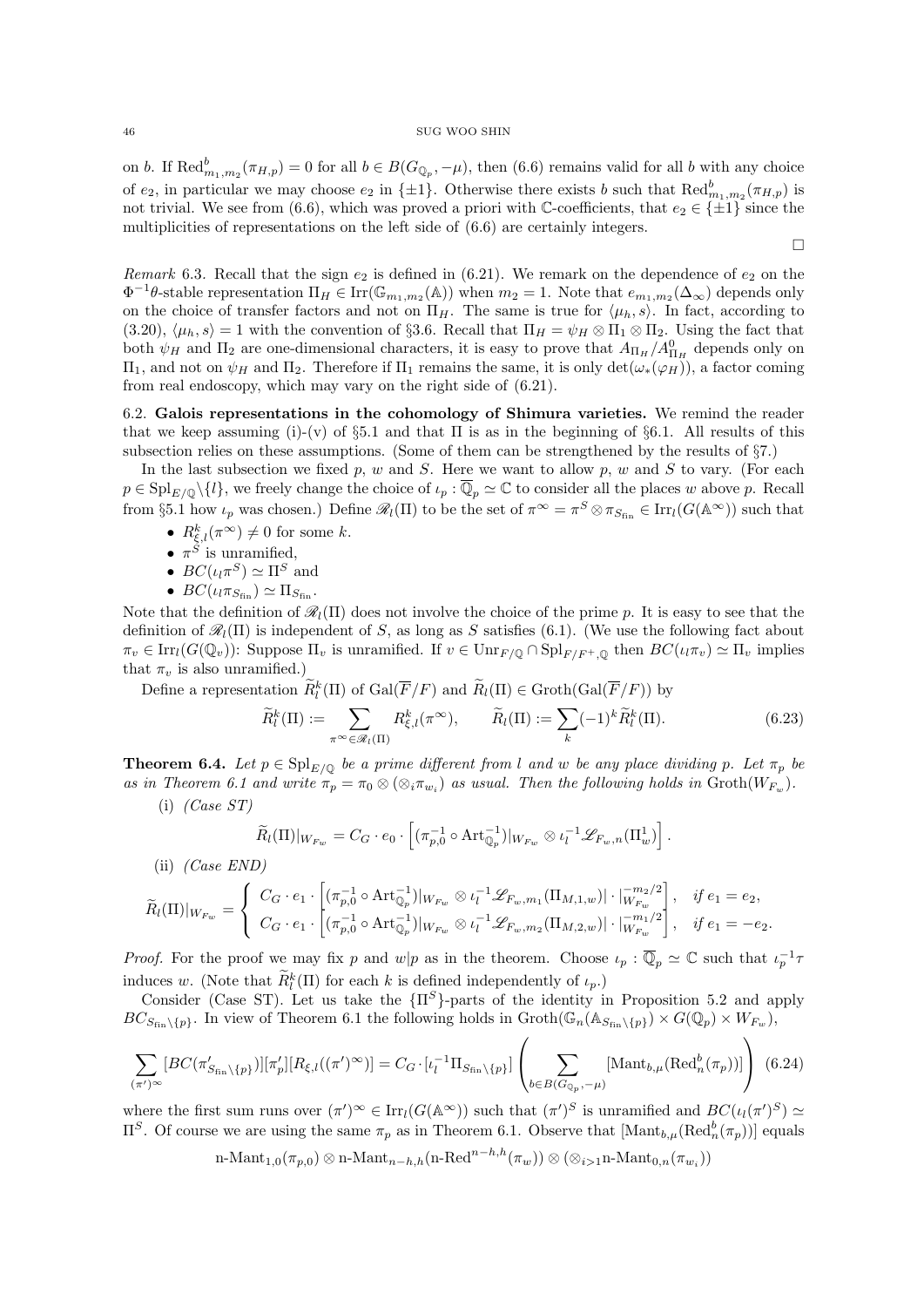by (2.2) and (5.6), if  $h = h(b)$ . Proposition 2.3 implies that the right hand side of (6.24) is

$$
C_G \cdot [\iota_l^{-1} \Pi_{S_{\text{fin}}\backslash \{p\}}] [\pi_p] \left[ (\pi_{p,0}^{-1} \circ \text{Art}_{\mathbb{Q}_p}^{-1})|_{W_{F_w}} \otimes \iota_l^{-1} \mathscr{L}_{F_w,n}(\Pi_w^1) \right]. \tag{6.25}
$$

By comparing the left side of (6.24) with (6.25), we see that the summands in the left side of (6.24) which do not satisfy  $BC(\pi'_{S_{fin}\backslash\{p\}}) \simeq \iota_l^{-1} \Pi_{S_{fin}\backslash\{p\}}$  must be canceled out. Hence the first sum in (6.24) can be replaced by a sum over  $(\pi')^{\infty} \in \mathcal{R}_l(\Pi)$  without disturbing the equality.

In (Case END) a similar argument works, so we only indicate changes. The same identity as (6.24) holds if we replace  $[\text{Mant}_{b,\mu}(\text{Red}_n^b(\pi_p))]$  by

$$
\left[\frac{1}{2} \text{Mant}_{b,\mu}(e_1 \text{Red}_n^b(\pi_p) + e_2 \text{Red}_{m_1,m_2}^b(\pi_{H,p}))\right].
$$
 (6.26)

Consider the case  $e_1 = e_2$ . By Lemma 5.9, the formula (6.26) equals

 $e_1 \cdot \text{n-Mant}_{1,0}(\pi_{p,0}) \otimes \text{n-Mant}_{n-h,h}(X_1(h, \pi_{H,p})) \otimes (\otimes_{i>1} \text{n-Mant}_{0,n}(\pi_{w_i}))$ 

for  $h = h(b)$ . By (5.29), n-Mant<sub>n−h,h</sub>( $X_1(h, \pi_{H,p})$ ) vanishes if  $h < m_2$ . If  $h \ge m_2$ , it equals

$$
\operatorname{n-ind}_{GL_{h-m_2,m_2}}^{GL_h} \left( \left( \operatorname{n-Mant}_{n-h,h-m_2}(\operatorname{n-Red}^{n-h,h-m_2}(\Pi_{M,1,w})) \otimes \Pi_{M,2,w} \right) \right) \otimes | \cdot |_{W_{F_w}}^{-m_2/2}
$$

by Proposition 2.2.(iii). Proposition 2.3 implies that

$$
\sum_{0 \leq h \leq n-1} \text{n-Mant}_{n-h,h}(X_1(h, \pi_{H,p})) = [\iota_l^{-1} \Pi_w] [\iota_l^{-1} \mathscr{L}_{F_w,n}(\Pi_{M,1,w})] \otimes |\cdot|_{W_{F_w}}^{-m_2/2}.
$$

From this the conclusion easily follows in (Case END) with  $e_1 = e_2$ . The case  $e_1 = -e_2$  is proved in the same way.

**Corollary 6.5.** (cf. [HT01, Cor VI.2.7]) Recall the assumptions made at the start of  $\S6.2$ . For each  $\pi^{\infty} \in \mathscr{R}_l(\Pi)$  the following are true.

- (i)  $R_{\xi,l}^k(\pi^{\infty}) \neq 0$  if and only if  $k = n 1$ . Similarly  $\widetilde{R}_l^k(\Pi) \neq 0$  if and only if  $k = n 1$ .
- (ii)  $e_0 = (-1)^{n-1}$  in (Case ST) and  $e_1 = (-1)^{n-1}$  in (Case END).
- (iii) Every  $\pi_{\infty} \in \Pi_{\text{unit}}(G(\mathbb{R}), \iota_i \xi^{\vee})$  is  $\iota_i \xi$ -cohomological. If  $\pi_{\infty} \in \Pi_{\text{unit}}(G(\mathbb{R}), \iota_i \xi^{\vee})$  is such that  $m(\iota_l(\pi^\infty) \otimes \pi_\infty) > 0$ , then  $\pi_\infty \in \Pi_{\text{disc}}(G(\mathbb{R}), \iota_l \xi^\vee)$ .
- (iv) Write  $\Pi_{\text{disc}}(G(\mathbb{R}), \iota_i \xi^{\vee}) = {\pi_{\infty}^1, \dots, \pi_{\infty}^n}$  as in §3.6. Then

$$
\sum_{\pi \sim \in \mathscr{R}_l(\Pi)} m(\iota_l(\pi^{\infty}) \otimes \pi_{\infty}^i) = \begin{cases} \tau(G), & \text{for all } i, \\ \tau(G), & \text{if } i \leq m_1, e_1 = e_2, \text{ or } i > m_1, e_1 = -e_2, \text{ in (Case END)}, \\ 0, & \text{if } i > m_1, e_1 = e_2, \text{ or } i \leq m_1, e_1 = -e_2, \text{ in (Case END)}. \end{cases}
$$

(Recall that  $\tau(G) = \tau(G_n)$  equals 1 or 2 by Lemma 3.1. In some cases we computed this number in Remark 3.2.)

Remark 6.6. In the proofs of Corollary 6.5 and Corollary 6.7 we largely borrow argument from Harris and Taylor, who attribute their result to Clozel. (Especially the second assertion of (iii) is due to Clozel.) In doing so, it is worth remarking that the two conditions in [HT01, Cor VI.2.7, Cor VI.2.8] are not necessary in our situation. For instance we do not assume that  $\pi^{\infty}$  is generic at a finite prime split in E. In the setting of Clozel and Harris-Taylor, the base change of  $\pi^{\infty}$  is an automorphic representation of a non quasi-split inner form of  $\mathbb{G}_n$  and the genericity condition ensures that the image of the base change transfers to a cuspidal automorphic representation of  $\mathbb{G}_n$ . However, we work directly with  $\mathbb{G}_n$  and a cuspidal representation  $\Pi$  is given at the outset in (Case ST), so no such assumption is necessary. (In (Case END), use the cuspidality of  $\Pi_i$ .) We also note that we use the strength of the stable trace formula and the twisted trace formula in order to prove (iv) of Corollary 6.5. The proof of its counterpart in corollary VI.2.7 of Harris-Taylor was simpler.

Proof. The first assertion of (i) follows from the second at once. To prove the second assertion of (i), we argue exactly as in [HT01, p.207], appealing to our Theorem 6.4 instead of their corollary V.6.3. (The part (iii) of Proposition 5.3 is also used.)

Note that (ii) is an immediate consequence of (i).

 $\Box$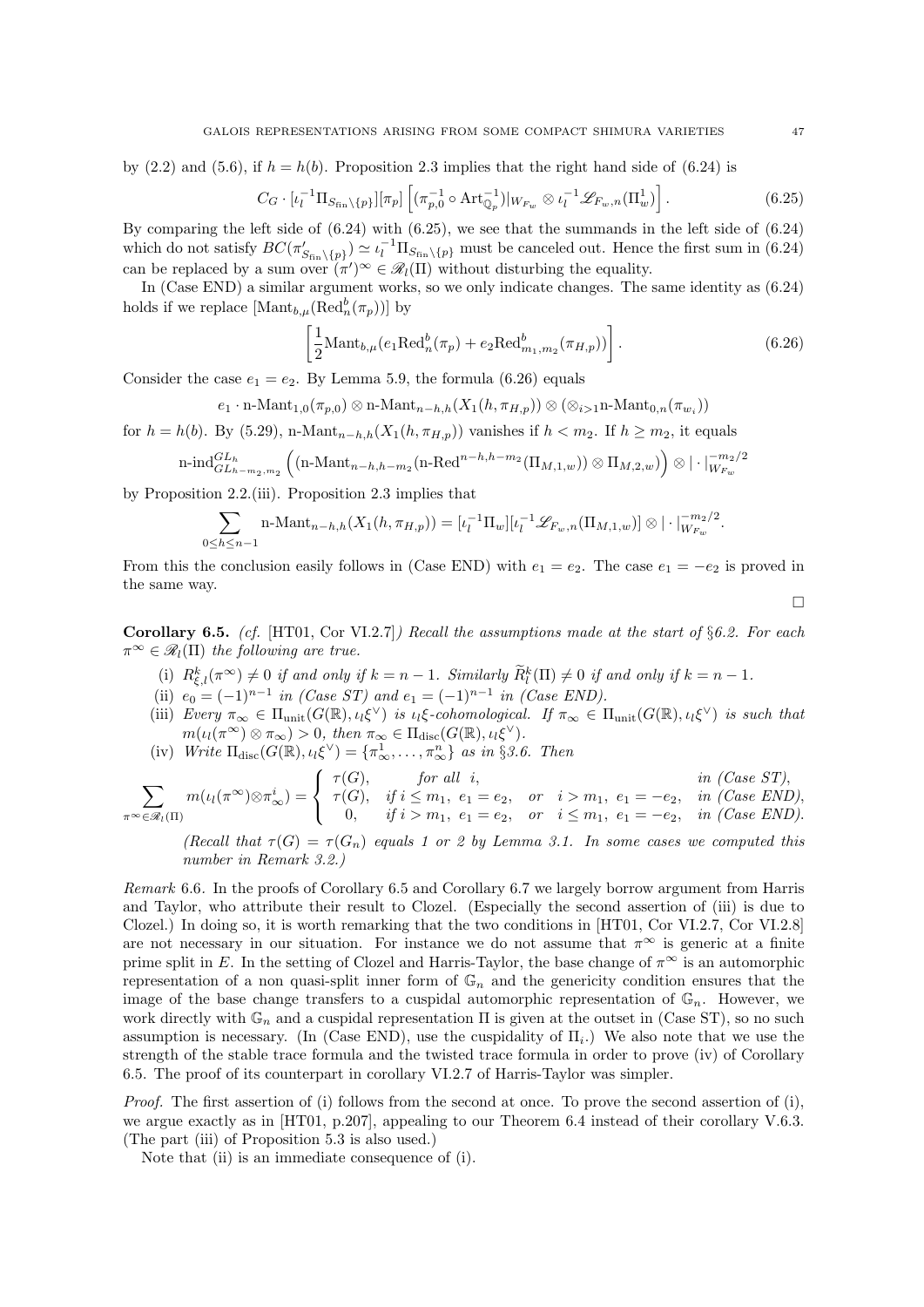Let us prove (iii). The first part of (iii) follows from [SR99, Thm 1.8] (which identifies every  $\pi_{\infty} \in$  $\Pi_{\text{unit}}(G(\mathbb{R}), \iota_i \xi^{\vee})$  with a unitary representation studied in [VZ84]) and the computation of the Lie algebra cohomology in [VZ84]. Observe that (i) and Proposition 5.3 imply that if  $m(\iota_l(\pi^{\infty})\otimes \pi_{\infty})>0$ then

$$
H^k(\mathrm{Lie}\,G(\mathbb{R}), U_{\infty}, \pi_{\infty} \otimes \iota_l(\xi)) \neq 0
$$

if and only if  $k = n - 1$ . The second part of (iii) can be deduced from this and the results of [VZ84]. (See [HT01, p.207-208] for detailed argument.)

Finally we prove (iv). The argument goes in a similar way as in the proof of Theorem 6.1. Let  $(f^n)^\infty = (f^n)^S \cdot f^n_{S_{fin}} \in C_c^\infty(\mathbb{G}_n(\mathbb{A}^\infty))$  be any function such that  $(f^n)^S \in \mathcal{H}^{\text{ur}}(\mathbb{G}_n(\mathbb{A}^S))$ . Obtain  $(f^{n_1,n_2})^S$ ,  $(\phi^n)^S$ ,  $(\phi^{n_1,n_2})^S$ ,  $f^{n_1,n_2}_{S_{fin}}$ ,  $\phi^n_{S_{fin}}$  and  $\phi^{n_1,n_2}_{S_{fin}}$  from  $(f^n)^\infty$ , as in the beginning of the proof of Theorem 6.1, except that  $S_{fin} \setminus \{p\}$  should be now replaced by  $S_{fin}$ . Define

$$
f_{\pi_{\infty}^{i}}^{\vec{n}} := e_{\vec{n}}(\Delta_{\infty}) \cdot (-1)^{q(G)} \sum_{\varphi_{\vec{n}}} \langle a_{\omega_{*}(\varphi_{H})\omega_{\pi_{\infty}^{i}}}, s \rangle \det(\omega_{*}(\varphi_{\vec{n}})) \cdot f_{\mathbb{G}_{\vec{n}}, \Xi(\varphi_{\vec{n}})}
$$
(6.27)

where the sum runs over  $\varphi_{\vec{n}}$  such that  $\tilde{\eta}\varphi_{\vec{n}}$  is equivalent to  $\varphi_{\iota_l\xi}$ . Then  $f_{\pi_{\infty}^i}^{\vec{n}}$  and  $\varphi_{\pi_{\infty}^i}^{\vec{n}}$  are BC-matching. (See (3.13) and the last paragraph of §4.3. Refer to the paragraph above Proposition 5.6 for the definition of  $\phi_{\pi_\infty^i}^{\vec{n}}$  and for the reason why  $e_{\vec{n}}(\Delta_\infty)$  appears.) Applying the results of §4.5 to Proposition 5.6, we see that

$$
\operatorname{tr} R_{G,\iota_l\xi} \left( \phi^{\infty} \cdot \phi_{\pi_{\infty}^i} \right) = \sum_{\pi} m(\pi) \cdot \operatorname{tr} \pi(\phi^{\infty} \cdot \phi_{\pi_{\infty}^i}) = \sum_{G_{\vec{n}}} \iota(G, G_{\vec{n}}) I_{\text{spec}}^{\mathbb{G}_{\vec{n}}\theta} ((f^{\vec{n}})^{\infty} \cdot f_{\pi_{\infty}^i}^{\vec{n}}).
$$
(6.28)

By construction of  $f_{\pi^i_\infty}^n$ ,

$$
\operatorname{tr} \left( \Pi_\infty(f_{\pi_\infty^i}^n) A_{\Pi_\infty}^0 \right) = 2(-1)^{q(G)},
$$

whereas

$$
\operatorname{tr} \left( \Pi_{\infty} (f_{\pi_{\infty}^{i}}^{n_1, n_2}) A_{\Pi_{\infty}}^{0} \right) = (-1)^{q(G)} e_{n_1, n_2}(\Delta_{\infty}) \langle a_{\omega_{*}(\varphi_H)\omega_{\pi_{\infty}^{i}}}, s \rangle \det(\omega_{*}(\varphi_H)).
$$

Let

$$
e(i):=\frac{\operatorname{tr}\big(\Pi_\infty(f_{\pi_\infty^i}^{m_1,m_2})A^0_{\Pi_\infty}\big)}{\operatorname{tr}\big(\Pi_\infty(f_\infty^{m_1,m_2})A^0_{\Pi_\infty}\big)}=\frac{\langle a_{\omega_*(\varphi_H)\omega_{\pi_\infty^i}},s\rangle}{\langle \mu_h,s\rangle}
$$

where  $f_{\infty}^{m_1,m_2}$  is as in §6.1. Using the convention of §3.6 we can compute that  $e(i) = 1$  if  $i \leq m_1$  and  $e(i) = -1$  if  $i > m_1$ . (See (3.20) and (3.21).)

Arguing as in the proof of Theorem 6.1, we obtain in (Case ST)

$$
\operatorname{tr} R_{G,\iota_l\xi} \{ \Pi^S \} (\phi_{S_{\text{fin}}} \cdot \phi_{\pi^0_{\infty}}) = \tau(G) \cdot e_0 \cdot \operatorname{tr} (\Pi_{S_{\text{fin}}} (f_{S_{\text{fin}}}^n) A_{\Pi_{S_{\text{fin}}} }^0).
$$
(6.29)

 $\Box$ 

In (Case END),

$$
\operatorname{tr} R_{G,\iota_l\xi} \{ \Pi^S \} (\phi_{S_{\text{fin}}} \cdot \phi_{\pi^0_{\infty}}) = \tau(G) \cdot (e_1 + e(i) \cdot e_2) \cdot \operatorname{tr} (\Pi_{S_{\text{fin}}} (f_{S_{\text{fin}}}^n) A_{\Pi_{S_{\text{fin}}}}^0).
$$
(6.30)

The formula (6.29) along with (iii) of the corollary implies that

$$
\sum_{\pi^{\infty}} m(\iota_l(\pi^{\infty}) \otimes \pi_{\infty}) = \tau(G)
$$

where the sum runs over  $\pi^{\infty} \in \text{Irr}_l(G(\mathbb{A}^{\infty}))$  such that  $BC(\iota_l \pi^S) \simeq \Pi^S$ ,  $BC(\iota_l \pi_{S_{fin}}) \simeq \Pi_{S_{fin}}$  and  $R_{\xi,l}(\pi^{\infty}) \neq (0)$ . This proves (iv) in (Case ST). Similarly, the assertion (iv) in (Case END) easily follows from (6.30).

Recall that we defined integers  $a_0(i_k\xi)$  and  $a(i_k\xi)_{\sigma,i}$  for  $\sigma \in \Phi^+_C$  and  $1 \leq i \leq n$  in the paragraph preceding (3.18). Let  $\kappa : F \hookrightarrow \overline{\mathbb{Q}}_l$  be a  $\mathbb{Q}$ -algebra embedding. For each integer  $k \in [1, n]$ , set

$$
j_{\kappa}(k) := k - 1 - a(\iota_l \xi)_{\iota_l \kappa, k} - a_0(\iota_l \xi).
$$

(Note that  $j_{\kappa}(k_1) \neq j_{\kappa}(k_2)$  if  $k_1 \neq k_2$ .) Let  $\mathcal{W}_{\kappa}$  (resp.  $\mathcal{W}_{\kappa}^0$ ) be the set of  $j_{\kappa}(k)$  (resp.  $k-1-a(\iota_k\xi)_{\iota_k\kappa_k}$ ) for those  $k \in [1, n]$  such that

- (Case ST) any  $k$  is allowed.
- (Case END)  $k \in W_{\iota_l \kappa}^1$  if  $e_1 = e_2$ ;  $k \in W_{\iota_l \kappa}^2$  if  $e_1 = -e_2$ . (The sets  $W_{\iota_l \kappa}^1$  and  $W_{\iota_l \kappa}^2$  were defined in §6.1.)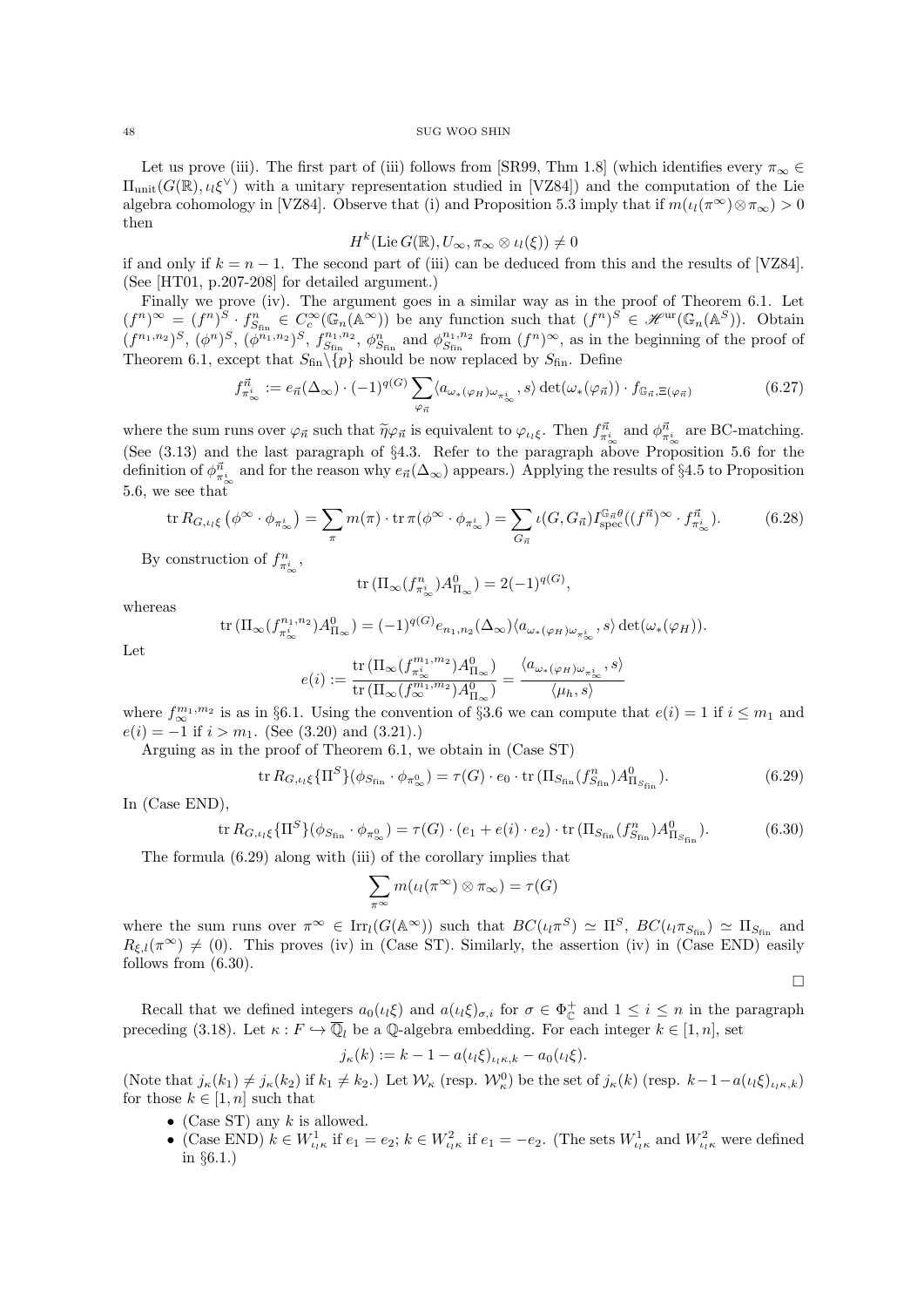**Corollary 6.7.** ([HT01, Cor VI.2.8]) Let  $\kappa = \iota_l^{-1} \tau$ . Then

$$
\dim \operatorname{gr}^w D_{\operatorname{DR},\kappa}(\widetilde{R}^{n-1}_l(\Pi)) = \left\{ \begin{array}{cl} C_G, & \textit{if $w \in \mathcal{W}_\kappa$}, \\ 0, & \textit{if $w \notin \mathcal{W}_\kappa$.} \end{array} \right.
$$

Proof. The proof of [HT01, Cor VI.2.8] works almost verbatim in our case, if we use the results of Corollary 6.5 instead of [HT01, Cor VI.2.7]. We only need to consistently work with the sum over all  $\pi^{\infty} \in \mathcal{R}_l(\Pi)$ , rather than with a single  $\pi^{\infty}$ . For instance, the last two identities of [HT01, p.209] become in our case

$$
\dim \mathrm{gr}^{j_{\kappa}(k)}D_{\mathrm{DR},\sigma}(\widetilde{R}_l^{n-1}(\Pi)) = |\ker^1(\mathbb{Q}, G)| \sum_{\pi^{\infty} \in \mathcal{R}_l(\Pi)} m(\iota_l(\pi^{\infty}) \otimes \pi_{\infty}^k) = C_G.
$$

In the course of proof, we use an analogue of the part 6 of [HT01, Prop III.2.1], which is also true in our case. Note that our  $j_{\kappa}(k)$  is different from  $j_k$  of Harris-Taylor since we have put  $\{a(\iota_l\xi)_{\sigma,i}\}_{1\leq i\leq n}$ in decreasing order.

**Corollary 6.8.** There exists a (true) continuous semisimple representation  $R'_l(\Pi)$  of  $Gal(\overline{F}/F)$  on a  $\overline{\mathbb{Q}}_l$ -vector space which is

- (Case  $ST$ ) n-dimensional,
- (Case END)  $m_1$ -dimensional if  $e_1 = e_2$ ;  $m_2$ -dimensional if  $e_1 = -e_2$ ,

such that for any place w of F satisfying  $w|_{\mathbb{Q}} \in \mathrm{Spl}_{E/\mathbb{Q}}$  and  $w|_{\mathbb{Q}} \neq l$ ,

$$
R'_{l}(\Pi)|_{W_{F_w}} = \begin{cases} \iota_{l}^{-1} \mathcal{L}_{n,F_w}(\Pi_w^1), & (Case ST), \\ \iota_{l}^{-1}(\mathcal{L}_{m_1,F_w}(\Pi_{M,1,w}) \otimes |\cdot|_{W_{F_w}}^{-m_2/2}), & e_1 = e_2, & (Case END), \\ \iota_{l}^{-1}(\mathcal{L}_{m_2,F_w}(\Pi_{M,2,w}) \otimes |\cdot|_{W_{F_w}}^{-m_1/2}), & e_1 = -e_2, & (Case END). \end{cases}
$$
(6.31)

in Groth $(W_{F_w})$ . In particular,  $R'_l(\Pi)$  is independent of  $\tau$  and  $\psi$ . Moreover, for every  $\kappa : F \hookrightarrow \overline{\mathbb{Q}}_l$ ,

$$
\dim \operatorname{gr}^w D_{\operatorname{DR},\kappa}(R'_l(\Pi)) = \begin{cases} 1, & \text{if } w \in \mathcal{W}^0_{\kappa}, \\ 0, & \text{if } w \notin \mathcal{W}^0_{\kappa}. \end{cases} \tag{6.32}
$$

*Proof.* Consider the semisimplification  $\widetilde{R}$  of  $(-1)^{n-1} \widetilde{R}^{n-1}_l(\Pi)$ . Then  $\widetilde{R}$  is a true representation of  $Gal(\overline{F}/F)$  whose dimension is  $C_G$  times the expected dimension of  $R'_l(\Pi)$  in the corollary. We deduce from Theorem 6.4 and the Cebotarev density theorem that  $\tilde{R}$  is independent of the choice of  $\tau$ . (A priori the construction of  $\widetilde{R}_l^{n-1}(\Pi)$  depends on  $\tau$  as the PEL datum does.) Thus an obvious analogue of (6.32) for  $\tilde{R}$  is true for every  $\kappa : F \hookrightarrow \overline{\mathbb{Q}}_l$  by Corollary 6.7. The proof of [HT01, Prop VII.1.8] (see Remark 6.9 below) shows that there exists a semisimple representation  $\tilde{R}'_l(\Pi)$  such that

$$
\widetilde{R}=C_G\cdot \widetilde{R}'_l(\Pi).
$$

Define

$$
R'_l(\Pi) := \widetilde{R}'_l(\Pi) \otimes \text{rec}_{l,\iota_l}(\psi)|_{\text{Gal}(\overline{F}/F)}
$$

where  $\text{rec}_{l,\mu}(\psi^c)$  denotes the continuous *l*-adic character  $\text{Gal}(\overline{E}/E) \to GL_1(\overline{\mathbb{Q}}_l)$  corresponding to  $\psi^c$ via class field theory. (See [HT01, p.20].) The identity  $(6.31)$  for each w follows from Theorem 6.4. The last two assertions are easy to see.  $\Box$ 

Remark 6.9. When importing argument from the proof of [HT01, Prop VII.1.8], the two conditions in that proposition are not necessary for the same reason as in Remark 6.6. In the proof of proposition VII.1.8, the use of corollaries VI.2.7 and VI.2.8 of Harris-Taylor can simply be replaced by the use of their counterparts, namely Corollaries 6.5 and 6.7.

In (Case END), define

$$
\mathcal{W}_{\kappa}^{i} := \{k - 1 - b_{\iota_l \kappa, k}^{i} : 1 \le k \le m_i\}.
$$

 $\Box$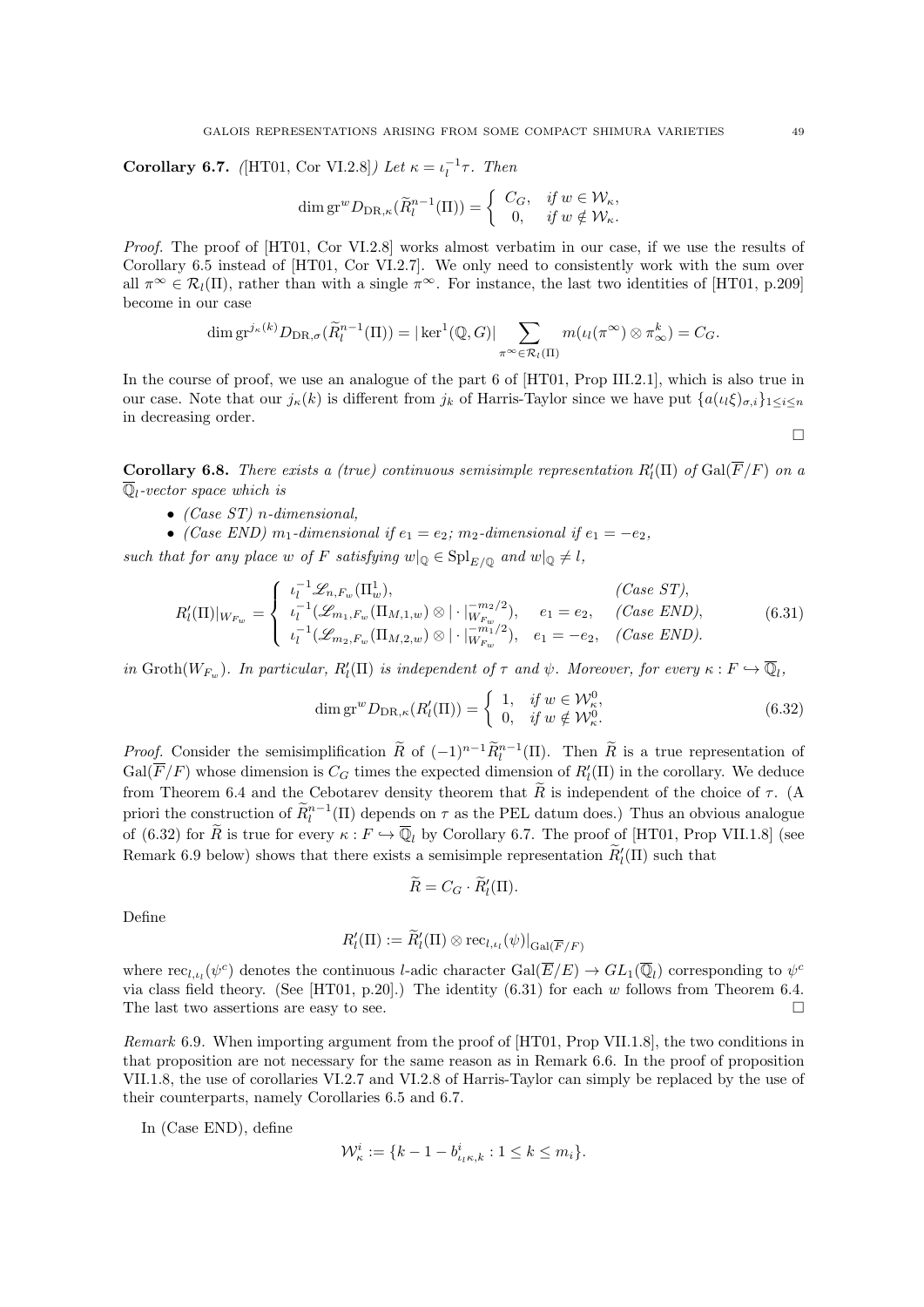**Corollary 6.10.** In (Case END), there exists a continuous semisimple representation

$$
R_l''(\Pi) : \text{Gal}(\overline{F}/F) \to GL_{m_i}(\overline{\mathbb{Q}}_l),
$$

where  $i = 1$  if  $e_1 = e_2$  and  $i = 2$  if  $e_1 = -e_2$ , such that for any place w of F satisfying  $w|_{\mathbb{Q}} \in \text{Spl}_{E/\mathbb{Q}}$ and  $w|_{\mathbb{Q}} \neq l$ ,

$$
[R_l''(\Pi)|_{W_{F_w}}]=[{\iota}_l^{-1}\mathscr{L}_{m_i,F_w}(\Pi_{i,w})]
$$

and for every  $\kappa : F \hookrightarrow \overline{\mathbb{Q}}_l$ ,

$$
\dim \operatorname{gr}^w D_{\operatorname{DR},\kappa}(R''_l(\Pi)) = \begin{cases} 1, & \text{if } w \in \mathcal{W}^i_{\kappa}, \\ 0, & \text{if } w \notin \mathcal{W}^i_{\kappa}. \end{cases}
$$

Proof. Define  $R_l''(\Pi) := R_l'(\Pi) \otimes \text{rec}_{l,\iota_l} \left( (\varpi \circ N_{F/E})^{\epsilon(n-m_i)} \otimes | \cdot |^{(n-m_i)/2} \right)$ , where  $| \cdot | : \mathbb{A}_F^{\times}/F^{\times} \to \mathbb{R}_{>0}^{\times}$ is the modulus character. With this definition, the current corollary is easily deduced from the previous one. As for the Hodge-Tate numbers, we use the fact that

$$
\mathcal{W}_{\kappa}^{i} = \{ w + \frac{\epsilon(n-m_{i}) \cdot \delta - (n-m_{i})}{2} : w \in \mathcal{W}_{\kappa}^{0} \},
$$

which is easily seen from the discussion in the paragraph preceding  $(6.2)$ .

Remark 6.11. We end this section with a remark on generalization. Regarding the results of this section, it is natural to ask whether one can work with more general Π than those considered in (Case ST) or (Case END). (We restricted ourselves to these two cases since they are enough for the purpose of proving our main results in §7. We have not discovered a promising way to strengthen the results in §7 by considering more general Π.)

The method of this paper mostly works if Π is induced from a cuspidal automorphic representation  $\psi \otimes (\otimes_{i=1}^r \Pi_i)$  of  $\mathbb{G}_{\vec{n}}(\mathbb{A})$  for  $\vec{n}$  of any length r where each  $\Pi_i$  is  $\theta$ -stable. For instance, we can define  $\widetilde{R}_l(\Pi)$  in the same manner and prove analogues of most results of §6.2, including Theorem 6.4. A drawback is that we have less control over the sign factors such as  $e_0$ ,  $e_1$  and  $e_2$ , which show up in the twisted trace formula. (Compare with Corollary 6.5.(ii) and Lemma 7.3. It is expected that the sign factors would be precisely computed by means of the Whittaker normalization of intertwining operators as in [CHLb]. For instance, one would be able to compute the sign of the intertwining operator of our Lemma 4.11.) Apart from that, there is no new difficulty other than complication in book-keeping. We have pursued only the case  $r \leq 2$  mainly because that is enough for our application to the construction of Galois representations.

We have not tried to deal with the case where Π is induced from a discrete but not cuspidal representation of  $\mathbb{G}_{\vec{\theta}}(A)$ . This case may present new difficulties and the computation would be more complicated. We merely remark that Corollary 6.5.(i) is not expected to be true in that case.

## 7. Construction of Galois representations

In this section we establish some instances of the global Langlands correspondence and prove the local-global compatibility as an application of our computation of the cohomology of Shimura varieties in §6.2.

Let L be a number field, L' a finite soluble extension over L and  $\Pi^1$  an automorphic representation of  $GL_n(\mathbb{A}_L)$ . We frequently write  $BC_{L'/L}(\Pi^1)$  for the base change lifting of  $\Pi^1$  in the sense of [AC89, Ch 3].

7.1. Constructing Galois representations under technical assumptions. Let  $E$  be an imaginary quadratic field, F be a CM field, and  $F^+$  be the maximal totally real subfield of F. Let  $m \in \mathbb{Z}_{\geq 2}$ . Let  $\Pi^0$  be a cuspidal automorphic representation of  $GL_m(\mathbb{A}_F)$ . Consider the following assumptions on  $(E, F, \Pi^0)$ .

- $F = EF^+$
- $[F^+:\mathbb{Q}]\geq 2$
- $\text{Ram}_{F/\mathbb{Q}} \cup \text{Ram}_{\mathbb{Q}}(\Pi^0) \subset \text{Spl}_{F/F^+,\mathbb{Q}}$
- $\bullet \ (\Pi^0)^\vee \simeq \Pi^0 \circ c$
- $\Pi_{\infty}^{0}$  is cohomological for an irreducible algebraic representation  $\Xi^{0}$  of  $GL_m(F \otimes_{\mathbb{Q}} \mathbb{C})$ .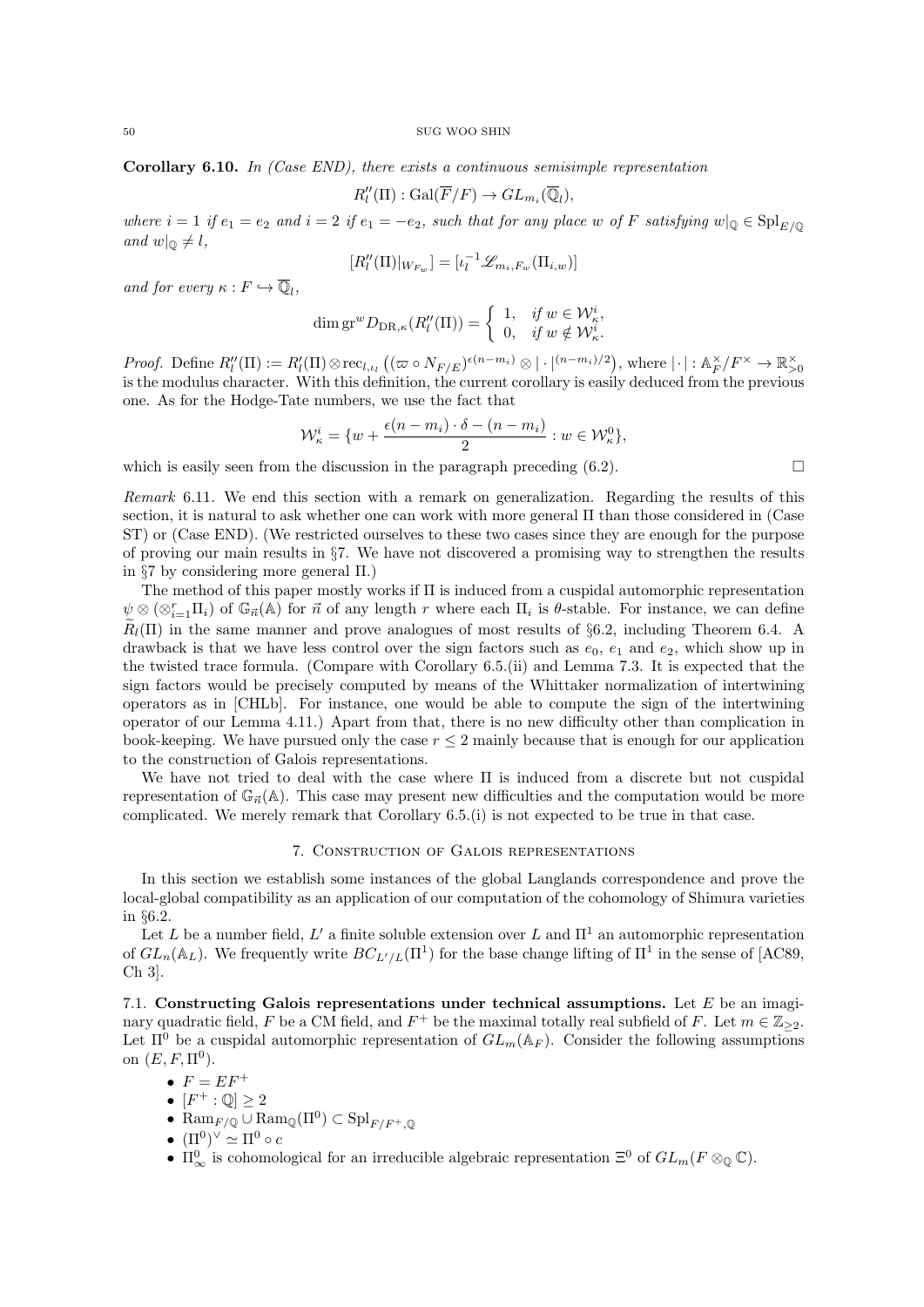Let us associate highest weight integers  $(a_{\sigma,1} \geq \cdots \geq a_{\sigma,m})$  to  $\Xi^0$ , where  $\sigma$  runs over  $\text{Hom}_{\mathbb{Q}}(F,\mathbb{C})$ . For  $1 \leq k \leq m$ , let

$$
j_{\sigma}(k) := k - 1 - a_{\sigma,k}.\tag{7.1}
$$

If m is even, assume in addition that

• there exist  $\sigma_0 \in \text{Hom}_{\mathbb{Q}}(F, \mathbb{C})$  and an odd number k such that  $a_{\sigma_0, k} > a_{\sigma_0, k+1}$ .

If the above assumption is satisfied, we will say that  $\Xi^0$  is *slightly regular* (at  $\sigma_0$ ). If  $\Xi^0$  is slightly regular at  $\sigma_0$  then it is also slightly regular at  $\sigma_0^c$  since  $(\Pi^0)^\vee \simeq \Pi^0 \circ c$ .

If  $m$  is odd, set

$$
n := m
$$
,  $\Pi^1 := \Pi^0$  and  $\Xi^1 := \Xi^0$ .

If  $m$  is even, set

$$
n := m + 1, \quad \Pi_1 := \Pi^0 \quad \text{and} \quad \Pi_{M,1} := \Pi^0 \otimes (\varpi \circ N_{F/E} \circ \det)
$$

and choose any algebraic Hecke character  $\Pi_2 = \Pi_{M,2} : \mathbb{A}_F^{\times}/F^{\times} \to \mathbb{C}^{\times}$  which satisfies the following.

- Ram $\mathbb{Q}(\Pi_{M,2}) \subset \mathrm{Spl}_{F/F^+,\mathbb{Q}},$
- $\Pi_{M,2}\Pi_{M,2}^c = 1$  and
- $\Pi^1 := \text{n-ind}(\Pi_{M,1} \otimes \Pi_{M,2})$  is such that  $\Pi^1_{\infty}$  is cohomological for an irreducible algebraic representation  $\Xi^1$ .

Allow m to be odd or even. Let us fix an embedding  $\tau : F \hookrightarrow \mathbb{C}$ . Choose a PEL datum  $(F, *, V, \langle \cdot, \cdot \rangle, h)$  as in Lemma 5.1 (in particular dim<sub>F</sub>  $V = n$ ) and write G for the associated group. Observe that the assumptions (i)-(v) in §5.1 are verified. Choose a character  $\varpi : \mathbb{A}_{E}^{\times}/E^{\times} \to \mathbb{C}^{\times}$ as in §3.1, namely  $\varpi$  has the property that  $\varpi|_{A^{\times}}$  is the quadratic character for  $E/\mathbb{Q}$  coming from class field theory. Let  $\delta$  denote the odd integer such that  $\varpi_{\infty}(z) = (z/\overline{z})^{\delta/2}$  (using the identification  $(E \otimes_{\mathbb{Q}} \mathbb{R})^{\times} \simeq \mathbb{C}^{\times}$  via  $\tau|_{E}$ ). In fact we choose  $\varpi$  as in the following lemma.

**Lemma 7.1.** The Hecke character  $\varpi : \mathbb{A}_{E}^{\times}/E^{\times} \to \mathbb{C}^{\times}$  can be chosen so that

- $\varpi|_{\mathbb{A}\times}$  is as described above,
- $\delta$  is sufficiently large,<sup>7</sup> and
- Ram $_{\mathbb{Q}}(\varpi) \subset \mathrm{Spl}_{F/F^+,\mathbb{Q}}$ .

*Proof.* It is standard that  $\varpi$  can be chosen to satisfy the first two conditions. If  $\text{Ram}_{\mathbb{Q}}(\varpi) \nsubseteq \text{Spl}_{F/F^+,\mathbb{Q}},$ let R be the set of primes  $q \in \text{Ram}_{\mathbb{Q}}(\varpi)$  which are not contained in  $\text{Spl}_{F/F^+,\mathbb{Q}}$ . By our initial assumption, such q must be inert in E. Suppose that there exists a continuous character  $\varpi^0$ :  $\mathbb{A}_E^\times/E^\times \to \mathbb{C}^\times$  such that

- $\varpi^0$  is unramified outside  $\text{Spl}_{F/F^+,\mathbb{Q}}\cup \{ \infty \},$
- $\omega_q^0|_{\mathcal{O}_{E_q}^{\times}} = \omega_q|_{\mathcal{O}_{E_q}^{\times}}$  and  $\omega_q^0(q) = 1$  for each  $q \in R$ ,
- $\omega_{\infty}^0 = 1$  and  $\omega^0|_{\mathbb{A}^{\times}} = 1$ .

Then  $\varpi/\varpi^0$  is the desired character of the lemma.

It remains to prove that  $\varpi^0$  as above exists. Let T (resp. S) denote the set of places v of E such that  $v|_{\mathbb{Q}} \in \text{Spl}_{F/F^+,{\mathbb{Q}}}\cup R$  (resp.  $v|_{\mathbb{Q}} \in R$ ). Define  $U^{T\cup \{\infty\}} := \prod_{v \notin T, v \nmid \infty} \mathcal{O}_{E_v}^{\times}$  and  $U_S := \prod_{v \in S} \mathcal{O}_{E_v}^{\times}$ . Choose a sufficiently small open compact subgroup  $U_{T\setminus S} \subset \mathbb{A}_{E,T\setminus S}^{\times}$  so that  $(U^{T\cup \{\infty\}}U_T\setminus sU_S) \cap E^{\times} = (1)$ . (This is possible since  $|\mathcal{O}_E^{\times}| < \infty$ .) Define a finite character  $\omega'$  on  $(U^{T \cup {\{\infty\}}} U_{T \setminus S} U_S E^{\times})/E^{\times}$  so that  $\omega'|_{U_S} = \omega|_{U_S}$  and  $\omega'$  is trivial on  $U^{T \cup \{\infty\}} U_{T \setminus S}$ . It is elementary to check that  $\omega'$  extends (uniquely) to a finite continuous character on

$$
(U^{T\cup \{\infty\}}U_{T\backslash S}{\mathbb A}_{E,S}^{\times}E_{\infty}^{\times} {\mathbb A}^{\times}E^{\times})/E^{\times},
$$

which is an open subgroup of  $\mathbb{A}_{E}^{\times}/E^{\times}$ , so that  $\varpi'|_{E_{\infty}^{\times} \mathbb{A}^{\times}} = 1$  and  $\varpi'_{q}(q) = 1$  for every prime  $q \in R$ . Finally we extend this character to  $\mathbb{A}_{E}^{\times}/E^{\times}$  to obtain a desired  $\varpi^{0}$ .

 $\Box$ 

<sup>&</sup>lt;sup>7</sup>We included this condition on  $\delta$  just in case, but later realized that it was not used in the later argument.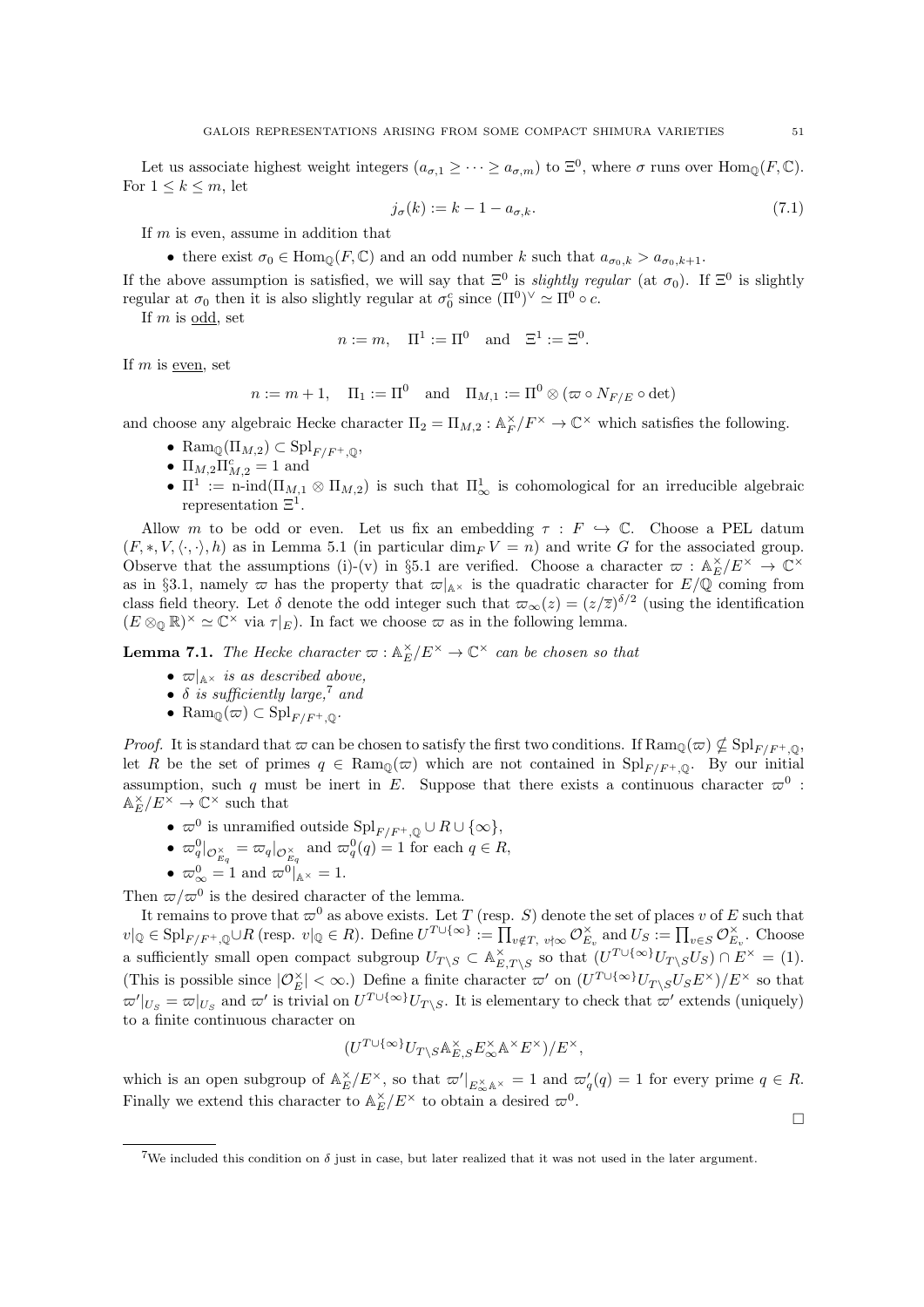The following lemma is an exact analogue of [HT01, Lem VI.2.10] except that the condition (iv) is new. This additional condition is guaranteed by an argument which is very similar to the proof of Lemma 7.1. Thus we omit the proof of Lemma 7.2.

**Lemma 7.2.** Let  $\Pi^1$  and  $\Xi^1$  be as above. (Allow m to be either odd or even.) We can find a character  $\psi: \mathbb{A}_E^{\times}/E^{\times} \to \mathbb{C}^{\times}$  and an algebraic representation  $\xi_{\mathbb{C}}$  of G over  $\mathbb {C}$  satisfying (i), (ii), (iii) and (iv) below.

- (i)  $\psi_{\Pi^1} = \psi^c / \psi$ ,
- (ii)  $\Xi^1$  is isomorphic to the restriction of  $\Xi$  to  $(R_F \otimes GL_n) \times_{\mathbb{Q}} \mathbb{C}$ , where  $\Xi$  is constructed from  $\xi_{\mathbb{C}}$ as in §4.3,
- (iii)  $\xi_{\mathbb{C}}|_{E^{\times}}^{-1}$  $\frac{-1}{E_{\infty}^{\times}} = \psi_{\infty}^c$ , and
- (iv) Ram<sub> $\widetilde{\mathbb{Q}}(\psi) \subset \mathrm{Spl}_{F/F^+,\mathbb{Q}}$ .</sub> Moreover if l splits in E then (for any choice of  $\iota_l$ ) we may require that  $\psi$  satisfy the following as well as  $(i)-(iv)$ .
- (v)  $\psi_{\mathcal{O}_{E_u}^{\times}} = 1$  where u is the place above l induced by  $\iota_l^{-1} \tau|_E$ .

Suppose that a prime l and  $\iota_l : \overline{\mathbb{Q}}_l \overset{\sim}{\to} \mathbb{C}$  are fixed. Choose  $\xi_{\mathbb{C}}$  and  $\psi$  as in Lemma 7.2 and put ourselves in the situation of (Case ST) or (Case END) of  $\S6.1$ , according as m is odd or even, by setting  $\xi := \iota_l^{-1} \xi_{\mathbb{C}}$  and  $\Pi := \psi \otimes \Pi^1$ . These data prepare us to run the argument of §5 and §6.

We need another lemma before stating results on Galois representations. If  $m$  is even, consider the numbers  $b_{\sigma,j}^1$  and  $\gamma_{\sigma,j}^1$  defined in §6.1. Thus the numbers  $\{b_{\sigma,j}^1\}$  correspond to the highest weight for  $\Xi^1 = \Xi^0$  and  $a_{\sigma,j} = \tilde{b}^1_{\sigma,j}$  for all  $\sigma \in \text{Hom}_{\mathbb{Q}}(F, \mathbb{C})$  and  $1 \leq j \leq m$ . Moreover,

$$
\gamma_{\sigma,j}^1 - \gamma_{\sigma,j+1}^1 = (b_{\sigma,j}^1 - b_{\sigma,j+1}^1) + 1 = (a_{\sigma,j} - a_{\sigma,j+1}) + 1
$$

where the first equality follows from (6.3). As  $\Xi^0$  is slightly regular, there exist  $\sigma_0 : F \hookrightarrow \mathbb{C}$  and an odd k such that  $a_{\sigma_0,k} - a_{\sigma_0,k+1} \geq 1$ , which implies

$$
\gamma_{\sigma_0,k}^1 - \gamma_{\sigma_0,k+1}^1 \ge 2.
$$

Since  $\Xi^0$  is also slightly regular at  $\sigma_0^c$  as we observed before, it may be assumed that  $\sigma_0 \in \Phi_{\mathbb{C}}^+$  without loss of generality. (Recall that  $\sigma_0 \in \Phi_{\mathbb{C}}^+$  is equivalent to  $\sigma_0|_E = \tau|_E$ .) Let  $\chi$  and  $\chi'$  be algebraic Hecke characters of  $GL_1(\mathbb{A}_F)$  such that  $\chi \chi^c = 1$  and  $\chi'(\chi')^c = 1$ . Denote by  $c_{\sigma}, c_{\sigma}' \in \mathbb{Z}$  the integers such that  $\chi_{\sigma}(z) = (z/\overline{z})^{c_{\sigma}}$  and  $\chi'_{\sigma}(z) = (z/\overline{z})^{c'_{\sigma}}$  for each  $\sigma \in \text{Hom}_{\mathbb{Q}}(F, \mathbb{C})$ . We are always able to choose  $\chi$ and  $\chi'$  such that

$$
\gamma_{\sigma_0,m}^1 > c_{\sigma_0}, \quad \gamma_{\sigma_0,m-k}^1 > c_{\sigma_0}' > \gamma_{\sigma_0,m-k+1}^1
$$

and for all  $\sigma \in \Phi_{\mathbb{C}}^+$  different from  $\sigma_0$ ,

$$
\gamma_{\sigma,m}^1 > c_{\sigma}, \quad \gamma_{\sigma,m}^1 > c_{\sigma}'.
$$

**Lemma 7.3.** If m is even, suppose that  $\chi$  and  $\chi'$  are chosen as above. Then in Theorem 6.1, we have  $e_2 = e_1$  for either  $\Pi_2 = \chi$  or  $\Pi_2 = \chi'$ . It is independent of the choice of  $\tau : F \hookrightarrow \mathbb{C}$  (which was fixed in §5.1 and remained to be fixed in §5 and §6) whether  $\Pi_2 = \chi$  or  $\Pi_2 = \chi'$  works.

*Proof.* By Corollary 6.5.(i),  $e_1 = (-1)^{n-1}$ . By Remark 6.3, the sign  $e_2$  depends only on the factor  $\det(\omega_*(\varphi_H)) \in {\{\pm 1\}}$ , where  $\varphi_H$  is by definition the discrete L-parameter such that

$$
BC(\varphi_H) \simeq \psi_{H,\infty} \otimes \Pi_{1,\infty} \otimes \Pi_{2,\infty}.
$$

To prove the first assertion, it suffices to show that  $det(\omega_*(\varphi_H))$  has different signs for  $\Pi_2 = \chi$  and  $\Pi_2 = \chi'$ . Let us compute  $\det(\omega_*(\varphi_H))$  using the explicit description of  $\omega_*(\varphi_H)$  in (3.19). We adopt the notation of §3.6 so that for each  $\sigma \in \Phi_{\mathbb{C}}^+$ ,  $\gamma_{\sigma,j}^1 = \gamma(\xi)_{\sigma,j}$  for  $1 \leq j \leq m$  and  $\gamma(\xi)_{\sigma,m+1} = \gamma_{\sigma,1}^2$ .

If  $\Pi_2 = \chi$  then for every  $\sigma \in \Phi_{\mathbb{C}}^+$ ,

$$
\gamma(\xi)_{\sigma,1} > \cdots > \gamma(\xi)_{\sigma,m} > \gamma(\xi)_{\sigma,m+1} = c_{\sigma},\tag{7.2}
$$

hence  $\omega_*(\varphi_H) = 1$  and  $\det(\omega_*(\varphi_H)) = 1$ . Now suppose  $\Pi_2 = \chi'$ . For every  $\sigma \in \Phi_{\mathbb{C}}^+\setminus{\{\sigma_0\}}$ , (7.2) still holds if  $c_{\sigma}$  is replaced with  $c'_{\sigma}$ . On the other hand,

$$
\gamma(\xi)_{\sigma_0,1} > \cdots > \gamma(\xi)_{\sigma_0,m-k} > \gamma(\xi)_{\sigma_0,m+1} = c'_{\sigma_0} > \gamma(\xi)_{\sigma_0,m-k+1} > \cdots > \gamma(\xi)_{\sigma_0,m}.
$$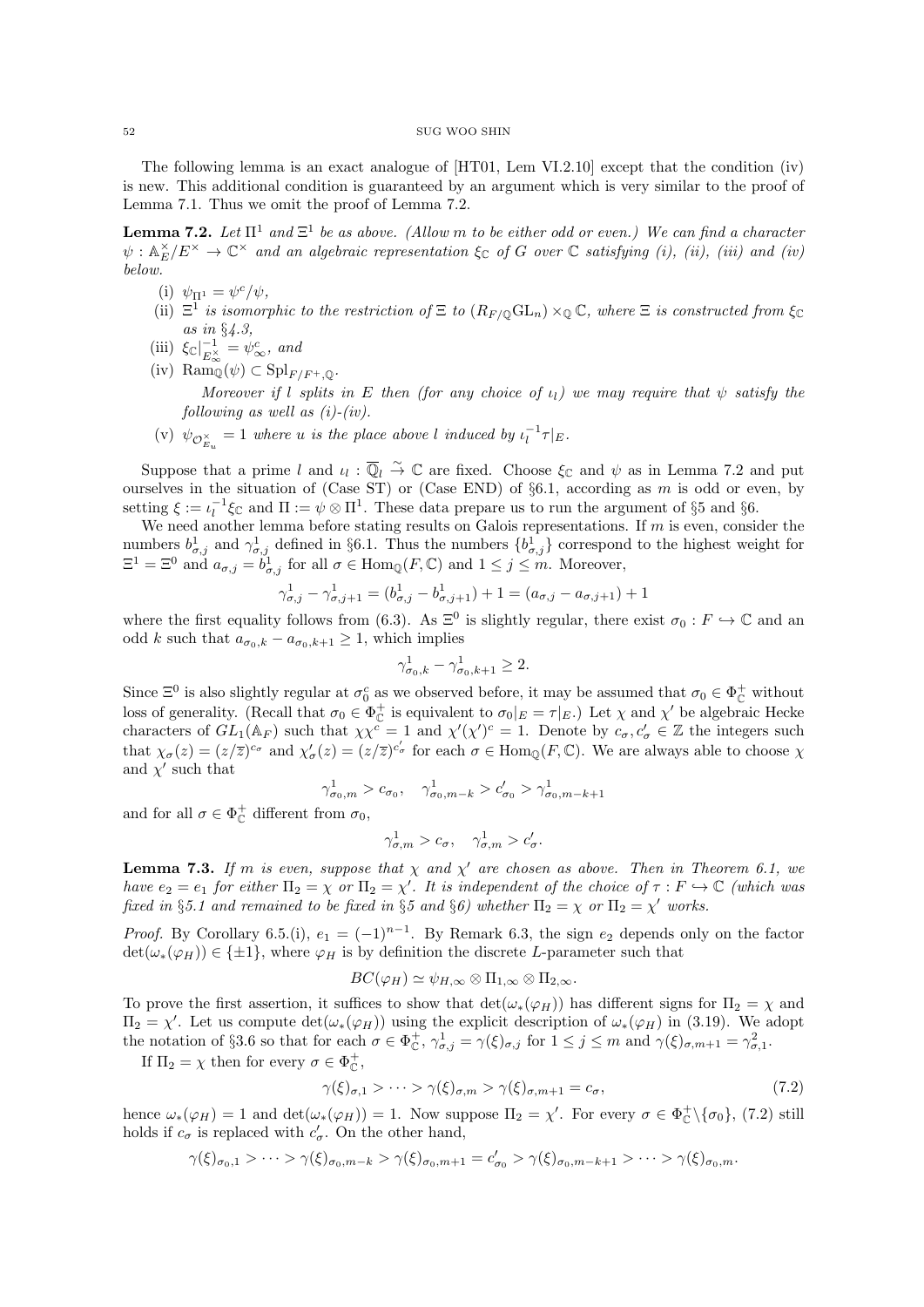Thus  $\omega_*(\varphi_H)$  is represented by an element of  $(\mathcal{S}_{m+1})^{\Phi_C^+}$  whose  $\sigma$ -component is trivial if  $\sigma \neq \sigma_0$  and

$$
(1, \ldots, m+1) \mapsto (1, \ldots, m-k, m+1, m-k+1, \ldots, m)
$$

if  $\sigma = \sigma_0$ . In particular,  $\det(\omega_*(\varphi_H)) = -1$  since k is odd and m is even. This completes the proof of the first assertion of the lemma.

As for the independence of the choice of  $\tau$ , it is enough to show that the above computation of  $\det(\omega_*(\varphi_H))$  does not depend on the choice of  $\tau$ . The above argument depends only on  $\tau|_E$  in that  $\tau|_E$  determines the subset  $\Phi^+_C$  of  $\Phi_{\mathbb{C}}$ . So we are done if we get the same value of  $\det(\omega_*(\varphi_H))$  for  $\tau$  and  $\tau^c$ . This follows from the evenness of m and the fact that every parameter flips sign if  $\tau$  is changed to  $\tau^c$  (and  $\sigma$  to  $\sigma^c$ ) by conjugate self-duality.

**Proposition 7.4.** Let  $m \geq 2$  be any integer. Keep the assumptions on  $(E, F, \Pi^0)$  as in the beginning of §7.1. For each prime l and an isomorphism  $u_l : \overline{\mathbb{Q}}_l \overset{\sim}{\to} \mathbb{C}$ , there exists a continuous semisimple representation  $R_l(\Pi^0) : \text{Gal}(\overline{F}/F) \to GL_m(\overline{\mathbb{Q}}_l)$  such that

(i) At every place y of F such that  $y \nmid l$  and  $y|_{\mathbb{Q}} \notin \text{Ram}_{E/\mathbb{Q}}$ ,

$$
[R_l(\Pi^0)|_{W_{F_y}}] = [\iota_l^{-1} \mathcal{L}_{m,F_y}(\Pi_y^0)] \tag{7.3}
$$

in  $\mathrm{Groth}(W_{F_y})$ .

- (ii) Suppose  $y \nmid l$ . For any  $\sigma \in W_{F_y}$ , each eigenvalue  $\alpha$  of  $R_l(\Pi^0)(\sigma)$  satisfies  $\alpha \in \overline{\mathbb{Q}}$  and  $|\alpha|^2 \in |k(y)|^{\mathbb{Z}}$  under any embedding  $\overline{\mathbb{Q}} \hookrightarrow \mathbb{C}$ .
- (iii) Let y be a prime of F not dividing l where  $\Pi_y^0$  is unramified. Then  $R_l(\Pi^0)$  is unramified at y, and for all eigenvalues  $\alpha$  of  $R_l(\Pi^0)(\text{Frob}_y)$  and for all embeddings  $\overline{\mathbb{Q}} \hookrightarrow \mathbb{C}$  we have  $|\alpha|^2 = |k(y)|^{m-1}.$
- (iv) For every y|l,  $R_l(\Pi^0)$  is potentially semistable at y.
- (v) If l splits in E, then for every y|l such that  $\Pi_y^0$  is unramified,  $R_l(\Pi^0)$  is crystalline at y.
- (vi) For each  $\sigma : F \hookrightarrow \overline{\mathbb{Q}}_l$ , (recall the definition of  $j_{\iota_l\sigma}(\cdot)$  from  $(7.1)$ )

$$
\dim \operatorname{gr}^j D_{\operatorname{DR},\sigma}(R_l(\Pi^0)) = \begin{cases} 1, & \text{if } j = j_{\iota_l \sigma}(k) \text{ for some } k \in [0, m-1] \\ 0, & \text{otherwise} \end{cases}
$$

*Proof.* Fix l and  $\iota_l : \overline{\mathbb{Q}}_l \overset{\sim}{\to} \mathbb{C}$  throughout the proof. Given  $(E, F, \Pi^0)$ , define  $\Pi^1$ ,  $\Xi^1$  and n depending on the parity of m. In particular, choose  $\Pi_{M,2}$  if m is even. Let  $\psi$  be a character satisfying (i)-(iv) of Lemma 7.2. Let  $\xi_{\mathbb{C}}$  and  $\Xi$  be as in that lemma. Set  $\xi := \iota_l^{-1} \xi_{\mathbb{C}}$  and  $\Pi := \psi \otimes \Pi^1$ . With these definitions and notations, we have put ourselves in (Case ST) (resp. (Case END)) of  $\S6.1$  when m is odd (resp. even). The assumptions of §6.1 in each case are easily verified.

Now we can run the argument of §6 to obtain  $R_l'(II)$  as in Corollary 6.8 if m is odd and  $R_l''(\Pi)$  as in Corollary 6.10 if m is even. If m is even, we may freely change the choice of  $\Pi_{M,2}$  using Lemma 7.3, if necessary, to ensure that the case  $e_1 = e_2$  occurs. With the definition

$$
R_l(\Pi^0) := R'_l(\Pi) \ (m : \text{odd}), \quad \text{and} \quad R_l(\Pi^0) := R''_l(\Pi) \ (m : \text{even}),
$$
 (7.4)

the condition (7.3) is already verified at every  $y \nmid l$  such that  $y|_{\mathbb{Q}}$  splits in E. The properties (ii)-(v) of  $R_l(\Pi^0)$  follow from Proposition 5.3 and (vi) from Corollaries 6.8 and 6.10. We remark that the proof of  $(v)$ , in which we suppose that l splits in E, requires choices be made such that

- $\psi$  satisfies all (i)-(v) of Lemma 7.2,
- $\varpi$  satisfies an exact analogue of (v) of Lemma 7.2, and
- if m is even,  $\Pi_2$  is unramified at places of F dividing u (where u is as in Lemma 7.2).

(Obviously there exists  $\varpi$  which satisfies the above condition as well as the conditions in Lemma 7.1.)

It remains to prove (7.3) for y such that  $y|_{\mathbb{Q}}$  is inert in E and  $y \nmid l$ . Set  $p := y|_{\mathbb{Q}}$ . We can find infinitely many real quadratic fields A not contained in F such that p is inert in A and Ram<sub>A/0</sub> ⊂  $\text{Spl}_{E/\mathbb{Q}}$ . (So  $\text{Ram}_{A/\mathbb{Q}} \subset \text{Spl}_{F/F^+,\mathbb{Q}}$ .) Choose one such A. Let E' be the quadratic subfield of AE different from A and E. Then E' is an imaginary quadratic field where p splits. Let  $F' := AF$ and  $(F')^+ := AF^+$ . We claim that A can be chosen so that  $BC_{F'/F}(\Pi^0)$  is cuspidal. To prove the claim, assume to the contrary that  $BC_{F'/F}(\Pi^0)$  is not cuspidal for some  $F' = AF$ . Then by [AC89, Thm 4.2, p.202], it must be the case that m is even and that  $\Pi^0$  is an automorphic induction from a cuspidal automorphic representation of  $GL_{m/2}(\mathbb{A}_{F'})$ . This can happen for only finitely many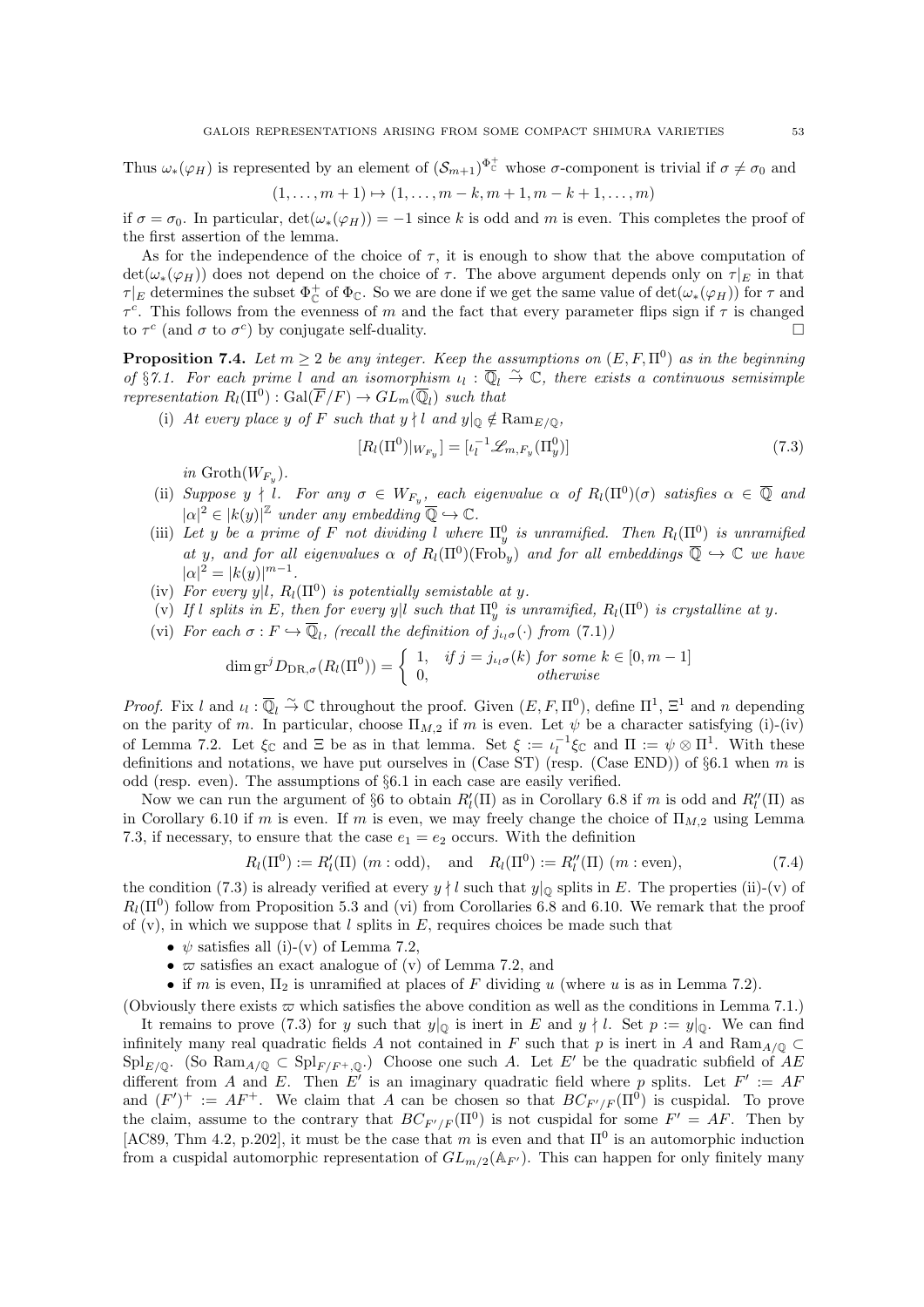quadratic extensions  $F'$  of  $F$ . Hence there exists a choice of  $A$  (satisfying the previous conditions on A) such that  $BC_{AF/F}(\Pi^0)$  is cuspidal.

By strong multiplicity one, we deduce that  $BC_{F'/F}(\Pi^0)^{\vee} \simeq BC_{F'/F}(\Pi^0) \circ c$ . It is easy to verify that  $(E', F', BC_{F'/F}(\Pi^0))$  satisfies the assumptions in the beginning of §7.1. So there exists  $R_l(BC_{F'/F}(\Pi^0))$ , defined as previously in the current proof, with the property that for any place z of  $F'$  such that  $z|_{\mathbb{Q}}$  splits in  $E'$  and  $z \nmid l$ ,

$$
[R_l(BC_{F'/F}(\Pi^0))|_{W_z}] = [\iota_l^{-1}\mathscr{L}_{m,F'_z}(\Pi_z^0)].\tag{7.5}
$$

The Cebotarev density theorem implies that  $R_l(BC_{F'/F}(\Pi^0))$  is isomorphic to the restriction of  $R_l(\Pi^0)$ to  $Gal(\overline{F}/F')$ . We know that y splits in F' since p splits in E'. Let y' be a place of F' above y. Applying  $(7.5)$  to  $z = y'$ , we deduce that

$$
[R_l(\Pi^0)|_{W_y}] = [\iota_l^{-1} \mathscr{L}_{m,F_y}(\Pi_y^0)].
$$

7.2. Removing assumptions from §7.1. We are going to improve Proposition 7.4 by removing the first three assumptions in the beginning of §7.1.

**Theorem 7.5.** Let  $m \in \mathbb{Z}_{\geq 2}$  be an integer and F be any CM field. Let  $\Pi^0$  be a cuspidal automorphic representation of  $GL_m(\mathbb{A}_F)$  satisfying

- $(\Pi^0)^\vee \simeq \Pi^0 \circ c$ ,
- $\Pi_{\infty}^{0}$  is cohomological for some irreducible algebraic representation  $\Xi^{0}$  and
- in addition,  $\Xi^0$  is slightly regular (§7.1) if m is even.

For each prime l and an isomorphism  $u_l : \overline{\mathbb{Q}}_l \overset{\sim}{\to} \mathbb{C}$ , there exists a continuous semisimple representation  $R_l(\Pi^0): \mathrm{Gal}(\overline{F}/F) \to GL_m(\overline{\mathbb{Q}}_l)$  such that for any place y of F not dividing l,

$$
[R_l(\Pi^0)|_{W_{F_y}}] = [\iota_l^{-1} \mathcal{L}_{m, F_y}(\Pi_y^0)] \tag{7.6}
$$

holds in  $\operatorname{Groth}(W_{F_y})$ . Moreover (ii)-(vi) of Proposition 7.4 are verified, with (v) replaced by

(v)' For every y|l such that  $\Pi_y^0$  is unramified,  $R_l(\Pi^0)$  is crystalline at y.

Remark 7.6. Let  $m \in \mathbb{Z}_{\geq 2}$ . Let F be any totally real field and  $\Pi^0$  a cuspidal automorphic representation of  $GL_m(\mathbb{A}_F)$  such that  $\Pi^0_{\infty}$  is cohomological and  $\Pi^0 \simeq \Pi^0 \otimes (\psi \circ \det)$  for some character  $\psi: \mathbb{A}_F^{\times}/F^{\times} \to \mathbb{C}^{\times}$ . Suppose that  $\Pi_{\infty}^0$  is cohomological for a slightly regular representation if m is even. (Slight regularity is defined analogously as in the case when  $F$  is a CM field.) Then a precise analogue of Theorem 7.5 (along with Theorem 7.11 and Corollary 7.13) for F and  $\Pi^0$  can be proved in the same way Theorem 3.6 of [Tay04] (which considers the case  $F = \mathbb{Q}$  for simplicity) was deduced from [HT01, Thm VII.1.9]. See [Tay04] for more detail.

Remark 7.7. One may compare the theorem with [Clo91, Thm 5.7], [HT01, Thm VII.1.9] and [Mor10, Cor 8.4.9]. See also [CHLa]. Refer to §1 for more details.

Remark 7.8. The method of proof is to construct Galois representations of  $Gal(\overline{F}/F')$  for many quadratic extensions  $F'$  of  $F$  (for which technical assumptions are satisfied) by using Proposition 7.4, and then to "patch" them to produce a representation of  $Gal(\overline{F}/F)$ . This type of argument was used in [BR89] and [HT01], and generalized to soluble extensions ([Sor]).

*Proof.* We may fix l and  $\iota_l : \overline{\mathbb{Q}}_l \overset{\sim}{\to} \mathbb{C}$  throughout the proof. Let  $\Pi^0$  be as in the theorem. In what we call Step (I), we prove the theorem under the following assumptions on  $(E, F, \Pi^0)$ , with an exception that (7.6) is established only at  $y|_{\mathbb{Q}} \notin \text{Ram}_{E/\mathbb{Q}}$ . (We get rid of the conditions on  $(E, F, \Pi^0)$  and y in Step (II).)

- $E$  is an imaginary quadratic field.
- $F = EF^+$ .
- $l$  splits in  $E$ .
- Ram $_{\mathbb{Q}}(\Pi^0) \subset \mathrm{Spl}_{E/\mathbb{Q}}$ .
- Ram $_{F/\mathbb{Q}} \subset \text{Ram}_{E/\mathbb{Q}} \coprod \text{Spl}_{E/\mathbb{Q}}.$
- Any finite place y of  $F^+$  is unramified in F if  $y|_{\mathbb{Q}}$  is ramified in E.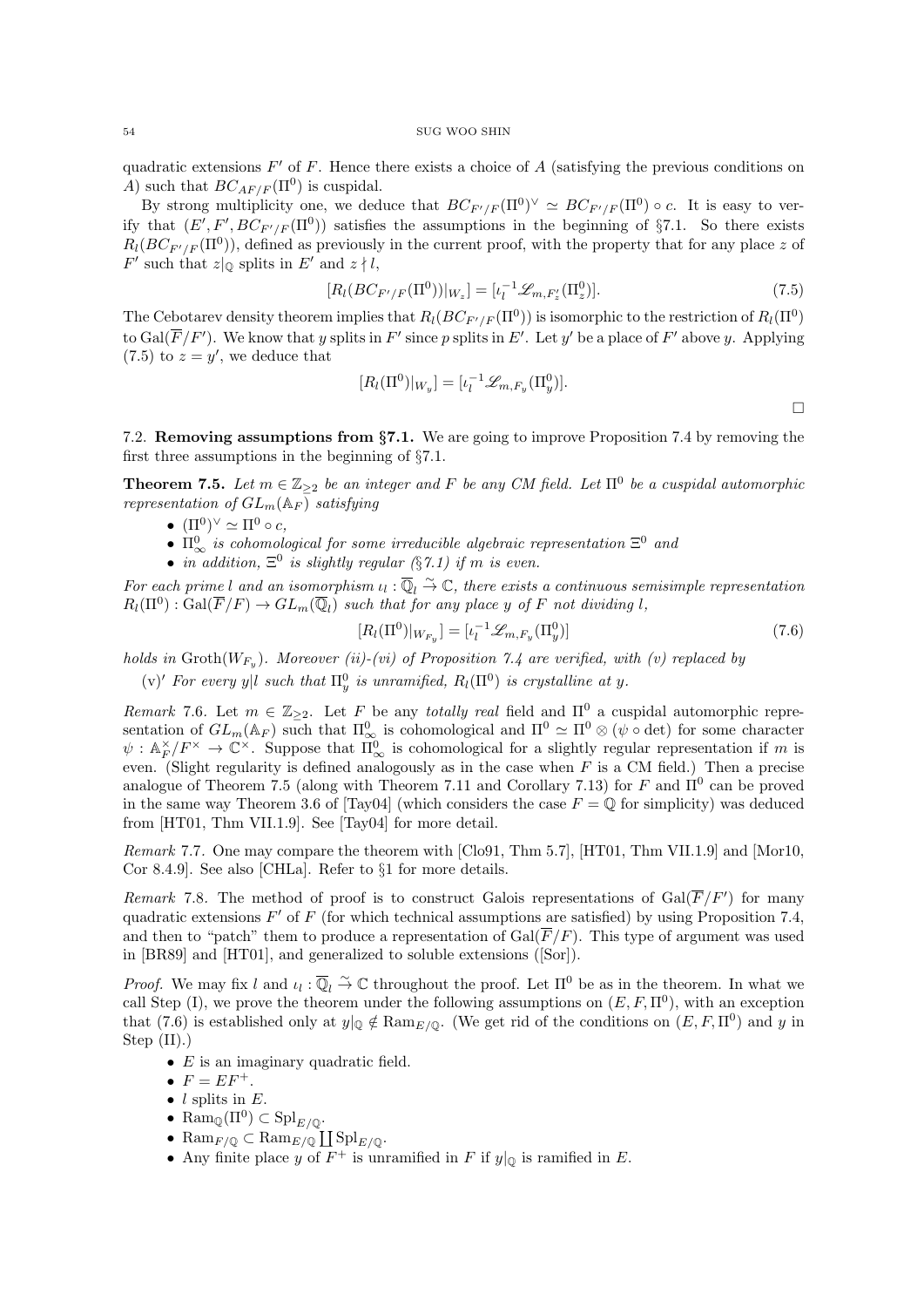Let  $\mathscr{F}(F)$  be the set of all imaginary quadratic extensions  $F'$  over  $F^+$  such that

- Any finite place y of  $F^+$  splits in  $F'$  if  $y|_{\mathbb{Q}}$  is ramified in E.
- If  $y \in \text{Ram}_{F'/F^+}$  then any place  $y'$  of  $F^+$  such that  $y'|_{\mathbb{Q}} = y|_{\mathbb{Q}}$  splits in  $F$ .
- $BC_{FF'/F}(\Pi^0)$  is cuspidal.

Note that the last condition excludes finitely many  $F'$ . (See the proof of Proposition 7.4 where the cuspidality of a quadratic base change is discussed.) For each  $F' \in \mathscr{F}(F)$ , it is verified that  $(E, FF', BC_{FF'/F}(\Pi^0))$  satisfies the assumptions in the beginning of §7.1. So there exists  $R_l(BC_{FF'/F}(\Pi^0))$ as in Proposition 7.4. Moreover, for any finite extension  $M$  over  $F$ , clearly it is possible to find  $F' \in \mathscr{F}(F)$  such that F' is linearly disjoint from M over F. In this situation we may use the argument of [HT01, p.230-231] to construct a representation  $R_l(\Pi^0)$ :  $Gal(\overline{F}/F) \to GL_n(\overline{\mathbb{Q}}_l)$ . Moreover, there is a certain finite extension  $M_0$  over F (which depends on a choice made in the course of constructing  $R_l(\Pi^0)$ ) such that for any  $F' \in \mathscr{F}(F)$  which is linearly disjoint from  $M_0$  over F, we have

$$
[R_l(\Pi^0)|_{\text{Gal}(\overline{F}/FF')}] = [R_l(BC_{FF'/F}(\Pi^0))]. \tag{7.7}
$$

(Note that our F, FF' and  $M_0$  play the roles of L,  $F_A$  and  $MA_1$  in the notation of [HT01, p.230-231], respectively.) The properties (ii), (iii), (iv) and (vi) of  $R_l(\Pi^0)$  are inherited from those of  $R_l(BC_{FF'/F}(\Pi^0))$ . To verify (7.6) for  $R_l(\Pi^0)$ , let us fix a finite place  $y \nmid l$  of F such that  $y|_{\mathbb{Q}}$  does not ramify in E. Choose  $F' \in \mathscr{F}(F)$  such that

- $F'$  is linearly disjoint from  $M_0$  over  $F$ .
- $y|_{F^+}$  splits in  $F'$ .

Then y splits as  $y'y''$  in  $FF'$ . We deduce (7.6) from

$$
[R_l(BC_{FF'/F}(\Pi^0))|_{W_{FF'_{y'}}}] = [ \iota_l^{-1} \mathcal{L}_{n,FF'_{y'}}(BC_{FF'/F}(\Pi^0))]
$$

and the restriction of (7.7) to  $W_{FF'_{y'}} = W_{F_{y'}}$ . To show (v)' for  $R_l(\Pi^0)$ , let y be a place of F above l. Choose  $F' \in \mathscr{F}(F)$  which satisfies the two conditions in the above bullet list so that  $y = y'y''$  in  $FF'$ . By (7.7) we have that  $[R_l(\Pi^0)|_{W_y}]$  is the same as  $[R_l(BC_{FF'/F}(\Pi^0))|_{W_{F_{y'}}}]$  where the latter is crystalline by (v) of Proposition 7.4. This finishes Step (I).

Step (II) is to prove the theorem in general. Let F and  $\Pi^0$  be as in the theorem. Let  $\mathscr{E}(F)$  be the set of all imaginary quadratic fields  $E$  not contained in  $F$  such that

- $l$  splits in  $E$ .
- Ram<sub>F/Q</sub>  $\cup$  Ram<sub>Q</sub>( $\Pi^0$ )  $\subset$  Spl<sub>E/Q</sub>.
- If a finite place y of  $F^+$  is such that  $y|_{\mathbb{Q}} \in \text{Ram}_{E/\mathbb{Q}}$  then  $y \in \text{Unr}_{F/F^+}$ .
- $BC_{EFF}(\Pi^0)$  is cuspidal.

As before, the last condition excludes only finitely many E. For each  $E \in \mathscr{E}(F)$ , it is verified that  $(E, EF, BC_{EF/F}(\Pi^0))$  satisfies the assumptions in Step (I) of the current proof. So there exists  $R_l(BC_{EF/F}(\Pi^0))$  satisfying (i)-(vi) of Proposition 7.4. For any finite extension M over F, we can find  $E \in \mathscr{E}(F)$  such that  $EF$  is linearly disjoint from M over F. As before we use the argument of [HT01, p.230-231] to construct  $R_l(\Pi^0)$ . A similar argument as in Step (I) shows that (7.6) and the assertions (ii)-(vi) of Proposition 7.4 (with (v) replaced by (v)') hold for  $R_l(\Pi^0)$ , by reducing to the case considered in Step (I). (To verify (7.6) for  $R_l(\Pi^0)|_{W_{F_z}}$  at an *arbitrary* place z of F, we choose  $E \in \mathscr{E}(F)$  such that  $z|_{\mathbb{Q}}$  splits in E and imitate the argument in Step (I), with EF in place of FF'.)  $\Box$ 

The Ramanujan-Petersson conjecture for  $GL_n$  states that every non-archimedean local component of a cuspidal automorphic representation of  $GL_n(\mathbb{A}_F)$  for a number field F is (essentially) tempered.

**Corollary 7.9.** Let m, F,  $\Pi^0$  be as in Theorem 7.5. Then  $\Pi^0_w$  is tempered at every finite place w of  $F$ .

Remark 7.10. Compare the corollary with [Clo91, Cor 5.8], [HT01, Cor VII.1.11] and [Mor10, Cor 8.4.10]. (cf. Remark 7.7.)

*Proof.* This follows from (ii) of Theorem 7.5 and [HT01, Cor VII.2.18].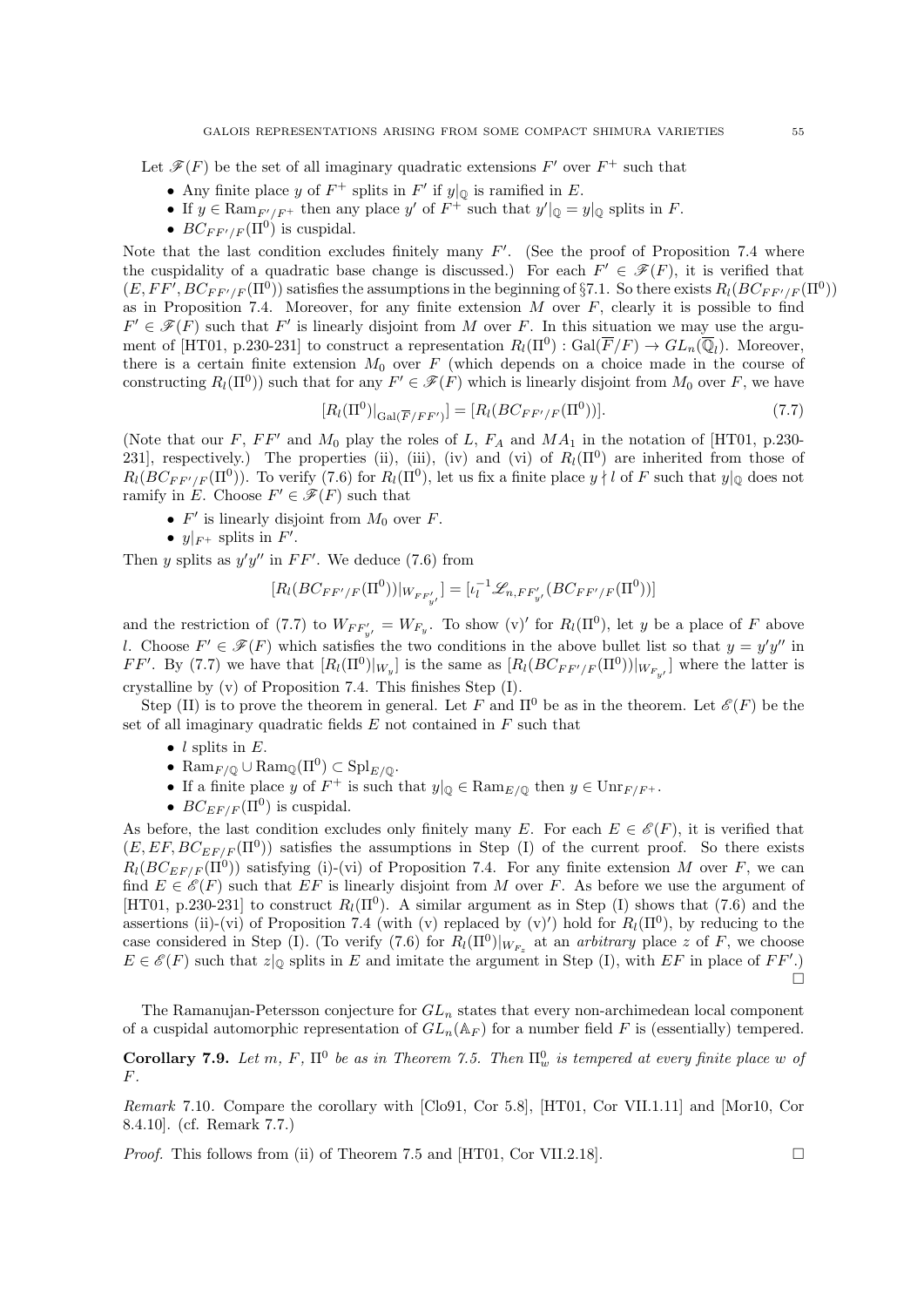7.3. Strengthening of the local-global compatibility. The aim of this last subsection is to improve the identity (7.6) of Theorem 7.5 as in the following theorem. It is worth pointing out that we make use of Corollary 7.9 in the proof, among others. Fix a prime l and an isomorphism  $\iota_l : \overline{\mathbb{Q}}_l \overset{\sim}{\to} \mathbb{C}$ throughout §7.3.

**Theorem 7.11.** In the setting of Theorem 7.5, we have the following isomorphism of Weil-Deligne representations at every  $y \nmid l$ .

$$
WD(R_l(\Pi^0)|_{Gal(\overline{F}_y/F_y)})^{F-ss} \simeq \iota_l^{-1}\mathscr{L}_{n,F_y}(\Pi_y^0)
$$
\n
$$
(7.8)
$$

Taylor and Yoshida proved the above result ([TY07, Thm 1.2]) in the setting of [HT01]. (Boyer ([Boy09]) proved the weight monodromy conjecture for the vanishing cycle complexes arising from Shimura varieties in the same setting, providing an alternative approach to work of Taylor and Yoshida.) To prove Theorem 7.11, it suffices to prove an analogue of [TY07, Thm 1.5] in our setting, namely that  $\overline{WD}(R_l(\Pi^0)|_{Gal(\overline{F}_y/F_y)})$  is pure for every  $y \nmid l$ , by the remark above the cited theorem. For this, we basically repeat the argument of sections 3 and 4 of Taylor-Yoshida's paper with only minor changes. Note that we only need to consider the case " $l \neq p$ " in that paper (except a temporary digression to the case  $l = p$  in Lemma 7.12 and Corollary 7.13). We devote this subsection to sketch the proof of Theorem 7.11, which amounts to explaining how their argument should be modified. Obviously we claim no originality.

First of all, we briefly recall our Shimura varieties that were used earlier. This replaces the beginning of section 2 of [TY07]. (We do not need the later part of that section.) We put ourselves in the situation of §7.1. So we begin with a triple  $(E, F, \Pi^0)$  satisfying the assumptions there and choose a PEL datum and other data. Recall that we consider (Case ST) with  $n = m$  if m is odd and (Case END) with  $n = m + 1$  if m is even. In the latter case, choose  $\Pi_{M,2}$  so that  $R_l''(\Pi)$  has dimension m (rather than 1) in Corollary 6.10. Such a choice is possible by Lemma 7.3.

For each sufficiently small open compact subgroup K of  $G(\mathbb{A}^{\infty})$ , let  $X_K$  denote the Shimura variety  $Sh_K$  constructed from the above PEL datum (§5.2). We list the modifications to be made in section 3 of [TY07] so that things make sense in our setting. The notations  $B, \mathcal{O}_B, B^{\text{op}}$  and  $\mathcal{O}_B^{\text{op}}$  there should be replaced by F,  $\mathcal{O}_F$ ,  $M_n(F)$  and  $M_n(\mathcal{O}_F)$ , respectively. Fix a prime  $p \in \mathrm{Spl}_{E/\mathbb{Q}}$  and a place w of F above p. Choose  $\iota_p : \overline{\mathbb{Q}}_p \overset{\sim}{\to} \mathbb{C}$  such that  $\iota_p^{-1}\tau$  induces the place w. We also fix  $\iota_l : \overline{\mathbb{Q}}_l \overset{\sim}{\to} \mathbb{C}$ . The groups  $U_p^w(\mathfrak{m})$ , Ma $(\mathfrak{m})$  and Iw $(\mathfrak{m})$  can be defined as obvious analogues, as well as  $U_0 := U^p \times \text{Ma}(\mathfrak{m})$ and  $U := U^p \times \text{Iw}(\mathfrak{m})$ . Set  $\mathscr{G}_A := A[w^\infty]$  for abelian schemes A in the moduli problem of our Shimura variety (without multiplying the idempotent  $\epsilon$  as in Taylor-Yoshida). Let  $\mathscr G$  denote the Barsotti-Tate  $\mathcal{O}_{F_w}$ -module associated to the universal abelian scheme for  $X_{U_0}$ . We explained in §5.2 that  $X_{U_0}$  has a smooth projective integral model over  $\mathcal{O}_{F_w}$ . Recall that the special fiber  $\overline{X}_{U_0}$  over  $\text{Spec } k(w)$  admits a stratification into  $\overline{X}_{U_0}^{(h)}$  $U_0^{(h)}$  for  $0 \le h \le n-1$ . Note that  $\overline{X}_{U_0}^{(0)}$  $U_0^{(0)}$  is nonempty of dimension 0 as we can exhibit an  $\overline{\mathbb{F}}_p$ -point in the corresponding Igusa variety which is a covering of  $\overline{X}_{U_0}^{(0)}$  $U_0^{(0)}$ , as it was done in [HT01, Lem III.4.3, Cor V.4.5]. By analogues of [HT01, Lem III.4.1.2] and [TY07, Lem 3.1] in our setting (which are proved in the same way),  $\overline{X}_{U_0}^{(h)}$  $U_0^{(n)}$  are of pure dimension h for  $0 \le h \le n-1$ . The integral model for  $X_U$  over  $\mathcal{O}_{F_w}$  and the schemes  $Y_{U,i}$ ,  $Y_{U,\mathscr{S}}$  and  $Y_{U,\mathscr{S}}^0$  over  $Spec k(w)$  are defined as in [TY07]. Notice that m and S in their paper are denoted by m and  $\mathscr{S}$ , respectively, in order to avoid conflict with our notation. Apart from the changes already mentioned, the material in section 3 of Taylor-Yoshida's paper goes through without further modification.

This is a good place to record a useful fact, which will not be needed in the proof of Theorem 7.11. Only in this paragraph, assume that  $w|l$  and  $l = p$ . We know that  $X_{U}$  is a proper scheme over  $\mathcal{O}_{F_w}$  with semistable reduction ([TY07, Prop 3.4]), so the universal abelian scheme  $\mathscr{A}_U$  over  $X_U$  also has semistable reduction over  $\mathcal{O}_{F_w}$ . Since  $H^k(X_U \times_{\mathcal{O}_{F_w}} \overline{F}_w, \mathscr{L}_\xi)$  is a direct summand of  $H^{k+m_{\xi}}(\mathscr{A}_{U}\times_{\mathcal{O}_{F_{w}}}\overline{F}_{w},\overline{\mathbb{Q}}_{l})$  up to a Tate twist for an integer  $m_{\xi}$  ([TY07, p.477]), we deduce that  $H^k(X_U \times_{\mathcal{O}_{F_w}} \overline{F}_w, \mathscr{L}_\xi)$  is a semistable representation of  $Gal(\overline{F}_w/F_w)$  ([Tsu99]). Write each  $\pi_l \in$  $\text{Irr}_l(G(\mathbb{Q}_l))$  as  $\pi_l = \pi_{l,0} \otimes \pi_w \otimes (\otimes_{i>1} \pi_{w_i}),$  following our previous convention.

**Lemma 7.12.** Let  $\pi^{\infty} \in \text{Irr}_l(G(\mathbb{A}^{\infty}))$  and assume that  $\pi_{l,0}^{\mathbb{Z}_l^{\times}} \neq 0$ . If  $\pi_w^{\text{Iw}_{n,w}} \neq 0$  and  $R_{\xi,l}^k(\pi^{\infty}) \neq 0$  for some k, then  $R_{\xi,l}^k(\pi^\infty)$  is a semistable representation of  $\text{Gal}(\overline{F}_w/F_w)$ .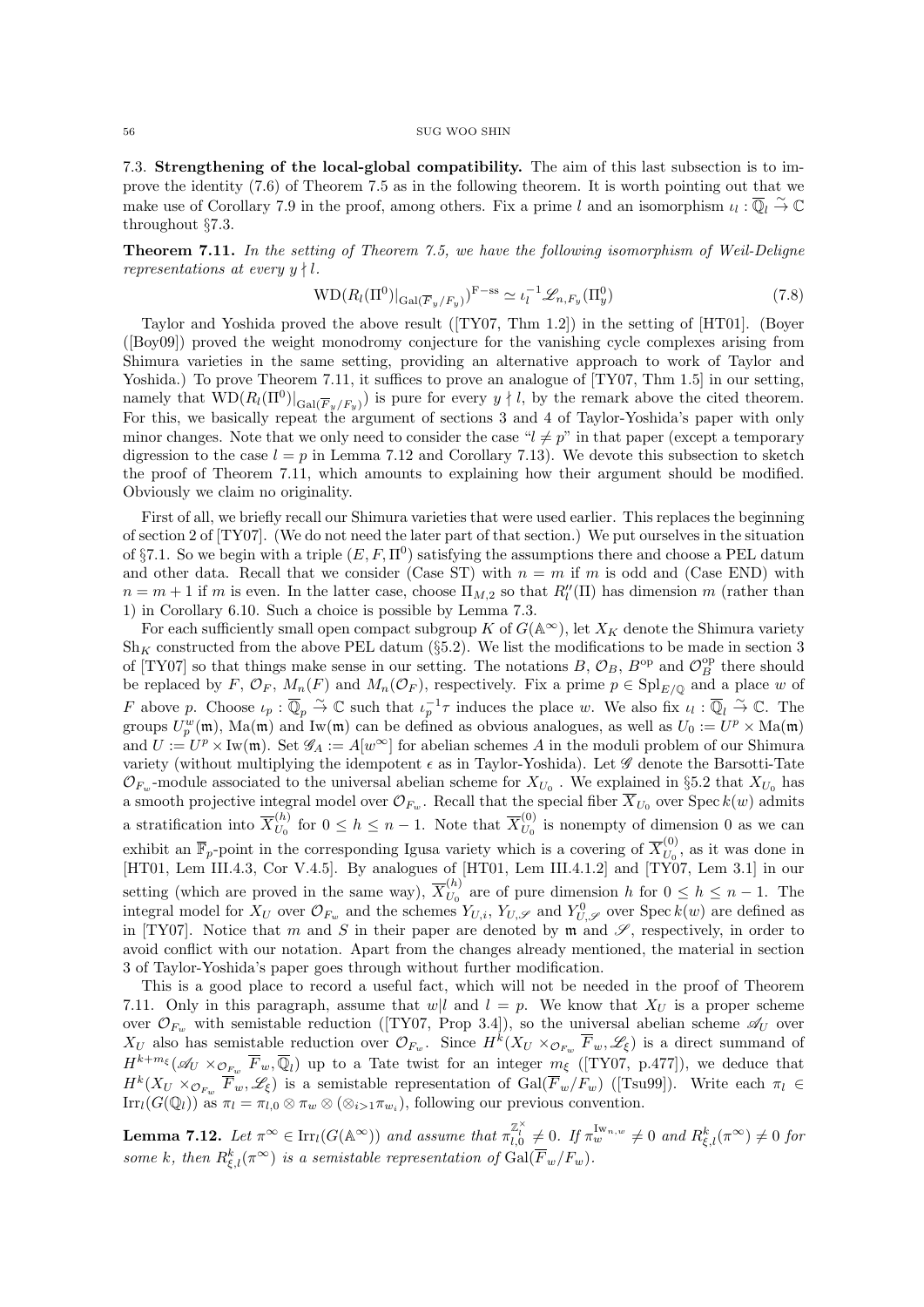*Proof.* Recall  $U = U^p \times (\mathrm{Iw}_{n,w} \times U_p^w(\mathfrak{m}) \times \mathbb{Z}_p^{\times})$ . We can arrange that  $(\pi^{\infty})^U \neq 0$  by choosing sufficiently small  $U^p$  and  $U^w_p(\mathfrak{m})$ . Then  $R^k_{\xi,l}(\pi^\infty)$  is semistable since it appears with nonzero multiplicity as a subrepresentation of  $H^k(X_U \times_{\mathcal{O}_{F_w}} \overline{F}_w, \mathscr{L}_\xi)$ .

**Corollary 7.13.** In the setting of Theorem 7.5, if  $\Pi_y^0$  has a nonzero Iwahori fixed vector at y|l then  $R_l(\Pi^0)$  is semistable at y.

Proof. The proof is the same as in the crystalline case. Namely, the corollary is derived from Lemma 7.12 in the same way as the assertion (v)' of Theorem 7.5 was deduced from Proposition 5.3.(v).  $\Box$ 

We return to the case  $l \neq p$ . Now we adapt section 4 of Taylor-Yoshida to our situation. We work under the setting of §6 of our paper, in either (Case ST) or (Case END), depending on the parity of m. Choose a finite set S under the assumptions in the beginning of  $\S6$ . (In addition, we already assumed that the conditions (i)-(v) above Lemma 5.1 are satisfied.) All additional assumptions will be removed at the end. In fact, let us consider only (Case ST) for now. In particular  $\Pi = \psi \otimes \Pi^0$  is cuspidal. (The argument is essentially the same in (Case END), which will be briefly discussed in Remark 7.16.) Let  $\pi_p \in \text{Irr}_l(G(\mathbb{Q}_p))$  be such that  $BC(i_l\pi_p) \simeq \Pi_p$  as before. Write  $\pi_p = \pi_{p,0} \otimes \pi_w \otimes (\otimes_{i>1} \pi_{w_i})$  so that  $\iota_l \pi_{p,0} = \psi_u$  for  $u := w|_E$  and  $\iota_l \pi_{w_i} \simeq \Pi_{w_i}^1$  for all  $i$ .

Let  $I_{U^p,\mathfrak{m}}^{(h)}$  be the Igusa variety of the first kind defined in [HT01, p.121]. (Substitute our Shimura varieties in the definition.) The Iwahori-Igusa variety  $I_U^{(h)}$  $\overline{U}^{(h)}$  over  $\overline{X}^{(h)}_{U_0}$  $U_0^{(h)}$  is defined as on page 487 of [TY07]. The results of page 487 carry over without change. If  $0 \leq h \leq n-1$  corresponds to b as in (5.3), we will write  $\text{Ig}^{(h)}$  for  $\text{Ig}_b$  and  $J^{(h)}(\mathbb{Q}_p)$  for  $J_b(\mathbb{Q}_p)$ .

At this point we need to mention that we will follow the sign convention of [TY07] in order to minimize confusion. This means that the signs of  $H_c(I^{(h)}, \mathscr{L}_\xi)$  (and its variants) and  $H(X, \mathscr{L}_\xi)$  differ from the usual convention by  $(-1)^h$  and  $(-1)^{n-1}$ , respectively. Accordingly, we change the definition of  $H_c(\mathrm{Ig}^{(h)}, \mathscr{L}_\xi)$  by multiplying  $(-1)^h$ .

One major change occurs in the middle of page 488 where theorem V.5.4 of [HT01] is cited. Let us elaborate on this point. Put  $D := D_{F_w,1/(n-h)}$ . Write  $\mathcal{O}_D$  for the maximal order in D. It follows from the definition of  $H_c(I^{(h)}, \mathscr{L}_\xi)$  that

$$
H_c(I^{(h)}, \mathscr{L}_\xi) = H_c(\mathrm{Ig}^{(h)}, \mathscr{L}_\xi)^{\mathbb{Z}_p^\times \times \mathcal{O}_D^\times}
$$

where  $\mathbb{Z}_p^{\times} \times \mathcal{O}_D^{\times}$  is viewed as the subgroup  $\mathbb{Z}_p^{\times} \times (\mathcal{O}_D^{\times} \times (1)) \times \prod_{i>1} (1)$  of  $J^{(h)}(\mathbb{Q}_p)$  via the expression  $(5.4)$ . Applying Theorem 6.1, we have that  $(cf. (5.16))$ 

$$
BC^{p}(H_c(I^{(h)}, \mathscr{L}_{\xi})[\Pi^S]) = (-1)^{n-1} C_G[\iota_l^{-1} \Pi^{\infty, p}][\pi^{\mathbb{Z}_p^{\times}}_{p,0} \otimes \text{Red}^{n-h,h}(\pi_w)^{\mathcal{O}_D^{\times}} \otimes (\otimes_{i>1} \pi_{w_i})]
$$

in Groth( $\mathbb{G}(\mathbb{A}^{\infty,p}) \times J^{(h)}(\mathbb{Q}_p)$ ), where  $BC^p$  denotes the local base change at the places away from p and  $\infty$  (§4.2). We remark that  $e_p(J^{(h)})$  does not show up in the formula as we are following the sign convention of [TY07]. According to page 488, Frob<sub>w</sub> acts on  $H_c(I^{(h)}, \mathscr{L}_{\xi})$  as

$$
(1, p^{-[k(w): \mathbb{F}_p]}, \varpi_D^{-1}, 1, 1) \in G(\mathbb{A}^{\infty, p}) \times (\mathbb{Q}_p^{\times}/\mathbb{Z}_p^{\times}) \times (D^{\times}/\mathcal{O}_D^{\times}) \times GL_h(F_w) \times \left(\prod_{i>1} GL_n(F_{w_i})\right)
$$

where  $\varpi_D$  is any uniformizer of D. It is easy to check that

$$
BC^{p}(H_{c}(I_{\text{Iw}(\mathfrak{m})}^{(h)},\mathscr{L}_{\xi})[\Pi^{S}]) = BC^{p}(H_{c}(I^{(h)},\mathscr{L}_{\xi})[\Pi^{S}])^{U_{p}^{w}(\mathfrak{m})\times\text{Iw}_{h,w}}
$$
  

$$
= (-1)^{n-1}C_{G}[\iota_{l}^{-1}\Pi^{\infty,p}][\text{Red}^{(h)}(\pi_{w}\otimes\pi_{p,0})]\cdot\dim[(\otimes_{i>1}\pi_{w_{i}})^{U_{p}^{w}(\mathfrak{m})}]
$$

in  $\text{Groth}(\mathbb{G}(\mathbb{A}^{\infty,p}) \times \text{Frob}_w^{\mathbb{Z}})$  where  $\text{Red}^{(h)}$  is defined on page 488.

It is easy to deduce the following analogue of [TY07, Lem 4.3].

$$
BC^{p}(H(Y_{\mathrm{Iw}(\mathfrak{m}),\mathscr{S}},\mathscr{L}_{\xi})[\Pi^{S}]) = (-1)^{n-1}C_{G}[\iota_{l}^{-1}\Pi^{\infty,p}] \dim[(\otimes_{i>1}\pi_{w_{i}})^{U_{p}^{w}(\mathfrak{m})}] \times
$$
\n
$$
\left(\sum_{h=0}^{n-\#\mathscr{S}} (-1)^{n-\#\mathscr{S}-h} \binom{n-\#\mathscr{S}}{h} \iota_{l}^{-1}[\text{Red}^{(h)}(\Pi_{w}^{1}\otimes\psi_{u})]\right)
$$
\n(7.9)

 $\Box$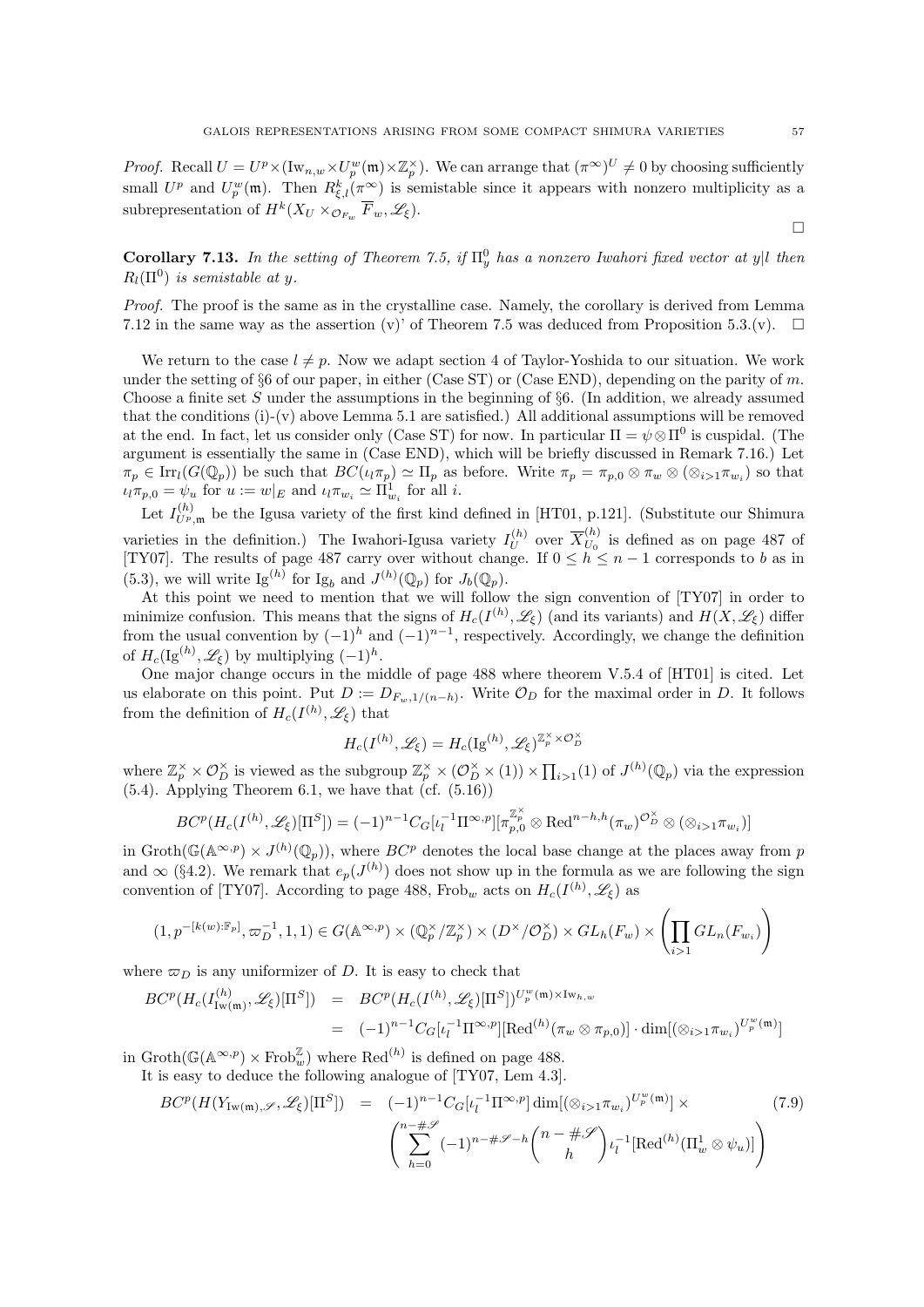We proceed to prove the following analogue of  $[TY07, prop 4.4]$  by imitating the original argument.

**Proposition 7.14.** Keep the previous notation. Suppose that  $\pi_p^{\text{Iw}(m)} \neq 0$ . Then  $BC^p(H^j(Y_{\text{Iw}(\mathfrak{m}),\mathscr{S}},\mathscr{L}_\xi)[\Pi^S])=0$ 

for  $j \neq n - \#\mathscr{S}$ .

*Proof.* Let  $D(\Pi) := (-1)^{n-1}C_G \cdot \dim(\otimes_{i>1} \Pi_{w,i})^{U_p^w(\mathfrak{m})}$  for each  $\pi^{\infty} \in \mathscr{R}_l(\Pi)$ . (Note that our  $D(\Pi)$ differs from  $D$  of  $[TY07]$  by the dimension of the Iwahori invariants at w.) The assumption implies that  $D(\Pi) \neq 0$ . By (7.9),

$$
BC^{p}(H(Y_{\mathrm{Iw}(\mathfrak{m}),\mathscr{S}},\mathscr{L}_{\xi}))\{\Pi^{\infty,p}\}=D(\Pi)\sum_{h=0}^{n-\#\mathscr{S}}(-1)^{n-\#\mathscr{S}-h}\binom{n-\#\mathscr{S}}{h}\iota_{l}^{-1}[\mathrm{Red}^{(h)}(\Pi_{w}^{1}\otimes\psi_{u})]
$$

in  $\text{Groth}(\text{Frob}_w^{\mathbb{Z}})$ . We will be done if the above expression is shown to be zero.

The initial assumption says that  $\Pi_w^1$  has a nonzero Iwahori fixed vector. Moreover  $\Pi_w^1$  is tempered by Corollary 7.9. So  $\Pi_w^1$  has the form

$$
\operatorname{n-ind}_{P(F_w)}^{GL_n(F_w)}(\operatorname{Sp}_{s_1}(\pi_1) \otimes \cdots \otimes \operatorname{Sp}_{s_t}(\pi_t))
$$

for unramified characters  $\pi_i : F_w^{\times} \to \mathbb{C}^{\times}$  and  $\sum_i s_i = n$ . Then  $\text{Red}^{(h)}(\Pi_w^1 \otimes \psi_u)$  can be computed as in [TY07]. We obtain

$$
BC^{p}(H(Y_{\mathrm{Iw}(\mathfrak{m}),\mathscr{S}},\mathscr{L}_{\xi}))\{\Pi^{\infty,p}\}=D(\Pi)\sum_{s_{i}=\#\mathscr{S}}\frac{(n-\#\mathscr{S})!}{\prod_{j\neq i}s_{j}!}[V_{i}]
$$
(7.10)

 $\Box$ 

where  $V_i$  is defined on page 490 of [TY07]. Since  $V_i$  are strictly pure of weight  $m_{\xi} - 2t_{\xi} + (n - \# \mathscr{S})$ ( $m_{\xi}$  and  $t_{\xi}$  are defined in [HT01, p.98]), the Weil conjecture implies that

$$
BC^p(H(Y_{\mathrm{Iw}(\mathfrak{m}),\mathscr{S}},\mathscr{L}_\xi))\{\Pi^{\infty,p}\}=0
$$

for  $j \neq n - \#\mathscr{S}$ .

So far we have considered  $BC<sup>p</sup>$  on the level of Grothendieck groups. Now we work with genuine admissible representations. For each  $k \geq 0$ , define (cf. (5.5))

$$
BC^p(H^k(X_{{\rm Iw}(\mathfrak{m})},\mathscr{L}_\xi)[\Pi^S]):=\bigoplus_{\pi^\infty}{\rm dim}(\pi_p^{{\rm Iw}(\mathfrak{m})})\cdot BC(\pi^{\infty,p})\otimes R_{\xi,l}^k(\pi^\infty)
$$

where the sum runs over  $\pi^{\infty} \in \text{Irr}_l(G(\mathbb{A}^{\infty}))$  such that  $\pi^S$  is unramified and  $BC(\iota_l\pi^S) \simeq \Pi^S$ . Theorem 6.4 and its proof show that

$$
BC^{p}(H^{n-1}(X_{\mathrm{Iw}(\mathfrak{m})}, \mathscr{L}_{\xi})[\Pi^{S}]) \simeq (\dim \pi_{p}^{\mathrm{Iw}(\mathfrak{m})}) \cdot \iota_{l}^{-1} \Pi^{\infty, p} \otimes \widetilde{R}_{l}^{n-1}(\Pi)
$$
(7.11)

as admissible representations of  $\mathbb{G}(\mathbb{A}^{\infty,p}) \times \text{Gal}(\overline{F}/F)$ .

**Corollary 7.15.** In the setting of Proposition 7.14,  $WD(\widetilde{R}_l^{n-1}(\Pi)|_{Gal(\overline{F}_w/F_w)})$  is pure of weight  $m_{\xi}$  –  $2t_{\xi} + n - 1.$ 

*Proof.* In view of [TY07, Lem 1.4.(1), Lem 1.7], it suffices to show that  $\text{WD}(\widetilde{R}_l^{n-1}(\Pi)^{\text{ss}}|_{\text{Gal}(\overline{F}_w/F_w)})^{\text{F-ss}}$ is pure of the designated weight. Here the superscript "ss" means the semisimplification of the  $Gal(\overline{F}/F)$ -action.

We use a slightly different form of the spectral sequence of [TY07, Prop 3.5], which can be derived from its proof. With the notation of that proposition, consider the spectral sequence

$$
BC^{p}(E_1^{i,j}(\text{Iw}(\mathfrak{m}),\xi)[\Pi^S]) \Rightarrow BC^{p}(WD(H^{i+j}(X_{\text{Iw}(\mathfrak{m})},\mathscr{L}_{\xi})^{\text{ss}}|_{\text{Gal}(\overline{F}_w/F_w)})^{\text{F-ss}}). \tag{7.12}
$$

Here each side is viewed as a semisimple representation of  $\mathbb{G}(\mathbb{A}^{\infty,p})\times \text{Frob}_w$  (after semisimplifying the action of  $\mathbb{G}(\mathbb{A}^{\infty,p})\times \text{Frob}_w$  on the left hand side) with a nilpotent operator N. The above spectral sequence can be obtained in the following way. First, we semisimplify the action of  $G(\mathbb{A}^{\infty,p})\times \text{Frob}_w$ in the Rapoport-Zink weight spectral sequence, which is the second last formula of [TY07, p.485]. Next, separate the  $[\Pi^S]$ -part and apply  $BC^p$  to the spectral sequence.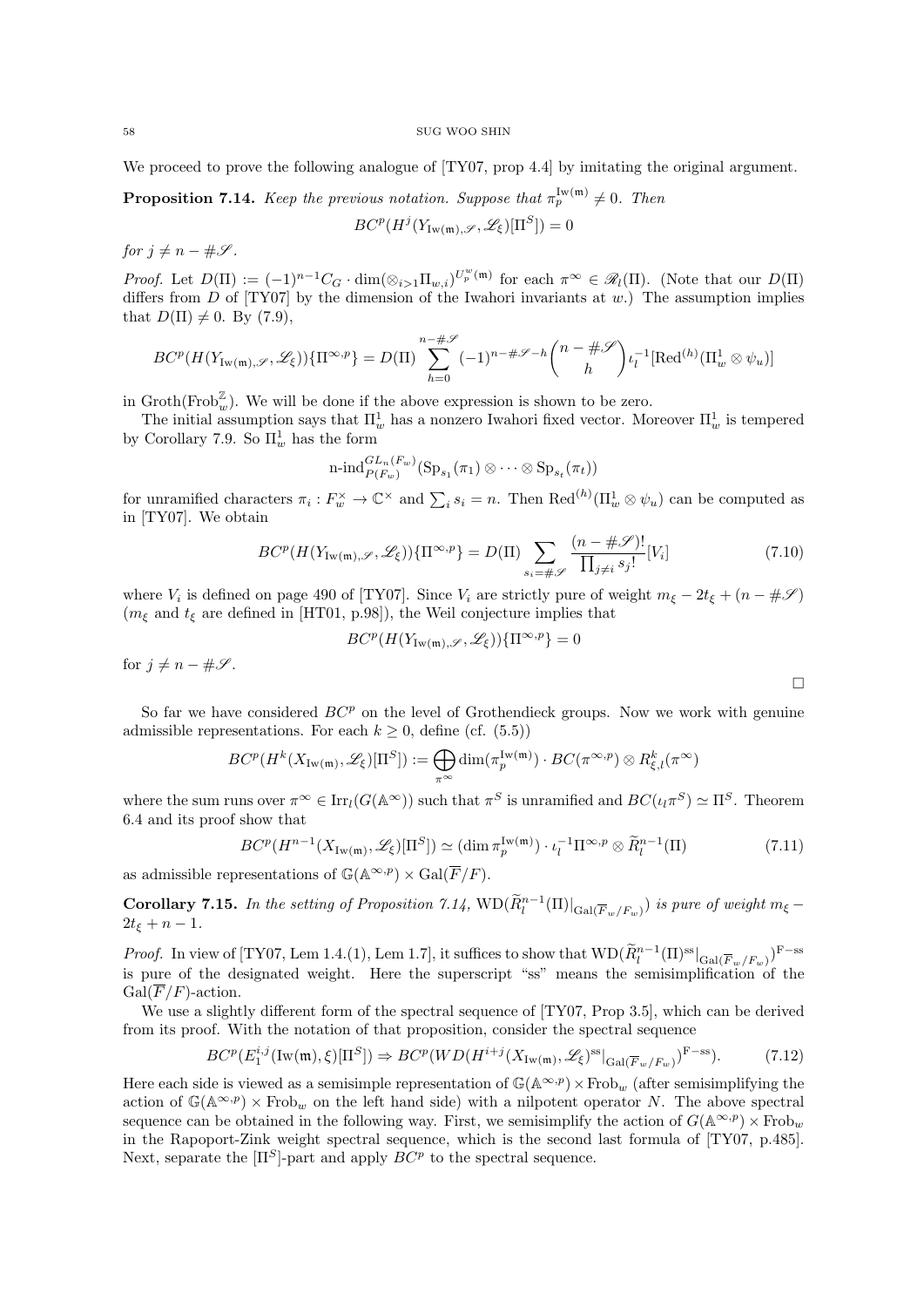Proposition 7.14 tells us that  $BC^p(E_1^{i,j}(\text{Iw}(\mathfrak{m}), \xi)[\Pi^S])$  vanishes unless  $i + j = n - 1$ . So the semisimplified spectral sequence (7.12) degenerates at  $E_1$  and

$$
WD(BC^p(H^{n-1}(X_{\mathrm{Iw}(\mathfrak{m})},\mathscr{L}_{\xi})[\Pi^S])^{ss}|_{\mathrm{Gal}(\overline{F}_w/F_w)})^{F-ss}
$$
\n(7.13)

is pure of the desired weight. This concludes the proof in view of (7.11).

Remark 7.16. So far we have been dealing with (Case ST) and odd  $m$ . In (Case END) with even m, Proposition 7.14 and Corollary 7.15 are still valid. In  $(7.9)$  and the proof of Proposition 7.14, we apply (ii) of Theorem 6.1 to compute  $BC^p(H(Y_{\text{Iw}(\mathfrak{m}),\mathscr{S}},\mathscr{L}_{\xi})[\Pi^S])$ . The proof of Proposition 7.14 mostly goes through except that one of the  $V_i$ 's will be missing on the right side of  $(7.10)$ . Corollary 7.15 in (Case END) is proved similarly as in (Case ST).

We are ready to complete the proof of Theorem 7.11. Allow  $m$  to be either odd or even. Let us forget the additional assumptions of  $\S5-§6$  and put ourselves in the situation of  $\S7.2$ , but let L denote the CM field to begin with, instead of F. So  $\Pi^0$  is a cuspidal automorphic representation of  $GL_m(\mathbb{A}_L)$ . (Of course, unlike [TY07], we do not assume that  $\Pi^0$  is square integrable at a finite place.) Let  $R_l(\Pi^0)$ :  $Gal(\overline{L}/L) \to GL_m(\overline{\mathbb{Q}}_l)$  be given by Theorem 7.5. Our plan is to imitate page 492 of [TY07] to find a certain finite soluble extension F over L so that the proof for L and  $\Pi^0$  can be reduced to the proof for F and  $BC_{F/L}(\Pi^0)$ .

Fix a place v of L above p where  $p \neq l$ . Recall the remark below the statement of Theorem 7.11 that it suffices to prove  $\text{WD}(R_l(\Pi^0)|_{\text{Gal}(\overline{F}_v/F_v)})$  is pure. Find a CM field F such that (as usual  $F^+ := F^{c=1})$ 

- $[F^+:\mathbb{Q}]$  is even,
- $F = EF^{+}$  for an imaginary quadratic field E in which p splits,
- $F$  is soluble and Galois over  $L$ ,
- Ram<sub>F/Q</sub>  $\cup$  Ram<sub>Q</sub>( $\Pi^0$ )  $\subset$  Spl<sub>F/F<sup>+</sup>, $\mathbb{Q}$ ,</sub>
- $\Pi_F^0 := BC_{F/L}(\Pi^0)$  is a cuspidal automorphic representation of  $GL_m(\mathbb{A}_F)$ , and
- there is a place w of F above v such that  $\Pi_{F,w}^0$  has an Iwahori fixed vector.

We justify that it is possible to choose  $F$  as above. As a first step, we find a CM field  $F_0$  which is soluble and Galois over L and a place  $w_0$  of  $F_0$  above v such that the last two conditions in the list are satisfied for  $F_0$  and  $w_0$  in place of F and w. Next we find F from  $F_0$  by taking quadratic extensions of  $F_0$  twice as in the proof of Theorem 7.5. We elaborate on this point. Choose  $E \in \mathscr{E}(F_0)$  such that p splits in E and  $E \subseteq F_0$ . Since  $EF_0$  verifies the assumptions of Step (I) in that proof, we may choose  $F' \in \mathscr{F}(EF_0)$  different from  $EF_0$  and take  $F := F'EF_0$ . Let w be any place of F above  $w_0$ . It is easy to see that  $F$  satisfies every condition in the above list.

With  $(E, F, \Pi_F^0)$  in hand, consider the setting of §7.1. Let  $\Pi_F$  denote the representation  $\Pi$  of §7.1 obtained by substituting  $\Pi_F^0$  for  $\Pi^0$  in that section. The proofs of Corollaries 6.8 and 6.10 tell us that

$$
C_G \cdot R_l(\Pi^0)|_{Gal(\overline{F}/F)} \simeq C_G \cdot R_l(\Pi_F^0) \simeq \widetilde{R}_l^{n-1}(\Pi_F)^{ss} \otimes R_l(\psi)^{-1}.
$$

It follows from Corollary 7.15 and [TY07, Lem 1.7] that  $\text{WD}(R_l(\Pi^0)|_{\text{Gal}(\overline{L}_v/L_v)})$  is pure. The proof of Theorem 7.11 is concluded.

## **REFERENCES**

- [AC89] J. Arthur and L. Clozel, Simple algebras, base change, and the advanced theory of the trace formula, Princeton University Press, no. 120, Annals of Mathematics Studies, Princeton, New Jersey, 1989.
- [Art86] J. Arthur, On a family of distributions obtained from orbits, Can. J. Math. 38 (1986), no. 1, 179–214.
- [Art88a] , The invariant trace formula I. Local theory, J. Amer. Math. Soc. 1 (1988), 323–383.
- [Art88b] , The invariant trace formula II. Global theory, J. Amer. Math. Soc. 1 (1988), 501–554.
- [Art89] , The  $L^2$ -Leftschetz numbers of Hecke operators, Invent. Math. **97** (1989), 257–290.
- [Art05] , An introduction to the trace formula, Clay Math. Proc., vol. 4, CMI/AMS, 2005, pp. 1–263.
- [Bad07] A. I. Badulescu, *Jacquet-Langlands et unitarisabilité*, J. Inst. Math. Jussieu 6 (2007), 349–379.
- [BC79] Borel and Casselman (eds.), Automorphic forms, representations, and L-functions, Proc. of Symp. in Pure Math., vol. 33.2, Providence, RI, AMS, Amer. Math. Soc., 1979.
- [Ber93] V. Berkovich, Étale cohomology for non-archimedean analytic spaces, Pub. Math. IHES 78 (1993), 5-161.
- [Bor79] A. Borel, Automorphic L-functions, in Borel and Casselman [BC79], pp. 27–61.

 $\Box$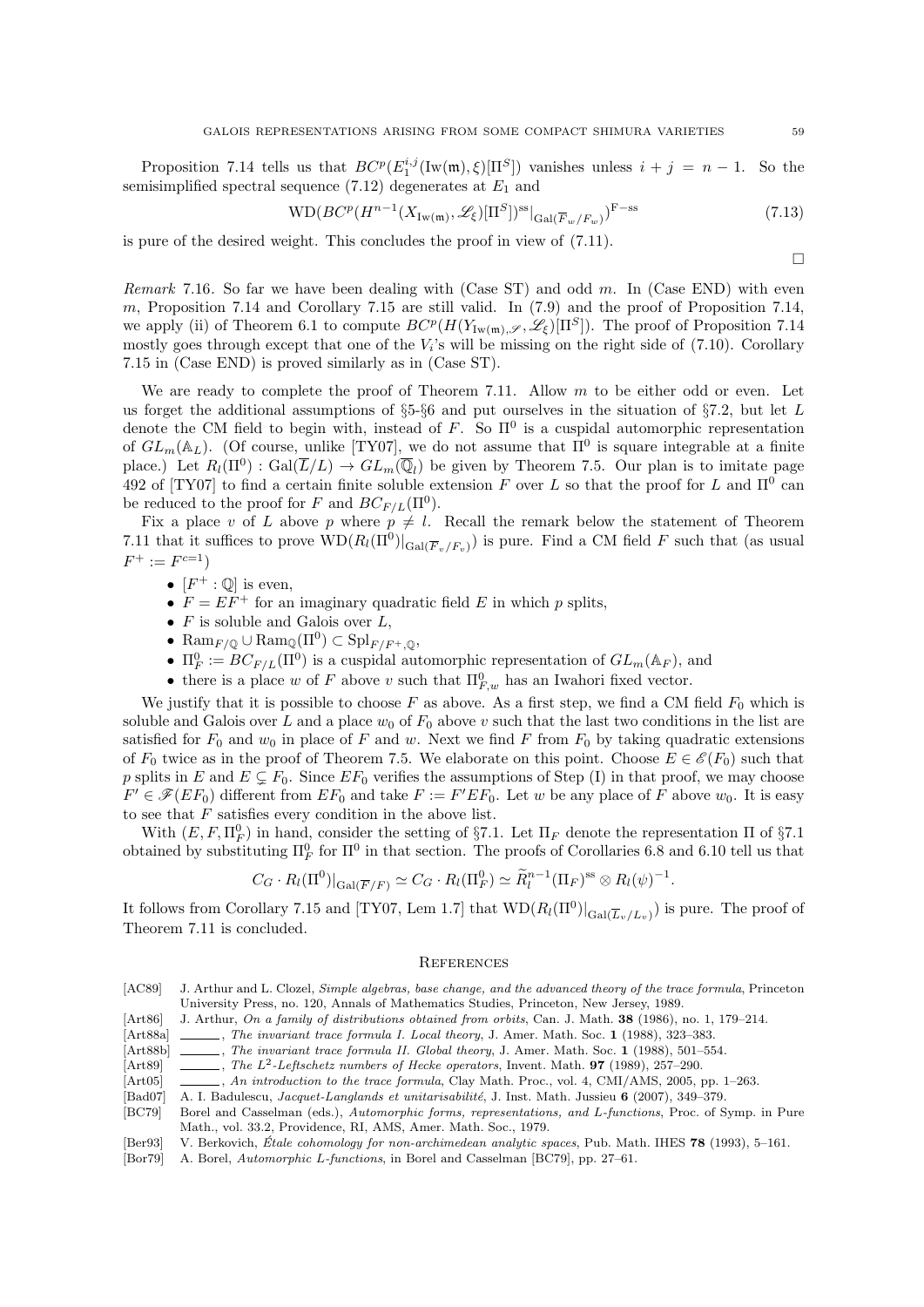- $[Boy09]$  P. Boyer, Monodromie du faisceau pervers des cycles Évanescents de quelques variÉtÉs de Shimura simples, Invent. Math 177 (2009), 239–280.
- [BR89] D. Blasius and D. Ramakrishnan, Maass forms and Galois representations, Springer, 1989.
- [BR93] D. Blasius and J. Rogawski, Motives for Hilbert modular forms, Invent. Math 114 (1993), 55–87.
- [BW00] A. Borel and N. Wallach, Continuous cohomology, discrete subgroups, and representations of reductive groups, 2nd ed., Math. Surveys and Monographs, no. 67, AMS, 2000.
- [BZ77] I. Bernstein and A. Zelevinskii, *Induced representations of reductive p-adic groups. I*, Ann. Sci. École Norm. Sup. 10 (1977), 441–472.
- [Car90] H. Carayol, Non-abelian Lubin-Tate theory, in Clozel and Milne [CM90], pp. 15–39 (vol II).
- [CD90] L. Clozel and P. Delorme, Le théorème de Paley-Wiener invariant pour les groupes de lie réductifs. II, Ann. Sci. École Norm. Sup. 23 (1990), 193-228.
- [CH] G. Chenevier and M. Harris, Construction of automorphic Galois representations, II, http://people.math.jussieu.fr/∼harris/ConstructionII.pdf.
- [CHLa] L. Clozel, M. Harris, and J.-P. Labesse, Construction of automorphic Galois representations, I,

http://www.institut.math.jussieu.fr/projets/fa/bpFiles/CloHarLab.pdf. [CHLb] , Endoscopic transfer,

- http://www.institut.math.jussieu.fr/projets/fa/bpFiles/EndoTrans.pdf.
- [CL99] L. Clozel and J.-P. Labesse, Changement de base pour les représentations cohomologiques des certaines groupes unitaires, appendix to [Lab99] (1999).
- [Clo] L. Clozel, *Identités de caractères en la place archimédienne*,
- http://www.institut.math.jussieu.fr/projets/fa/bpFiles/Clozel.pdf.
- [Clo84] , Théorème d'Atiyah-Bott pour les variétés p-adiques et caractères des groupes réductifs, Mém. Soc. Math. France 15 (1984), 39–64.
- [Clo90] , Motifs et formes automorphes: Application du principe de fontorialité, in Clozel and Milne [CM90], pp. 77–160 (vol I).
- $[Clog1] \quad \underline{\hspace{2cm}}$ , Représentations galoisiennes associees aux représentations automorphes autoduales de GL(n), Publ. IHES 73 (1991), 97–145.
- [CM90] L. Clozel and J. Milne (eds.), Automorphic forms, Shimura varieties, and L-functions, Perspectives in Math., vol. 10, Ann Arbor, Academic Press, 1990.
- [DKV84] P. Deligne, D. Kazhdan, and M.-F. Vigneras, Représentations des algèbres centrales simples p-adiques, pp. 33– 117, Hermann, 1984.
- [DM08] P. Delorme and P. Mezo, Twisted invariant Paley-Wiener theorem for real reductive groups, Duke Math. 144 (2008), 341–380.
- [Far04] L. Fargues, Cohomologie des espaces de modules de groupes p-divisibles et correspondances de Langlands locales, Astérisque 291 (2004), 1-200.
- [Hal93] T. Hales, A simple definition of transfer factors for unramified groups, Contemp. Math. 145 (1993), 109–134. [Hal95] , On the fundamental lemma for standard endoscopy: reduction to unit elements, Canad. J. Math. 47
- (1995), no. 5, 974–994. [Har01] M. Harris, Local Langlands correspondences and vanishing cycles on Shimura varieties, Prog. in math. 201
- (2001), 407–427. [Har05] , The local Langlands correspondence: notes of (half) a course at the IHP Spring 2000., Astérisque 298 (2005), 17–145.
- [Hen00] G. Henniart, Une preuve simple des conjectures de Langlands pour GL(n) sur un corps p-adiques, Invent. Math. 139 (2000), 439-455.
- [HG94] M. Hopkins and B. Gross, Equivariant vector bundles on the Lubin-Tate moduli space, Contemp. Math. 158 (1994), 23–88.
- [HT01] M. Harris and R. Taylor, *The geometry and cohomology of some simple Shimura varieties*, Princeton University Press, no. 151, Annals of Mathematics Studies, Princeton, New Jersey, 2001.
- [JS81a] H. Jacquet and J. A. Shalika, On Euler products and the classification of automorphic representations I, Amer. J. Math. 103 (1981), 499–558.
- [JS81b] , On Euler products and the classification of automorphic representations II, Amer. J. Math. 103 (1981), 777–815.
- [Kna94] A. Knapp, Local Langlands conjecture: the archimedean case, Proc. of Symp. in Pure Math., vol. 55.2., AMS, Amer. Math. Soc., 1994, pp. 393–410.
- [Kot83] R. Kottwitz, Sign changes in harmonic analysis on reductive groups, Trans. of the Amer. Math. Soc. 278 (1983), 289–297.
- [Kot84] , Stable trace formula: Cuspidal tempered terms, Duke Math. 51 (1984), 611–650.
- [Kot85] , Isocrystals with additional structure, Comp. Math 56 (1985), 201–220.
- [Kot86] , Stable trace formula: Elliptic singular terms, Math. Ann. 275 (1986), 365–399.
- [Kot88] , Tamagawa numbers, Annals of Math. 127 (1988), 629-646.
- [Kot90] , Shimura varieties and λ-adic representations, in Clozel and Milne [CM90], pp. 161–209 (vol I).
- [Kot92a] , On the  $\lambda$ -adic representations associated to some simple Shimura variaties, Invent. Math. 108 (1992), 653–665.
- [Kot92b] , Points on some Shimura varieties over finite fields, J. Amer. Math. Soc. 5 (1992), 373-444.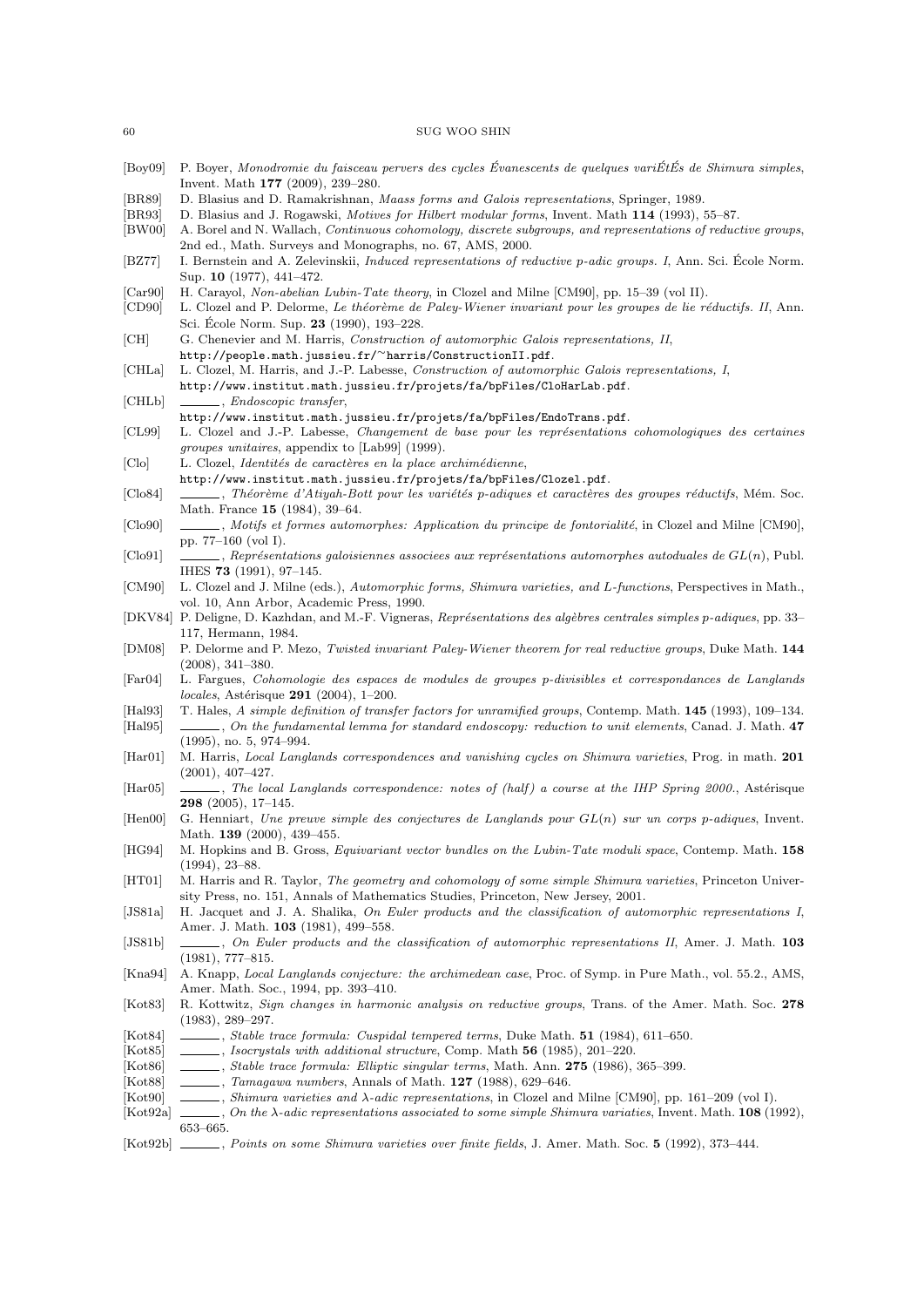| KRO0                           | R. Kottwitz and J. Rogawski, The distributions in the invariant trace formula are supported on characters.<br>Cand. J. Math. 52 (2000), 804-814.                                              |
|--------------------------------|-----------------------------------------------------------------------------------------------------------------------------------------------------------------------------------------------|
| KS99 <br>Lab                   | R. Kottwitz and D. Shelstad, Foundations of twisted endoscopy, Astérisque 255 (1999).<br>J.-P. Labesse, Changement de base CM et séries discrètes,                                            |
|                                | http://www.institut.math.jussieu.fr/projets/fa/bpFiles/Labesse2.pdf.                                                                                                                          |
| $ $ Lab $91 $                  |                                                                                                                                                                                               |
| $ {\rm Lab}99 $                |                                                                                                                                                                                               |
| $ $ Lan $ $ 83 $ $             | R. Langlands, Les debuts d'une formule des traces stable, Publ. Math. Univ. Paris VII 13 (1983).                                                                                              |
| $ $ Lan $ $ 8 $ $              | , The classification of representations of real reductive groups, Math. Surverys and Monographs, no. 31<br>AMS, 1988.                                                                         |
| $\vert$ Lan $\vert$ 08 $\vert$ | K.-W. Lan, Arithmetic compactifications of PEL-type Shimura varieties, Harvard thesis (2008).                                                                                                 |
| LN08                           | G. Laumon and B. C. Ngo, Le lemme fondamental pour les groupes unitaires, Annals of Math. 168 (2008).<br>477-573.                                                                             |
| LR92                           | Langlands and Ramakrishnan (eds.), The zeta functions of Picard modular surfaces, Montreal, Centre de<br>Recherches Math., Univ. Montreal Press, 1992.                                        |
| [LS87]                         | R. Langlands and D. Shelstad, On the definition of transfer factors, Math. Ann. 278 (1987), 219–271.                                                                                          |
| [LS90]                         |                                                                                                                                                                                               |
| $ \text{Man} $                 | E. Mantovan, <i>l-adic étale cohomology of PEL type shimura varieties with non-trivial coefficients</i> , Fields                                                                              |
|                                | Institute Communications (to appear) 58.                                                                                                                                                      |
| $ \text{Man04} $               | $\ldots$ , On certain unitary group Shimura varieties, Astérisque 291 (2004), 201–331.                                                                                                        |
| $ \text{Man05} $<br>[Man08]    | $\frac{1}{1000}$ , On the cohomology of certain PEL type Shimura varieties, Duke Math. 129 (2005), 573-610.                                                                                   |
| $ \text{Min} $                 | A. Minguez, Unramified representations of unitary groups,                                                                                                                                     |
|                                | http://www.institut.math.jussieu.fr/projets/fa/bpFiles/Minguez.pdf.                                                                                                                           |
| $[{\rm Mor}05]$                | S. Morel, Complexes d'intersection des compactifications de Baily-Borel: le cas des groupes unitaires sur $\mathbb{Q}$ ,                                                                      |
|                                | theèse de doctorat de l'université Paris 11 (2005).                                                                                                                                           |
| Mor08                          | . Complexes ponderes sur les compactifications de Baily-Borel: Le cas des varietes de Siegel, J. Amer.<br>Math. Soc. 21 (2008), 23-61.                                                        |
| Mor10                          | Annals of Mathematics Studies, Princeton, New Jersey, 2010.                                                                                                                                   |
| MW89                           | C. Moeglin and J.-L. Waldspurger, Le spectre résiduel de $gl(n)$ , Ann. Sci. École Norm. Sup. 22 (1989),                                                                                      |
|                                | $605 - 674.$                                                                                                                                                                                  |
| [Ngo]                          | B. C. Ngo, Le lemme fondamental pour les algèbres de Lie, arXiv:0801.0446v1 [math.AG].                                                                                                        |
| Ono66                          | T. Ono, Tamagawa numbers, Proc. of Symp. in Pure Math., vol. 9, AMS, Amer. Math. Soc., 1966, pp. 122-132.                                                                                     |
| $ {\rm Rap95} $                | M. Rapoport, Non-archimedean period domains, Proc. of ICM (Zürich 1994) (1995), 423–434.                                                                                                      |
| [Rog90]                        | J. Rogawski, Automorphic representations of unitary groups in three variables, Princeton University Press,<br>no. 123, Annals of Mathematics Studies, Princeton, New Jersey, 1990.            |
| [Rog92]                        | $\qquad \qquad$ , Analytic expression for the number of points mod p, in Langlands and Ramakrishnan [LR92], pp. 65–<br>109.                                                                   |
| [RR96]                         | M. Rapoport and M. Richartz, On the classification and specialization of F-isocrystals with additional struc-<br><i>ture</i> , Comp. Math. <b>103</b> (1996), 153-181.                        |
| RZ96                           | M. Rapoport and T. Zink, <i>Period spaces for p-divisible groups</i> , Princeton University Press, no. 141, Annals                                                                            |
|                                | of Mathematics Studies, Princeton, New Jersey, 1996.                                                                                                                                          |
| [Sia106]                       | T. Saito, Hilbert modular forms and p-adic Hodge theory, arXiv:math/0612077v2 [math.NT] (2006).                                                                                               |
| She82                          | D. Shelstad, <i>L-indistinguishability for real groups</i> , Math. Ann. 259 (1982), 385–430.                                                                                                  |
| $ \text{Shi09} $               | S. W. Shin, <i>Counting points on Igusa varieties</i> , Duke Math. <b>146</b> (2009), 509–568.                                                                                                |
| $\vert$ Shi10 $\vert$          | $\_\_\_\$ , A stable trace formula for Igusa varieties, J. Inst. Math. Jussieu 9 (2010), 847–895.                                                                                             |
| [Sil78]                        | A. Silberger, The Langlands quotient theorem for p-adic groups, Math. Ann. 236 (1978), 95–104.                                                                                                |
| Sor                            | C. Sorensen, A patching lemma,                                                                                                                                                                |
|                                | http://www.math.princeton.edu/~csorense/patch.pdf.                                                                                                                                            |
| [SR99]                         | S. Salamanca-Riba, On the unitary dual of real reductive Lie groups and the $A_g(\lambda)$ modules: the strongly<br><i>regular case</i> , Duke Math. <b>96</b> (1999), no. 3, 521-546.        |
| $\left[ \text{Str05}\right]$   | M. Strauch, On the Jacquet-Langlands correspondence in the cohomology of the Lubin-Tate deformation                                                                                           |
|                                | <i>tower</i> , Astérisque <b>298</b> (2005), 391–410.                                                                                                                                         |
| $\vert \text{Tot79} \vert$     | J. Tate, <i>Number theoretic background</i> , in Borel and Casselman [BC79], pp. 3–26.                                                                                                        |
| [Tay89]<br>$ {\rm Tay04} $     | R. Taylor, On Galois representations associated to Hilbert modular forms, Invent. Math. 98 (1989), 265–280.<br>$\_\_\_\$ , Galois representations, Ann. Fac. Sci. Toulouse 13 (2004), 73–119. |
| $ {\rm Tsu}99 $                | T. Tsuji, p-adic étale cohomology and crystalline cohomology in the semi-stable reduction case, Invent. Math.                                                                                 |
|                                | 137 (1999), $233-411$ .                                                                                                                                                                       |
| TY07                           | R. Taylor and T. Yoshida, <i>Compatibility of local and global Langlands correspondences</i> , J. Amer. Math. Soc.<br><b>20</b> (2007), 467–493.                                              |
| vD72                           | G. van Dijk, Computation of certain induced characters of p-adic groups, Math. Ann. 199 (1972), 229–240.                                                                                      |
| VZ84                           | D. Vogan and G. Zuckerman, Unitary representations with nonzero cohomology, Comp. Math. 53 (1984).                                                                                            |

[Wal88] N. Wallach, Real Reductive Groups I, in Pure and Applied Math., no. 132, Academic Press, 1988.

51–90.